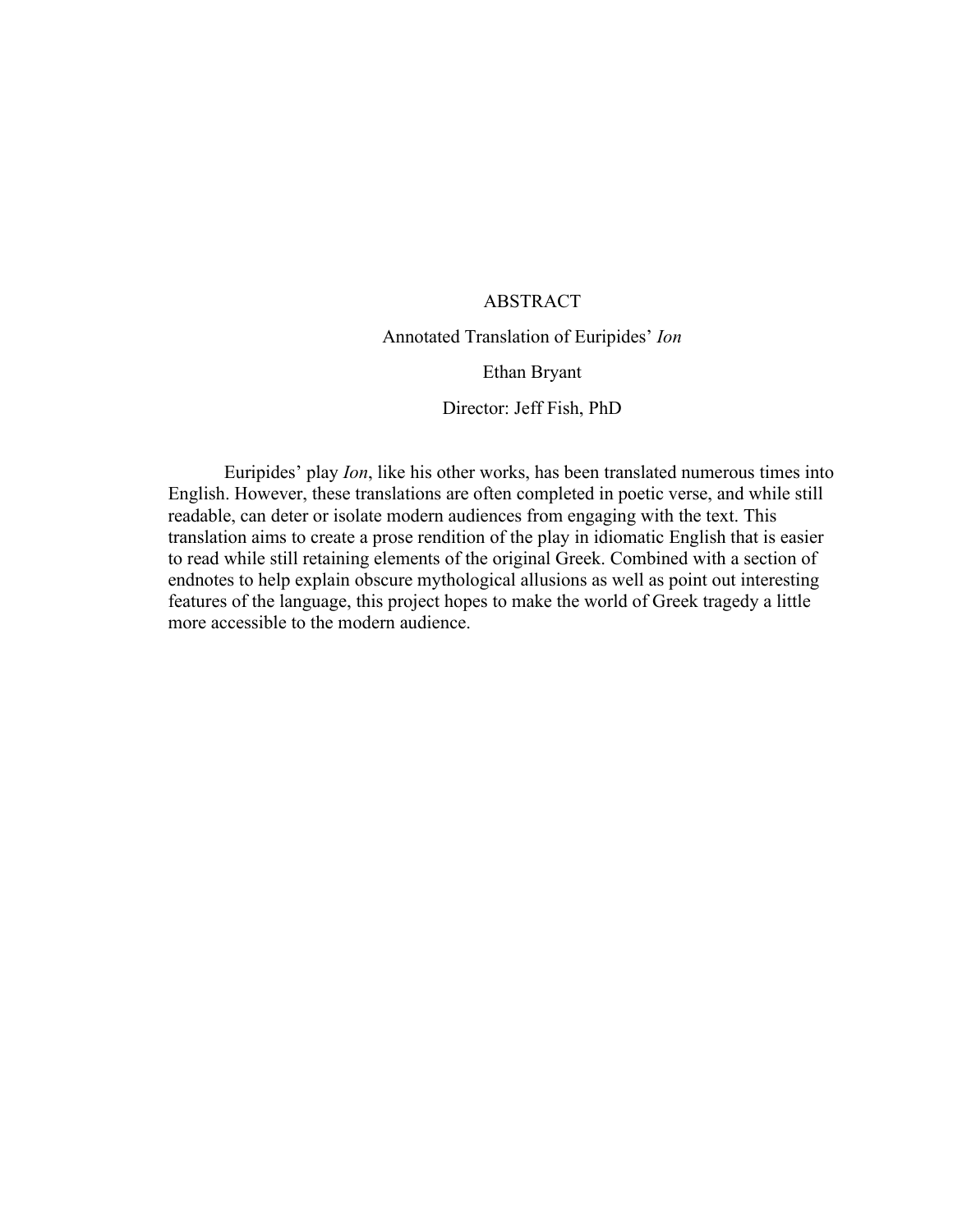# APPROVED BY DIRECTOR OF HONORS THESIS

Dr. Jeff Fish, Department of Classics

 $\frac{1}{2}$  ,  $\frac{1}{2}$  ,  $\frac{1}{2}$  ,  $\frac{1}{2}$  ,  $\frac{1}{2}$  ,  $\frac{1}{2}$  ,  $\frac{1}{2}$  ,  $\frac{1}{2}$  ,  $\frac{1}{2}$  ,  $\frac{1}{2}$  ,  $\frac{1}{2}$  ,  $\frac{1}{2}$  ,  $\frac{1}{2}$  ,  $\frac{1}{2}$  ,  $\frac{1}{2}$  ,  $\frac{1}{2}$  ,  $\frac{1}{2}$  ,  $\frac{1}{2}$  ,  $\frac{1$ 

APPROVED BY THE HONORS PROGRAM

Dr. Elizabeth Corey, Director

DATE:\_\_\_\_\_\_\_\_\_\_\_\_\_\_\_\_\_\_\_\_\_\_\_\_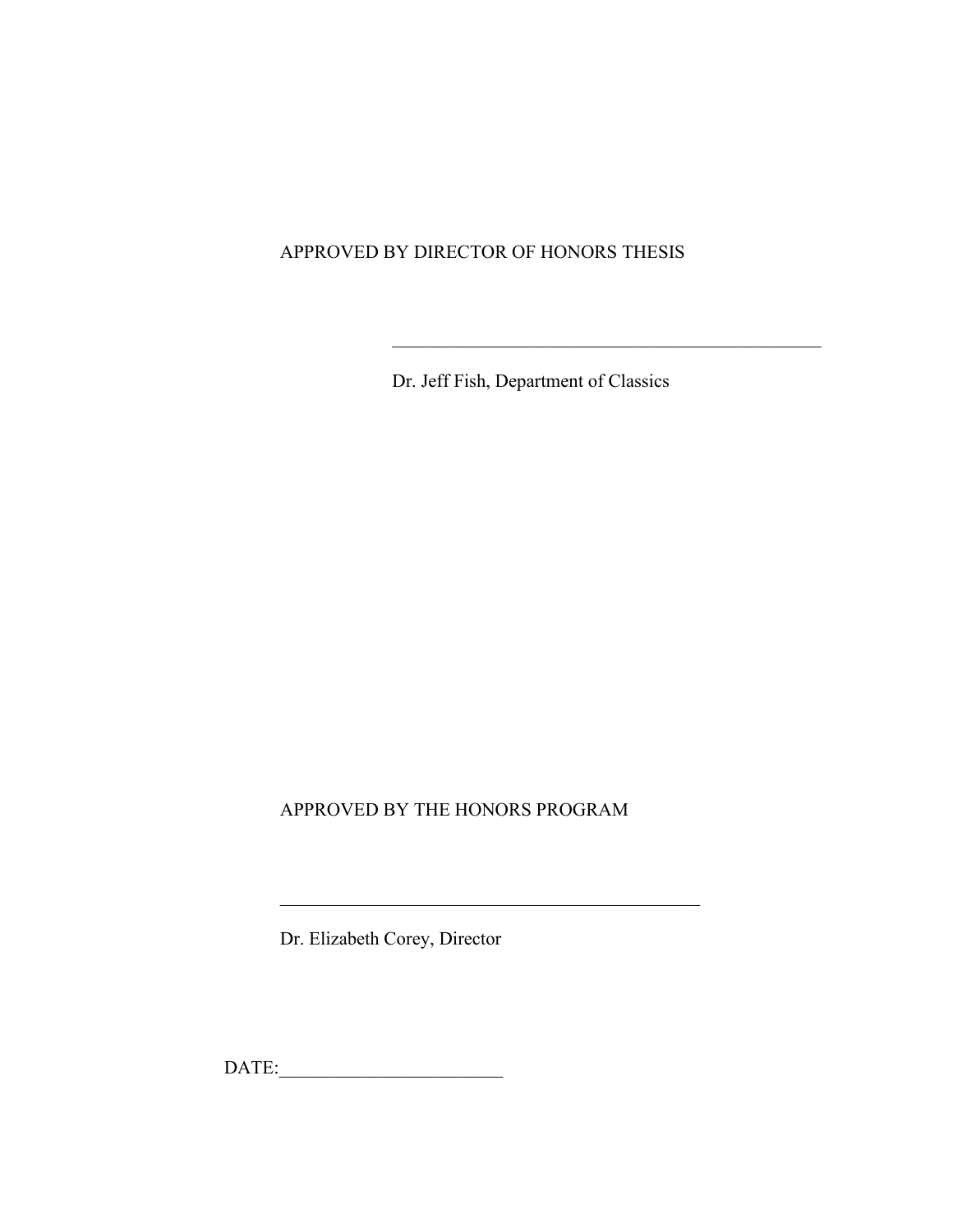# ANNOTATED TRANSLATION OF EURIPIDES' *ION*

A Thesis Submitted to the Faculty of

Baylor University

In Partial Fulfillment for the Requirements of the

Honors Program

By

Ethan Bryant

Waco, Texas

August 2021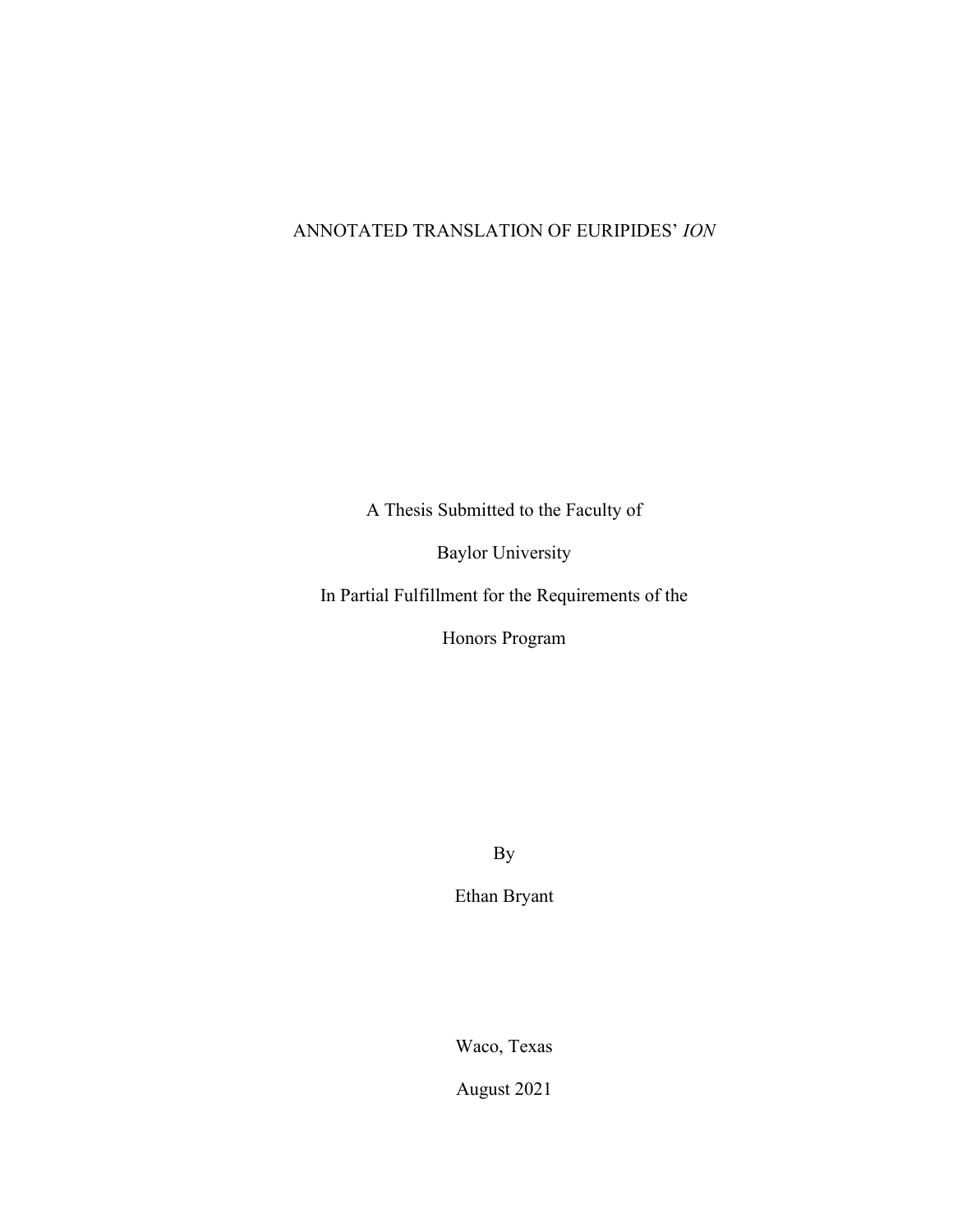# TABLE OF CONTENTS

| Introduction                       | $\overline{\phantom{a}}$ | $\sim 100$       |                              |                         |                                                                 | the contract of the contract of the contract of the contract of the contract of |                         | <b>Contract Contract</b> |    |
|------------------------------------|--------------------------|------------------|------------------------------|-------------------------|-----------------------------------------------------------------|---------------------------------------------------------------------------------|-------------------------|--------------------------|----|
| <i>Ion</i><br>$\ddot{\phantom{a}}$ |                          |                  |                              |                         | the contract of the contract of the contract of the contract of |                                                                                 | $\sim 100$ km s $^{-1}$ | $\bullet$                | 4  |
| Endnotes                           | $\bullet$                |                  | and the contract of the con- | $\sim 100$ km s $^{-1}$ | the contract of the contract of the                             |                                                                                 | $\sim 100$ km s $^{-1}$ | $\bullet$                | 89 |
| Bibliography.                      |                          | $\sim 100$ $\mu$ |                              |                         | the contract of the contract of the contract of the             |                                                                                 | $\sim 100$ km s $^{-1}$ | $\sim$ 100 $\pm$         | 96 |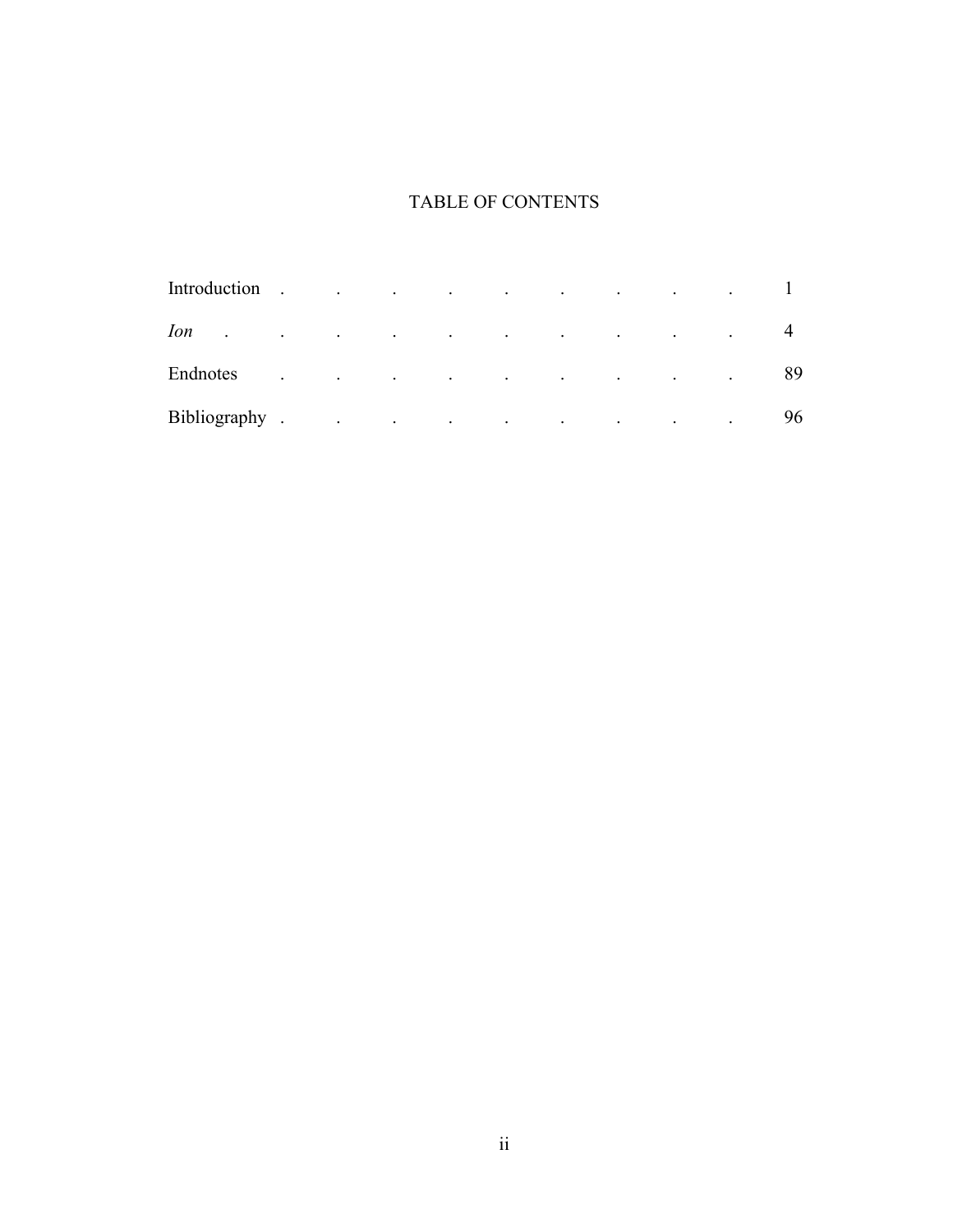#### INTRODUCTION

In his *Poetics*, Aristotle confesses that "Euripides, faulty though he may be in the general management of his subject, yet is felt to be the most tragic of the poets" (1.14, 1453a28-30). History must have agreed with him, for out of the three great tragedians of Ancient Greece, Euripides possesses the largest amount of surviving plays. And yet, modern audiences tend to tragically overlook his works for those of Sophocles. While the stories of *Antigone* and *Oedipus Tyrannus* are generally known among the masses, the plays of Euripides remain relatively obscure to many.

The great potential for entertainment and edification that each story contains remains unknown to most people simply because they don't feel as though they have the right knowledge or intellectual tastes to tackle his work. That could not be further from the truth. Dramatic performances were events attended by entire communities in Ancient Greece, and used stunning sets, costumes, music, dancing, and storytelling to enrapture their audience. All these spectacular elements still survive in the text, but accessing them can take a bit of work. This is where translators have their work cut out for them.

The original text of Euripides' plays is already hard to decipher at times for the trained Hellenist. All of the surviving text comes from two surviving manuscripts located in the Laurentian and Vatican Libraries, and the loss of Ancient Mediterranean musical and metrical knowledge has made multiple passages in each difficult to render, especially the choral odes. To even begin translating, it takes comparing multiple editions, building off the conjectures of one editor here, switching line order there, and identifying

1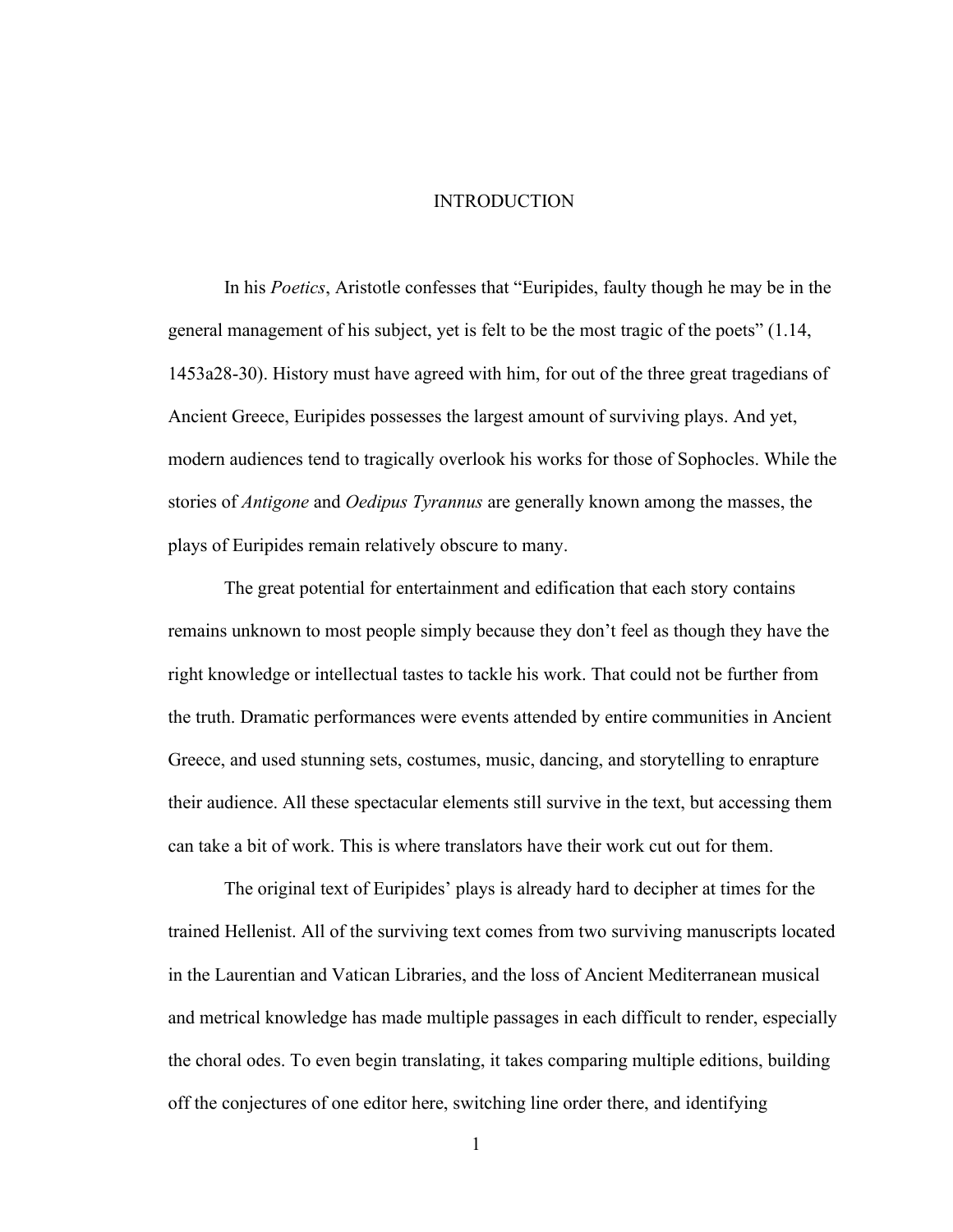irreparably corrupt (even missing) verses. Thankfully, the work of commentators and textual critics that has amassed over the years makes this a much easier job that it would be without their contributions.

Once an edition of the text is settled on, one question still remains: How will the translator choose to approach the work. Like every tragic hero, every translator must choose how they will solve their dilemma. On the one hand, they could try to remain as literal as possible, allowing the target language to echo the distinct expressions and speech patterns of the original. However, this can come at the cost of isolating and confusing the target audience. On the other hand, the translator could focus on producing an idiomatic interpretation of the text, helping readers understand the thoughts behind the original text. But with such translations, one can never help but wonder if they truly experienced the work as it was intended. Neither option is the clear-cut "best choice." Ultimately, it depends on the translator's goals and the targeted audience.

For this project, I have opted with the latter approach, and tried to reproduce one of Euripides' plays in smooth, idiomatic English prose. When I set out, it was my intention to translate a tragedy in a way most people could access. While there have been lovely translations of Euripides in rhymed iambs and free verse, the opinion most Modern Americans have towards classical poetry is that it is difficult and boring. Prose tends to be more inviting. I still attempted to preserve the sound of Euripides' writing where I could. For example, I left many stock expressions the same (e.g. "see the light" = "be alive") and tried to mimic Greek interjections to the best of my ability (English truly has no parallel for the quintessential *oimoi* or *pheu pheu* scattered throughout Euripides'

2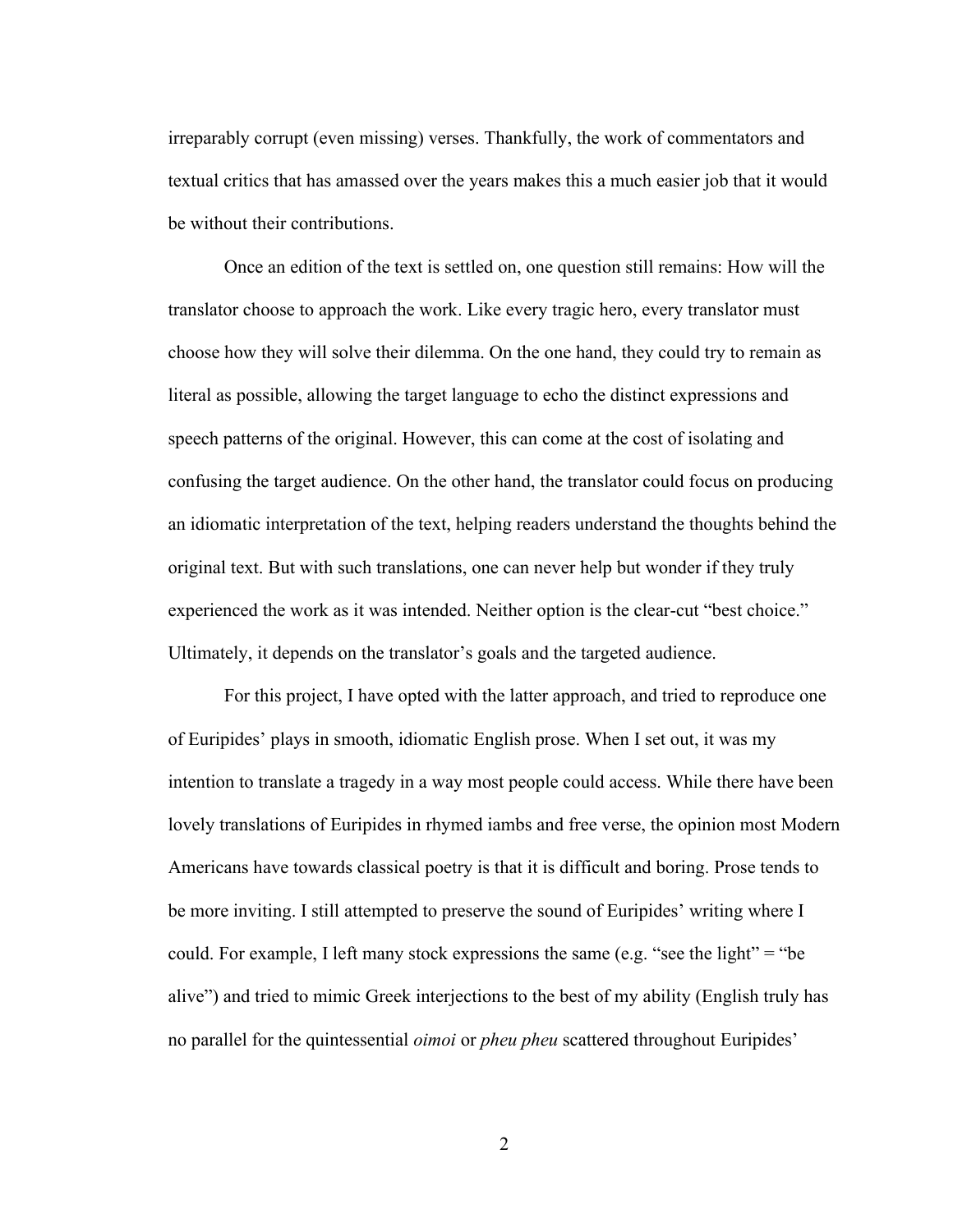plays). Hopefully the mix of idiomatic English and Ancient Greek expression will result in a play that is easy to read while still intellectually stimulating.

For such a project, I could think of no better play to translate than Euripides' *Ion*. One of his more beautiful plays in my opinion, the story is plenty capable of capturing modern imaginations. Ion himself is essentially a Disney protagonist, a lost prince of Athens who sings as he sweeps and talks to birds. Creusa on the other hand provides the strong and daring female heroine Hollywood has grown to love. Add that to the mix of beautifully detailed descriptions of the set, more dramatic twists than a modern telenovela, and one of the few happy endings in Greek tragedy, and you have a show audiences will love. With a few notes to help explain niche mythological references and interesting peculiarities in the original text, this translation of *Ion* hopes to build off the countless renditions before it in way that will make Greek tragedy more accessible to a wider audience.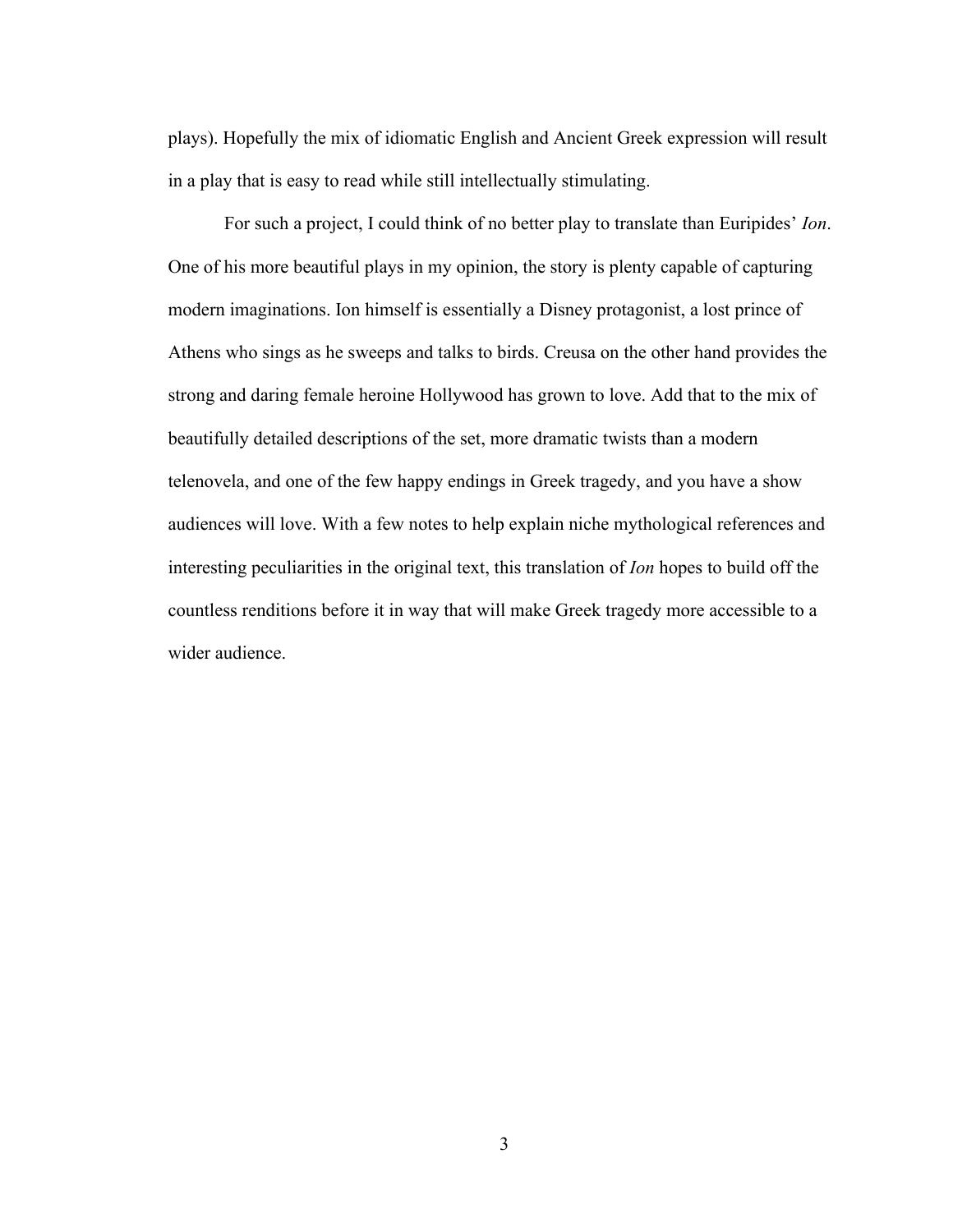*ION*

Euripides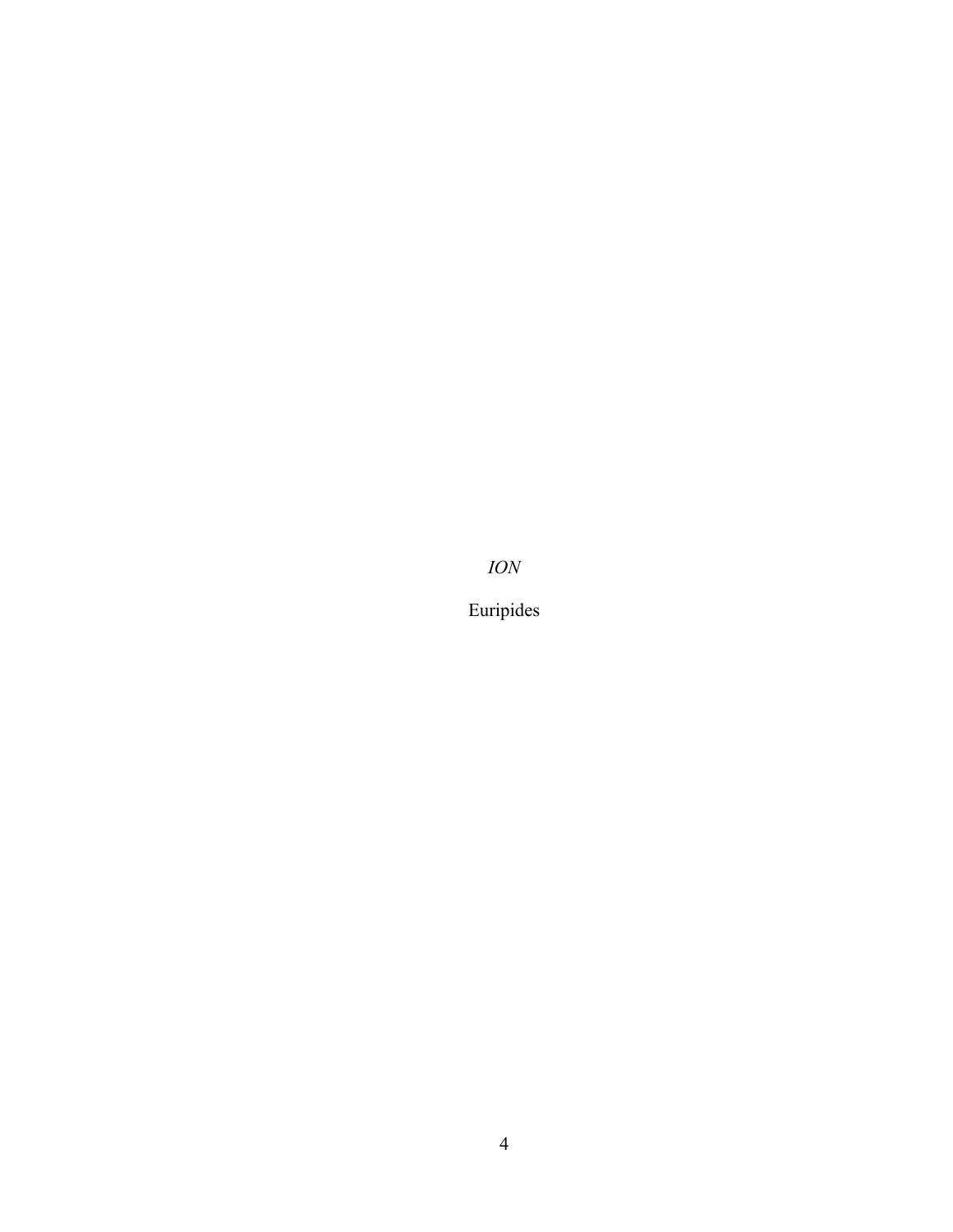#### SETTING AND CIRCUMSTANCES

Apollo raped Creusa, daughter of Erechtheus, in Athens and made her pregnant, but she exposed the resulting child under the acropolis. The same place was witness to the wrong done to her and where she gave birth. However, Hermes took up the newborn and brought it to Delphi, where the Prophetess found him and reared him. Meanwhile, Xuthus married Creusa. Because he fought as an ally with the Athenians, he received the kingdom and the marriage of the aforementioned lady as a gift. Creusa has not had another child with this man, but Delphi made the one who was raised by the Prophetess the custodian of the temple, and he served his father without knowing it.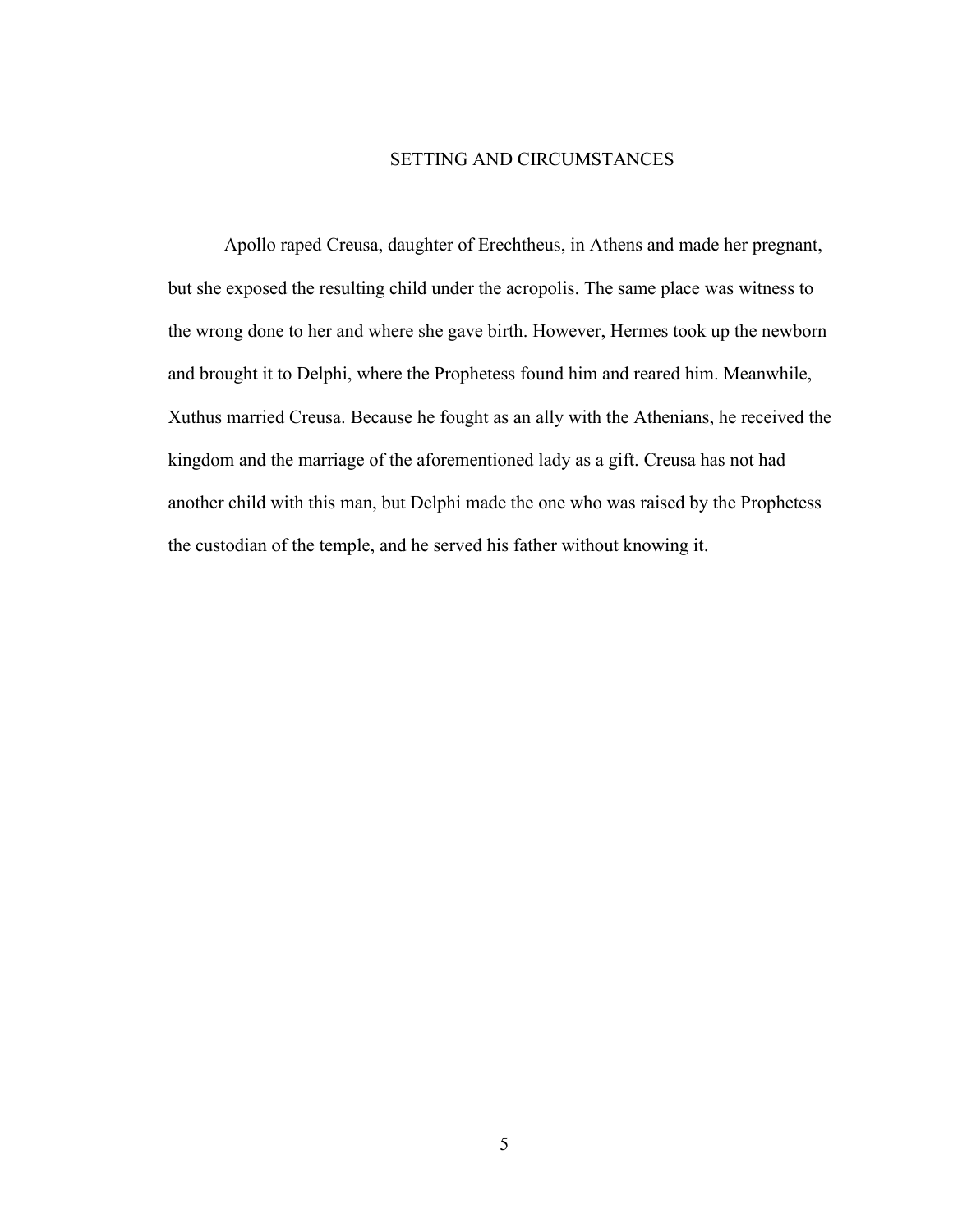# DRAMATIS PERSONAE

Hermes

Ion

Chorus of Creusa's Attendants

Creusa

Xuthus

An Old Man

A Servant of Creusa

The Pythian Prophetess Herself

Athena

The scenery of the play is set in Delphi.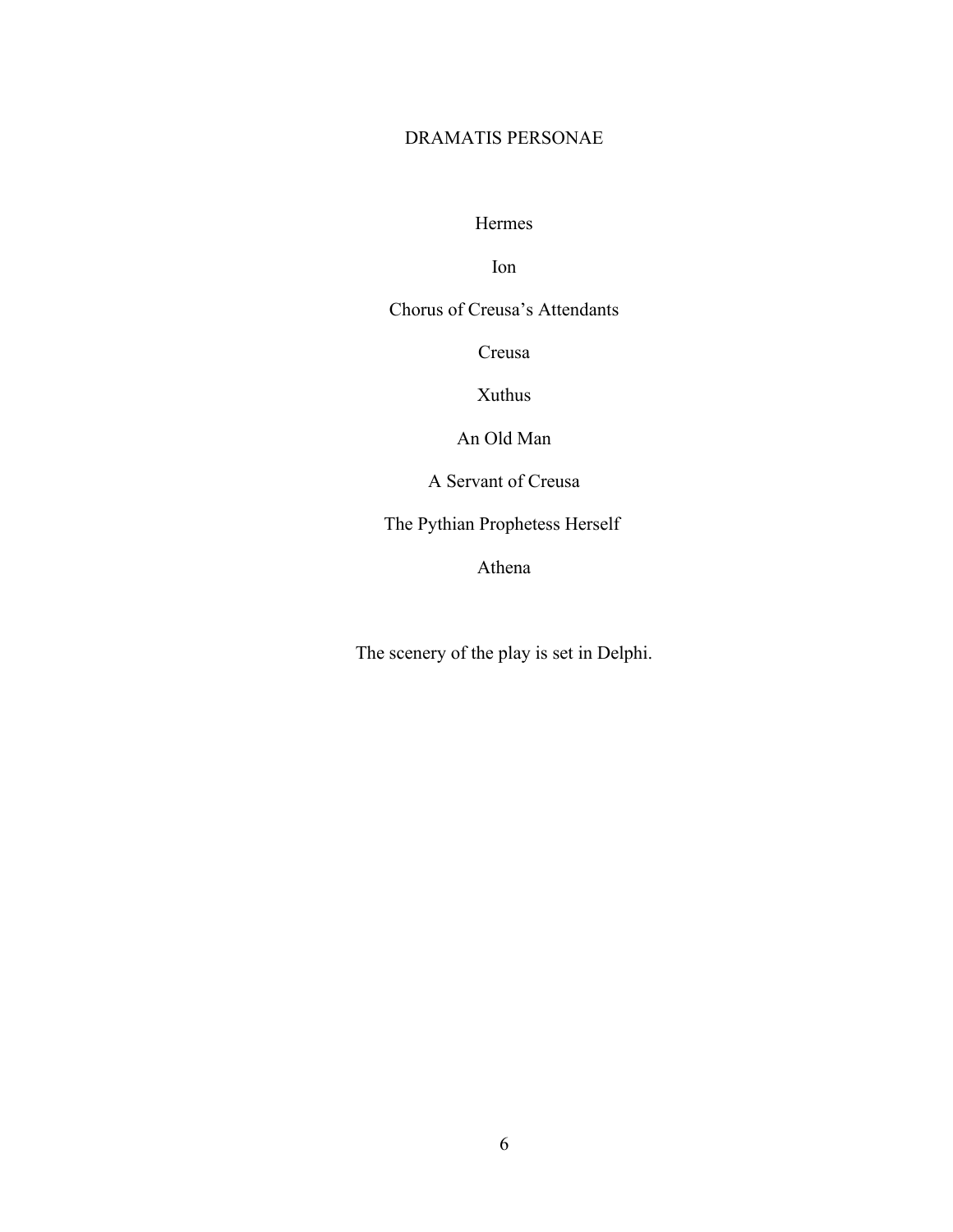*[In front of the Temple of Apollo in Delphi. Before the temple are an altar, an idol of Phoebus Apollo, and basin of cleansing water. The temple is flanked with groves of sacred laurel trees. Enter HERMES]*

# **HERMES**

Atlas, who bears heaven, ancient home of the gods, on his brazen back, fathered Maia from one of the goddesses. She in turn gave birth to me, Hermes, to Zeus the Greatest of the gods to be the servant of the powers-that-be. And I have come here to the land of Delphi where, sitting in the center of the world, Phoebus sings hymns to mortals about the things that are and the things that are going to be, always prophesying.

There is a city in Greece not without fame, named after Pallas of the golden spear. (10)\* There, Phoebus raped the child of Erechtheus, Creusa, among those rocks to the north beneath Pallas Athena's acropolis which the lords of Attica call the "Makrai." But she kept it hidden from her father's knowledge (because the god desired it so) and she carried out the full term of her pregnancy. And when the time came, after she gave birth to the child within the palace, Creusa brought out the newborn to the same cave where she lay with the god, and she exposed him in his hollow cradle to die.

(20) But she preserved the custom of her ancestors and earth-born Erichthonius. For when he was born, the daughter of Zeus set a pair of snakes beside him to be his vigilant bodyguards, and then she gave him to Aglauros and her sisters to keep safe. From this story, the descendants of Erichthonius have a certain tradition to raise their little ones alongside serpents made of hammered gold.

<sup>\*</sup> Numbers in parentheses roughly correspond with the lines of the original Greek text.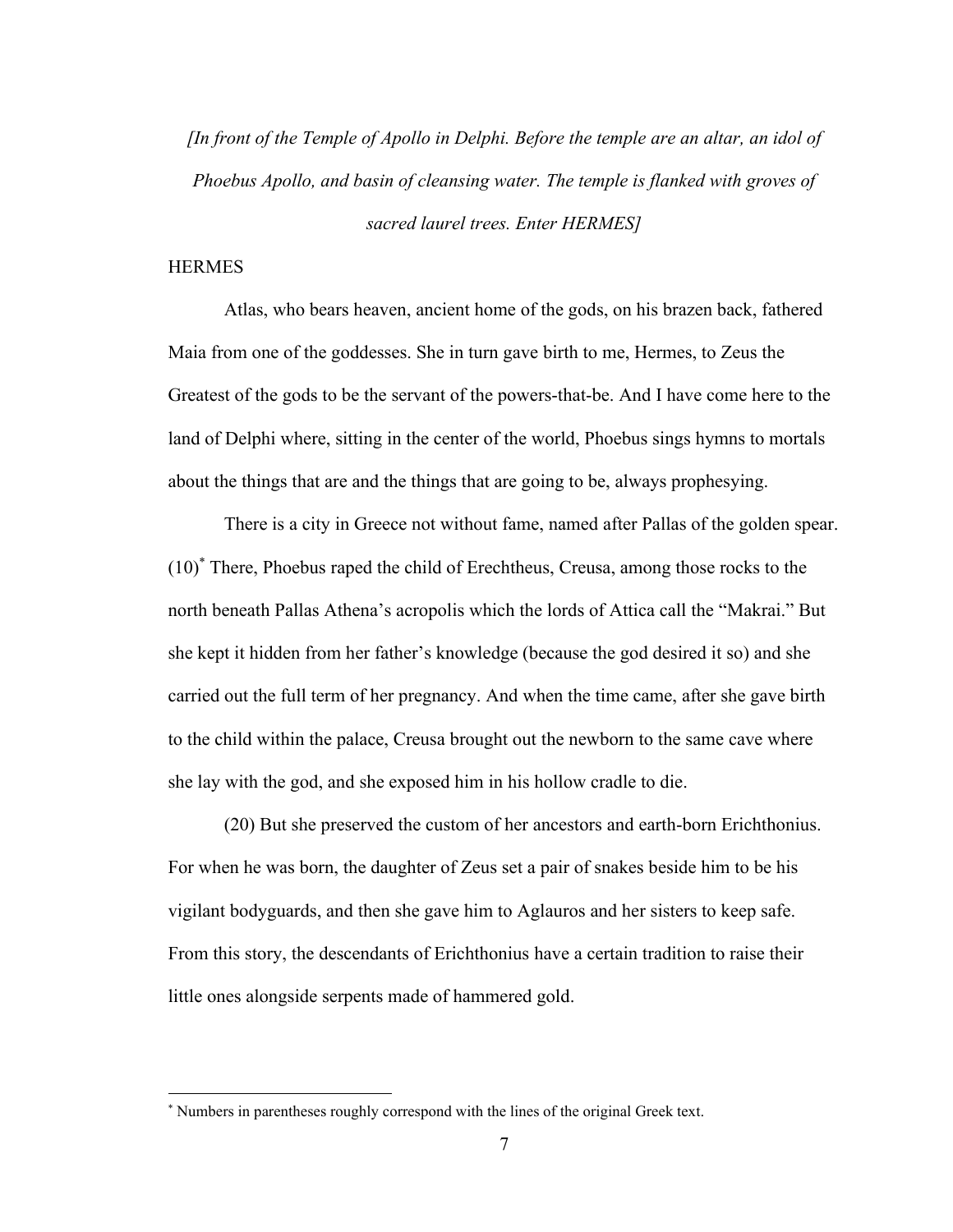What fine clothing the maiden had, she wrapped around her baby boy, and then she left him out to die. So, my brother Phoebus asked me this: "O brother, go to the earthborn people (30) of glorious Athens (you know the goddess' city), take up the newborn from the hollow rock along with his cradle and what swaddling clothes he has, and then bring him to my Oracle in Delphi, and place him at the very entrance of my house. And the rest will be for me to worry about (for the child is my own)."

And I, doing this favor for my brother Loxias<sup>1</sup>, took up the woven cradle, carried him here, and then placed the child upon the foundation of this temple, (40) opening his cradle's cover so he would be seen. The Prophetess stumbled upon him the same time the chariot of horse-driving Helios did, as she was entering the Oracular seat of the god. When she ran into him, she was astounded, wondering if some wretched girl of Delphi had the audacity to give birth to a secret child and cast it onto the house of a god, and she was ready to turn it out from the sacred grounds and hearth. But she cast out ferocity with pity (a god was the child's ally so he would not be thrown out from the temple), and she took him in and raised him. (50) But she did not know Phoebus was his father, and she didn't know what mother gave birth to him. The child still does not know his parents.

When he was little, he made his play around the altars and their offerings; but when he became a man in stature,<sup>2</sup> the Delphians made him the god's treasurer and faithful steward of all his possessions, and even now he leads a holy life among the temple grounds.

But Creusa, who gave birth to the young man, has since gotten married to Xuthus. This is how it happened. War surged between the Athenians and the Chalcodonians, (60) who inhabit the land of Euboea. Afterwards, because he helped the Athenians fight and

8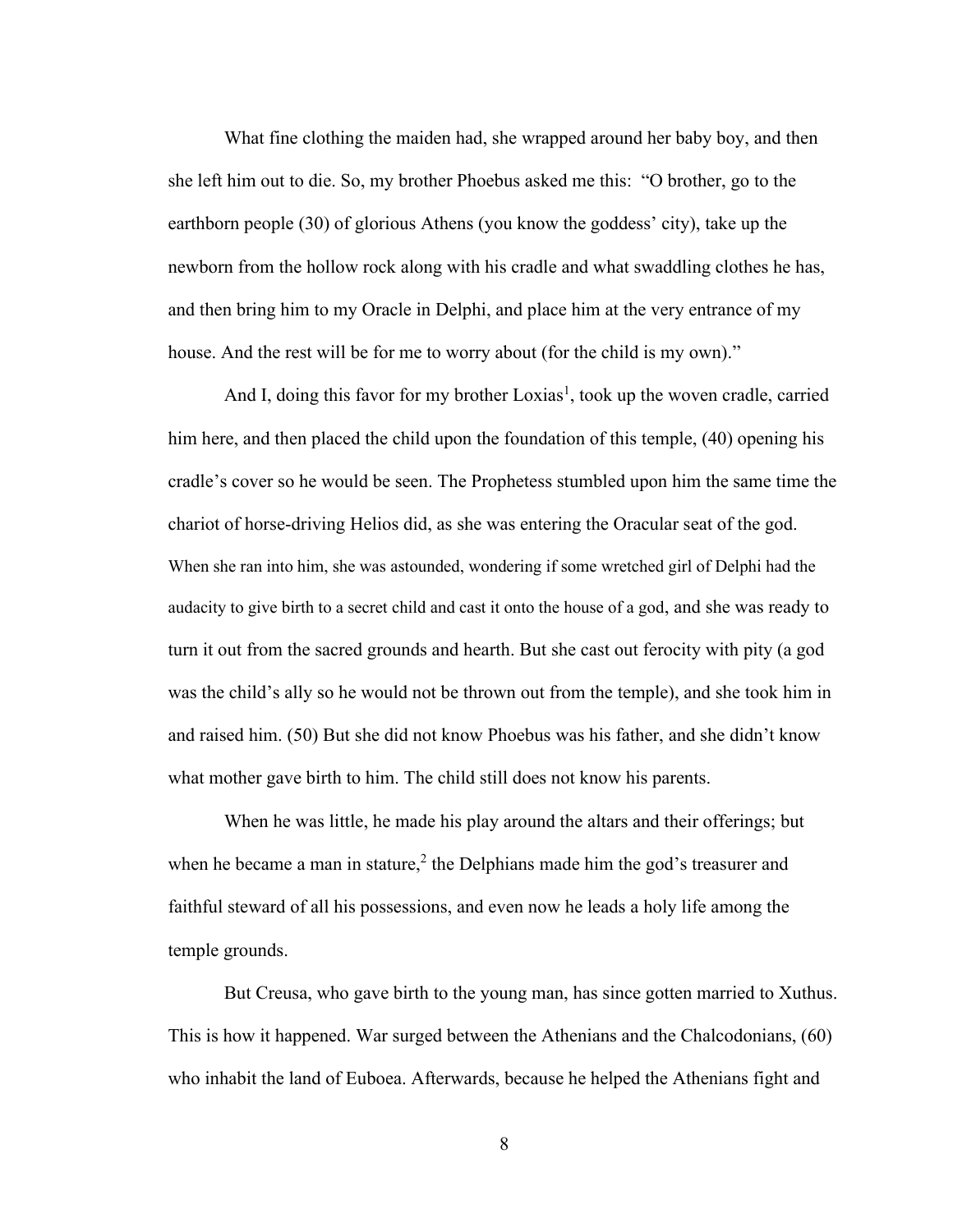drive out the enemy with his spear, Xuthus received the honor of Creusa's hand in marriage, although he was not a native Athenian, but was a descendant of Aeolus, a son of Zeus and an Achaean. Though he has sown his fields for a long time, he remains childless, and so does Creusa. And so they have come to the Oracle of Apollo desiring children. But Loxias has driven their fortune to this point. It has not escaped his notice, as it seems. (70) He will give his own child to Xuthus when he comes unto the Oracle, and he will say that Xuthus is his father, so that when he comes to the house of his mother, he might be recognized by Creusa. Loxias' love-affair will stay hidden and the child will acquire his due inheritance. And he will be called "Ion," the founder of an Asian land, all throughout Greece.

But I will go into these laurel groves so that I might learn what happens with the child. For I see this son of Loxias coming out to decorate the shining gates (80) with garlands of laurel. But I am the first of the gods to call him Ion, a name which he will receive later.

*[Exit HERMES to the laurel groves on the side of the temple. Enter ION with attendants with a bow and arrows, basins for fetching water, a broom made of laurel branches, and garlands for the temple entrance. ION breaks into verse as he begins instructing his attendants in their morning duties]*

ION

Already Helios and his brilliant chariot shed their light upon the earth, and the stars run from this ethereal fire into holy night. The untrodden peaks of Parnassus shine as they receive the wheel of day for mortals, (90) and the smoke of myrrh rises to the roof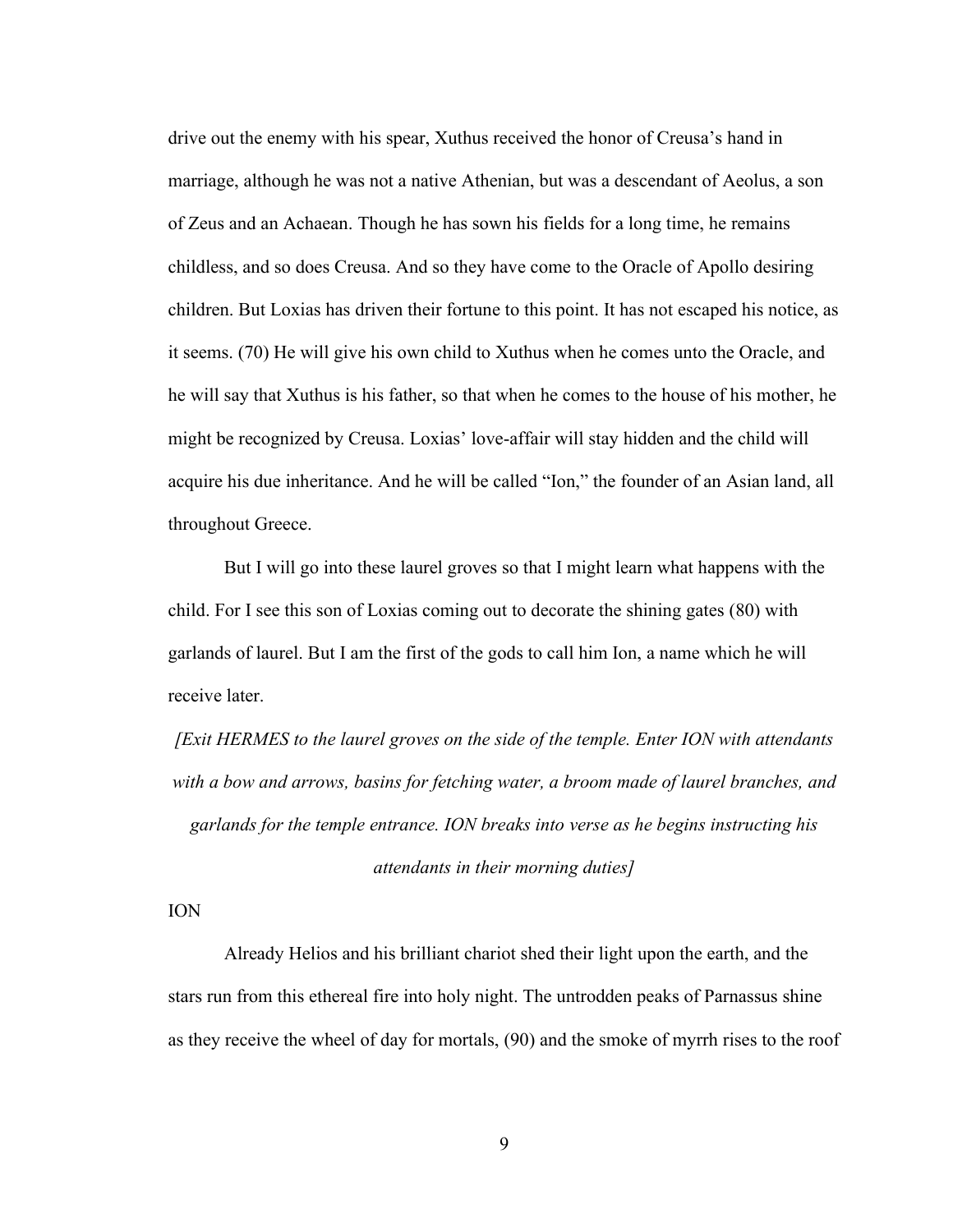of Phoebus' temple. A Delphian woman sits on the sacred tripod, singing to Greece whatever Apollo sings.

But you, Delphian attendants of Phoebus, go to the silvery Castalian spring, and once you have been washed clean with its pure water, return to the temple. Make sure good omens and blessings (100) come from your mouths to those who wish to consult the oracle.

#### *[The attendants begin to exit as ION continues]*

 Meanwhile I'll clean the entrance of Phoebus' temple with a young branch of laurel and arrange it with holy garlands and sprinkle the ground with water, as I've always done since I was a child. And I'll chase away the flocks of birds that desecrate the holy offerings with my arrows. Since I came into this world motherless and fatherless, (120) I will care for the temples of Apollo that raised me.

# *[ION begins to sing in a different rhythm as he starts sweeping the temple]*

 Come, newly blossomed tool of the loveliest laurel, and sweep the hearth of Phoebus' temple. Come from your evergreen garden, where holy dew wets the leaves of the myrtle trees and sends forth an ever-flowing stream. (120) I sweep the floor of a god all day long, day after day, as soon as the sun rises on his wings.

O Paean, our healer! Blessed! May you be blessed, child of Leto!

The work I do as a servant for you before the temple (130) to honor your oracular seat is noble, Phoebus. My work is glorious. My hand is a slave for the gods, not mortals but immortals. I don't tire of laboring over this auspicious job. Phoebus is like father to me, and I bless him who nourished me, and I call Phoebus, (140) the one who dwells in this temple and helps me, my father.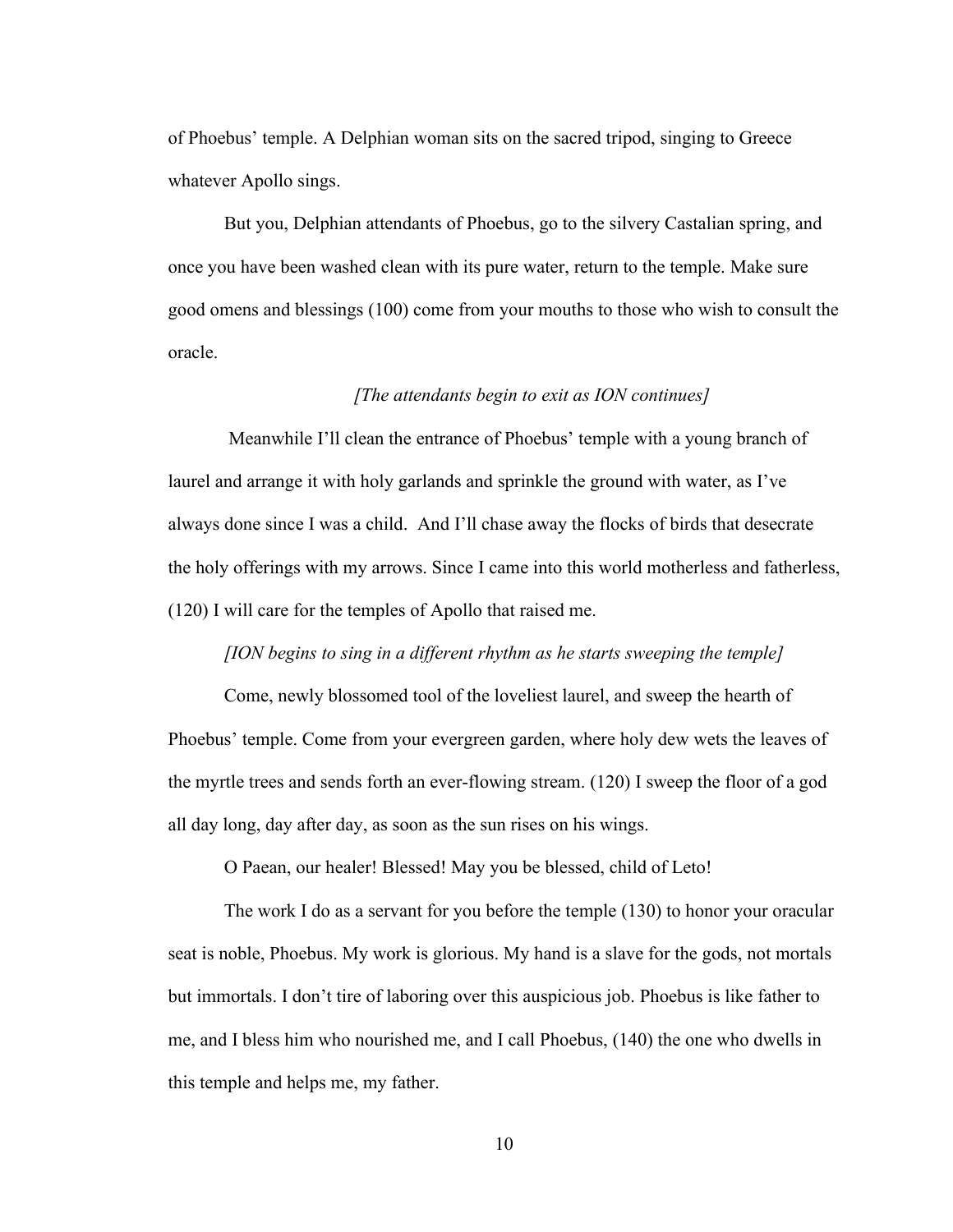O Paean, our healer! Blessed! May you be blessed, child of Leto!

But I'll stop sweeping with my laurel broom, and will pour out water from the Castalian spring from this golden pitcher, (150) as my bed is chaste and undefiled. I wish that I could never stop serving Apollo like this, but if I do, I wish it would be for a good destiny.

*[ION quickly leaves off from his current task and grabs his bow and arrow, using it to chase away the flocks of birds now descending on the temple]*

Ey! Ey!

The birds are already leaving Parnassus and descending. I'm warning you! Don't even try to approach the eaves of this golden temple. I'll shoot you again with my arrows, winged herald of Zeus,<sup>\*</sup> (160) though you conquer other birds with your sharp beak.

And now a swan is flying towards the altar. Won't you move your red foot elsewhere? Apollo's singing lyre won't protect you at all from my bow. Move your wings aside! Go to the pool of Delos! If you don't obey, your song will be "Ai! Ai!"

(170) Ey! Ey!

Who is this new bird? Are you making beds of straw for your young ones beneath the eaves of my temple? My bow will scare you off. Aren't you going to obey? Go away to the river Alpheus and have your chicks there, or to a valley in the Isthmus, so the offerings and the temple of Phoebus won't be desecrated. I'd be ashamed to kill you, (180) since you are the gods' messengers to mortals, but I am devoted to my service to Phoebus, and I won't stop serving the one who raised me.

<sup>\*</sup> the eagle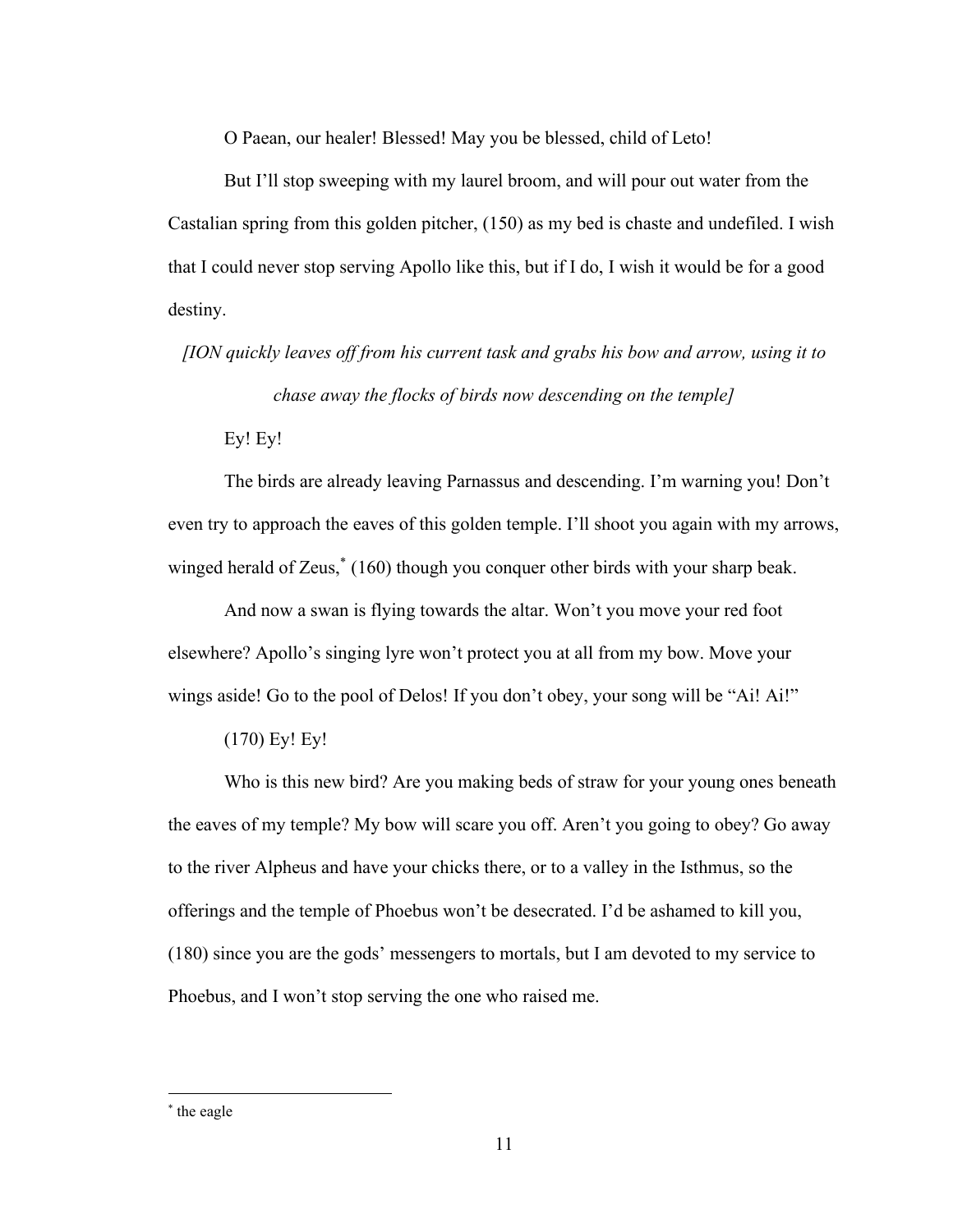*[Enter the CHORUS of handmaidens, singing in turns as they fawn over the art and* 

*architecture of the temple complex]*

# CHORUS LEADER

It seems not only holy Athens has beautifully decorated temples and worships Apollo Agyieus.<sup>3</sup> The light also brilliantly shines here on the twin facades on the temple of Loxias, son of Leto.

# CHORUS MEMBER

(190) Look at this. The son of Zeus\* is slaying the Lernaean Hydra with a golden sickle. Look at it, my dear.

# ANOTHER CHORUS MEMBER

I see it. And there is someone else next to him holding a blazing torch. Could it be the warrior whose stories were told at my loom, Iolaus, (200) who helped the son of Zeus undergo his labors?<sup>4</sup>

# ANOTHER CHORUS MEMBER

And look at this man sitting astride a winged horse. He is slaying the mighty fire breathing monster with three bodies.<sup>5</sup>

# ANOTHER CHORUS MEMBER

I'm looking around at it all. See the battle of the Giants on the stone walls.

# ANOTHER CHORUS MEMBER

I'm looking at it, friends.

<sup>\*</sup> Hercules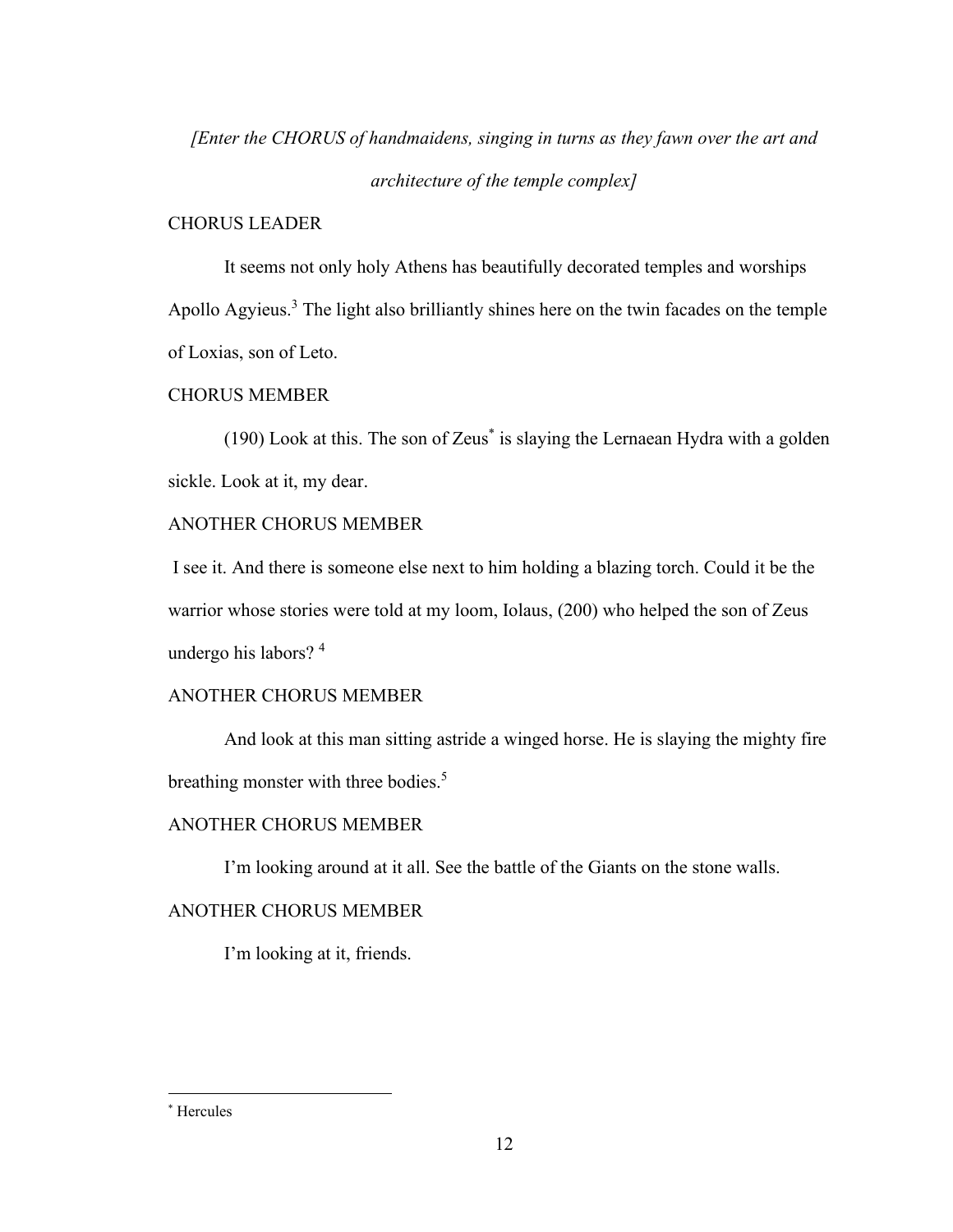## ANOTHER CHORUS MEMBER

(210) Are you looking at the goddess shaking her shield emblazoned with the Gorgon at Enceladus...? <sup>6</sup>

# ANOTHER CHORUS MEMBER

I see Pallas, my goddess.

# ANOTHER CHORUS MEMBER

And what's this? The blazing thunderbolt in the hands of Zeus who smites from

afar?

#### ANOTHER CHORUS MEMBER

I see it. He's burning wretched Mimas to ash with his fire.<sup>7</sup>

# ANOTHER CHORUS MEMBER

And roaring Bacchus is slaying another one of Gaia's sons with his ivy staff, not a

tool for war.

# CHORUS LEADER

You there, beside the temple. (220) Are we allowed to set our pale feet beyond

the threshold of this holy ground?

# ION

That isn't allowed, strangers.

# CHORUS LEADER

May we learn something from you then?

## ION

What would you like to know?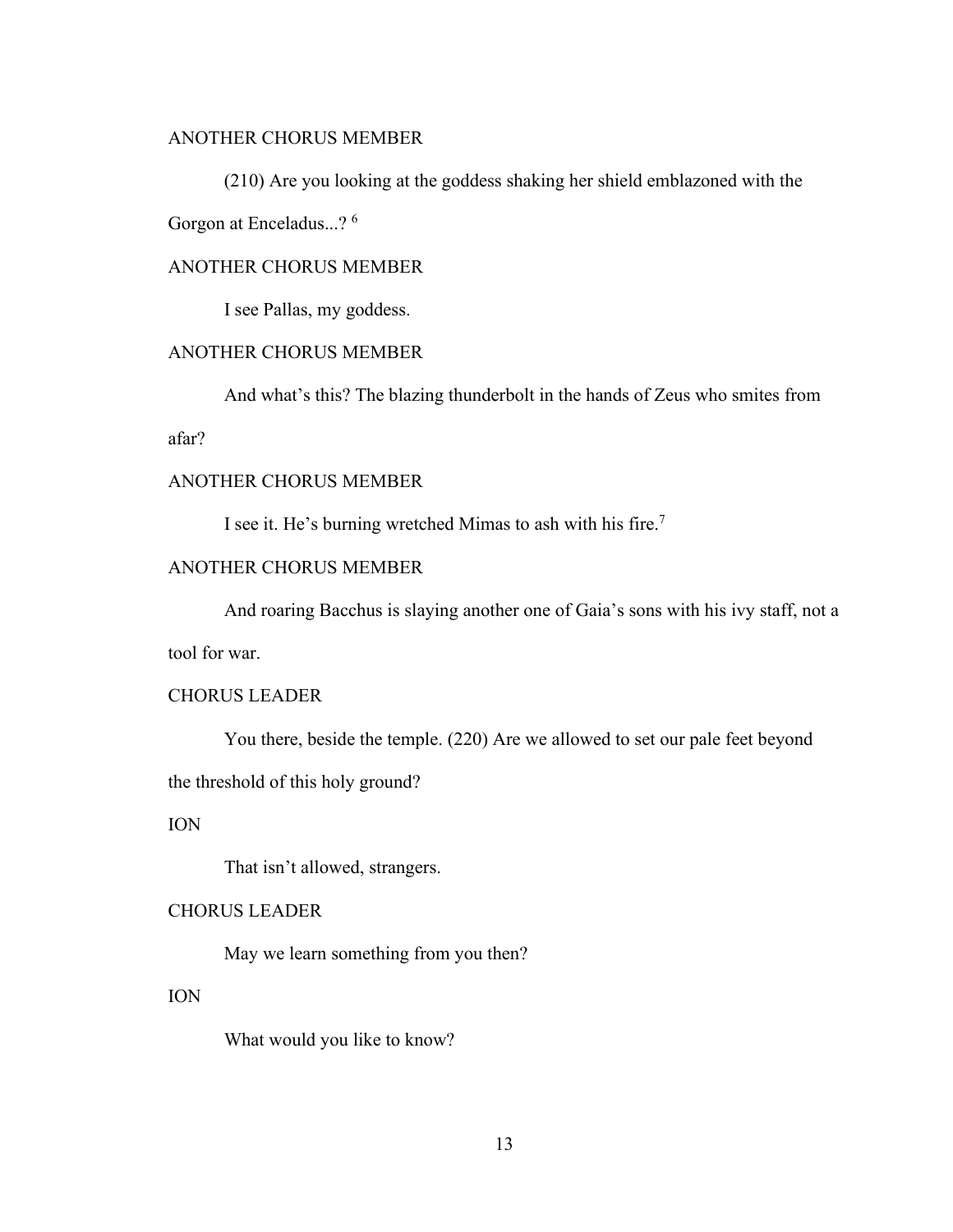#### CHORUS LEADER

Does the temple of Phoebus really house the center of the earth?

## ION

Covered with garlands and surrounded by gorgons.

#### CHORUS LEADER

So the rumor goes.

#### ION

If you offer a cake of meal, honey, and oil in front of the temple and you wish to learn some oracle from Phoebus, then approach the altar. But unless you have sacrificed any sheep, do not approach the inner chamber of the temple.

# CHORUS LEADER

I understand. (230) We won't break the god's customs. My eyes are delighted enough with what's on the outside.

# ION

That is allowed. Take it all in.

# CHORUS LEADER

My masters have given us leave to see the god's sacred grounds.

# ION

What house are you slaves to?

# CHORUS LEADER

The house that raised my rulers is shared with Pallas. Here comes the one you're talking about.

*[Enter CREUSA]*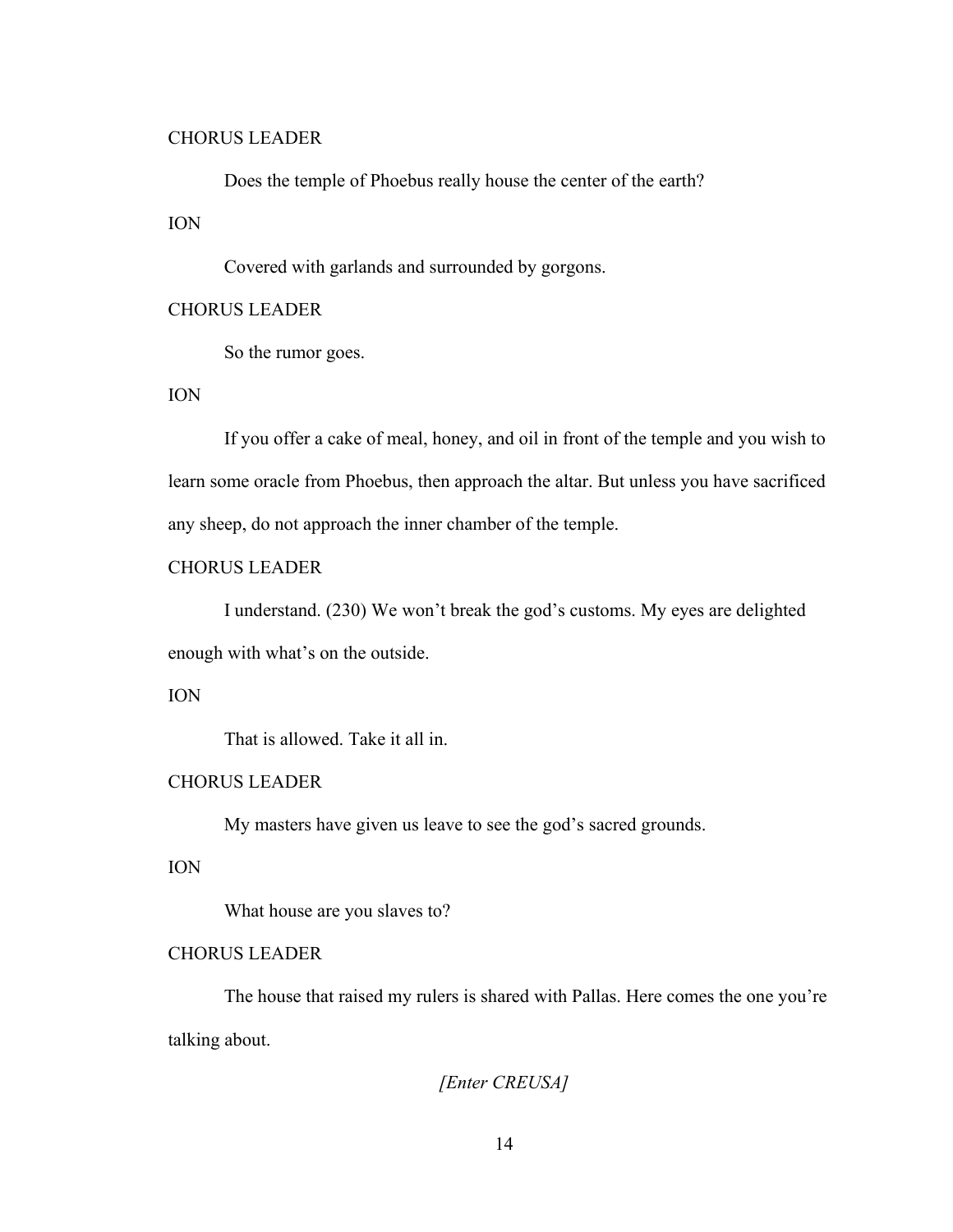You have a certain nobleness to your appearance, a sure sign of your character,

whoever you are, ma'am. But once they've seen their dress, most people would know (240) if a person were well-born.

## *[CREUSA begins crying at the sight of the temple]*

Ey! You astound me, covering your eyes and wetting your noble cheeks with tears<sup>8</sup> once you saw Loxias' holy Oracle. Why are you anxious to come here, ma'am? Everyone else rejoices when they see the god's sanctuary. Why do your eyes run with tears?

## **CREUSA**

ION

Stranger, it is not rude of you to wonder about my tears, but when I saw the temple of Apollo, (250) an old memory came to mind. Home must hold my mind though I am here, I suppose.

Oh, how wretched are women! Oh the shameless acts of the gods! What then? Where will we take our case if we are destroyed by the injustice of our overlords? ION

What're you so worked up about?

#### **CREUSA**

Nothing. I am putting away my bow and arrows and keeping quiet about this matter. Don't think about them anymore yourself.

ION

But who are you? What land did you come from? What sort of fatherland have you sprung up from? What should I call you?

15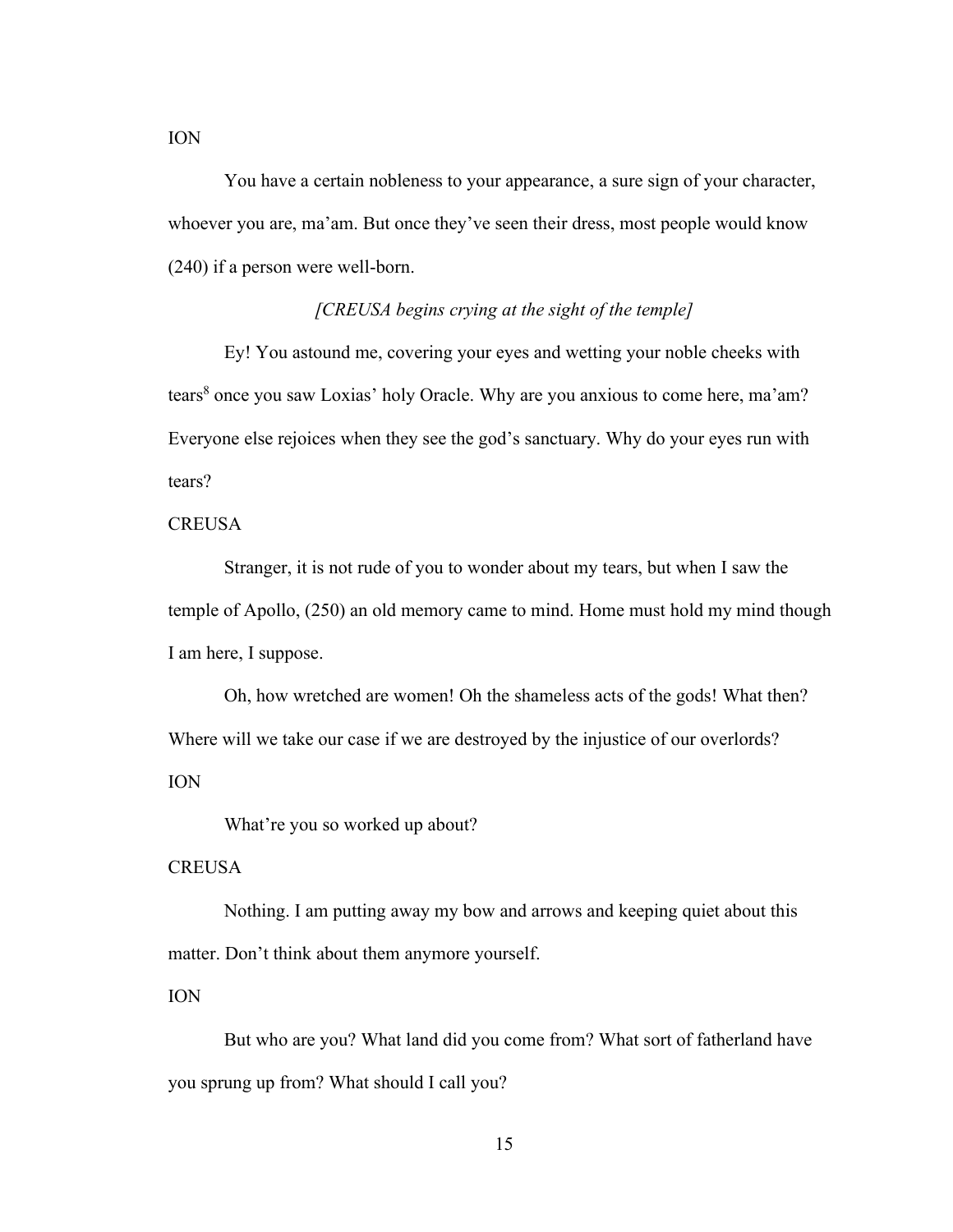#### **CREUSA**

(260) Creusa is my name. Erechtheus was my father. My fatherland the city of the Athenians.

# ION

A lady from a glorious city and sprung from nobility! I am in awe of you!

# **CREUSA**

I am are well off where such great things are concerned, stranger, but not beyond

# that.

# ION

By the gods, as people say the story goes . . .

# **CREUSA**

What are you wanting to learn?

# ION

Did your father's ancestor really spring from the earth?

# **CREUSA**

Yes, Erichthonius did, but my lineage does not help me.

# ION

And Athena really took him up from the earth?

# **CREUSA**

(270) Yes, into her virgin arms. She did not give birth to him.

# ION

And did she give him, just as it's commonly depicted . . .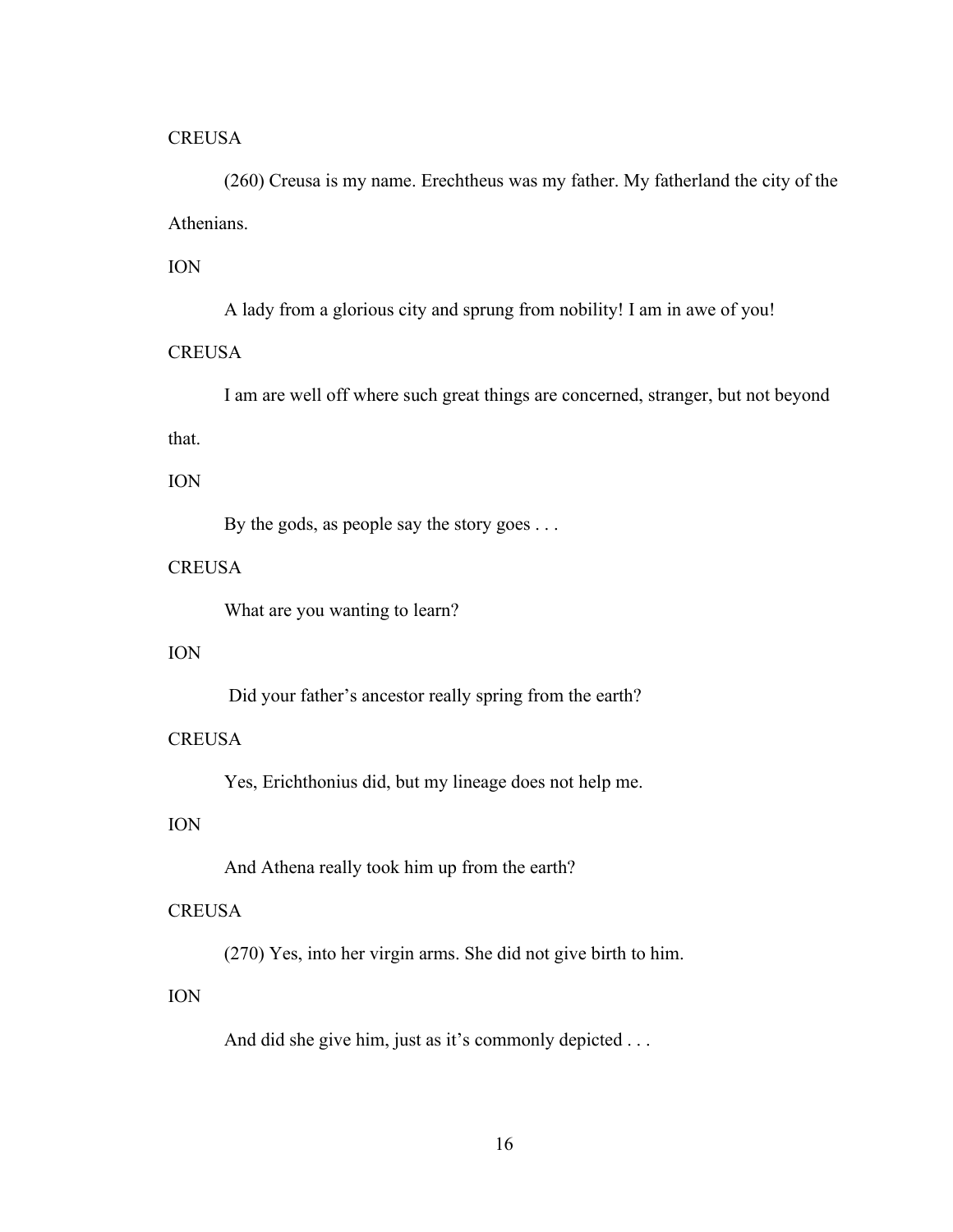#### **CREUSA**

To the daughters of Cecrops to keep safe? Yes. But they were not allowed to look at him

# ION

I heard that the maidens opened the cradle the goddess gave them.

# **CREUSA**

And for that they died, bloodying the acropolis.<sup>9</sup>

# ION

Well then, what about this? Is the story true or false...?

# **CREUSA**

What are you asking about? I have plenty of leisure to talk.

# ION

Your father Erechtheus, did he really sacrifice your sisters?

#### **CREUSA**

Yes. He was so cruel as to sacrifice virgins for his country.

# ION

But how were you the only one spared out of all your sisters?

## **CREUSA**

(280) I was just a newborn babe in my mother's arms.

#### ION

Did the earth really open up and swallow your father?

# **CREUSA**

Earthquakes from the blows of Poseidon's trident killed him.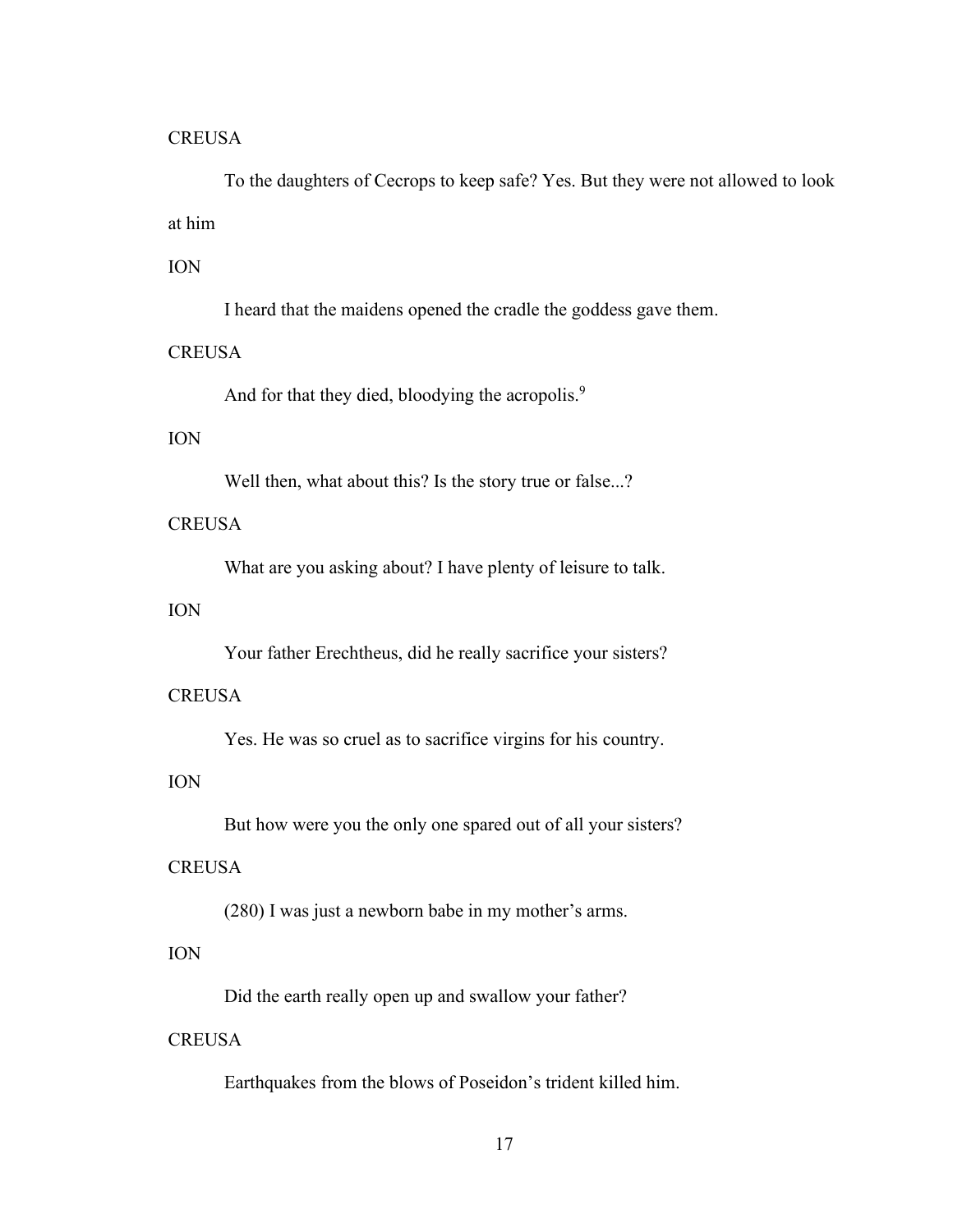ION

And is there a place in Athens called the Makrai?

#### **CREUSA**

And what is *this* you inquire? Ay! You have reminded me of something.

#### ION

The Pythian god and his flashes of lightning honor that spot.

# **CREUSA**

He honors it? He *honors* it?! \* Oh that I had never seen it!

# ION

Why do you hate something so dear to the god?

# **CREUSA**

Nothing. I am privy to something shameful that happened among those caves.

*[There is a moment of silence before ION changes the subject]*

#### ION

Which Athenian married you, ma'am?

#### **CREUSA**

(290) He is not from the city, but hails from another land.

## ION

Who? He must obviously be a noble.

# **CREUSA**

Xuthus, a descendant of Aeolus and Zeus.

<sup>\*</sup> *He honors it? He* honors *it?!*: The original text is corrupt.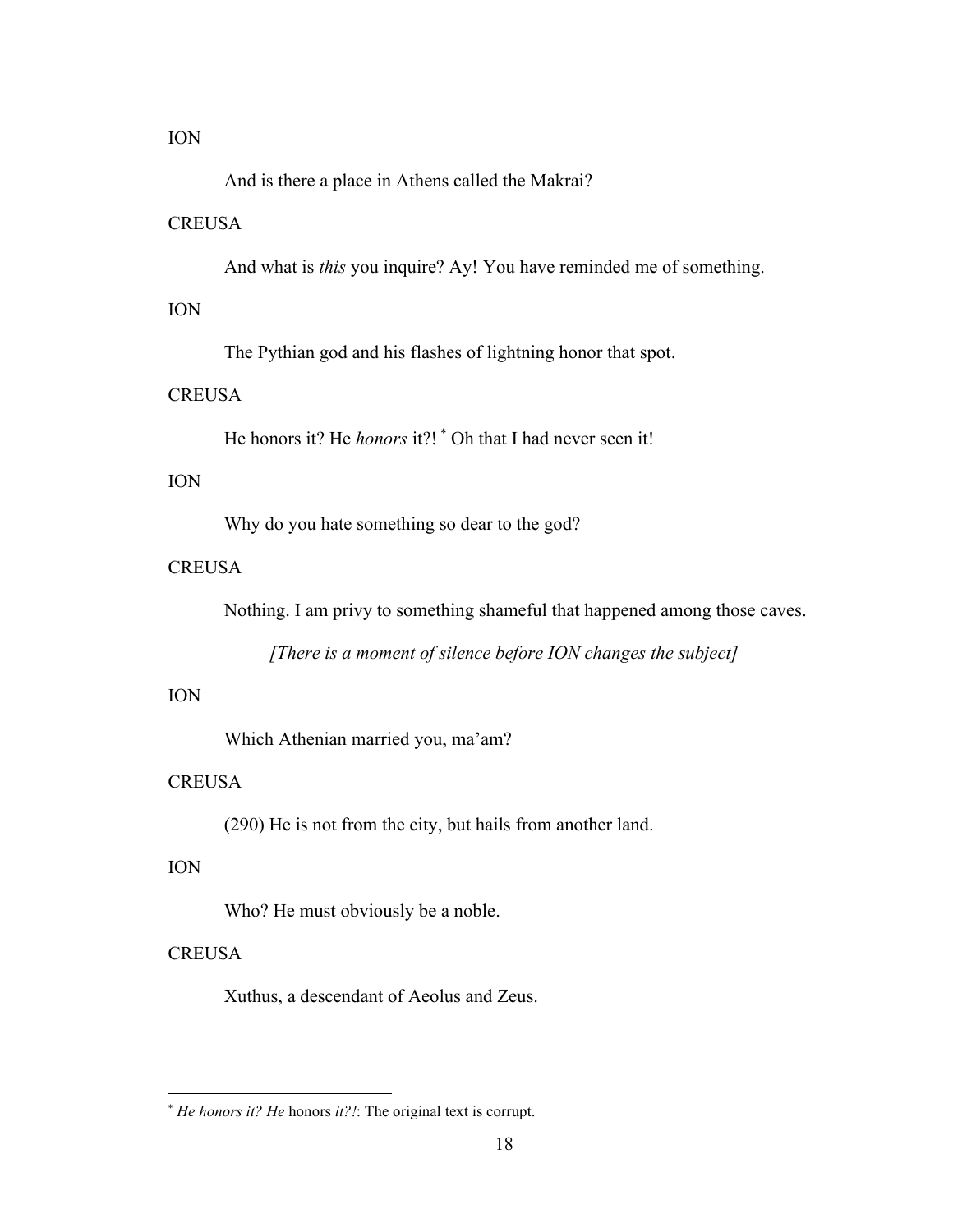#### ION

And how did he, a foreigner, manage to win your hand?

#### **CREUSA**

Athens has a nearby city, Euboea . . .

#### ION

Separated by the sea, they say.

# **CREUSA**

He helped the sons of Cecrops defeat it in battle.

# ION

As an ally? And then he married you?

# **CREUSA**

The wedding gifts of war and honor of his spear.

# ION

Have you come to the Oracle with your husband or alone?

#### **CREUSA**

(300) With him. But he has stayed behind at the shrine of Trophonius.<sup>10</sup>

# ION

As a tourist or seeking an oracle?

# **CREUSA**

He wants to learn one thing from Trophonius and Phoebus.

## ION

Did he come because of the fruit of the earth or children?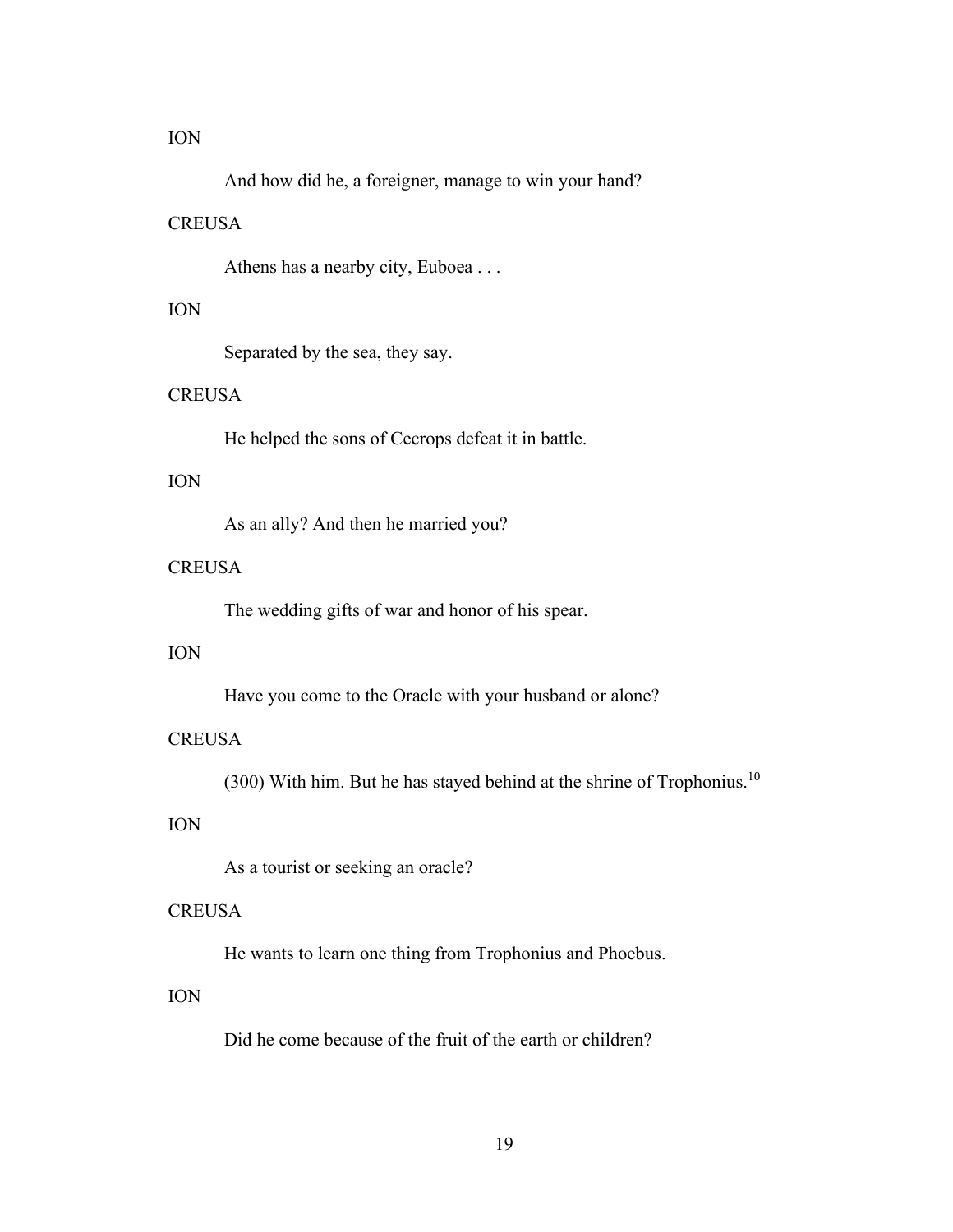#### **CREUSA**

We are childless, though we've been married for a long time.

## ION

And you haven't had any children that whole time, but remain childless?

## **CREUSA**

Phoebus knows that I am childless.

# ION

O you poor thing! Though you're doing fine with other matters, you aren't really well.

# **CREUSA**

But who are you? Whoever gave birth to you I call happy.

# ION

I am called a servant to the god, ma'am, and live my life as such.

#### **CREUSA**

(310) Were you offered up by the city or sold by someone?

# ION

I only know one thing: that I am called Loxias'.

## **CREUSA**

Then I pity you as well, stranger.

# ION

I don't know my mother or father.

# **CREUSA**

Do you live among the temples or in a house?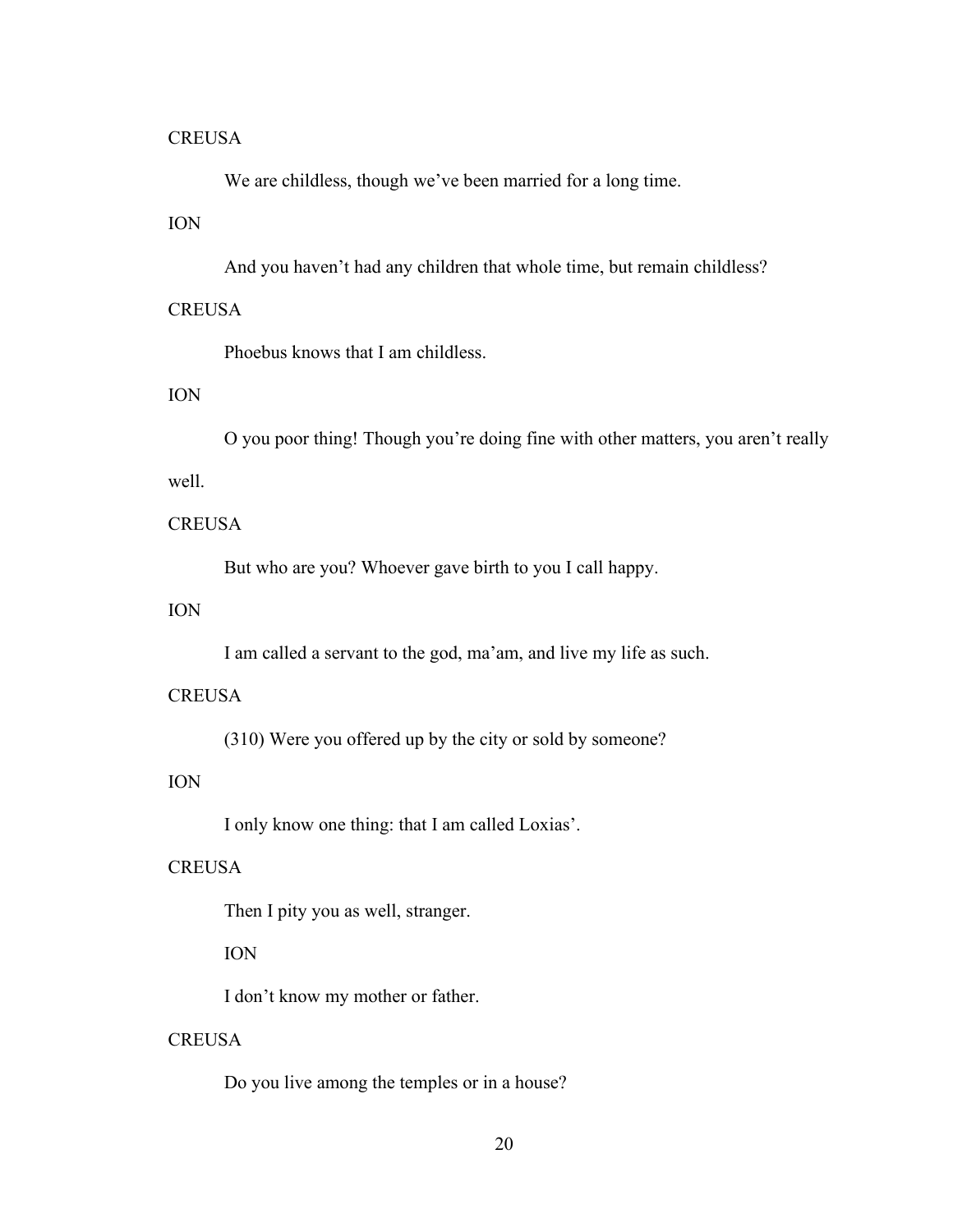ION

My whole house is the god's. Wherever I sleep I call home.

#### **CREUSA**

Did you come to the temple as a child or a young man?

#### ION

The people who seem to know say I was a newborn.

# **CREUSA**

And did any Delphian woman raise you on her milk?

# ION

I've never known a mother's breast, but the woman who raised me…

# **CREUSA**

(320) Who, you poor young man? Though I suffer pain myself, I have found

#### more.

#### ION

The Priestess of Phoebus, I consider her mother.

# **CREUSA**

What food did you live on until you reached manhood?

## ION

The altars and the pilgrims who come here fed me.

#### **CREUSA**

(326) You must have a livelihood, for I see that you are well adorned.

## ION

(327) I'm decked with the belongings of the god I serve.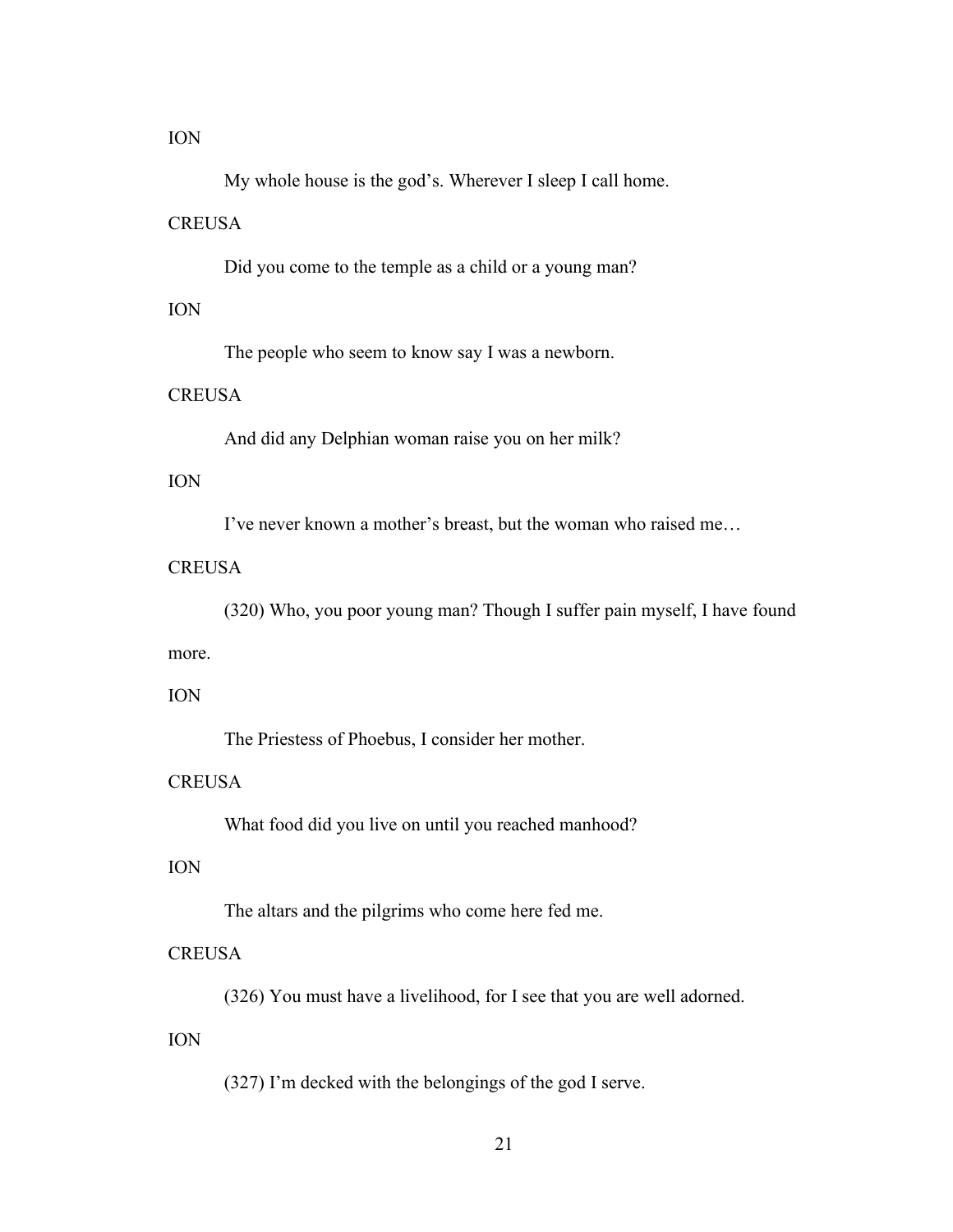#### **CREUSA**

(328) And did you never jump at the chance find your parents?

# ION

(329) No, ma'am. I have no sure sign to start from.

# **CREUSA**

(324) Whoever bore you must be miserable.

# ION

(325) It's likely I resulted from an injustice done to a woman.

# **CREUSA**

(330) Oh! Another woman has suffered the same things as your mother.

# ION

Who? If she could share my pain, I'd be glad.

## **CREUSA**

It is on her account that I have come ahead of my husband.

# ION

What are your going to ask? I want to know so that I can help.

# **CREUSA**

I need a secret oracle from Phoebus.

# ION

Tell me. I'll take care of it.

# **CREUSA**

Listen to her story *[she hesitates to continue]*...but I'm ashamed for her.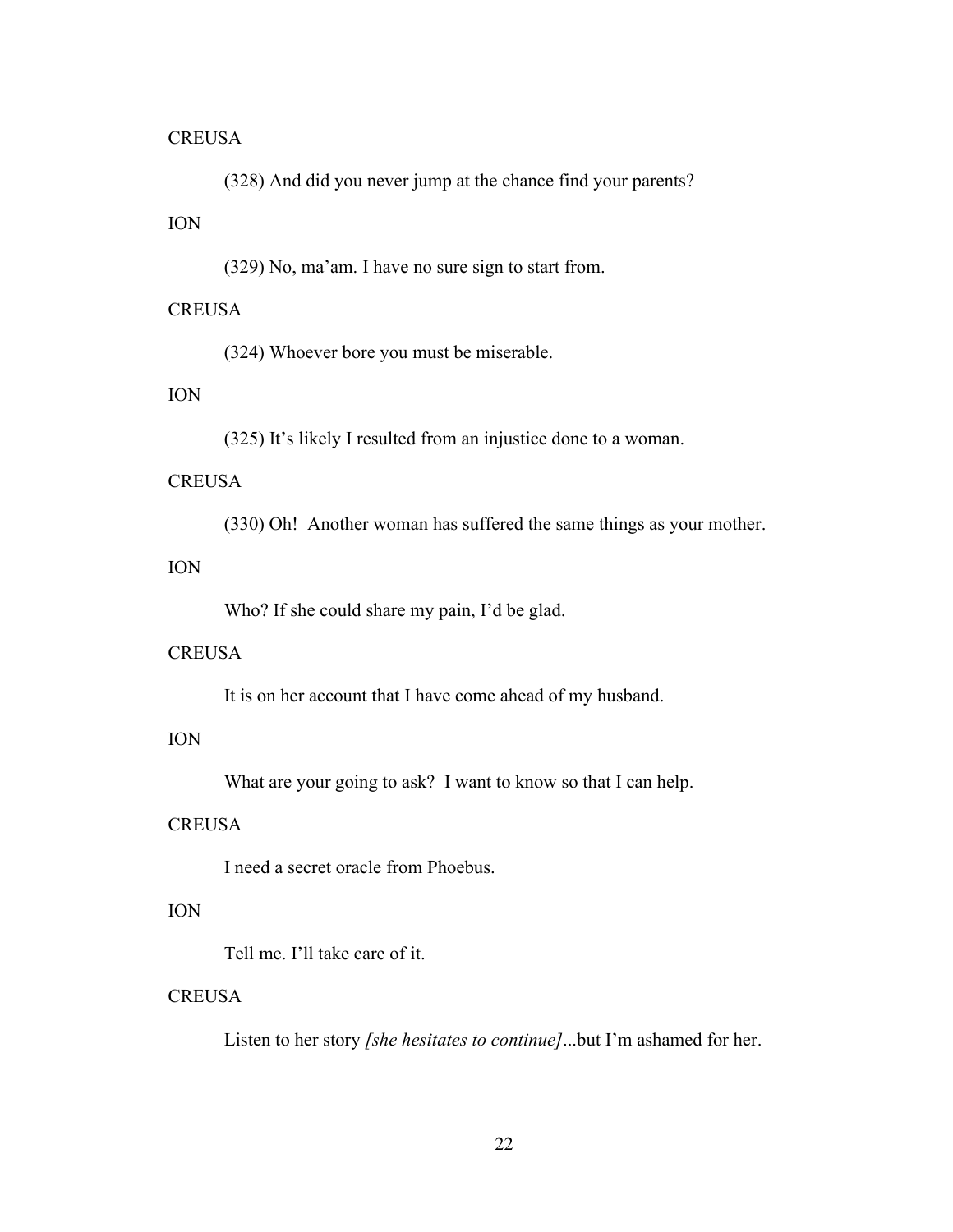ION

Then you'll accomplish nothing. Shame's an idle goddess.

#### **CREUSA**

One of my friends says she lay with Phoebus.

# ION

A woman with Phoebus?! Don't say such things, stranger!

# **CREUSA**

(340) And she gave birth to the god's child without her father knowing.

# ION

It can't be! She has to be ashamed at the wrongdoing of a mortal man.

# **CREUSA**

She does not say so, and she has suffered! Poor woman!

# ION

What did she have to do? That is if she actually laid with the god.

#### **CREUSA**

She exposed the child that she bore.

# ION

And what came of the child? Does he still see the light?

#### **CREUSA**

No one knows. I seek to know these things in an oracle.

## ION

But if he's no longer alive, how did he die?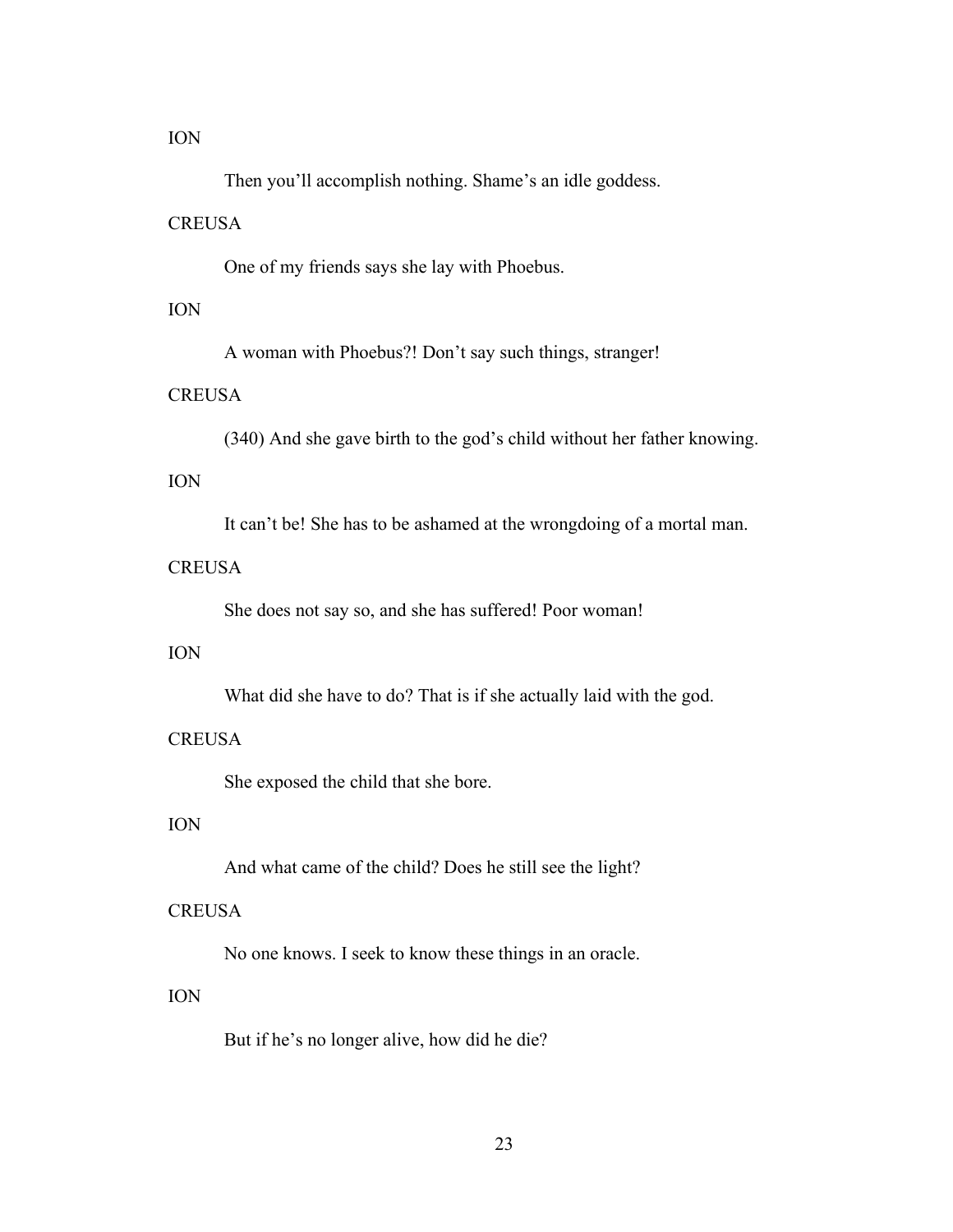#### **CREUSA**

She supposes wild beasts killed the wretched thing.

# ION

She might've said this, but does she have any proof?

# **CREUSA**

(350) When she came to the place where she exposed him, she couldn't find him anymore.

#### ION

Was there any blood on the ground?

# **CREUSA**

She does not say so, although she searched everywhere.

# ION

When was the child exposed?

#### **CREUSA**

If he really were alive, he would be the same age as you.

# ION

(357) But what, if Phoebus took him and is raising him without her knowledge?

## **CREUSA**

(358) Then he is rejoicing by himself in something that should be shared and is not doing what is right.

#### ION

(355) The god wronged him. His mother's pitiful.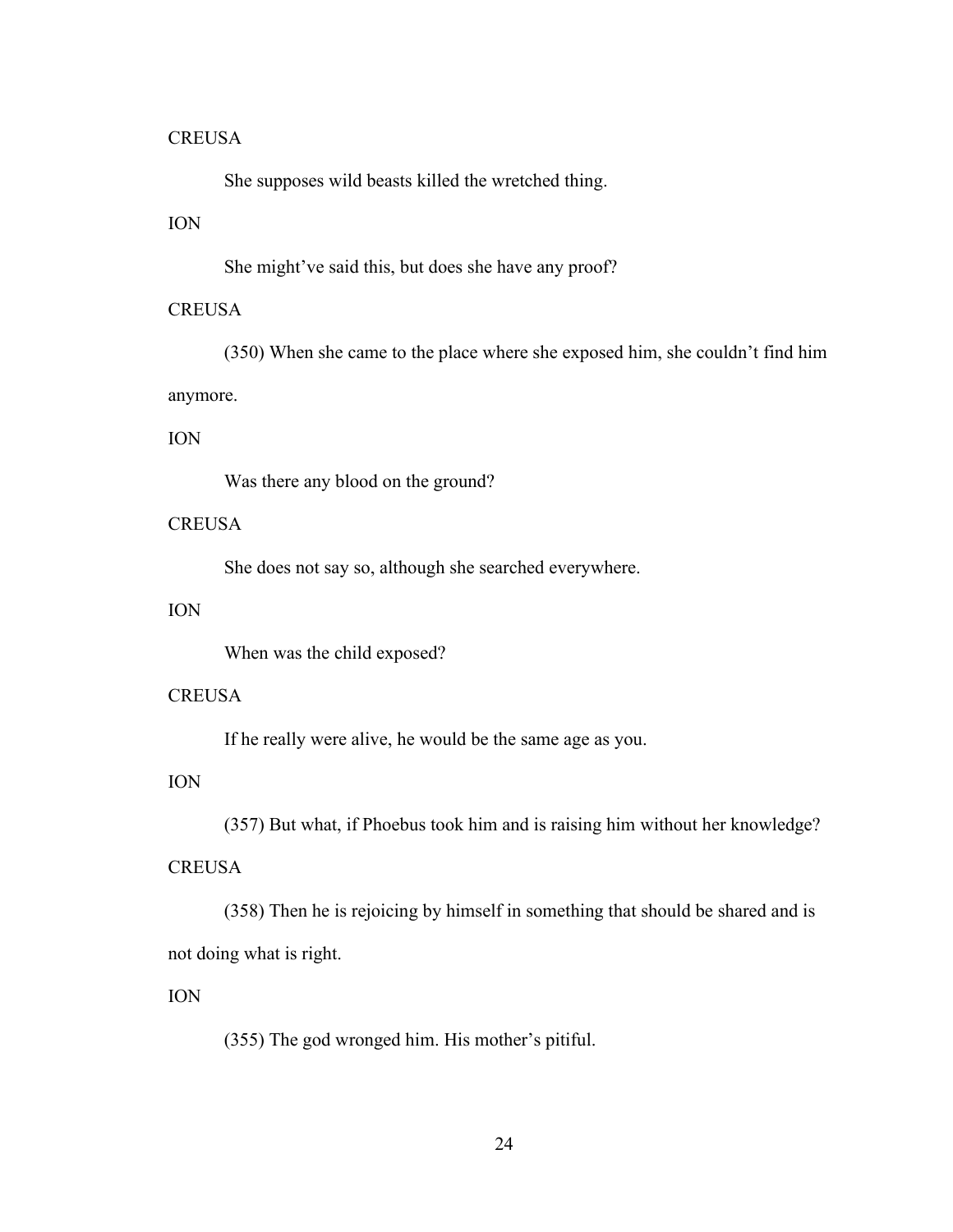#### **CREUSA**

(356) At any rate, she had no other child after him.

# ION

(359) Oi me! This misfortune harmonizes with mine.

#### **CREUSA**

(360) And I imagine that you, stranger, long for your suffering mother.

# ION

Don't drag me out to the home I'd forgotten.

# **CREUSA**

I will be quiet. End the matter I was asking you about.

# ION

Do you know the biggest problem with what you've said?

#### **CREUSA**

What is not a problem for that miserable woman?

# ION

How could the god prophesy about he wishes to keep hidden?

## **CREUSA**

If he really sits on a prophetic tripod that all of Greece comes to, he will.

# ION

He's ashamed of what he's done. Don't go and accuse him.

# **CREUSA**

But the one who had to experience the misfortune is suffering!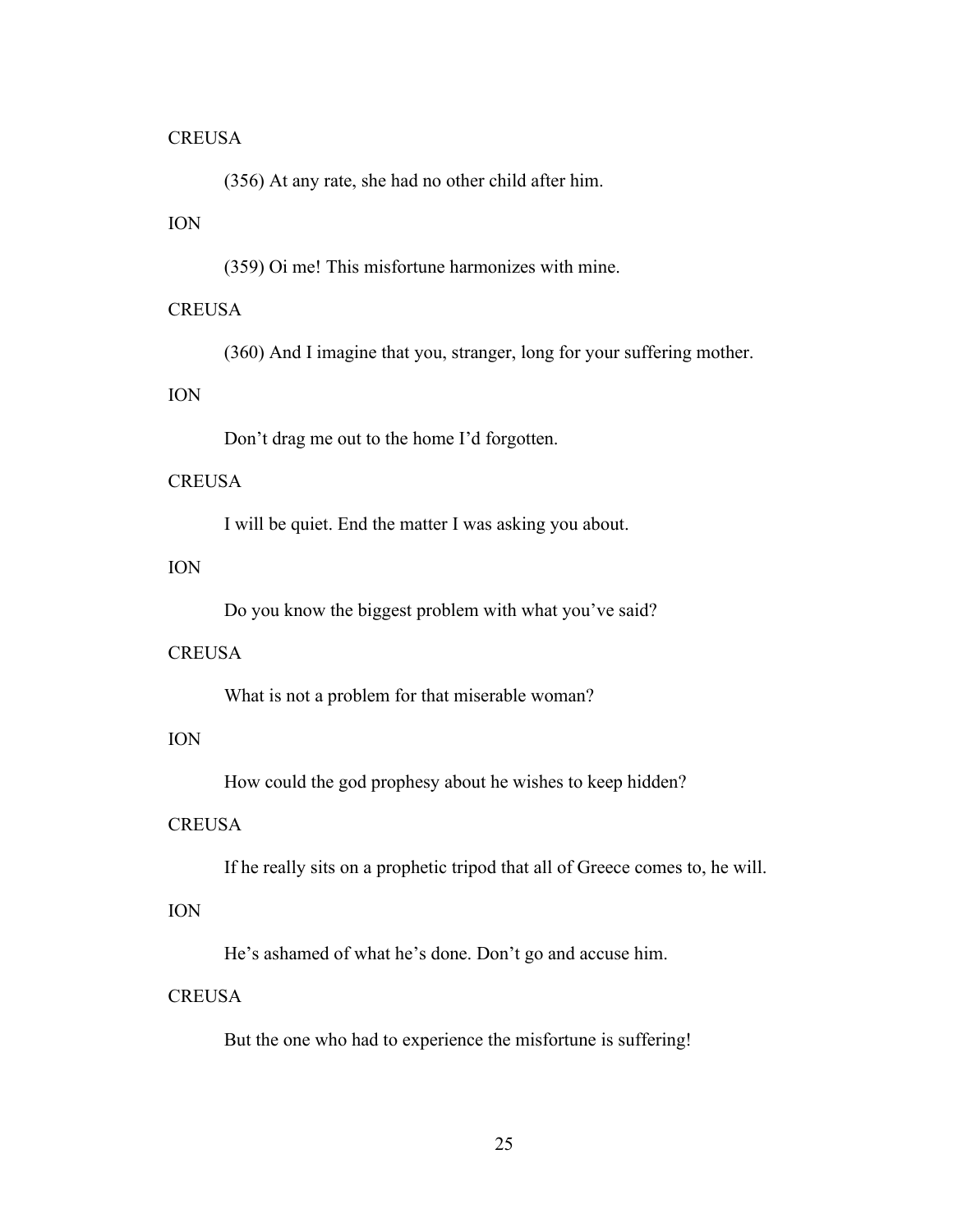No one will be your go-between in this situation because if the god were convicted of being base in his own house, (370) Phoebus would justly do some harm to whoever prophesies to you. Leave it as it is, ma'am. Matters that antagonize the god must not be put to him for questioning. For I'd be foolish if I tried to get the gods to reveal what they aren't willing to, either by offering sheep or reading bird signs. When we pursue what the gods aren't willing to give, we get it in vain, ma'am. (380) We benefit from what they freely give.

#### CHORUS LEADER

Many mortals have many misfortunes, but they differ in form. Any mortal would scarcely find a single fortunate person in life.

#### **CREUSA**

Phoebus, both there and here you are not just to my absent friend, though her words are not. You did not save your son, though you ought to have saved him. And now you won't even speak to the inquiring mother even though you are a prophet. If he no longer lives, she could honor him with a funeral, but if he still lives, he could return to his mother someday. (390) I suppose I must let it pass,<sup>\*</sup> if I am hindered by the god from learning what I want.

But, stranger, I see my noble husband, Xuthus, nearby. He has left the cave of Trophonius. Keep what we have talked about secret in his presence, lest I be put to shame for what I have done in secret from him and our conversation be misconstrued. For the

<sup>\*</sup> *I suppose I must let it pass*: The original text is corrupt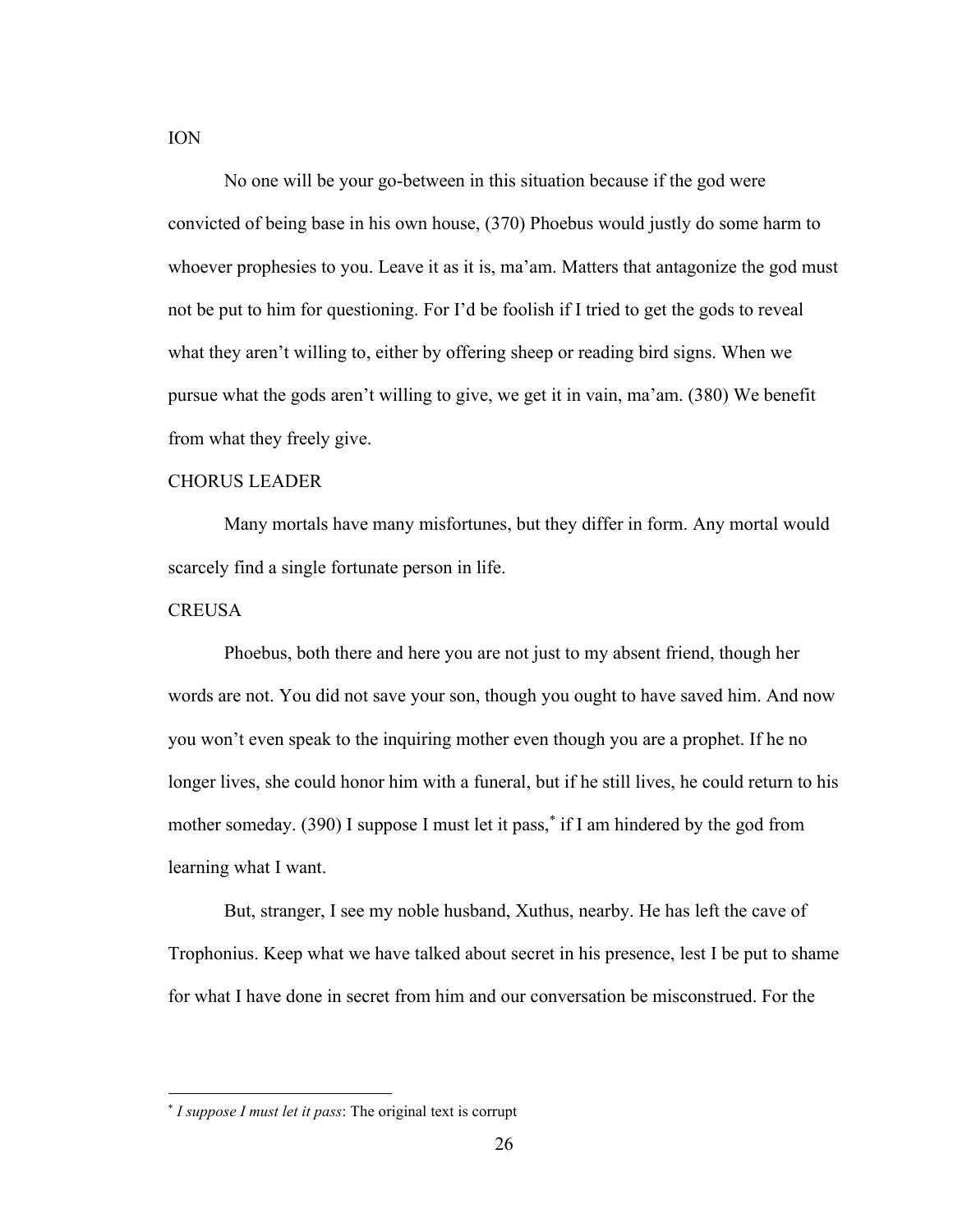difficulties of women are distasteful to men, and because they mix up the good with the bad, (400) we are still hated by them. Such is our misfortune.

# *[Enter XUTHUS]*

# XUTHUS

Let the god be glad after he receives my greeting first, and then my wife. I haven't scared you by tarrying so long, have I?

# **CREUSA**

Not at all. I had started to worry, but tell me, what oracles do you bring from Trophonius? How might we have children?

# XUTHUS

He didn't think it right to take oracles before the god does, but he did say one thing. You and I will not come home from the Oracle childless.

## **CREUSA**

(410) Revered Lady, Mother of Phoebus,\* if we have come here auspiciously,

may the former engagements which we had with your son change for the better.

# XUTHUS

These things will happen. But who here speaks on the god's behalf?

# ION

I see to what happened outside the temple. What happens inside is the concern of others, the best of the Delphians, chosen by lot, who sit near the tripod.

# XUTHUS

Well and good. I have everything I wanted.

<sup>\*</sup> Leto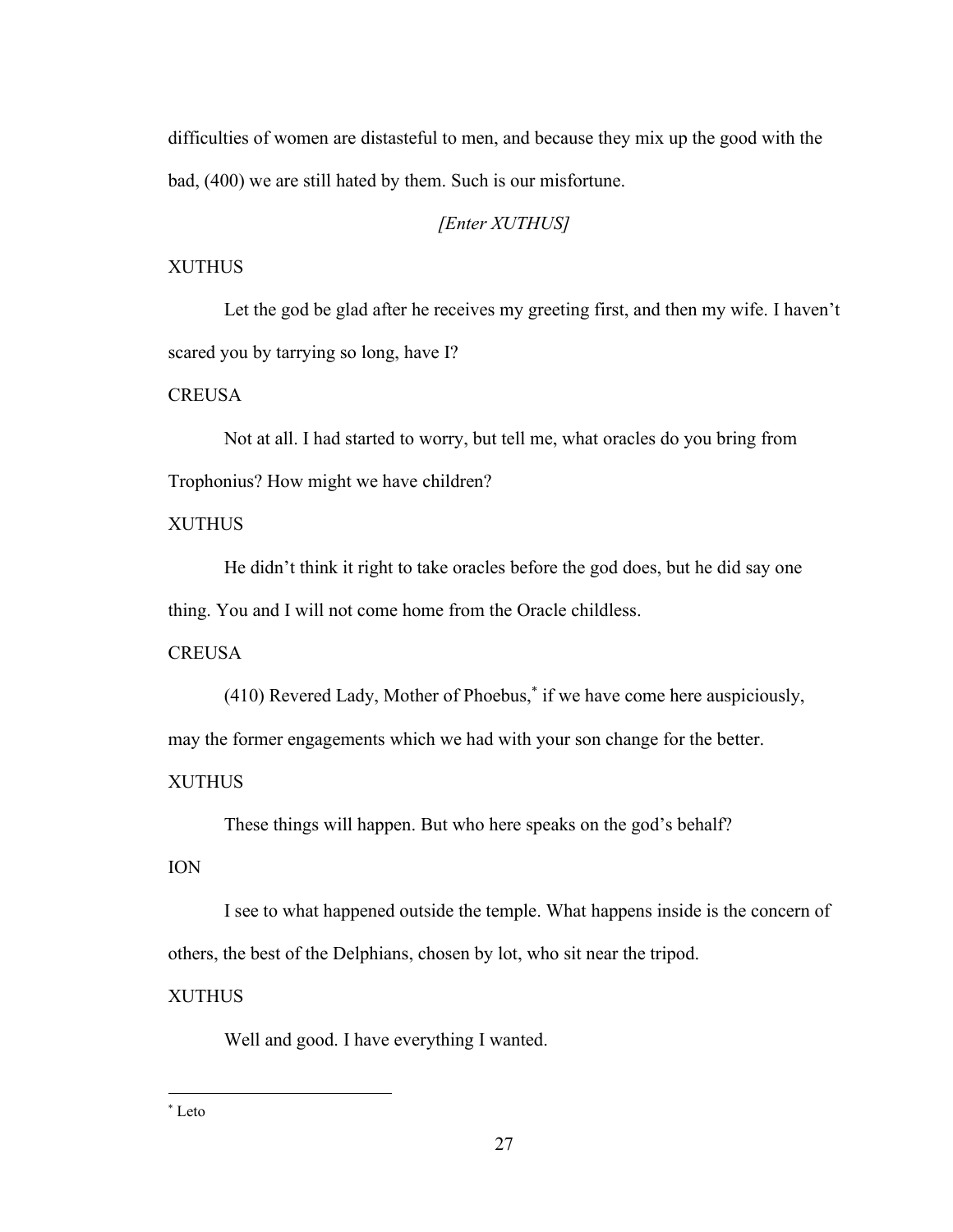I will go inside because, as I hear, (420) the general offering for the Oracle for pilgrims has been made in front of the temple. I want to hear the god's prophesies on this auspicious day. But you, my wife, take some laurel branches and pray around the altars to the gods that I will carry away oracles promising children from the temple of Apollo. **CREUSA** 

It will happen! It will!

#### *[XUTHUS enters the temple]*

And if Loxias now wishes conversely to make amends for his former wrongdoings, he still would not be altogether dear to us, but as much as he foretells (for he is a god) I will receive.

#### *[Exit CREUSA.]*

ION

(430) Why is this foreign lady always speaking against the god in riddles, reviling him? Is it out of love for the woman whom she's consulting the Oracle for, or is she keeping quiet about things that need to stay that way?

But what does the daughter of Erechtheus have to do with me? She doesn't concerns me at all. Instead I'll pour pure water from golden ewers into the vessel for sprinkling with holy water.

However, I must admonish Phoebus. What is the matter with him? Does he rape virgins and then forsake them? Does he secretly father children and then neglect them as they die? Surely you don't, Apollo. Since you are powerful, (440) pursue virtue. The gods punish any wicked mortal. How can it be fair that you all, after writing laws for mortals, you yourselves incur the infamy of lawlessness? For if (though it isn't possible,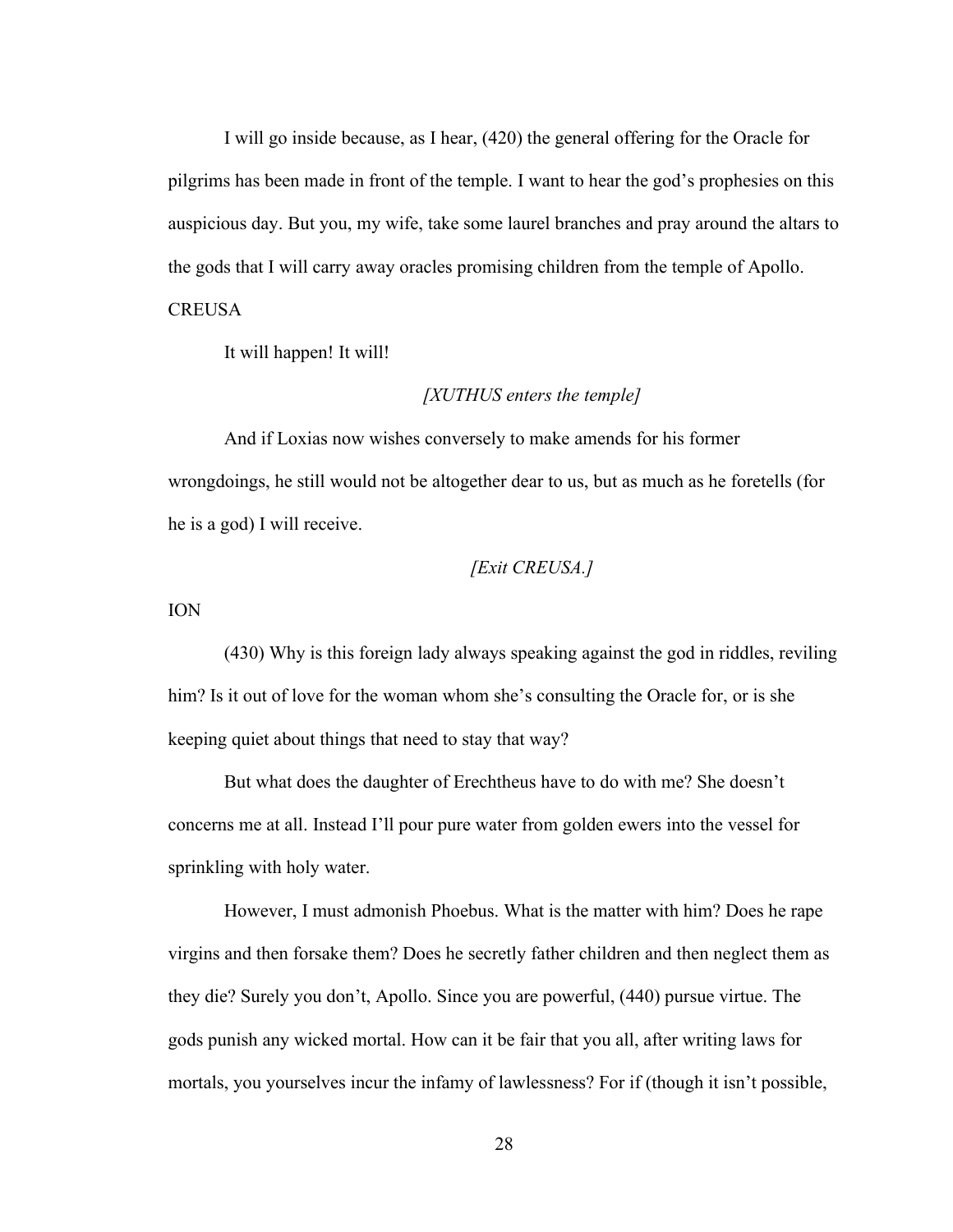and I'm speaking only for the sake of argument) you give reparations to mortals for rape, you and Poseidon and Zeus, who is master of heaven, empty your temples to pay the penalty for your injustice. For you do wrong in being eager for pleasures rather than considering the consequences. (450) It isn't right in any way to call mortals bad if we imitate things that are fine for the gods. Blame instead the ones who have taught us these things!

# *[Exit ION]*

## **CHORUS**

Athena, who was born without the help of Eileithyia, who was delivered from the forehead of Zeus with the help of Titan Prometheus, I beg you and blessed Nike to come to the home of the Pythia, flying from the golden halls of Olympus (460) to the streets where Phoebus's hearth, the center of the earth, fulfills prophecies beside the tripod that mortals dance around, you and Leto's daughter,\* two virgin goddesses, holy siblings of Phoebus.

Ladies, pray that the ancient race of Erechtheus (470) will receive clear oracles about the long awaited blessing of children.

For mortals get exceeding joy from children. Their youthful strength brightens a father's halls, and in time, they produce their own offspring, receiving their father's inheritance (480) to pass down to the next generation. They are a defense against evil. They are cherished in times of good fortune. They are strength and salvation, defending the fatherland with their spears. I would rather have children to care for than wealth or

\* Artemis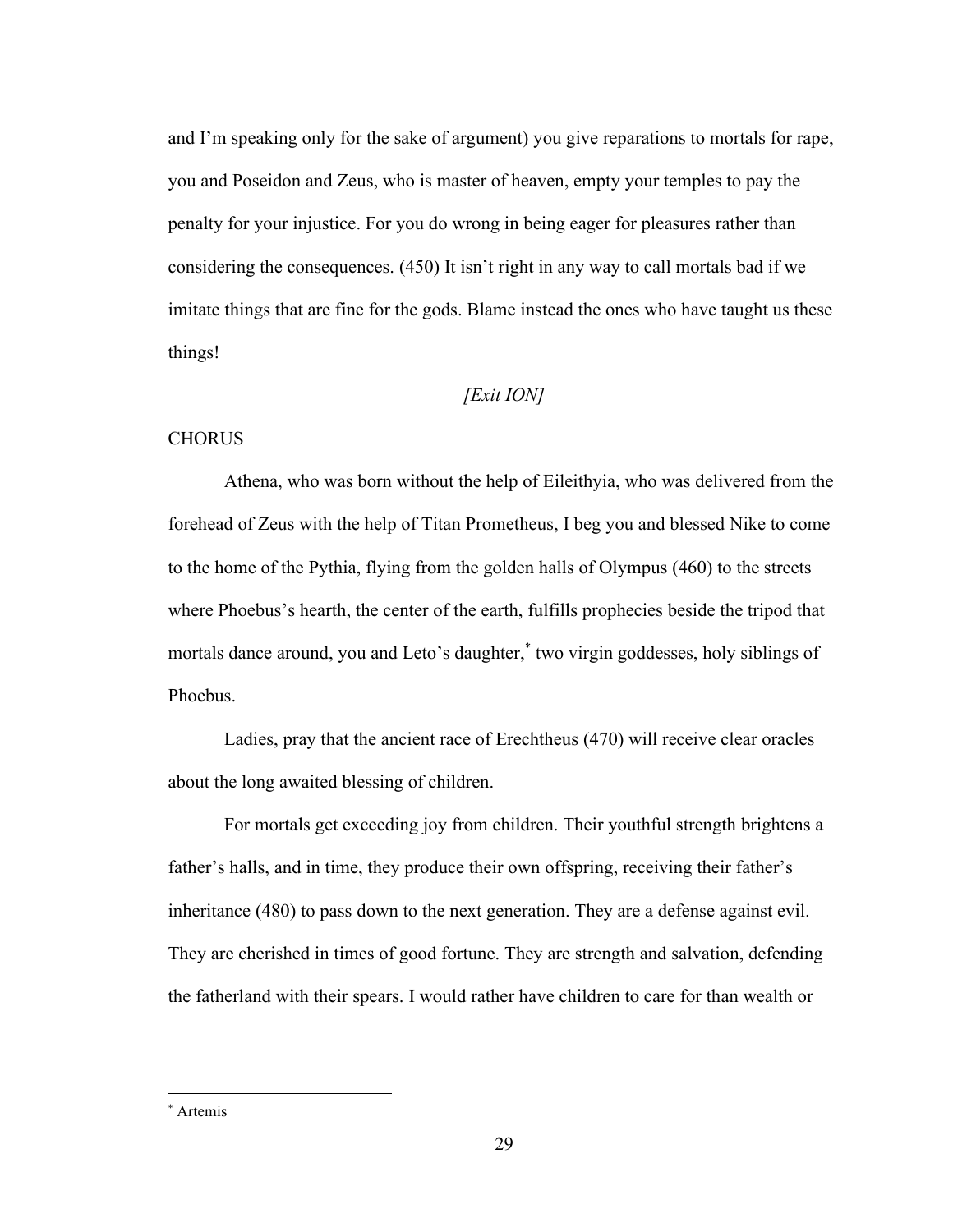stately palaces. The childless life is dreadful, and I rebuke anyone who thinks it good. (490) May I be blessed with children and enough wealth to get by.

Oh the sacred seats of Pan! Oh the rock near the Makrai, full of caves, where the daughters of Aglauros dance over the green lawns in front of Pallas' temple, (500) while you play songs on the panpipes in your sunless caves, Pan, where a maiden gave birth to Phoebus' child and exposed the poor thing for the birds to devour, a bloody feast for wild beasts, an outrage resulting from that bitter rape. I haven't heard such a story where the children of the gods had good fortune while I was at the loom or in any conversation.<sup>11</sup>

#### *[Enter ION]*

# ION

(510) Handmaidens, while you were keeping look out for your mistress around this fragrant temple, do you know if Xuthus has already left the Oracle and her tripod, or is he still in the temple asking about his childlessness?

# CHORUS LEADER

He's in the temple, stranger. He hasn't left yet, but he must be on his way out. I hear the sound of the doors, and now I can see my master coming out.

# *[Enter XUTHUS]*

#### XUTHUS

Oh child! Greetings! That sounds like a good introduction to me.

#### ION

I am glad, but be sensible, and we'll be alright.

#### **XUTHUS**

Let me kiss your hand and embrace you.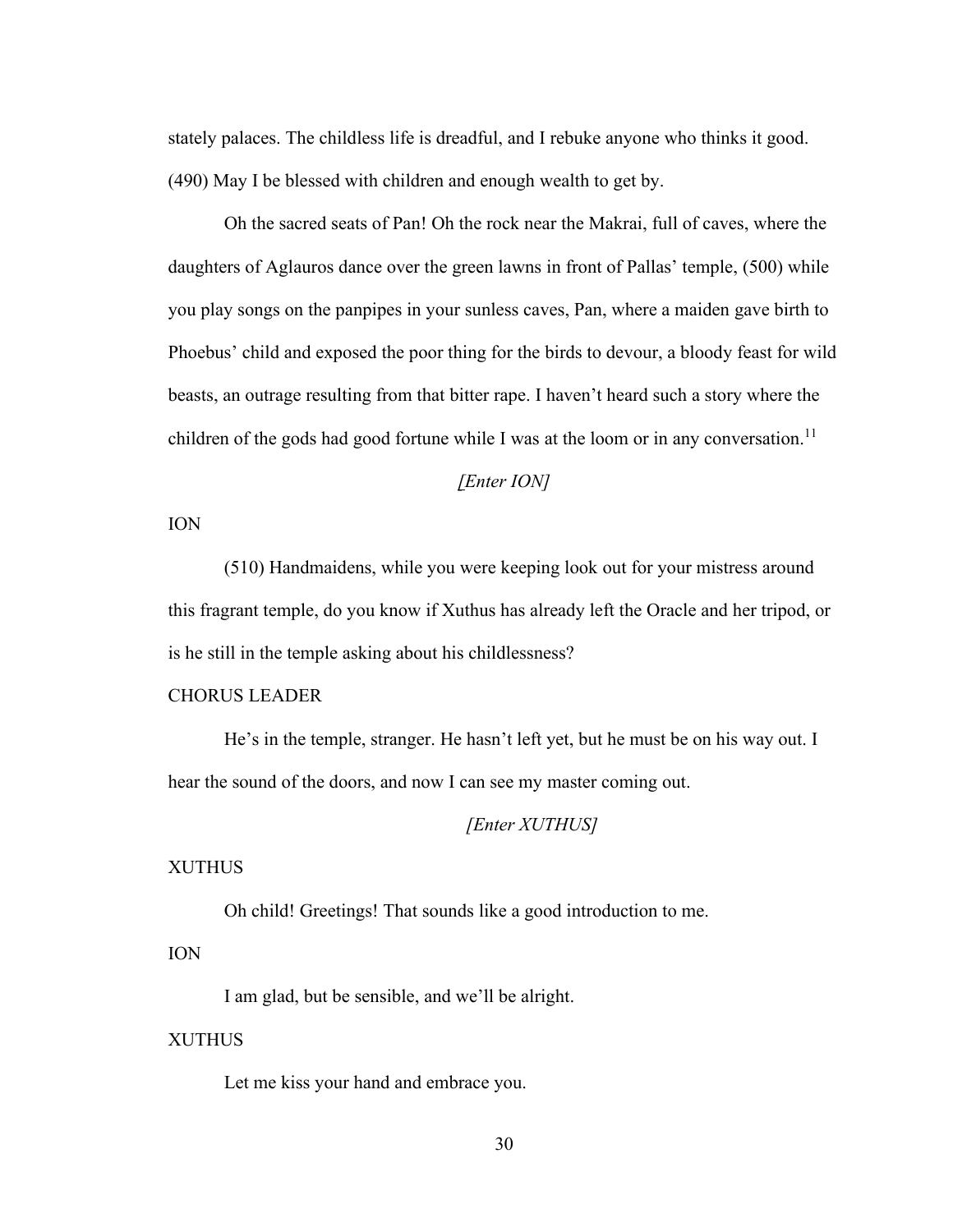ION

(520) Are you alright? Or is some god causing mischief and making you sound crazy, stranger?

# XUTHUS

Why would I not be alright? I have found the dearest thing and I don't want him slipping away!

# *[XUTHUS embraces ION]*

# ION

Stop touching me! Don't break the garlands of the god!

# XUTHUS

I will keep holding on to you. I am not dragging you away like a stolen prize, but

I have found something dear to me.

# ION

Would you like to release me before you get an arrow in your lungs?

#### XUTHUS

Why do you shrink from recognizing your own dearest one?

# ION

I don't like teaching crude and maddened strangers.

#### XUTHUS

Kill me and burn me, then, but you will be the murder of your own father if you

do.

## ION

You're my father? Is this some sort of joke?

31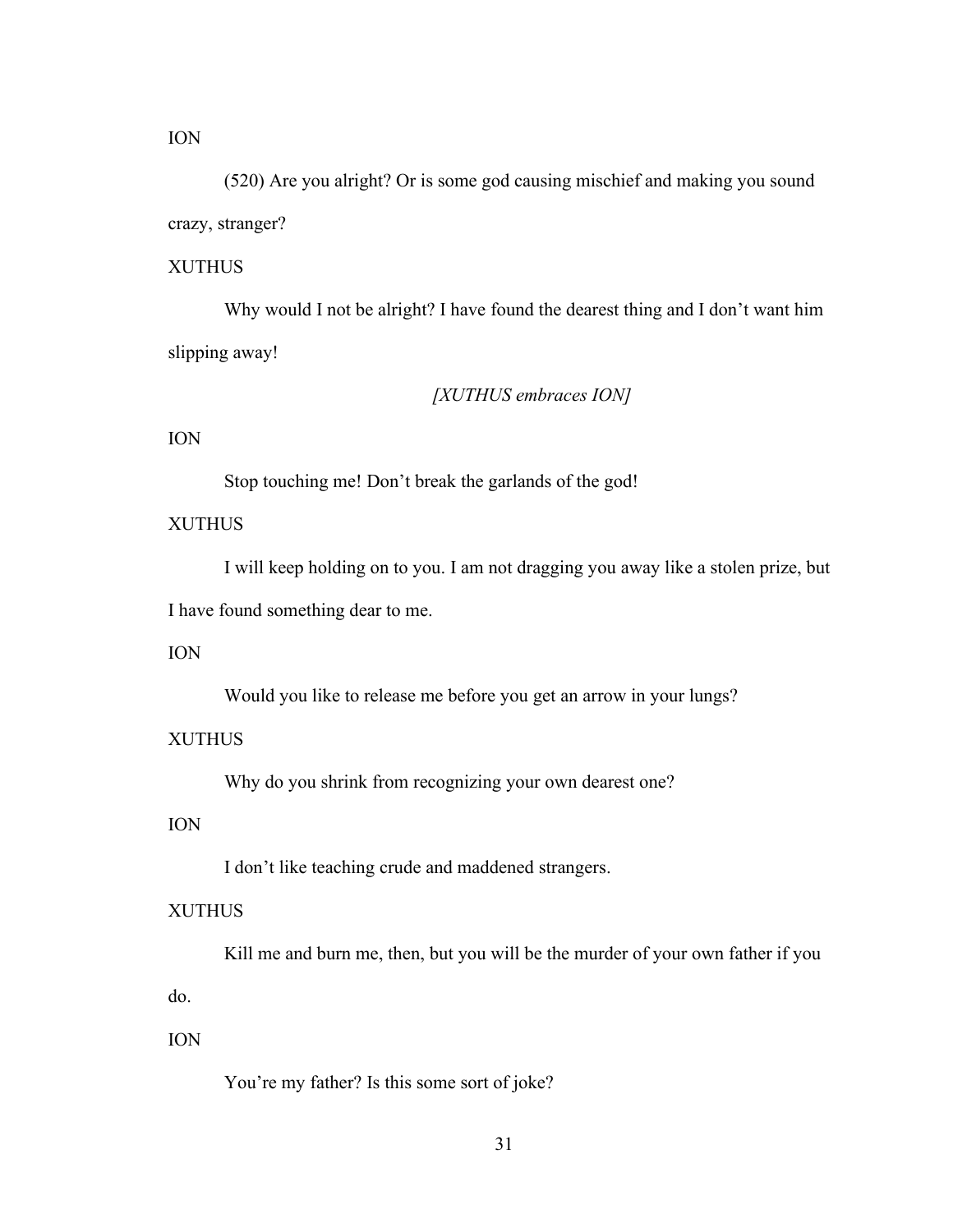#### XUTHUS

No! As I continue my story, you will understand.

# ION

(530) And what are you going to tell me?  $12$ 

# XUTHUS

That I am your father, and you are my son.

# ION

Who says so?

# XUTHUS

Loxias, who raised you even though you are mine.

# ION

You're just saying that.

# XUTHUS

I learned it just now from the Oracle of the god.

# ION

When you heard her riddle, you interpreted it wrong.

# XUTHUS

Then I must not be hearing well.

# ION

What is Phoebus' story?

## XUTHUS

That the person who met me…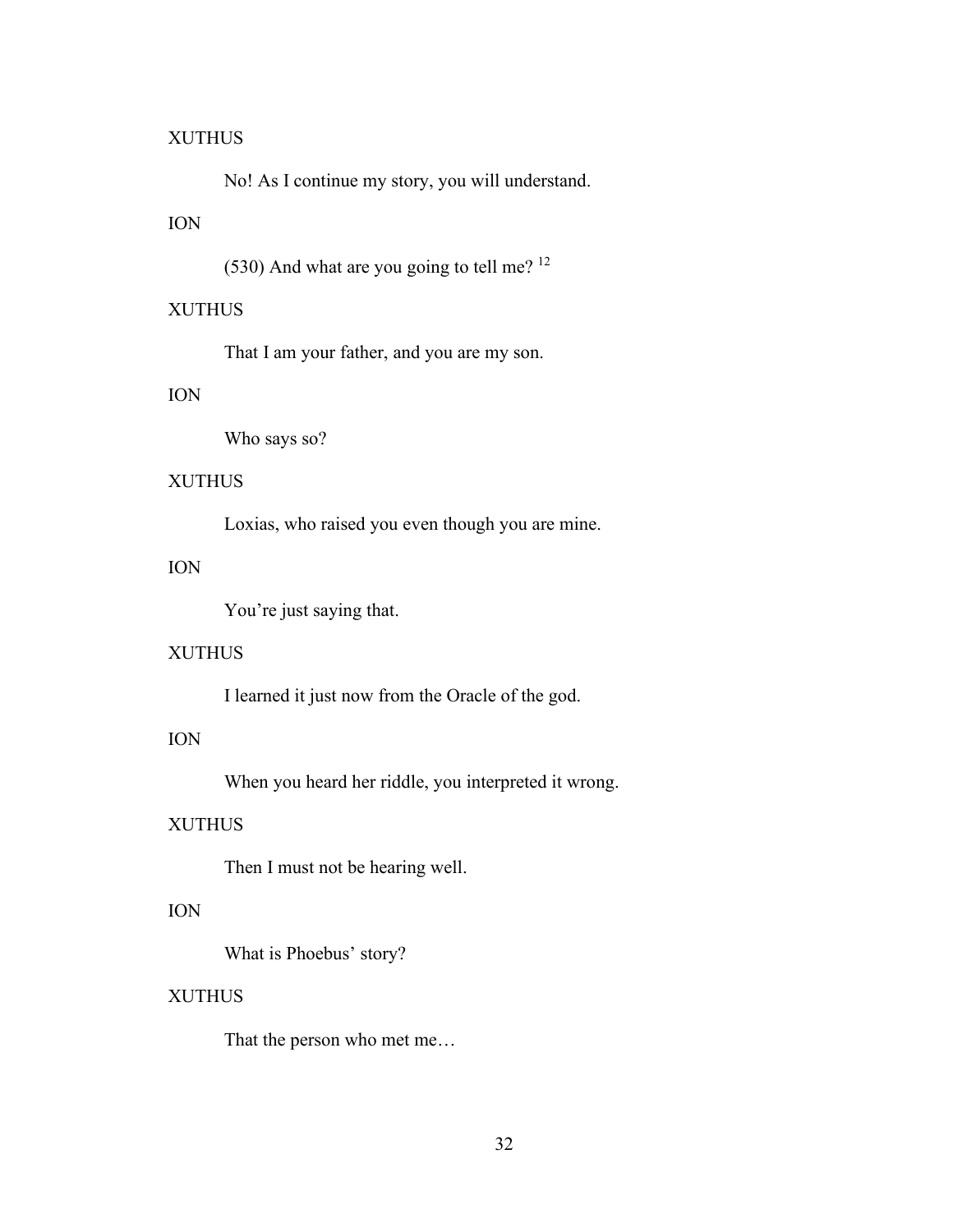#### ION

What meeting?

# XUTHUS

...as I was leaving the temple of the god...

# ION

Which would result with what exactly?

# XUTHUS

...would be my son.

## ION

Born from you or given from someone else?

# XUTHUS

Given, and yet he came from me.

ION

And you ran into me first?

# XUTHUS

No one else, son.

# ION

How did this happen?

# XUTHUS

We are both amazed at the same thing.

# ION

(540) What mother did you have me with?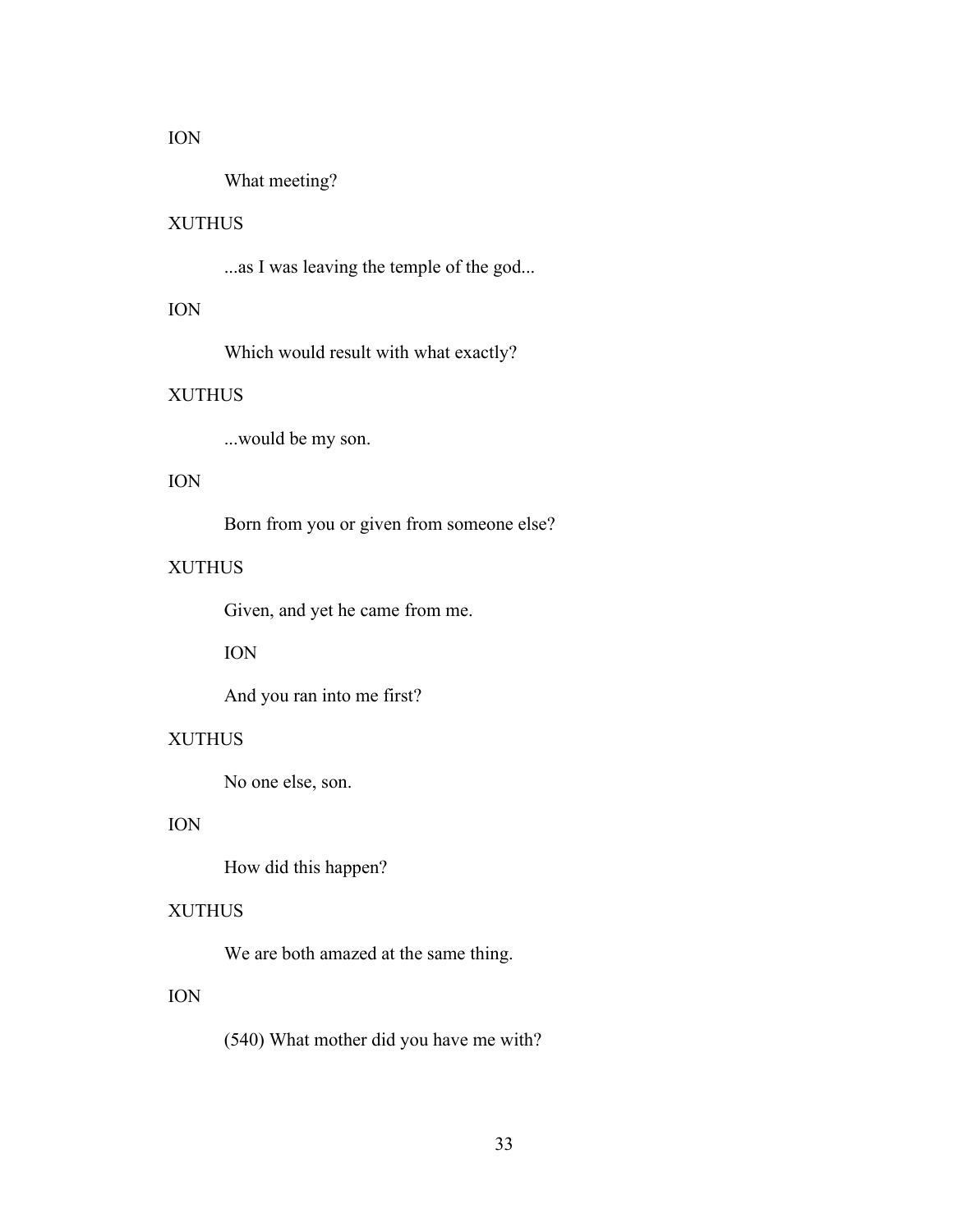### XUTHUS

I could not tell you.

# ION

Didn't Phoebus say?

# XUTHUS

I was so delighted at this that I did not think to ask about that.

# ION

Perhaps I was born from Mother Earth herself.

## XUTHUS

The ground does not give birth to children.

# ION

How could I have come from you then?

## XUTHUS

I don't know, but I will bring it up to the god.

# ION

Come, let's try a different approach.

# XUTHUS

Good thinking.

# ION

Have you ever had an affair?

### XUTHUS

In the folly my youth.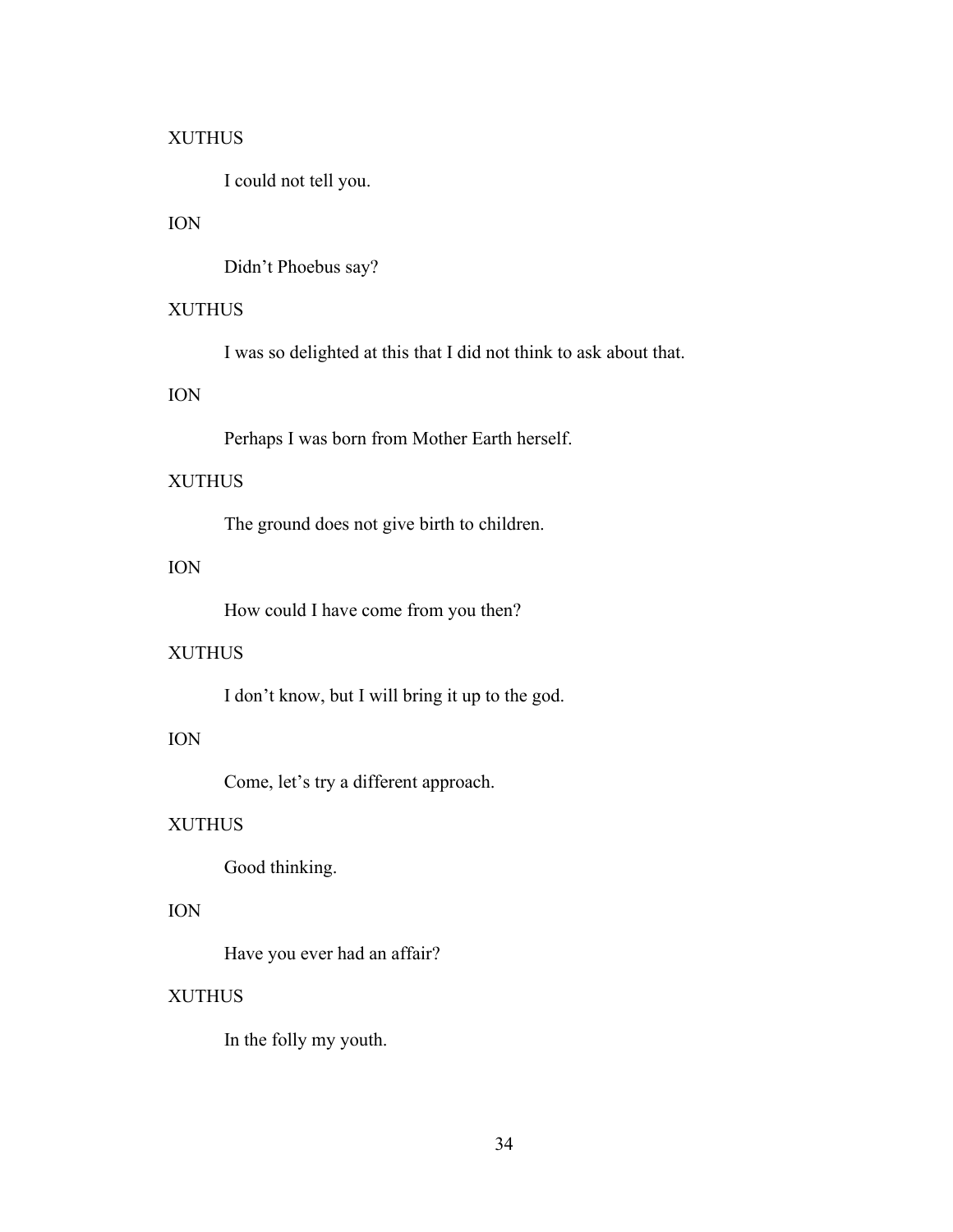#### ION

Before you married Erechtheus' daughter?

# XUTHUS

Well I certainly did not after that.

# ION

So you begat me back then?

# XUTHUS

It matches with the time.

# ION

Then how did I end up here?

# XUTHUS

I am at a loss.

ION

Did I come a long way?

# XUTHUS

I am stumped at this too.

# ION

(550) Have you ever come to the Pythia's rocky summit before?

### XUTHUS

For the Bacchic festivals, yes.

# ION

Did you stay with one of the public hosts?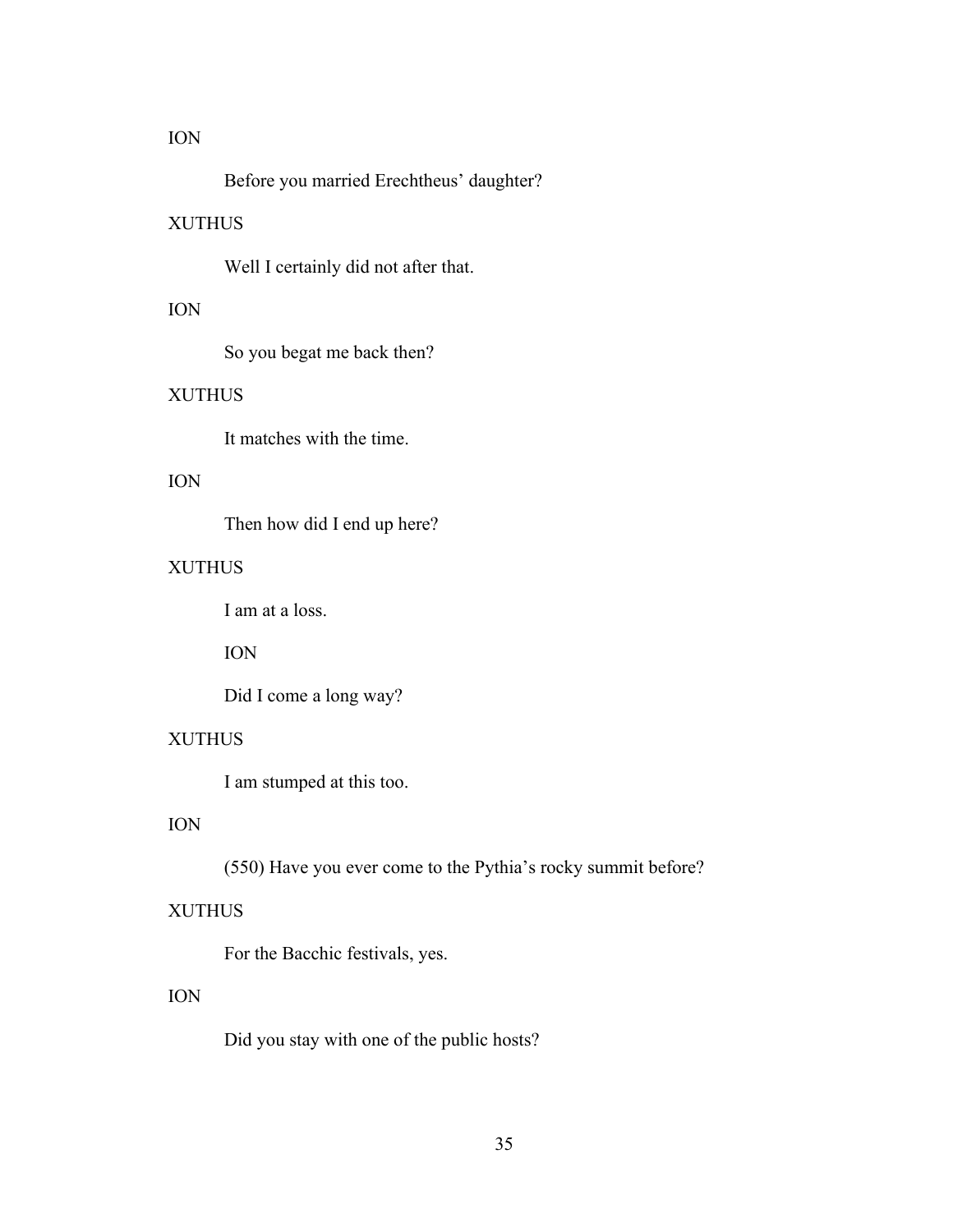#### XUTHUS

Yes, with him, and the maidens of Delphi…

# ION

Did he introduce you or…? How do you say it?

# XUTHUS

Maenads of Bacchus!

# ION

Were you sober or drunk?

## XUTHUS

I was partaking in the pleasures of Bacchus.

# ION

Then that explains that. Where I was conceived...

## XUTHUS

...Fate has discovered, my child.

# ION

But how did I end up at the temple?

# XUTHUS

Likely, you were exposed by the girl.

# ION

I have escaped the lot of a born slave, then.

### XUTHUS

Now take me as your father, child.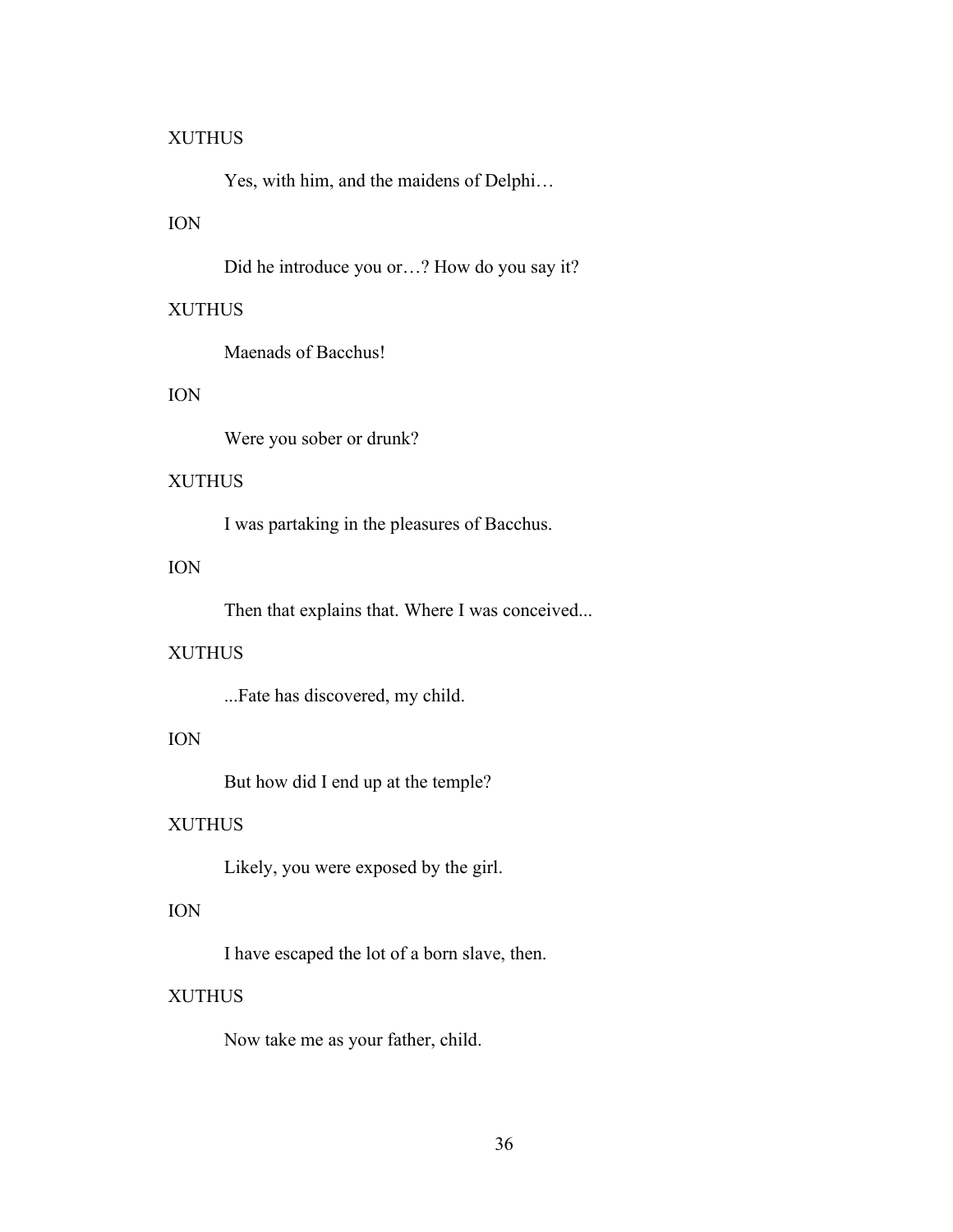#### ION

I suppose it isn't right to doubt the god.

# XUTHUS

That is very sensible.

# ION

And what more could I want…

# XUTHUS

Now you see it as you should.

# ION

. . . than to be the son of a descendant of Zeus?

# XUTHUS

Which is your lot.

# ION

(560) Have I really held my father?

# XUTHUS

If you have been persuaded to trust the god.

# ION

Welcome, Father…

### XUTHUS

How welcome that is to hear!

# ION

...this very day rejoices!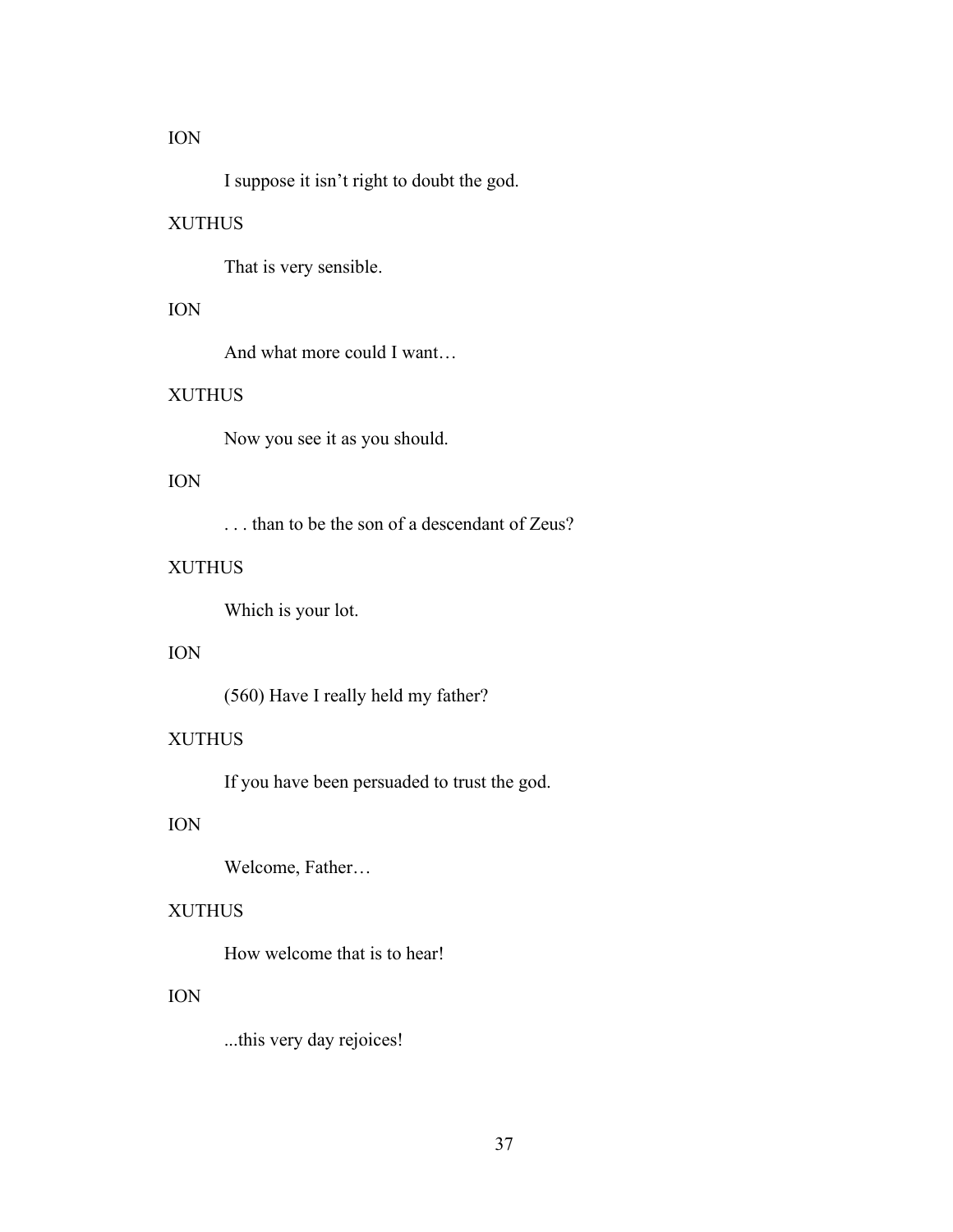#### XUTHUS

It has made me very happy!

### ION

Dear mother, when will I see you, too? I wish to see you now more than ever, whoever you are.

#### CHORUS LEADER

We share the good fortune of the royal family, but all the same, I wish that my mistress and the house of Erechtheus were just as fortunate when it comes to children.<sup>13</sup> XUTHUS

My boy, the god has happily brought about your discovery (570) and united me with you, and you have found your nearest and dearest once more, though you never saw him before. I also desire what you do: that you, my boy, find your mother, and I discover what sort of woman gave birth to you. But if we give these things time, we might, perhaps, discover them.

But leave behind the god's sacred precinct and your wandering lifestyle and come to Athens, where the blessing of your father's kingly power awaits you, mighty and rich. And you will not feel the pain (580) of being called low born or poor, but you will be called noble and exceedingly rich.

Why are you silent? Why are you staring at the ground? <sup>14</sup> You went off into deep thought. By turning from joy you cast fear upon your father.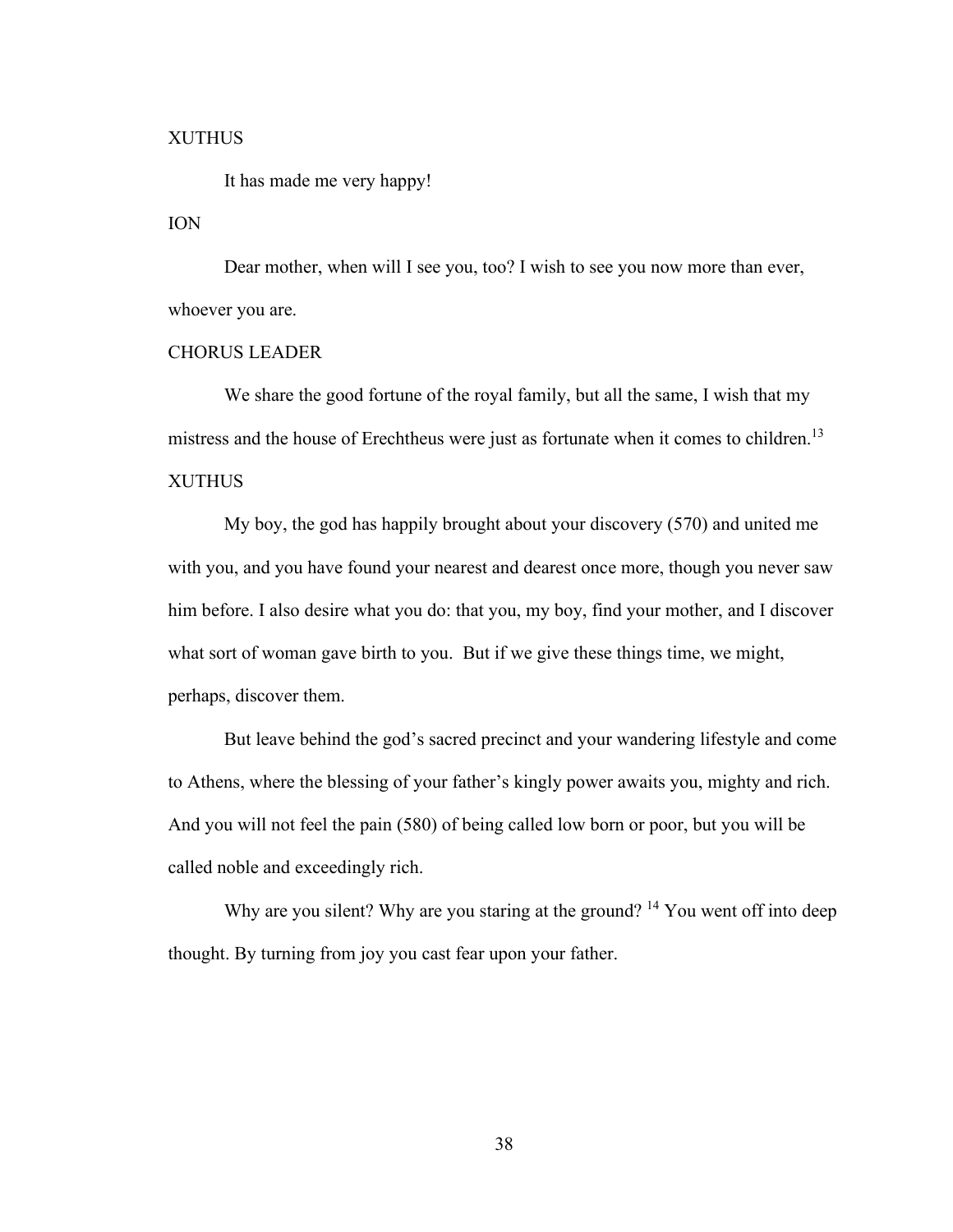ION

Things don't look the same when they are far off as they do when they're right at hand. I'm thankful that I happened to discover you, father. But listen to how I understand the situation.

They say that the famous people of Athens sprung up from the ground itself (590) and don't descend from a foreign people. So I will face two challenges, since my father is a foreigner and I'm a bastard child. I'd have no standing so long as I had this disgrace...I'd be called a nobody because I am a nobody. \* If I ever want to become someone of status and rush to be at the helm of the city, I'll be hated by the powerless, because I'll offend them with my advantages. But among the circle of honest, wise, and influential citizens, who keep to themselves and don't engage in politics, (600) I'll become a laughing stock, a fool since I don't keep quiet in a city full of envy. And when I enter the city assembly,<sup>†</sup> I will be held back by their votes. For these sort of things tend to go that way, father. Those who rule cities and possess honors are very hostile to rivals.

And if I, a stranger, come into another man's house and to his childless wife, who used to share this misfortune with you, but has now been left all alone in her destitution (610) to bear her own bitter misfortune, why wouldn't she have good reason to hate me when I stand close beside you while she, childless, bitterly looks upon what you hold dear? Then you'll either have to give me up and look to your wife or honor me and ruin your house.

<sup>\*</sup> *I'd be called a nobody because I am a nobody*: The original text is corrupt

<sup>†</sup> *And when I enter the city assembly*: Parts of the original text are corrupt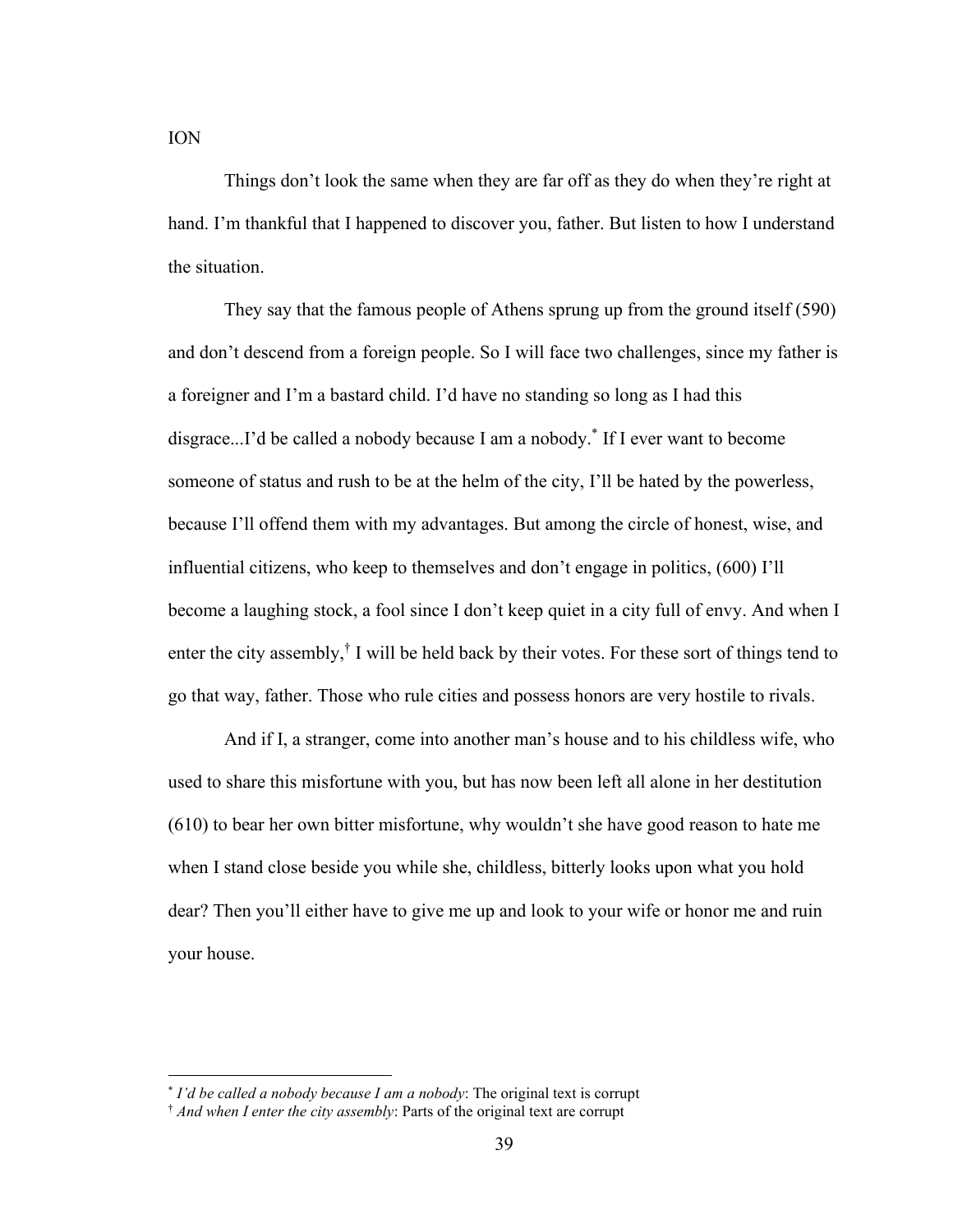Trust me, women discover many ways to kill butcher their husbands or poison them. Besides, I pity your wife, father. She's getting older and has no children. She descends from nobility and doesn't deserve (620) to be childless.

Being a ruler is overrated. It looks pleasant on the outside, but there's sorrow at home. Can anyone be happy when he lives in fear and suspicion? I'd rather live the life of a fortunate commoner than be a king who takes pleasure in worthless friends and despises good people because he's afraid to die.

Would you say gold overcomes all that? (630) That it's great to be rich? No, I don't want to be blamed for guarding my wealth with a clenched fist, and I don't like trouble either. I'd rather have a moderate lifestyle so I won't feel any pain.

Listen to all the good things I've got going here, father. Leisure, for one thing, the dearest thing a person could have. Just the right amount of troubles too. Not a single wicked man has pushed me out of his way (and I can't stand having to step aside for good-for-nothings). I get to join people in their prayers to the gods and their daily conversations. I get to help joyful people, not mournful ones. (640) And just as I would send some on their way, other would arrive, so I was always a pleasant new face to them. It was a life people ought to wish for, even if they don't want it. My habits and nature made me righteous before the god.

As I think about these things, I think what I've got here is better than there, father. Let me live right here, for it's just as pleasant to be happy with great things as with small possession.

#### CHORUS LEADER

Well said, since your preference means that people I care about can be fortunate.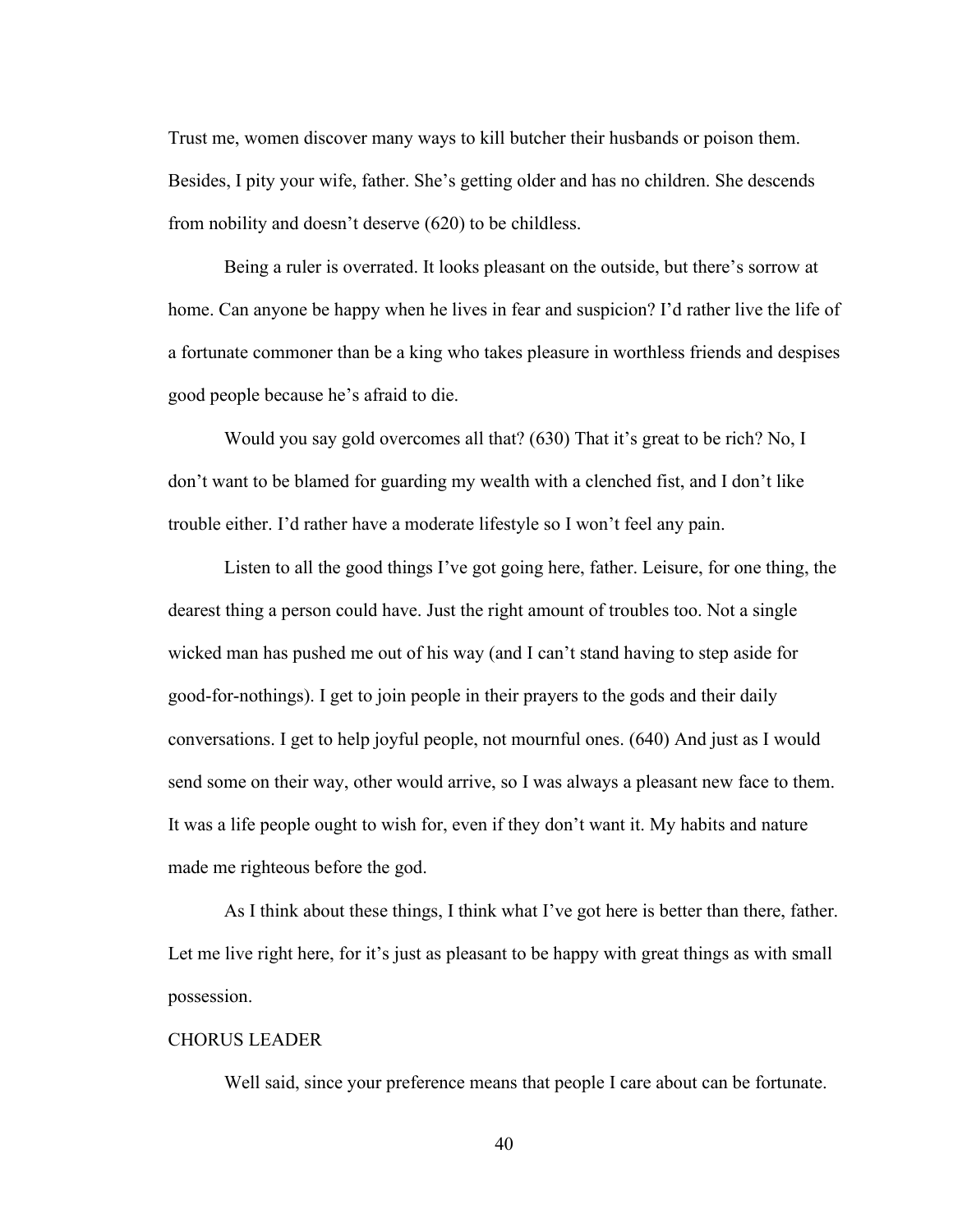#### XUTHUS

(650) Stop talking like that, and learn how to handle success! I want to start sharing tables with you in the very place I found you, son, lying down at a public feast. I want to give the sacrifices I did not offer on the day you were born. For now I will lead you, a stranger and yet member of my own house, and delight you with a feast. Then I will bring you to the land of Athens (as a visitor, not as my own son). For I do not want my wife to be grieved over her childlessness while I myself am prospering. In time I will seize the right moment and persuade my wife (660) to allow you to hold the scepter of the land along with me.

I name you Ion, suitable for this chance occurrence, since you were the first to cross paths with me as I was going out from the god's sanctuary. <sup>15</sup> Once you have gathered all of your friends at the sacrifice, address them with pleasure and tell them that you are going to leave the city of Delphi behind you.

Slaves, keep quiet about these things. Otherwise it's death for anyone who says a word to my wife.

#### ION

I might go, then. But my good fortune is still missing one thing. If I don't ever find out who the woman that gave birth to me was, father, (670) my life will be intolerable. If it's okay to pray, then may the woman who gave birth to me be from Athens, so I could speak freely thanks to my mother's lineage. For if some foreigner ever stumbles into a city of a single race, even if he's called a citizen in conversation, he learns to have a mouth slave and isn't free to speak his mind.<sup>16</sup>

*[Exit XUTHUS leading ION]*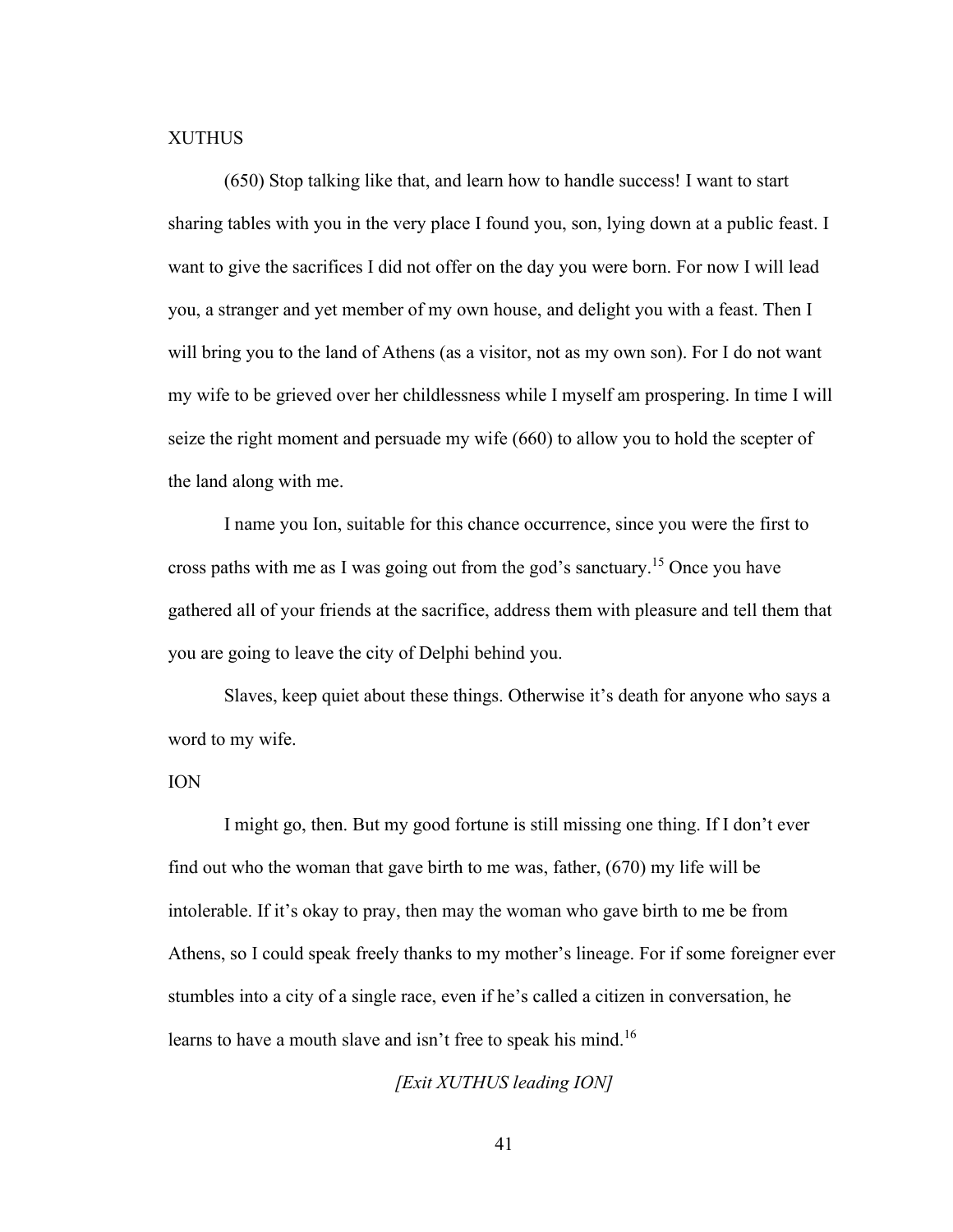#### **CHORUS**

I see tears and mourning, I see the beginning of loud cries and groaning once my queen<sup>17</sup> knows that her husband has been blessed with children (680) while she remains childless. What prophetic strain have you sung, Oracular Child of Leto? Where did this child who was reared around your temple come from? What woman was his mother? This divine message does not make me happy. I fear it is a trick. I fear the misfortune that will come of it. (690) It is a strange story, and there's something treacherous and fateful about the child...the child who came from another woman. Who wouldn't agree?

#### *[The handmaidens of the CHORUS begin to sing in turns]*

#### CHORUS MEMBER

Friends, shouldn't we tell these things plainly to my mistress' ears? That her husband, in whom she shared all her hopes, poor thing…

#### ANOTHER CHORUS MEMBER

Now she is flowing with misfortunes, but he is faring well.

## ANOTHER CHORUS MEMBER

(700) She slips away into gray old age, but her husband…

### ANOTHER CHORUS MEMBER

He doesn't honor his own.

### ANOTHER CHORUS MEMBER

Good-for-nothing! He came from abroad to her house and entered into great

happiness, but he didn't make her fortune equal to his.

### ANOTHER CHORUS MEMBER

May he be destroyed, destroyed for deceiving my mistress!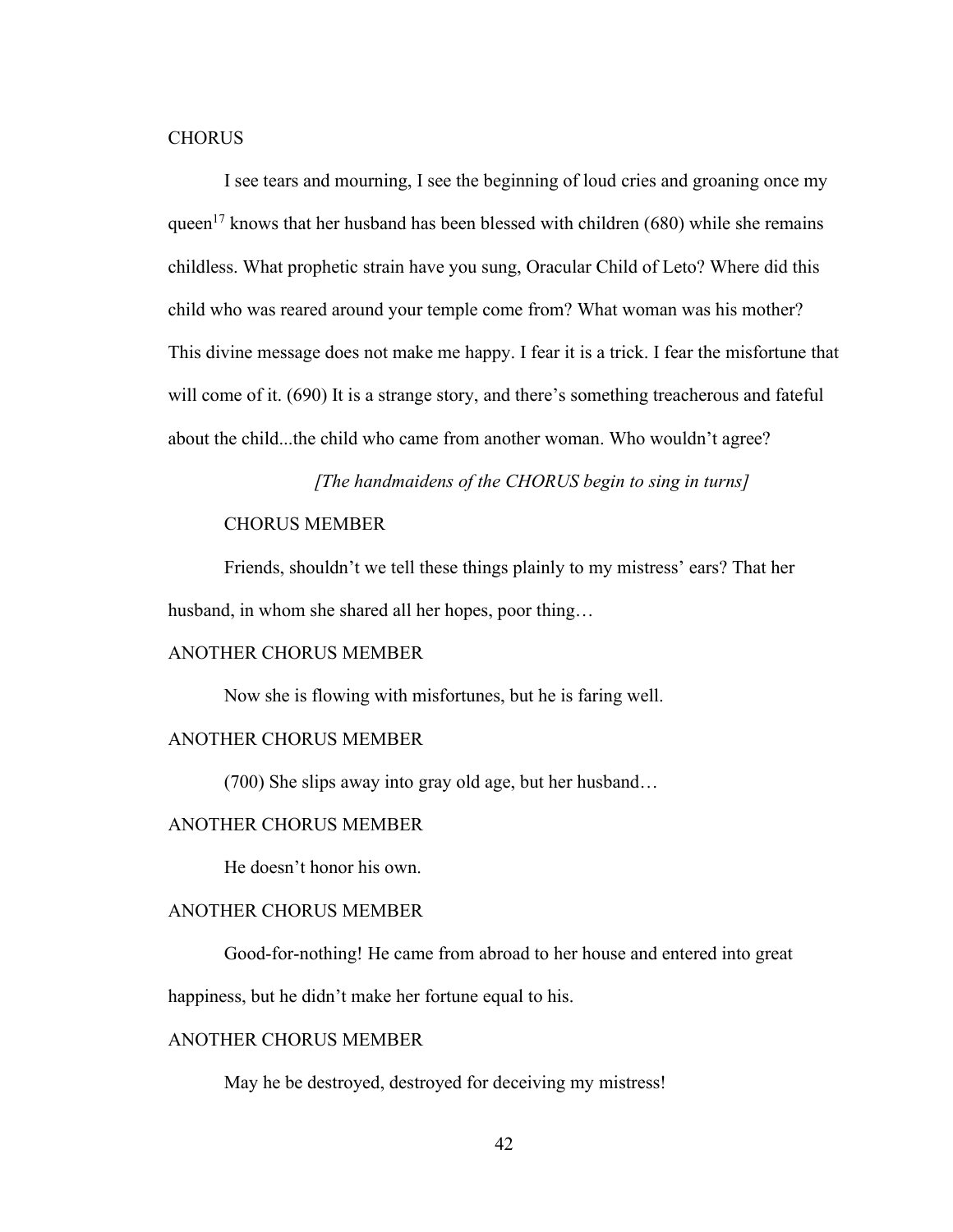### ANOTHER CHORUS MEMBER

May he have no luck when he offers his brightly burning sacrifice to the gods on the fire. But he will know my feelings: (710) how dear my queen is to me.

### ANOTHER CHORUS MEMBER

The child and his new father must be close to their feast.

*[The CHORUS sings in unison again]*

#### **CHORUS**

Oh rocky peak of Parnassus, watchtower and seat of heaven, where Bacchus holds up his flaming torches and leaps about lightly in the night with his Bacchantes, may the child never come to my city. (720) May he die and abandon his young life. For the mourning city would have an excuse to call it a foreign invasion...just as lord Erechtheus gathered and led his forces before.

*[Enter CREUSA, leading an OLD MAN by the hand as he walks]* **CREUSA** 

Oh you old tutor of my father back when he was alive, come to the Oracle, so that we might rejoice together should the Lord Loxias utter any prophecy about having children! (730) For it is pleasant to be with friends when faring well. But if anything bad should happen (God forbid!) it is sweet to see a kindly face. And I, your mistress, will tend to you as I would my own father, just as you did to my father before me.

#### OLD MAN

My daughter, worthy of your noble descent, you maintain your character and never disgrace your ancestors who sprang from earth itself. Lead me, lead me on to the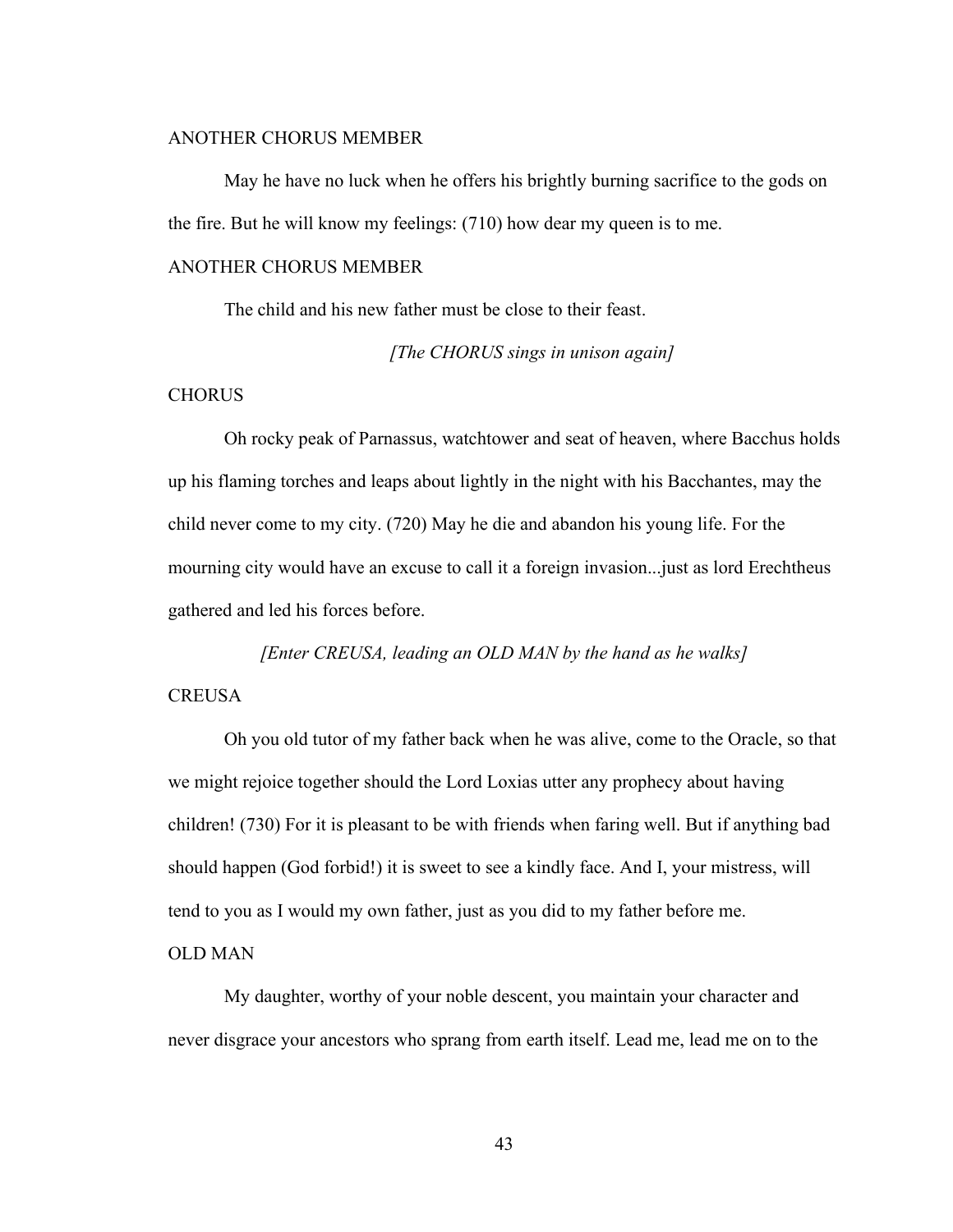temple and bring me there. The Oracle is hard for me to reach. (740) Help my old limbs. Be my healer.

### **CREUSA**

Follow me now. Watch your step.

### OLD MAN

Yes. My foot might be slow, but my mind is quick.

### **CREUSA**

Lean on your walking stick. Your steps are shaky.

## OLD MAN

They're blind too, for my sight is rather dim.

### **CREUSA**

You are right, but do not give up out of weariness.

### OLD MAN

I certainly won't quit on purpose; but I don't have control over what isn't there.

## CREUSA *[to the CHORUS]*

Ladies, faithful servants of my loom and shuttle, what sort of fortune did my husband receive about children when he left? We have come because of it. (750) Give me a sign. If you tell me something good, you will be doing a favor for your dutiful masters.

#### CHORUS LEADER

Oh god!

## OLD MAN

This prelude does not bode well.<sup>18</sup>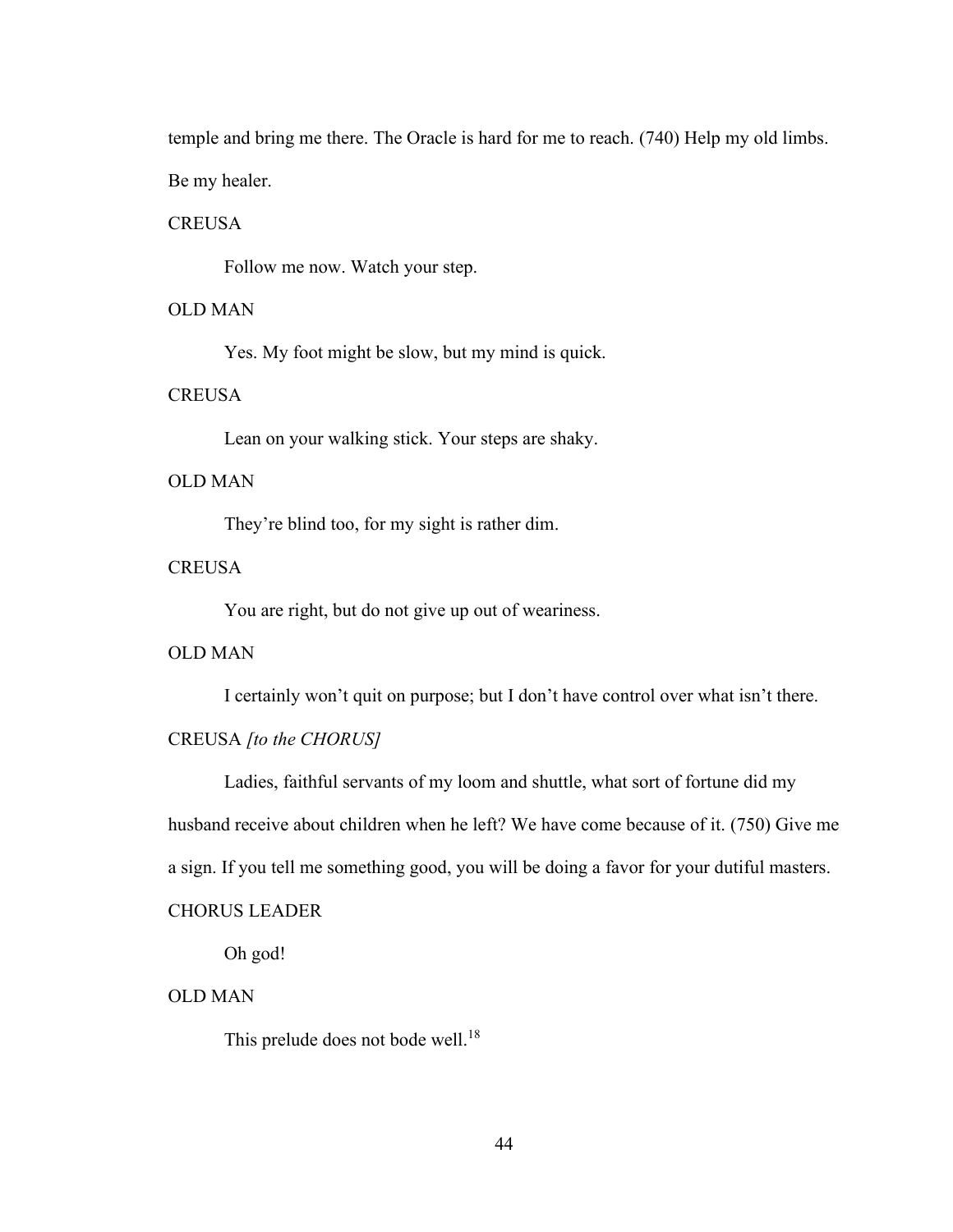#### CHORUS MEMBER

Oh miserable one!

# OLD MAN

What is wrong with the oracles for my masters?

# ANOTHER CHORUS MEMBER

Aiai! What do we do?! Death lies all around these things!

### **CREUSA**

What song is this? What are you afraid of?

# ANOTHER CHORUS MEMBER

Should we tell or keep quiet? What will we do?

# **CREUSA**

Speak up! For you have some sort of misfortune to tell me.

# CHORUS LEADER

(760) I'll tell you, even if I am going to die twice for it. Mistress, you won't ever

hold a child in your arms or at your breast.

**CREUSA** 

Oi me! Let me die!<sup>19</sup>

### OLD MAN

My daughter!

## **CREUSA**

My misfortune makes me miserable. I have received, I have suffered pain I cannot live through, my friends! I am ended.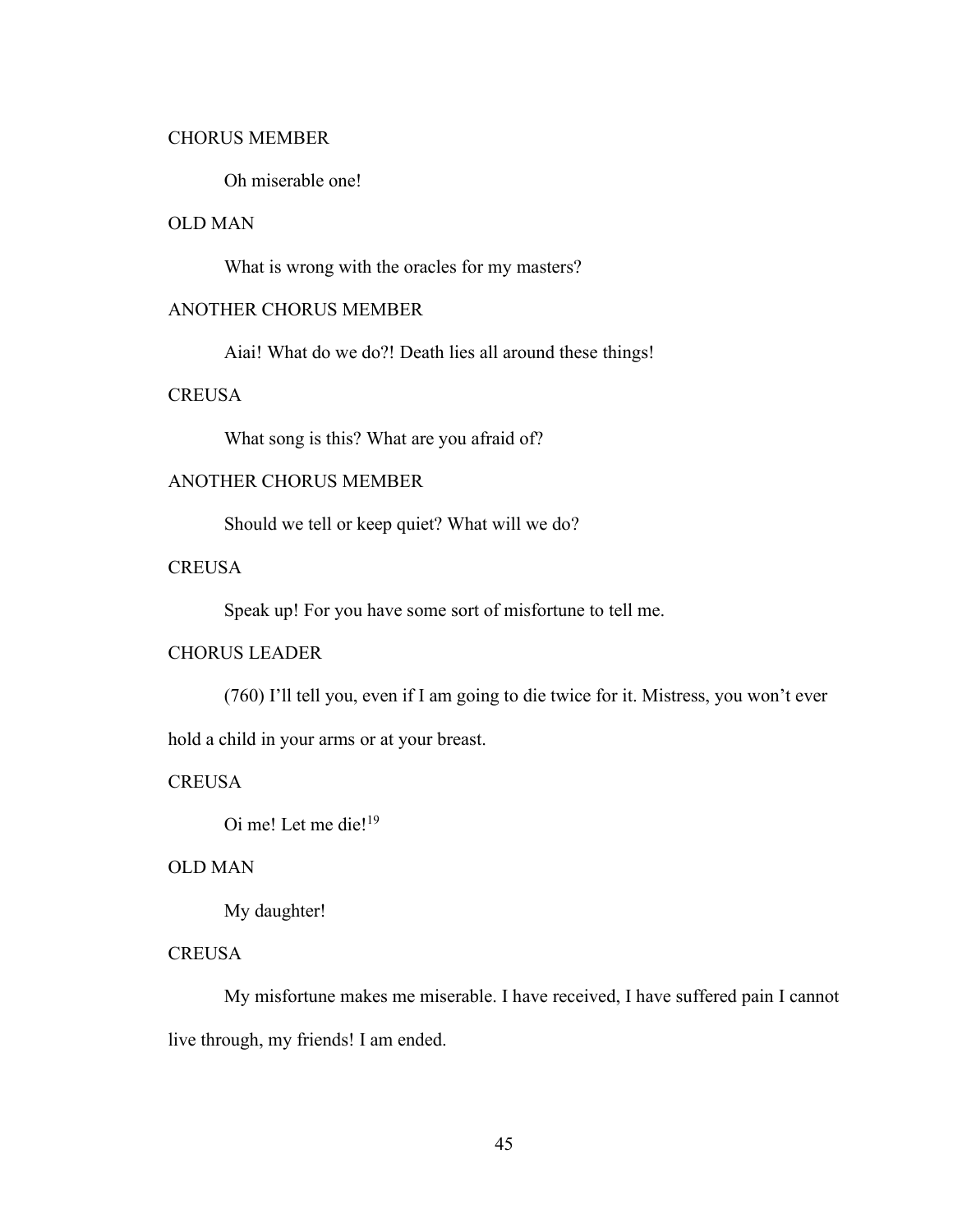#### OLD MAN

Child!

## **CREUSA**

Ai ai! Pain shoots throughout my chest!

# OLD MAN

Don't mourn yet...

#### **CREUSA**

The wailing is already here.

## OLD MAN

(770) Not until we learn...

# **CREUSA**

What's left for me to learn about?

# OLD MAN

Whether the master shares this misfortune or you alone suffer from it.

# CHORUS LEADER

Loxias gave a child to *that* man, old one. He's doing well on his own, without her.

# **CREUSA**

What you just said is the worst evil in this whole situation, a pain for me to mourn over.

### OLD MAN

But is the child you mentioned not born yet, or was he was already alive in the prophecy?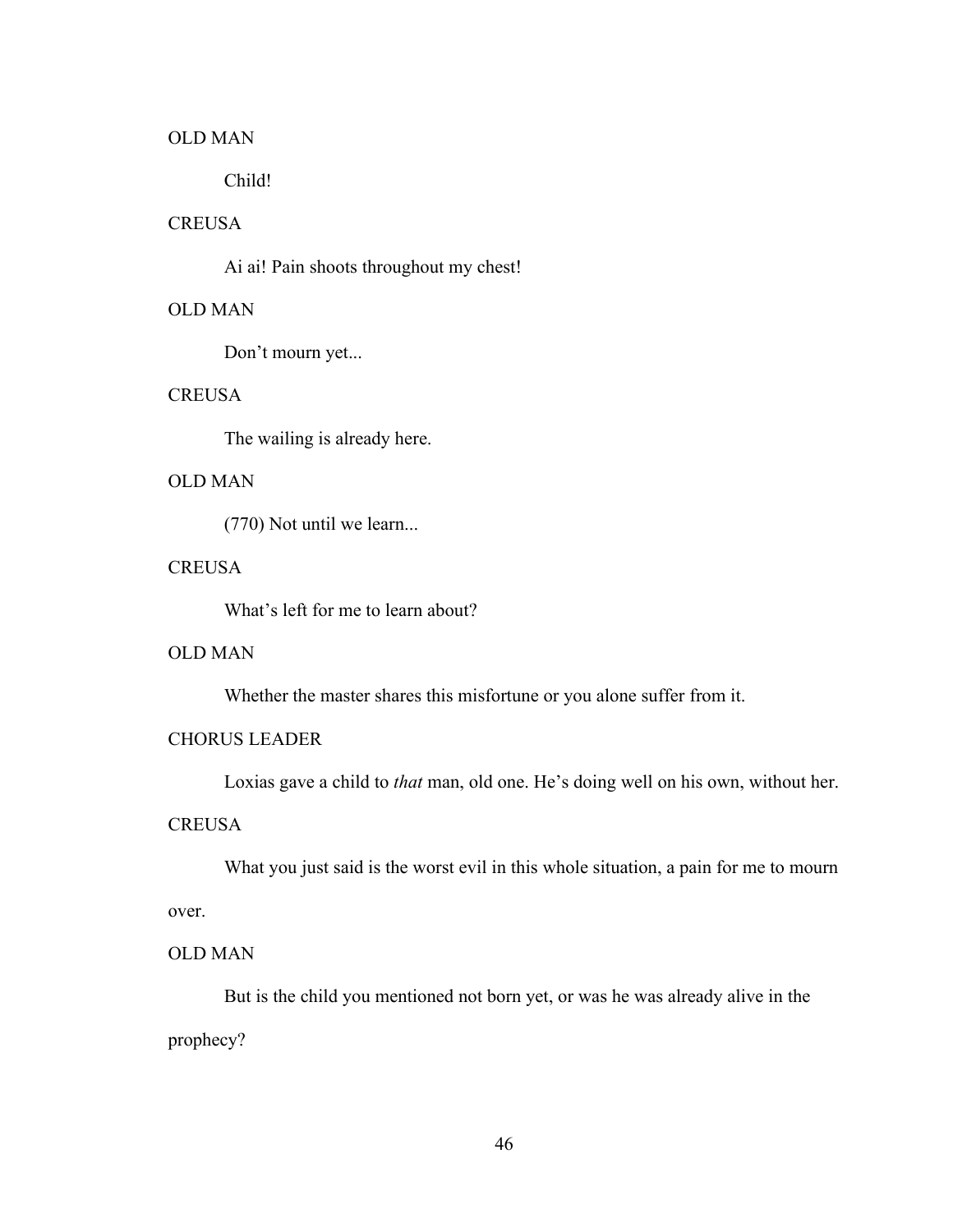#### CHORUS LEADER

(780) The child Loxias gave him was already born and full grown. I was there myself.

#### **CREUSA**

What are you saying? Unspeakable...unspeakable...you've told me unspeakable things.

#### OLD MAN

To me also. How was the oracle fulfilled? Tell me more clearly, who is the child? CHORUS LEADER

The first person your husband ran into as he was leaving the god's temple was the child the god gave him.

### **CREUSA**

Oh, oh, oh! So he did sing about my childless, childless life, then? (790) I will live alone in a house bereft of children.

## OLD MAN

Who was prophesied? Who the husband of this poor woman cross paths with? How and where did he see him?

#### CHORUS LEADER

You know the young man who was sweeping the temple, my dear mistress? He is the child.

## **CREUSA**

If only I could fly through the air far from the land of Greece. I have suffered so much pain, my friends.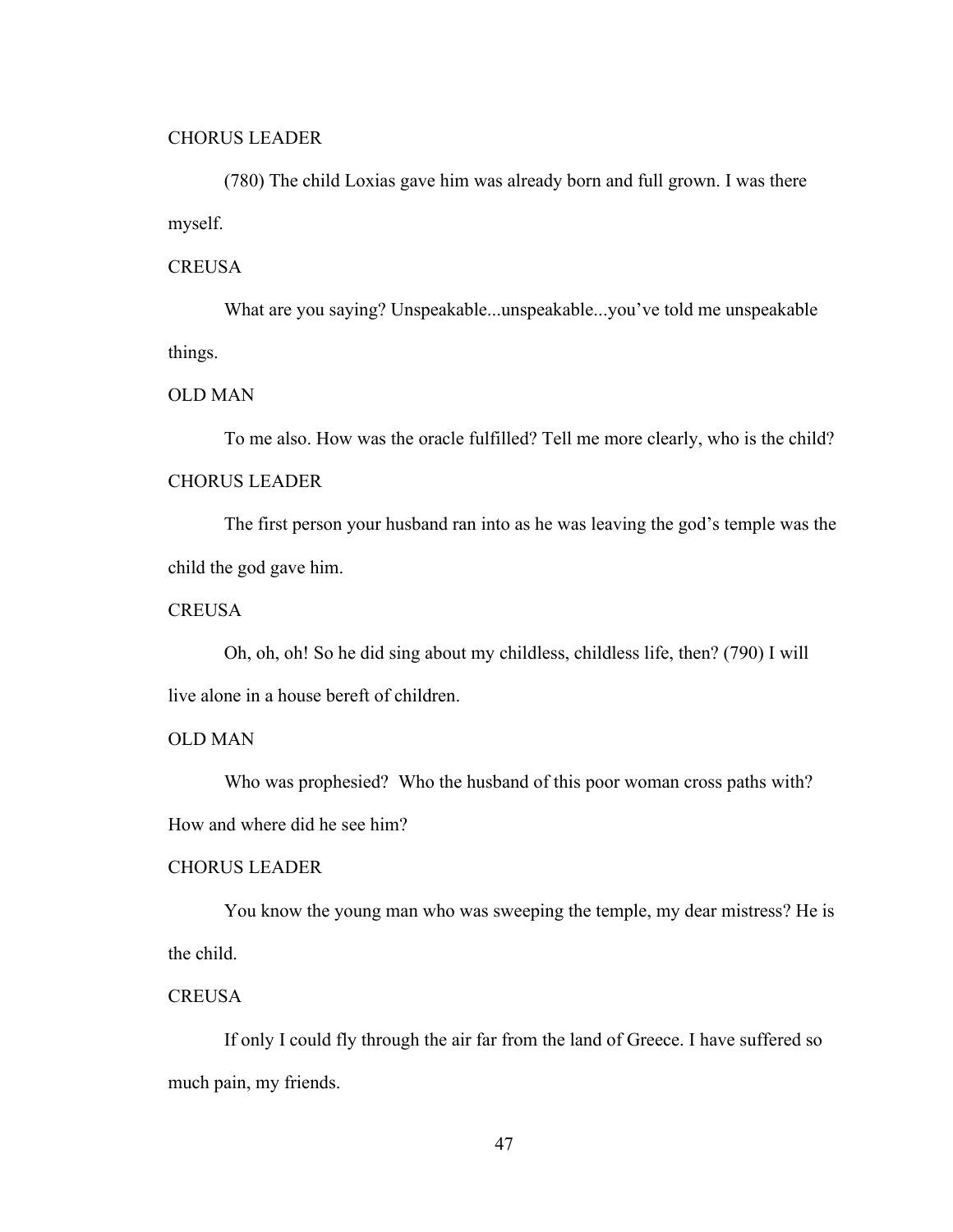#### OLD MAN

(800) What name did the father give him? Do you know? Or is it still unknown and in silence?

### CHORUS LEADER

He called him Ion because he was the first person to cross paths with his father. OLD MAN

What sort of woman was his mother?

### CHORUS LEADER

I couldn't tell you. But just so you'll know everything that I do, old man, her husband is off giving a sacrificial feast for the child's friends and celebrating his birthrites at the sacred tents without her knowing, throwing a feast with his new child.

### OLD MAN

Mistress, we have been betrayed (yes, I am suffering with you) by the hand of your husband. (810) We're being insulted by his acts of treachery and have been cast out from the house of Erectheus. I'm not speaking out of hatred for your husband, though I prefer you to that man. The man who married you, who entered your city as a foreigner, who took your home and your inheritance, has made it clear that he must be enjoying the offspring he secretly had with another woman.

"Just how secret?" you might ask. I'll show you. As soon as he figured out that you were childless, he wasn't content to be like you and bear the same lot, but he secretly bedded down with a slave girl (820) and had the child. Then he gave it to someone from Delphi to raise outside of our country. The child was raised as though he'd been dedicated to the god's temple so this whole plot would go unnoticed. When your husband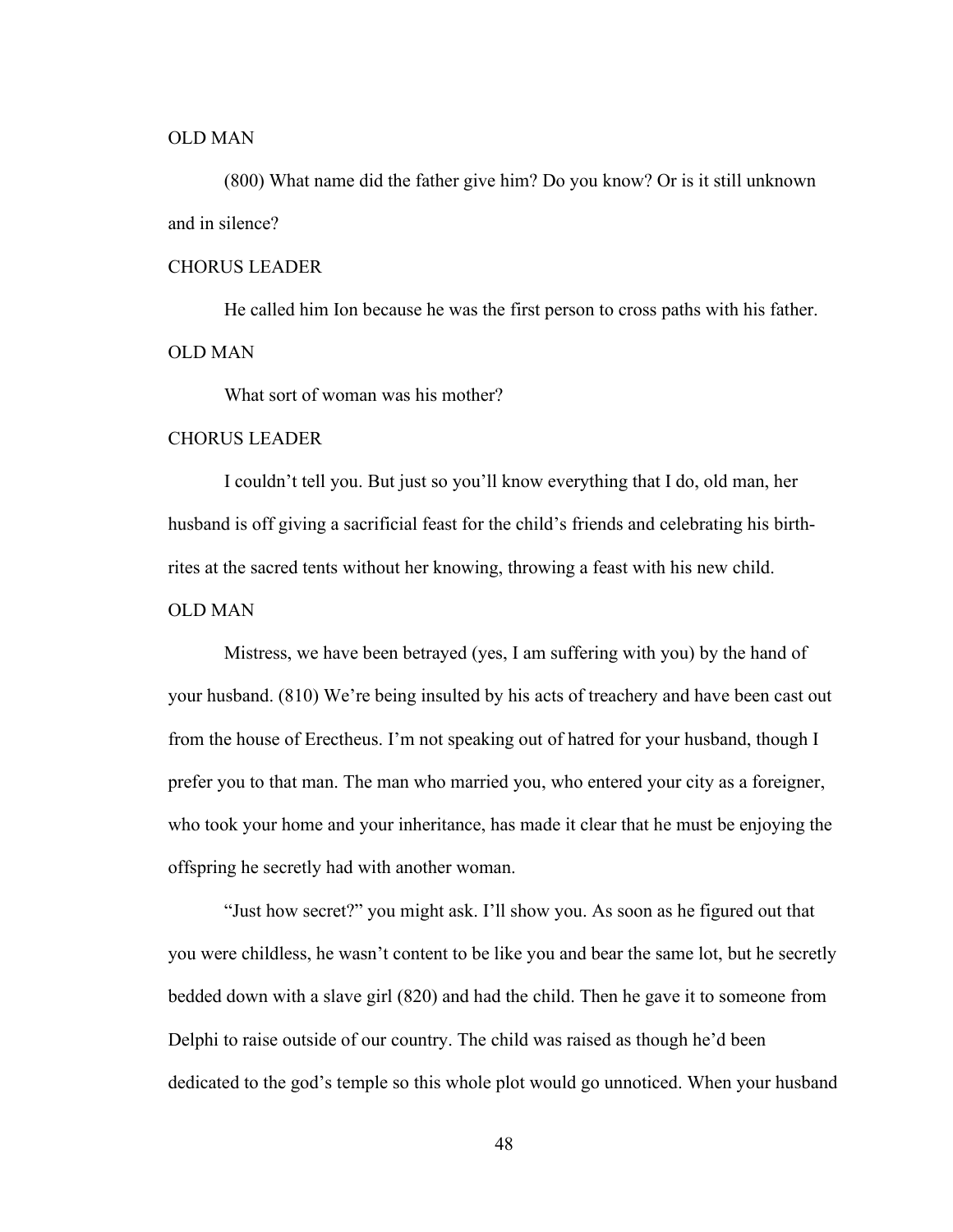found out that the boy had reached his youth, he persuaded you to come here because of your childlessness.

The god did not deceive you, but this man did long ago while he was raising his child, and he meticulously wove together this plot. If it was detected, he would cast the blame on the god, but he went unnoticed all this time,\* he intended to invest the boy with the rule of your land. (830) And over the course of time he came up with this new name, "Ion," because he pretended to come across him as he was going on his way.

## CHORUS LEADER

Oi me! I will always hate villainous men, who plot out injustice and then adorn it with cunning arts. I'd rather have a kind and simple man for a friend than a wicked schemer.

### OLD MAN

And you'll suffer the worst evil of all. He is taking a motherless, insignificant, slave-born child and making him master of your house. The evil would have been singular if it were the child of a noble woman (840) that he was bringing home. He'd win you over by pleading that he did it because you were childless. And if you found that cruel, then he should have sought marriage with some Aeolian woman.<sup>20</sup>

You must do something about this within a woman's power. Take up a sword or come up with some treacherous plan or procure some poison. Kill your husband and his child before they kill you. For if you lower your resolve, you will die, because when two enemies come under one roof, one or the other has to suffer misfortune. (850) I am willing to help you accomplish this and kill the child. I will enter the house where he's

<sup>\*</sup> *but if he went unnoticed all this time*: the original text is corrupted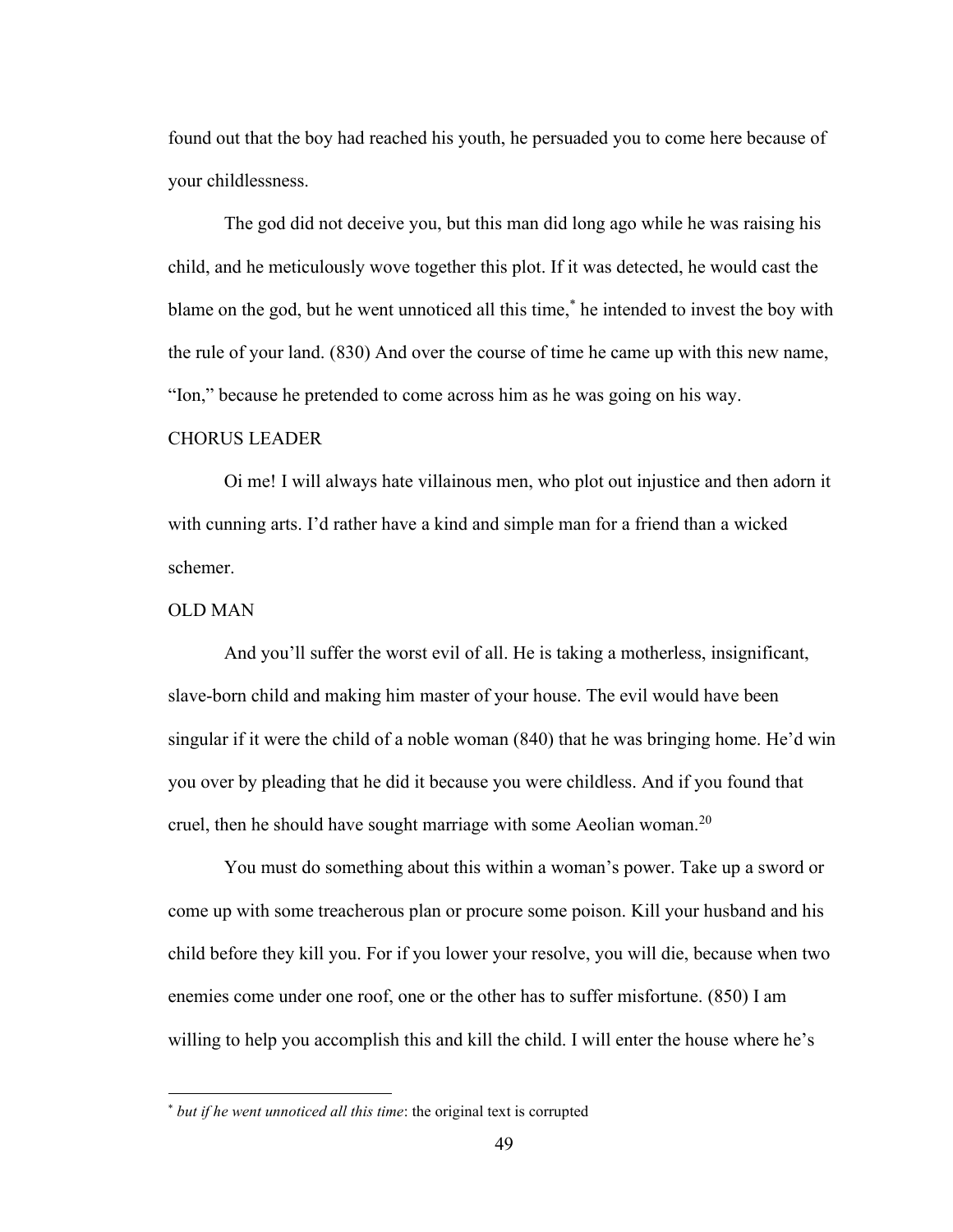getting the feast ready. I am willing to die and repay to my masters for their kindness, or to live and continue looking upon the light. Just one thing brings shame to slaves: our title. As far as everything else is concerned, any good slave is no worse than a freeman. CHORUS LEADER

I'm also willing to help, dear mistress, and have a share in this. I'm willing to die or live.

#### *[CREUSA begins to sing, revealing her affair with Apollo.]*

#### **CREUSA**

Oh my soul, how can I stay silent? (860) How can I reveal that clandestine affair? How can I leave behind the shame? What hinders me still? Who am I pitted against in a contest of virtue? Is my husband not a traitor? Have I not lost my house? Have I not lost my children? Aren't the expectations which I longed to arrange well but simply could not entirely lost? All because I kept quiet about that marriage, because I kept quiet about that mournful birth.

(870) But by the starry throne of Zeus, by the goddess who dwells upon our hills, and by the holy headland of Triton's pool, I will not keep that affair secret anymore. Once I cast it from my heart I will be at ease. My eyes drip with tears, and my soul feels pain. I'm victim of the plots of mortals and immortals, whom I will prove (880) are thankless traitors to their marriage beds.

Oh you who makes the seven-stringed kithara sing, who plays lovely hymns on the lifeless, rustic horn, oh, son of Leto, I will cry out your blame in the light of day. You came to me, your hair gleaming with gold, when I was culling golden crocuses and setting them into the folds of my mantle (890) to decorate it. You clung to the white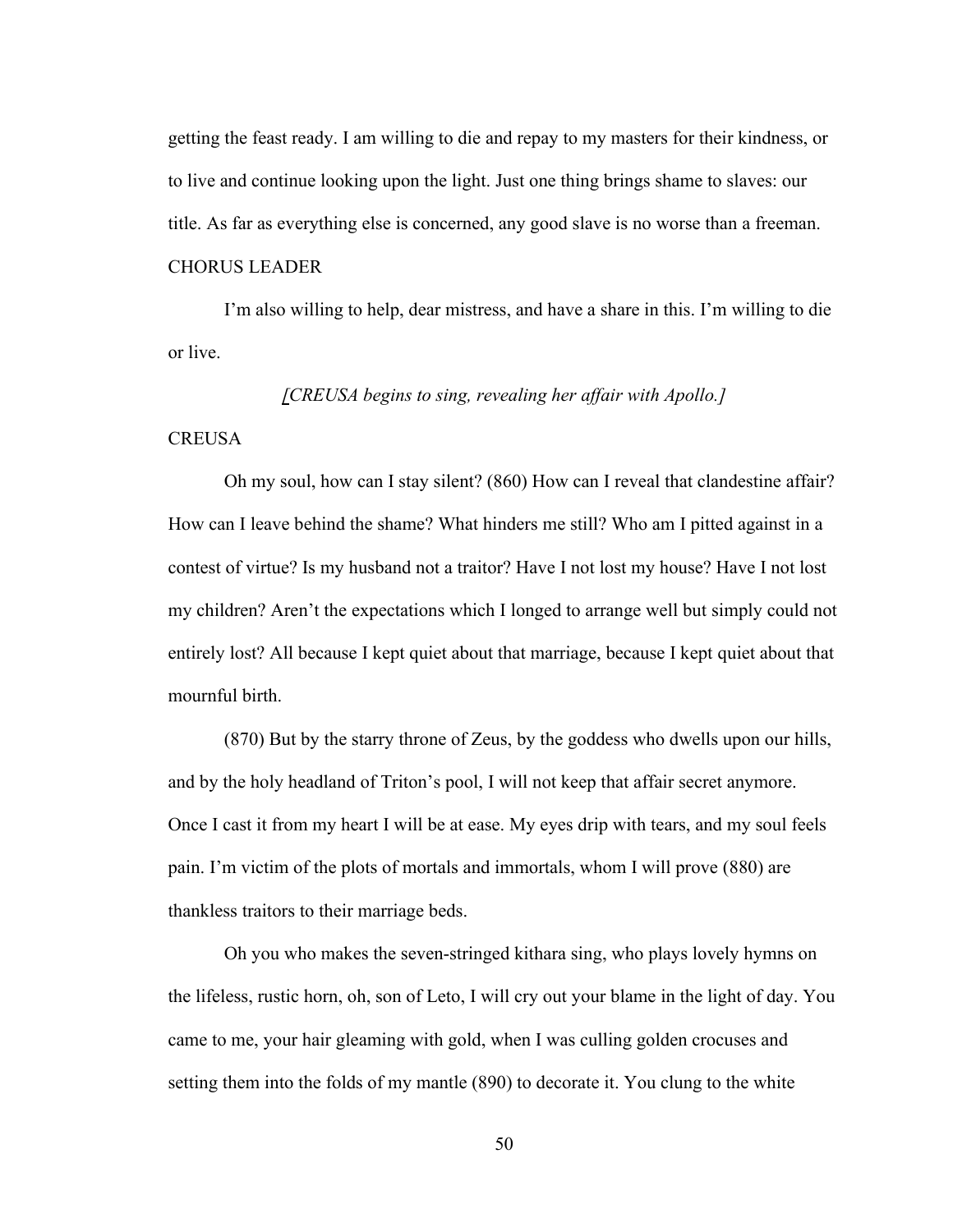wrists of my hands and led me to the marriage bed of a cave while I cried out, "Oh mother!" as you gratified shameless Cyprian Aphrodite. And I, the wretched one, gave birth to your son. In fear of my mother, I cast him at that bed of yours (900) where I joined my miserable self with you in a miserable union. Oi me! And now my child has perished, a feast carried off by the birds...and he was your son too, hard-hearted one! But you simply pluck away on your kithara and sing paeans.

Oi! I call upon you, son of Leto, who delivers oracles before your golden seat, (910) your temple in the middle of the earth, and now I will proclaim something in your ears: Wicked bedmate! Though you received no favor from him, you settled a child in my house for my husband! But the one that was mine and yours, you ignorant fool, perished, carried off by birds of prey, and has left behind the baby clothes his mother gave him. Delos hates you and so do the shoots of laurel (920) that grow beside the lush palm tree where Leto gave birth to you, a holy one, among Zeus' orchards.

#### CHORUS LEADER

Oi me! How great a store of evils has been laid bare! Anyone would shed a tear at them!

### OLD MAN

My daughter, I can't look at your face enough. I am stunned. Just as I'm draining my chest of one wave of evils, your words bring another one from the stern that sweeps me away. You've left behind your present troubles (930) and pursued the bad paths of other miseries.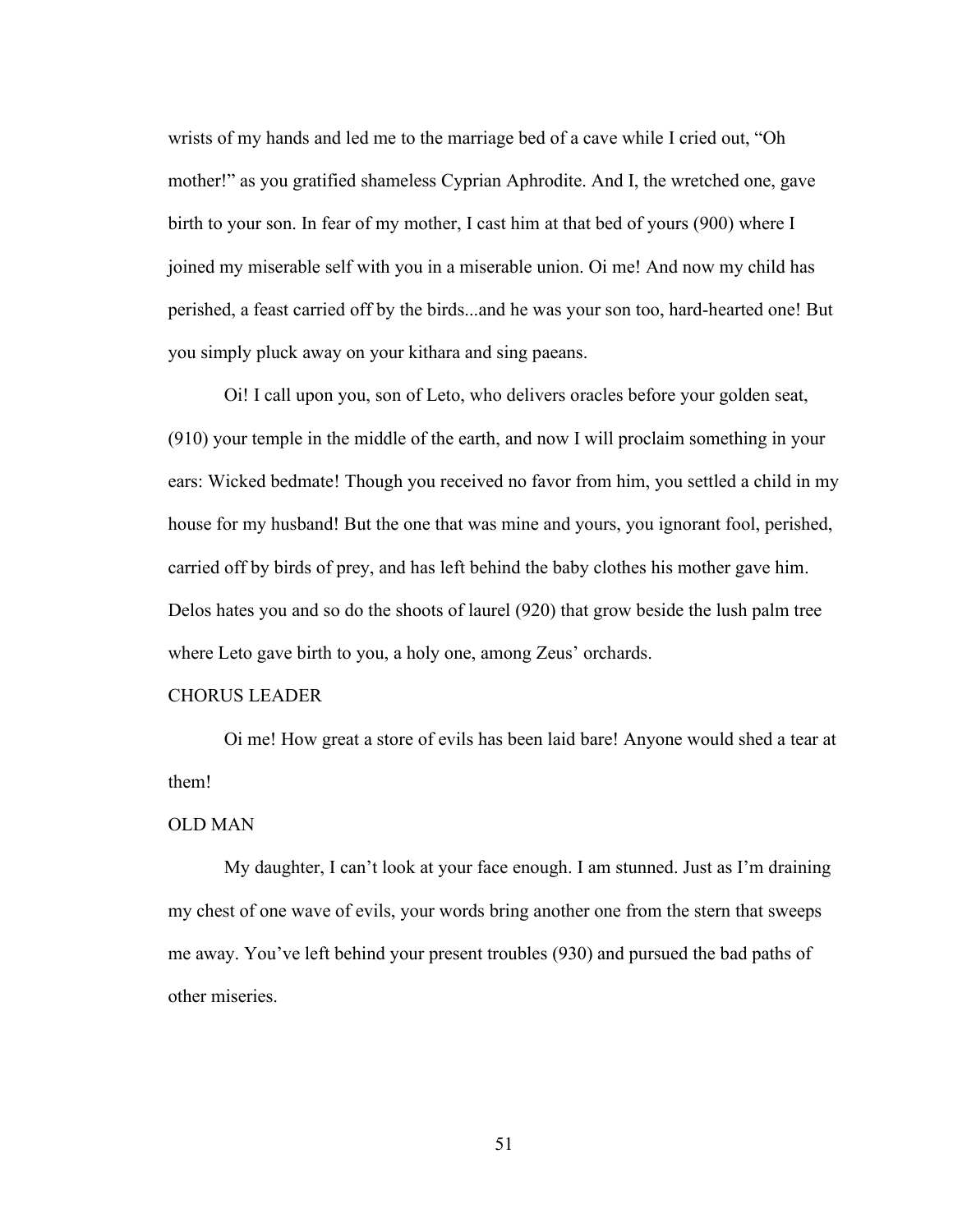What are you talking about? What are you accusing Loxias of? What sort of child are you saying you gave birth to? Where in the city did you say you placed his dear body for the wild animals? Go back and tell me again.

### **CREUSA**

I am ashamed, old man, but nevertheless I will tell you.

# OLD MAN

I know how to be genuine when I weep with friends.

### **CREUSA**

Then listen. Do you know about the cave to the north of the Cecropian Rocks,

### which we call the Makrai?

### OLD MAN

I know of it. Pan's shrine is there and his altars are nearby.

#### **CREUSA**

I was involved in a terrible struggle there.

# OLD MAN

(940) What struggle? Oh! I'm tearing up at your words.

### **CREUSA**

I unwillingly joined with Phoebus in a disastrous union.

### OLD MAN

Oh my daughter, was that what I noticed back then?

## **CREUSA**

I don't know. But if you should happen to say what really happened, then I could affirm it.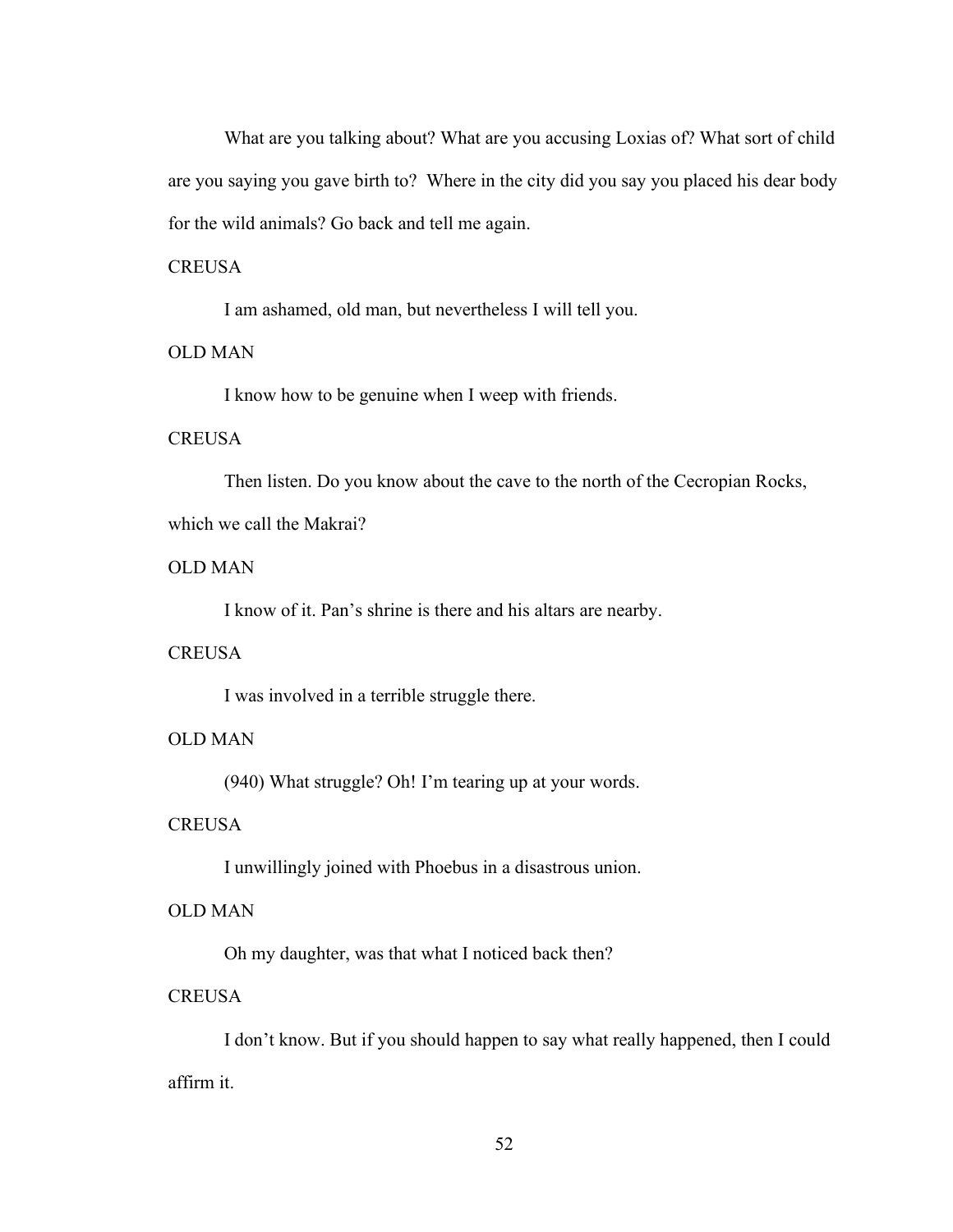### OLD MAN

That time when you grieved over a hidden sorrow…?

## **CREUSA**

It was over the evils I'm revealing to you now.

### OLD MAN

How did you hide Apollo's union with you?

### **CREUSA**

I gave birth...bear with me and listen, old man.

# OLD MAN

Where did this happen? Who took care of you? Or were you in labor by yourself?

### **CREUSA**

By myself, in the very cave where I was raped.

### OLD MAN

(950) Where is the child? You won't be childless anymore.

# **CREUSA**

He's dead, old one. I left him to the wild animals.

# OLD MAN

He's dead? Apollo, that coward! Didn't he defend him at all?

### **CREUSA**

He didn't. The child is being raised in the House of Hades.

### OLD MAN

Who exposed him? It couldn't have been you, right?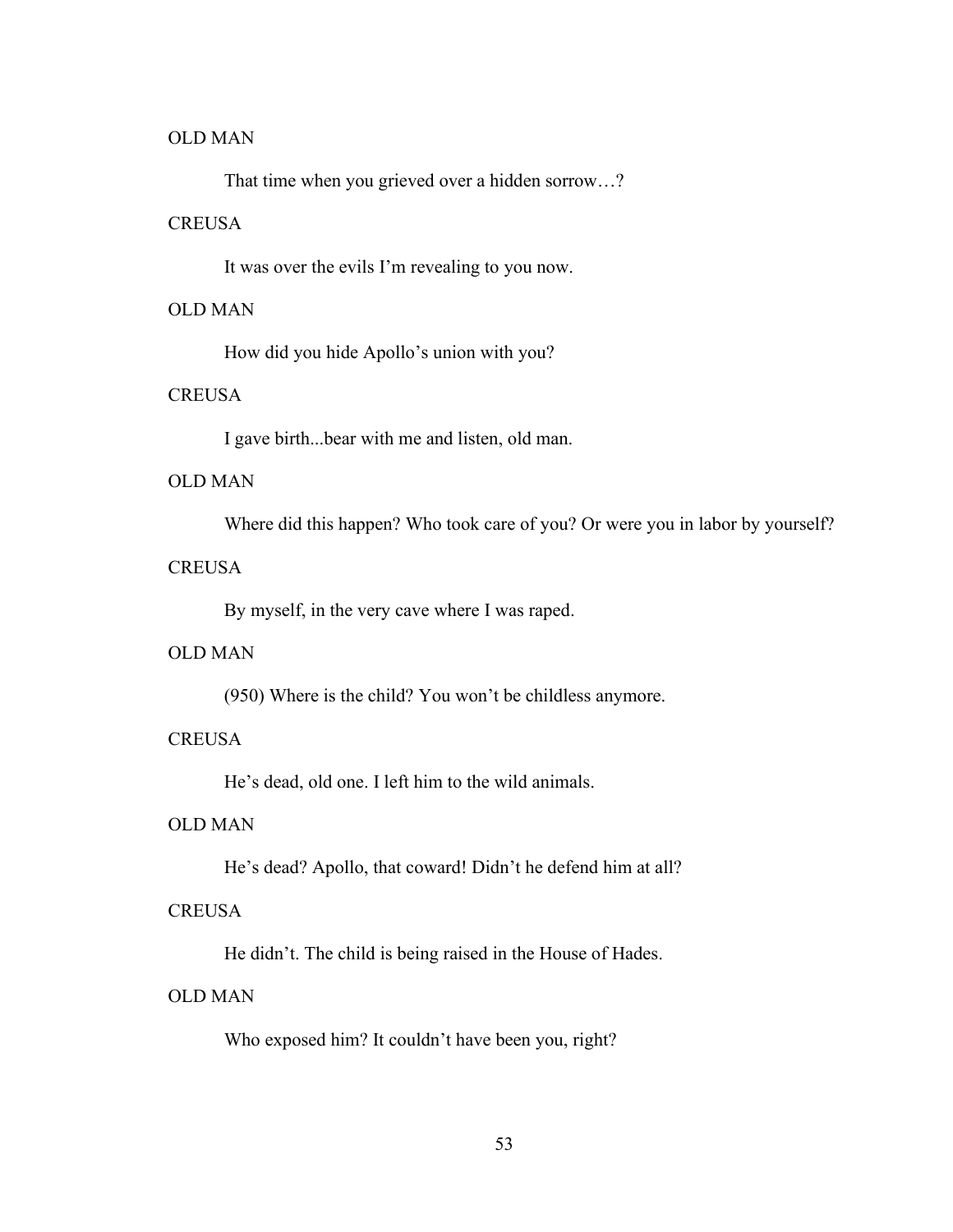#### **CREUSA**

I did. I wrapped him up in my clothes in the dark of night.

# OLD MAN

Doesn't anyone else know about the child's exposure?

### **CREUSA**

Only my misfortunes and concealment of it.

## OLD MAN

How did you muster the strength to leave your child in that cave?

### **CREUSA**

How else? With much lamentation.

# OLD MAN

(960) Ah! You were terribly rash, but the god is even more reckless than you.

### **CREUSA**

If you had only seen the child stretching out his hands for me!

# OLD MAN

Seeking to lay at your breast or in your arms?

#### **CREUSA**

There, where he didn't deserve to suffer being away from me.

# OLD MAN

What notion made you expose your child?

## **CREUSA**

I thought that the god would save his own son.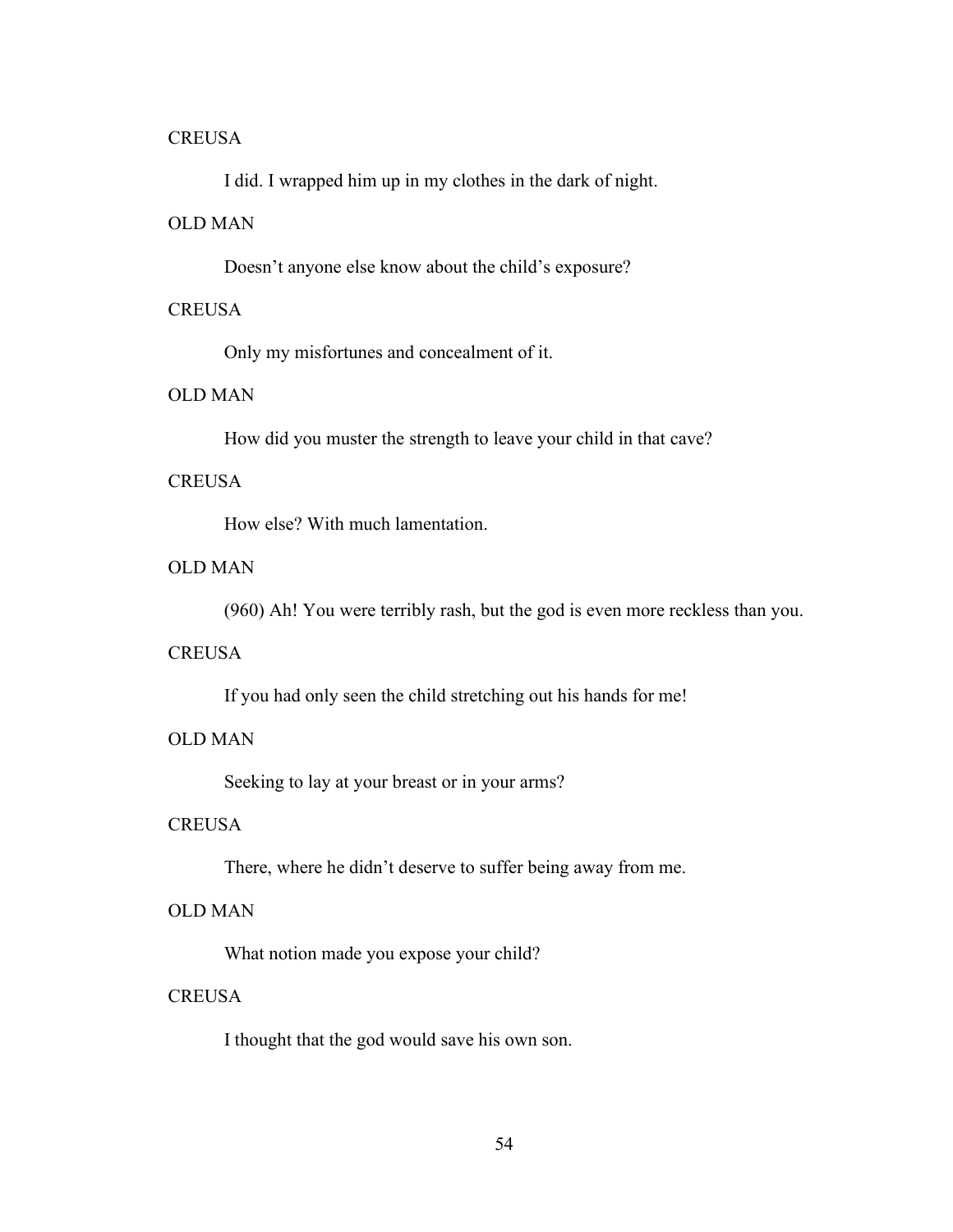#### OLD MAN

Oi me! How storm-tossed is the happiness of your house!

### **CREUSA**

What are you covering your head and crying for, old man? <sup>21</sup>

# OLD MAN

Because I see you and your father suffering misfortune.

### **CREUSA**

Such is the lot of mortals. Nothing in this life lasts.

# OLD MAN

(970) Let's not cling to grief any more, daughter.

# **CREUSA**

What should I do? Misfortune is a difficult position to be in.

### OLD MAN

First, take vengeance on the god who wronged you.

# **CREUSA**

And how can I prevail at something beyond a mortal's capabilities?

# OLD MAN

Burn up Loxias' Holy Oracle.

### **CREUSA**

I would dread to do that! I have enough woe at the moment.

### OLD MAN

Then venture to do what you can. Kill your husband.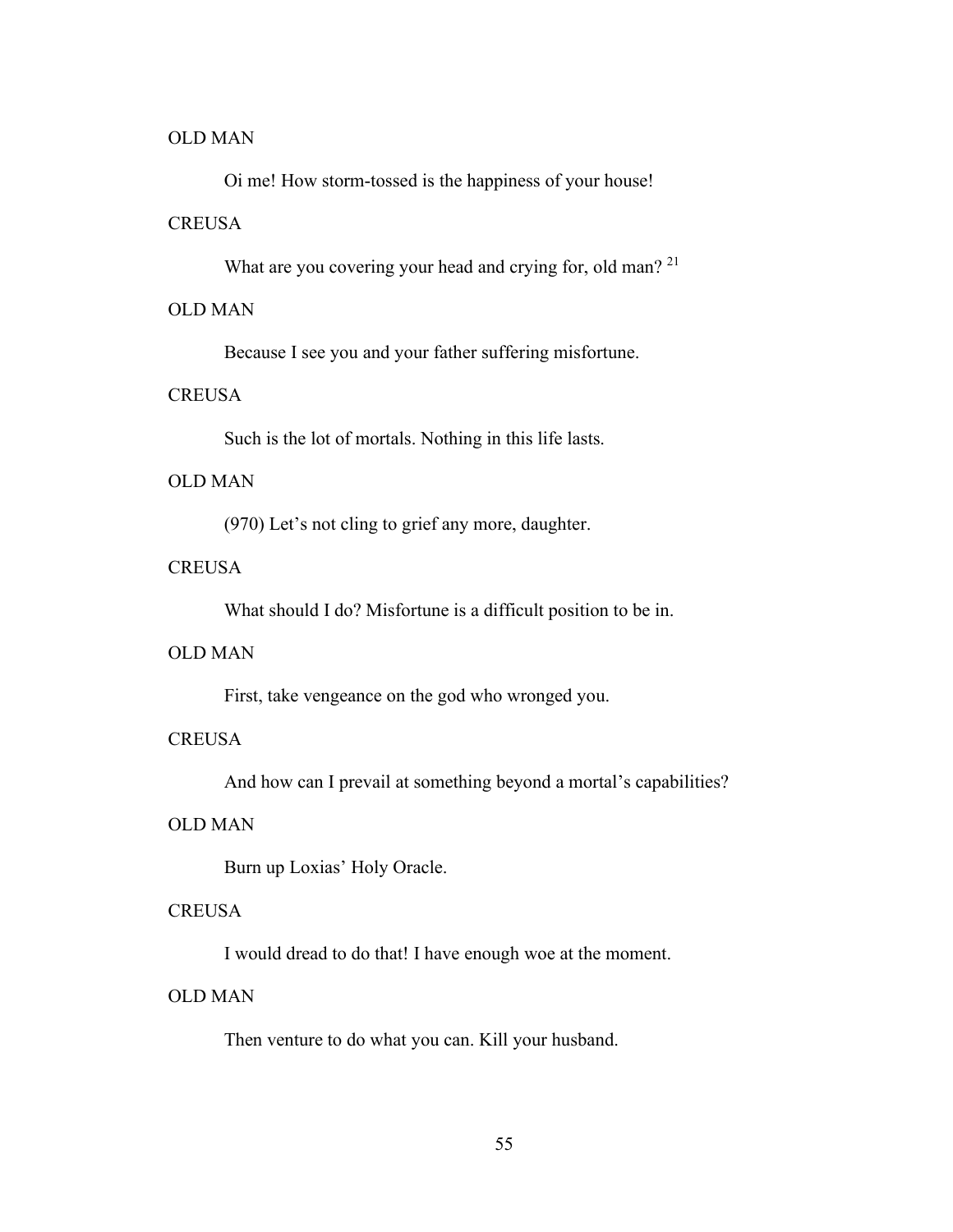#### **CREUSA**

I respect my marriage. He was faithful to it back then.

# OLD MAN

Then the child who has appeared to supplant you.

#### **CREUSA**

How? If it were only possible, I'd do it.

## OLD MAN

(980) Arm your attendants with swords.

### **CREUSA**

I would go, but where would we do this?

# OLD MAN

Among the sacred tents, where he is entertaining his friends with a feast.

## **CREUSA**

A murder is not easy to cover up, and slaves are weak.

# OLD MAN

Ah me! You're being a coward. Come on! Come up with a plan.

#### **CREUSA**

I have a crafty and effective one.

# OLD MAN

I would be your helper in both respects.

### **CREUSA**

Then listen. Do you know about the battle of the Earth-born Giants?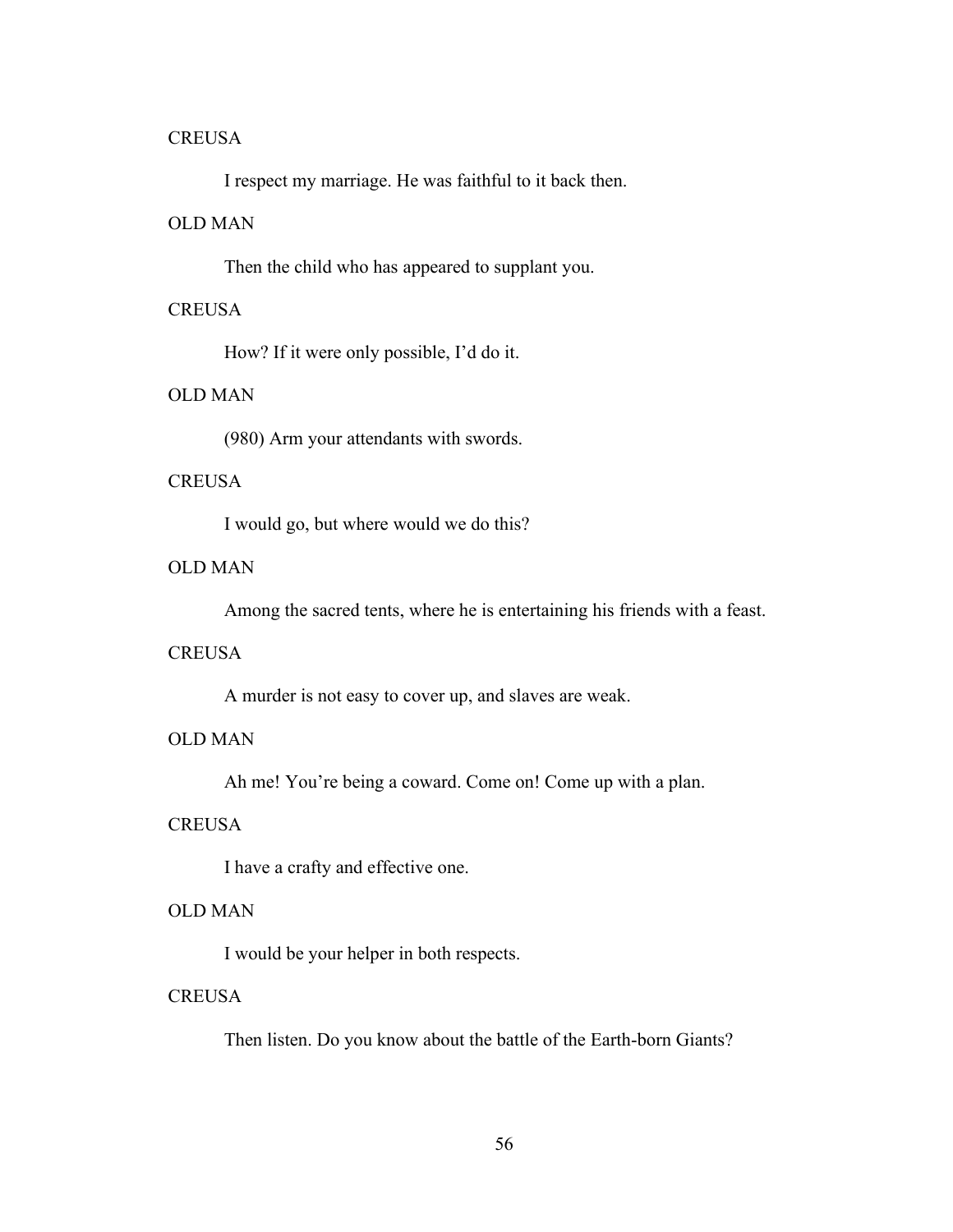#### OLD MAN

I know of it, the one the Giants incited against the gods in Phlegra.

#### **CREUSA**

Mother Earth gave birth to the Gorgon there, a terrible monster.

### OLD MAN

(990) The ally of her children but the gods' bane?

## **CREUSA**

Yes. The goddess Pallas, daughter of Zeus, killed it.

## OLD MAN

(994) Have I heard this story before? <sup>22</sup>

### **CREUSA**

(995) Well, have you heard that Athena wears this monster's skin on her chest?

### OLD MAN

(996) Yes, and they call Pallas' robe the Aegis?

### **CREUSA**

(997) It got that name from the gods when Athena darted into the fray.<sup>23</sup>

# OLD MAN

(992) What sort of savage appearance does it have?

### **CREUSA**

(993) It is a breast-piece furnished with the coils of a viper.

## OLD MAN

(998) How will this harm your enemies?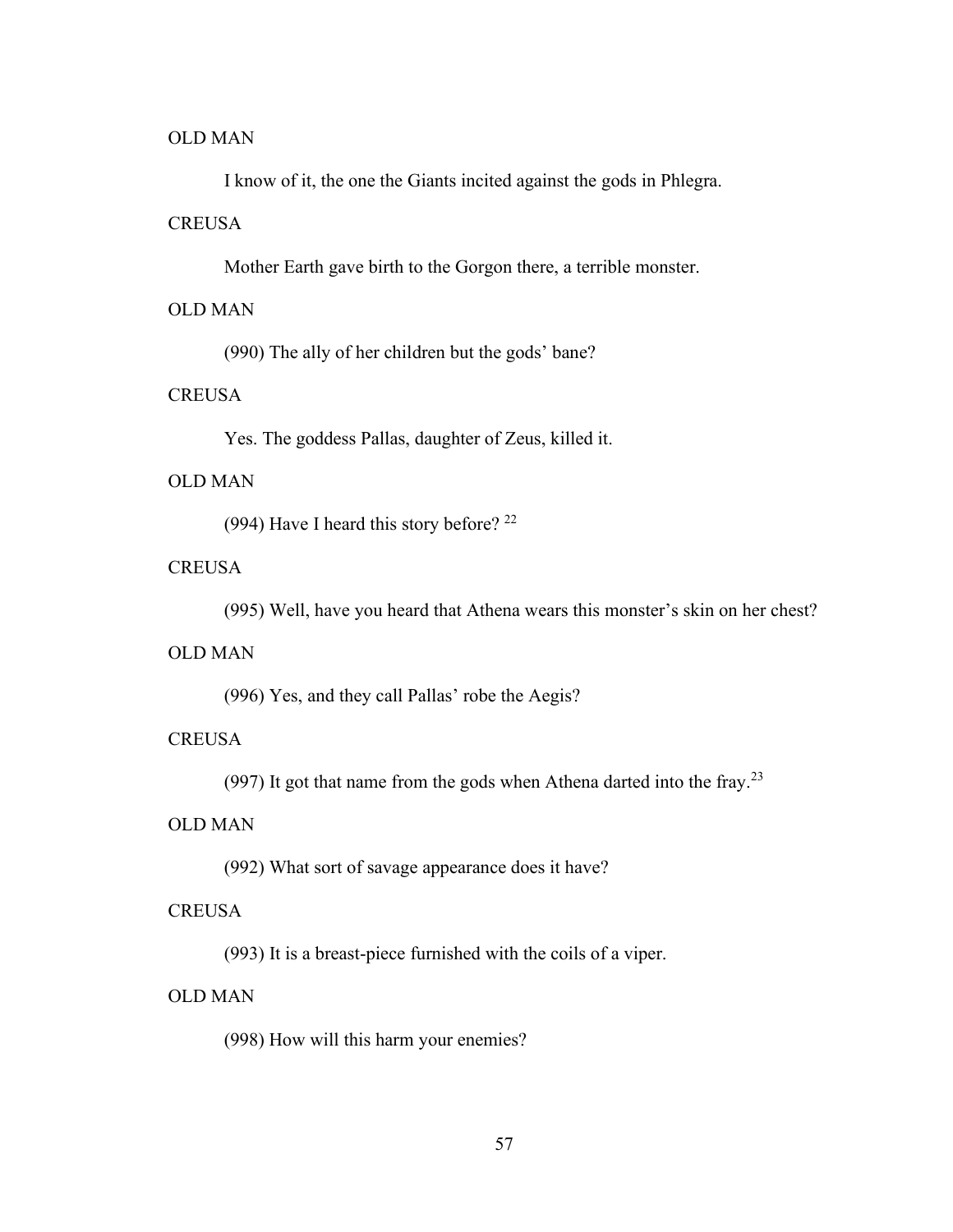### **CREUSA**

Surely you know about Erichthonius, right? Why wouldn't you, old man?

## OLD MAN

(1000) The first of your family's ancestors who sprouted from the earth?

### **CREUSA**

Pallas gave this man when he was newly born…

### OLD MAN

What? Why are you speaking with such delay?

## **CREUSA**

...two drops of the Gorgon's blood.

# OLD MAN

What sort of power do they have over mankind?

### **CREUSA**

One is deadly. The other heals disease.

# OLD MAN

What did she fasten them around the child with?

# **CREUSA**

Golden chains, and he gave them to my father.

# OLD MAN

And did they come into your possession when he died?

## **CREUSA**

Yes, and I carry them on my wrist.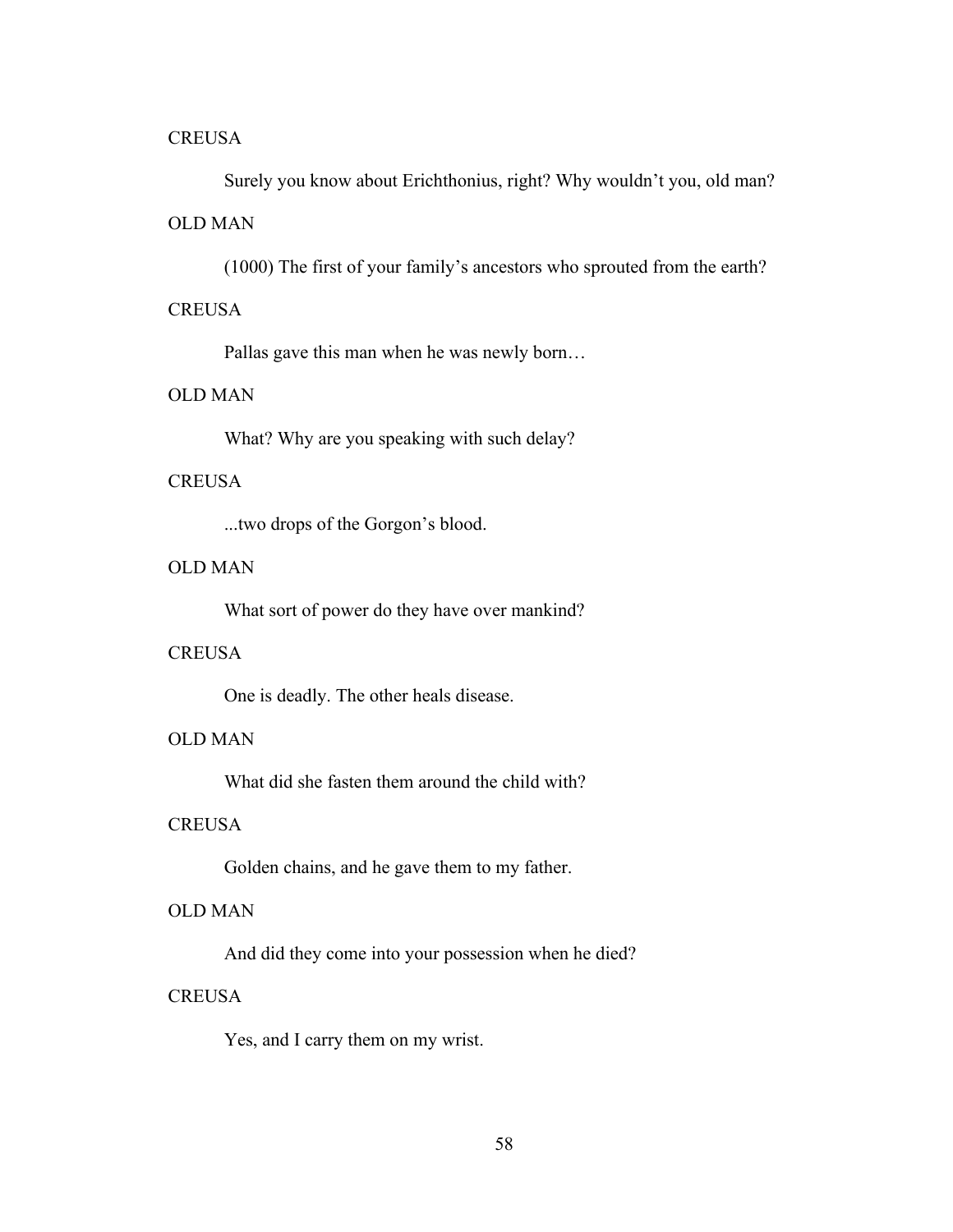### OLD MAN

(1010) How do these gifts from the goddess work?

# **CREUSA**

This blood dripped from the Gorgon's primary vein...

# OLD MAN

What use is it? What can it accomplish?

## **CREUSA**

...heals diseases and sustains life.

## OLD MAN

And the other one of these drops you talking about, what does it do?

### **CREUSA**

It kills—poison from one of the Gorgon's serpents.

#### OLD MAN

Do you carry them around mixed into one or separately?

### **CREUSA**

Separately; Good doesn't mix with evil.

# OLD MAN

My dearest child, you have everything you need.

### **CREUSA**

The child will die from this drop; and you'll be the killer.

## OLD MAN

(1020) Where? How will I do it? Say the word, and I will.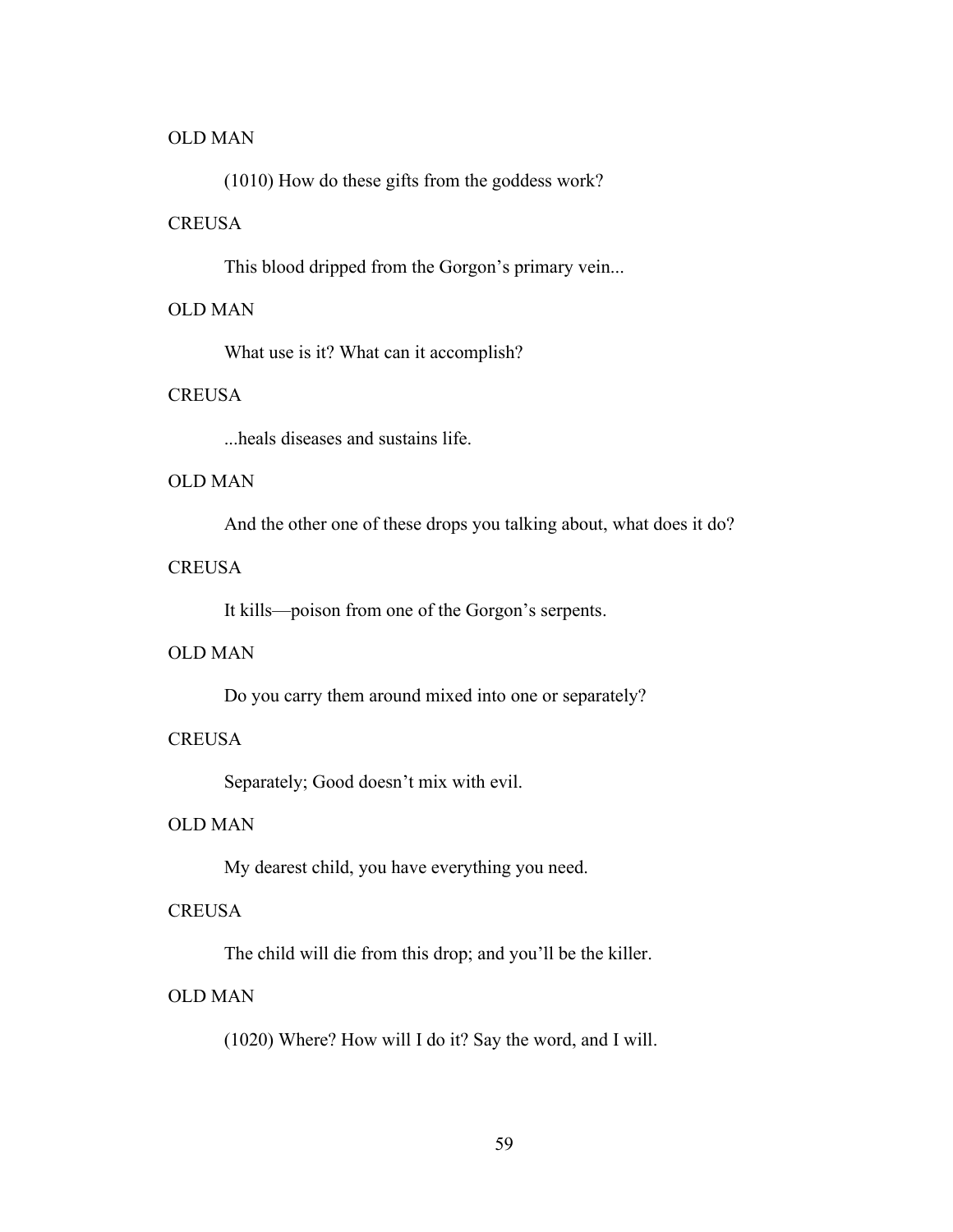#### **CREUSA**

In Athens, once he comes to my house.

#### OLD MAN

This isn't a good idea. If you can find fault with me, I can do the same with you.

### **CREUSA**

How? Ah, are you thinking what I've just thought of?

### OLD MAN

You would be considered the child's murderer, even if you don't kill him

#### yourself.

## **CREUSA**

Exactly. People say that step-mothers are malicious to their step-children.

#### OLD MAN

Then kill him right here, so you can deny the murder.

#### **CREUSA**

At least then I'll get the pleasure sooner.

## OLD MAN

You'll take care of the child your husband hopes you won't notice without *him* noticing.

### **CREUSA**

Then you know what you have to do. (1030) Take this ancient gold-work of Athena's. Go to the place where my husband is sacrificing in secret. Whenever they finish their meal and are going to pour libations to the gods, you'll have this in your robe. Drop it into the young man's drink. Set his cup to the side. Do not set it with everyone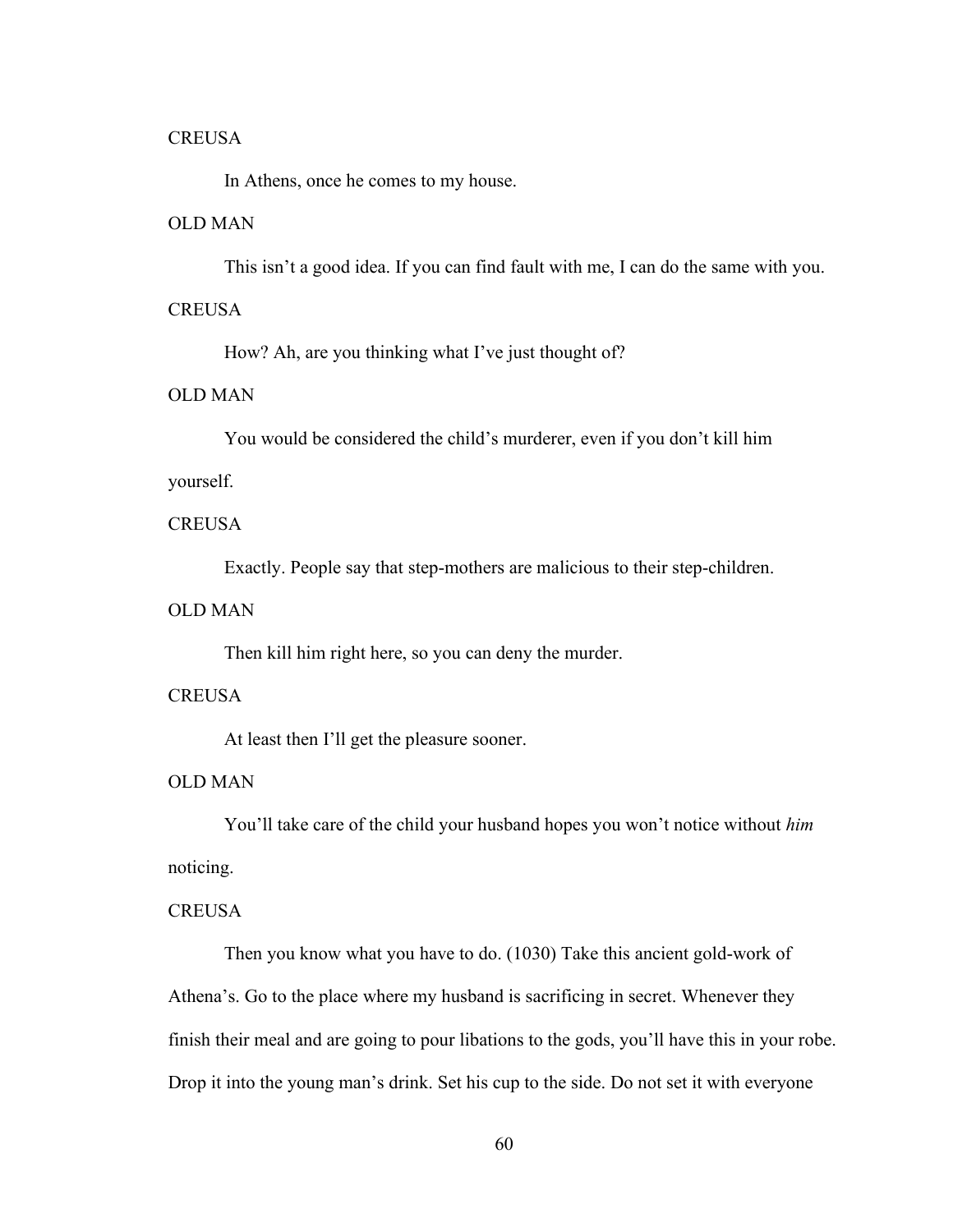else's. Just the one for the boy who is on his way to ruling over my house. And if it goes down his throat, he won't make it to renowned Athens. He'll stay here, a dead man. OLD MAN

Then go now to the house of your host. (1040) I'll do what I've been appointed to. Come on, old feet! Be young in your work even if it's not possible for you to be so in years. March against the enemy with your masters! Help them kill him and remove him from their house! When things are going well, it's fitting to be pious, but whenever someone wishes to harm his enemies, then no law is an obstacle.

*[Exit CREUSA and the OLD MAN in separate derections]* **CHORUS** 

Einodia,<sup>24</sup> daughter of Demeter, goddess of the crossroads, who rules over assaults that happen during the night (1050) and day, lead the drink of the deadly mixing bowls to whom my queen is sending it—from the drops of the infernal Gorgon's severed head to the one who is trying to take hold of the house of Erechtheus. May no one from another house rule the city (1060) except someone from Erechtheus' line.

But if death and the zeal of my mistress go unfinished, and if the right time to be bold slips away, though hope now shines her, then a god will take a sharpened sword or tie a noose around my neck. Finishing her suffering with suffering, she will descend to another form of life. (1070) For my noble mistress will not stand to see a foreigner ruling her house while she still sees the light of day.

I'm ashamed to face the many hymned god Bacchus if he looks on and lets the child join the torch procession on the twentieth night beside the streams known for beautiful dances when even the starry heavens of Zeus join the dancing chorus, (1080)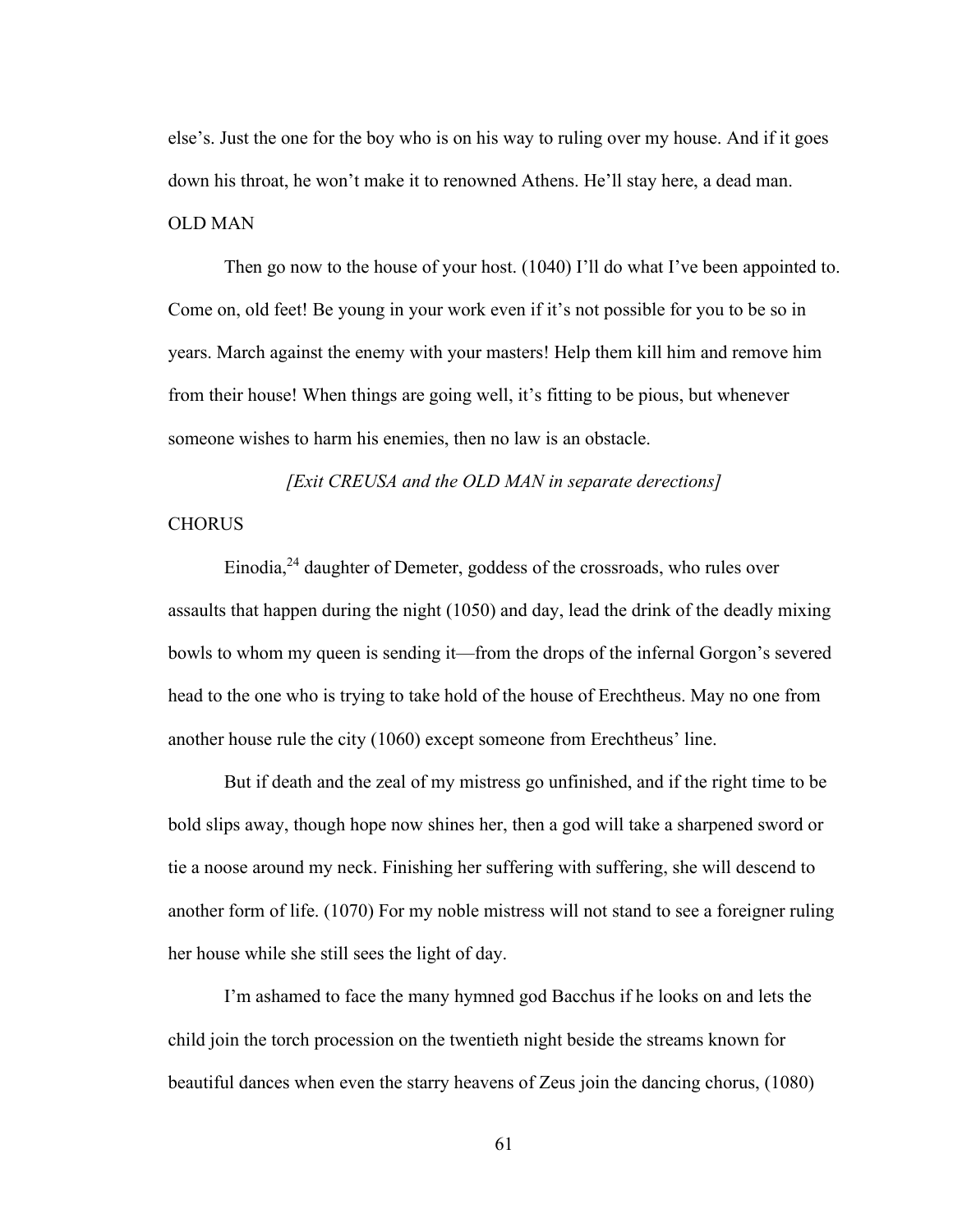and the Moon dances, and the fifty daughters of Nereus who dwell in the sea and the ever flowing eddies of the rivers dance in celebration of the golden crowned maiden and her holy mother. That is where this drifter sent by Phoebus expects that he will be king, falling onto the work of others.<sup>25</sup>

(1090) Look, you poets who sing in raucous hymns according to your muse about what happens in our beds, who proclaim the unholy love affairs of profane Cypris. Look at how much we excel the lawless seed of men with our piety. Let your reproachful song and discordant muse surround the beds of men. For the descendant of Zeus\* shows (1100) his lack of gratitude by not trying to have a child that would share my mistress' lineage. He placed an offering at another Aphrodite's feet, and happened to run into his bastard son.

### *[Enter a SERVANT, running]*

### SERVANT

Ladies, where can I find our mistress, the illustrious daughter of Erechtheus? Though I've been searching for her in every part of the city, I can't find her.

#### CHORUS LEADER

What is it, fellow slave? (1110) Why are you running? What news do you bring? SERVANT

We're being hunted. The native lords of the land are seeking her so that she might be stoned to death.

<sup>\*</sup> Xuthus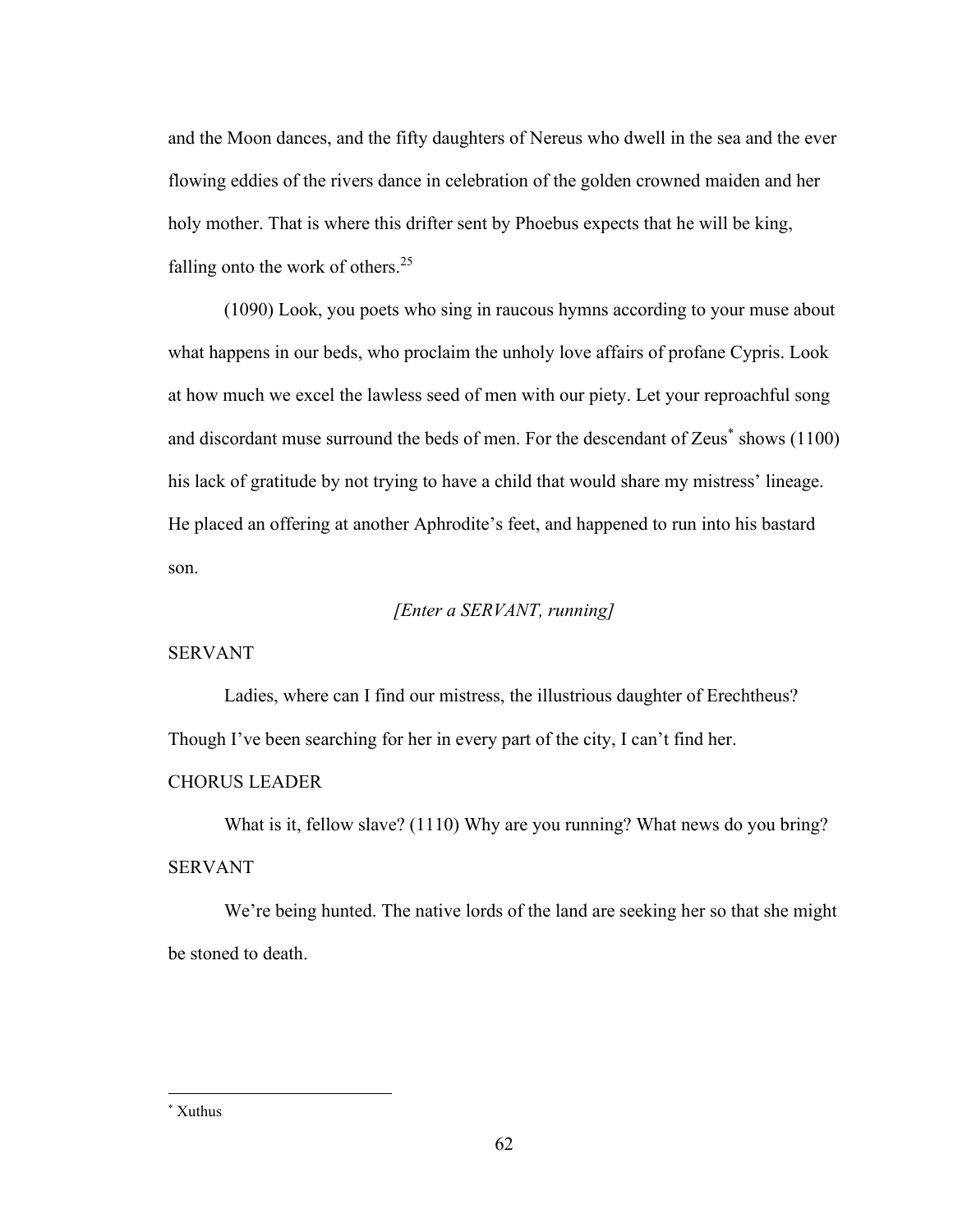#### CHORUS LEADER

Oi me! What are you saying? Surely you don't mean that we've been caught planning to murder the child?

#### SERVANT

Exactly that. You will not the last to pay the punishment.

### CHORUS LEADER

But how was our scheme revealed?

SERVANT

Injustice lost to justice. The god found out about it, and he didn't want to be defiled by it.

## CHORUS LEADER

How? I beg you, tell us. (1120) For if we have to die all either way, we would willingly after we've learned this.

#### SERVANT

When Creusa's husband left the oracle of the god and took his new child to the feast, he prepared sacrifices for the god. Xuthus went where Bacchus' fire springs up so he could wet the rocks of Dionysus with slaughter from the thanksgiving offerings for his son. And he said, "You, child, stay here and set up a tent with the help of workmen. (1130) If I take a long time to sacrifice to our ancestral gods, then your friends who show up begin the feast."

He took the calves and left. But the young man reverently set up tent coverings on pillars. He guarded it from the heat of the sun, not letting it face toward midday or the rays of evening either. He measured out one hundred feet and squared it, (1140) so that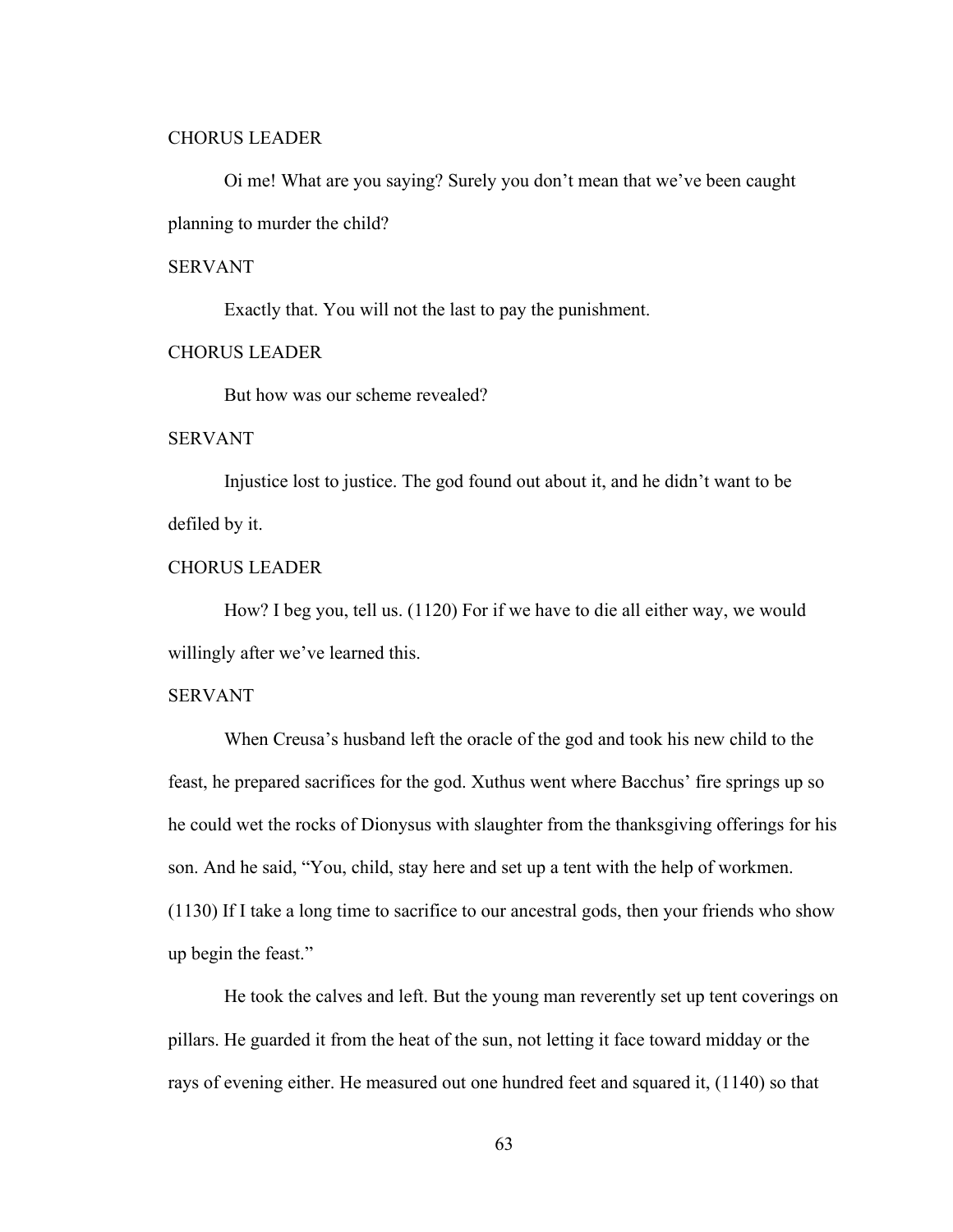the measure of the interior was one thousand feet, so that he might invite every person in Delphi to the feast. And he took weavings from the treasury and used them as tent coverings, wonders for men to see.

First he threw the folds of a tapestry on the roof, an offering from the child of Zeus, which Heracles brought to the god as spoils from the Amazons. And these were the images woven into it: Uranus gathering the stars in heaven, Helios driving his horses to his final flame and dragging behind him the brilliant light of Hesperus; (1150) Nyx in her dark veil drove her chariot with its yoked pair, and stars accompanied the goddess; a Pleiad was going through the midst of heaven along with Orion carrying his sword; above, the Bear turned her golden tail on the pole; and the full circle of the Moon shot forth her rays above, dividing the month; and the Hyades, a clear sign for navigators, and light-bearing Eos were chasing stars away.

On the walls were other foreign tapestries: (1160) a well oared ship sailing against a Greek one; and creatures half-beast, half-man; and the hunt of deer on horseback; and the spoils of savage lions. But at the entrance was Cecrops beside his daughters,  $^{26}$  his legs coiling with serpents' folds, an offering from the Athenians; and in the middle of the banquet area he set golden mixing bowls.

The herald drew himself up to his full height and announced that anyone from Delphi who wanted could come to the feast. And when the tent was filled, they put on garlands and took their as much rich food as they wanted. And when they sent back this pleasure, (1170) an old man came and stood in the middle of the tent and made the guests laugh so much while he made a preparatory offering, for he poured out water meant for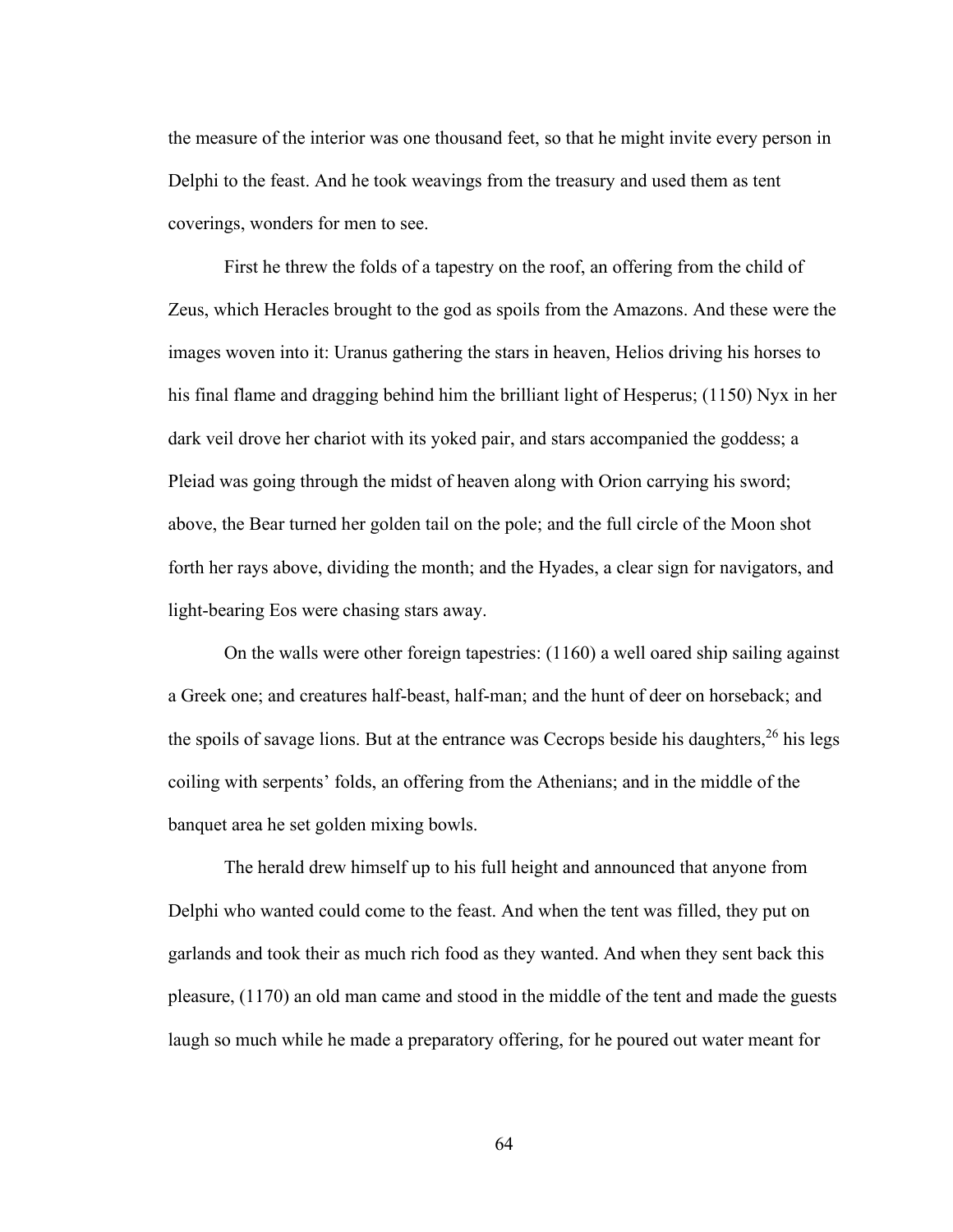cleansing hands from pitchers, burned drops of myrrh as an incense offering, and presided over the golden cups, giving this honored task to himself.

And when it was time for music and drinking, the old man said, "Take away the small wine cups, and bring in the big ones so (1180) these guests might find pleasure sooner!" They began bustling to bring gold and silver libation bowls. The old man took a special one, and, as though he were doing a favor for the new master, gave the full bowl to him after dropping a potent poison they say his mistress gave him into the wine so that the young boy would abandon the light.

No one knew about this, but while the child was holding the libation in his hand along with everyone else, one of the slaves uttered something blasphemous. (1190) Since he had been raised in the temple among noble oracles, the boy took it as an omen, and he ordered them to fill another mixing bowl. He poured out the old libation to the god on the ground, and told everyone to follow suit.

A hush fell over us. We began refilling the sacred mixing bowls with pure wine from Byblos, and amidst the bustle a winged flock of doves descended into the tent (they live around Loxias' temple unafraid of people). Wherever anyone poured out their wine, the doves put their beaks into it, wanting the drink, (1200) and they drank it up into their lovely-plumed throats.

The libation was harmless to the other doves, but the one who sat where the king's new son poured his took a drink and immediately began frantically shaking her lovely feathered body and cried out with senseless screeching. The whole party was alarmed at the bird's pain. While gasping for breath, she died, letting her red feet fall. The son the oracle had prophesied about held his arms bared of their robe over the table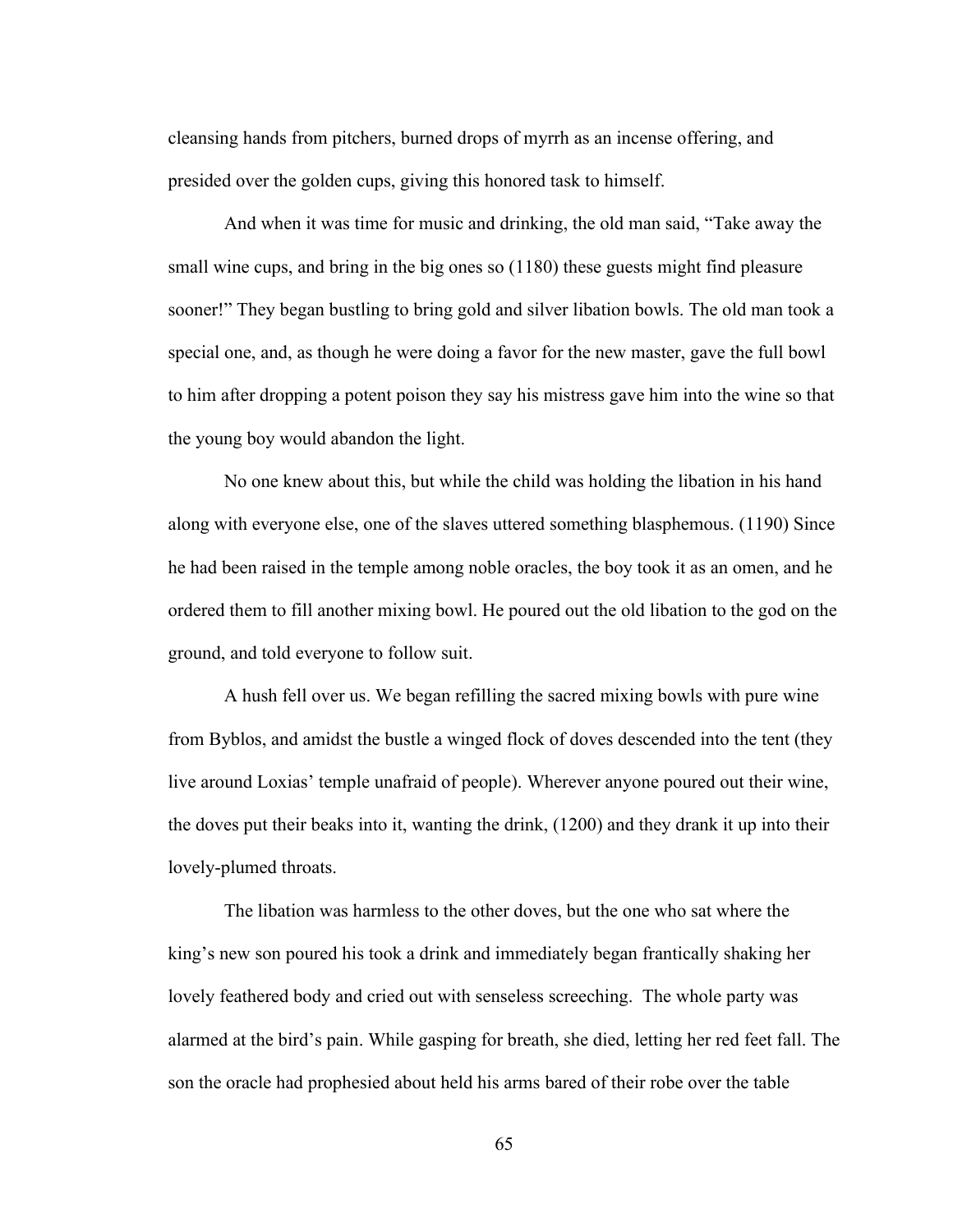(1210) and shouted out, "Who was trying to kill me?! Show me, old man! You were so eager from me to take the drink from your hand!" Immediately he sought him out and took him by the arm, so he could catch the old man in while he still had the poison. He was detected with it, and after being tortured he slowly confessed Creusa's bold deed and her plans for the drink.

Immediately, the young man that Loxias' oracle had prophesied gathered the guests and ran outside. He took a stand among the Pythian leaders and said, (1220) "O holy Earth, I was almost killed with poison from the hand of the daughter of Erechtheus, a foreign woman!" Then the lords of Delphi decided (and not by only one vote) that my mistress should die and be thrown from the rock, since she would have killed a holy man and committed murder among the temples. The whole city is searching for her as she hurries on her wretched path. She came wanting children from Phoebus, but she has destroyed her body, and with it, her children.

### *[Exit the SLAVE, running away]*

#### **CHORUS**

There is no way, no way (1230) for us to avert death! Our plans have been brought to light from the libation to Dionysus, when the swift serpent was mingled with the drops of the grapes for murder! Our offering for the infernal gods has been exposed resulting in disaster for me and death by stoning for my mistress. What winged flight above or shadowy recesses below can I flee to, (1240) so I can escape a ruinous death by stoning? Can I flee on the swift hooves of a chariot or stern of a ship?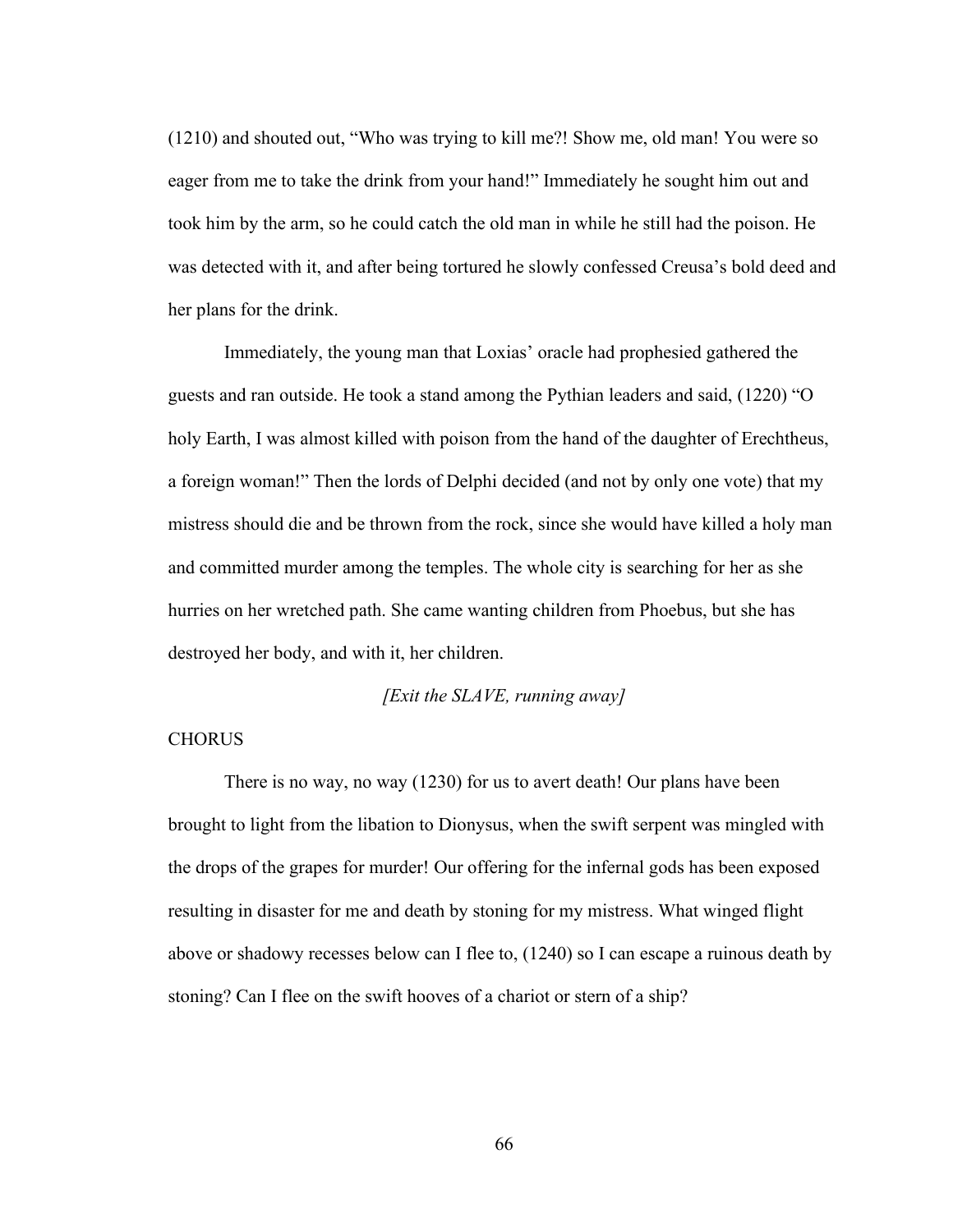It's not possible to escape without being noticed when a god is unwilling to help us. What then is left for you to suffer in your soul, oh poor mistress? Will we who were willing to do an evil thing to our neighbors suffer justly?

## *[Enter CREUSA]*

## **CREUSA**

(1250) My servants, we're being pursued for deadly slaughter! I've been given up by a vote of the Pythians!

# CHORUS LEADER

We know your misfortunes, poor thing, and how you are faring.

## **CREUSA**

Where can I flee? I scarcely got out of the house to avoid my death. I made it here and escaped my enemies by stealth.

### CHORUS LEADER

Where else but to the altar?

**CREUSA** 

What would I gain from that?

## CHORUS LEADER

It is against the law to kill a suppliant.

### **CREUSA**

But I've met my end by the law.

### CHORUS LEADER

Only if you're captured.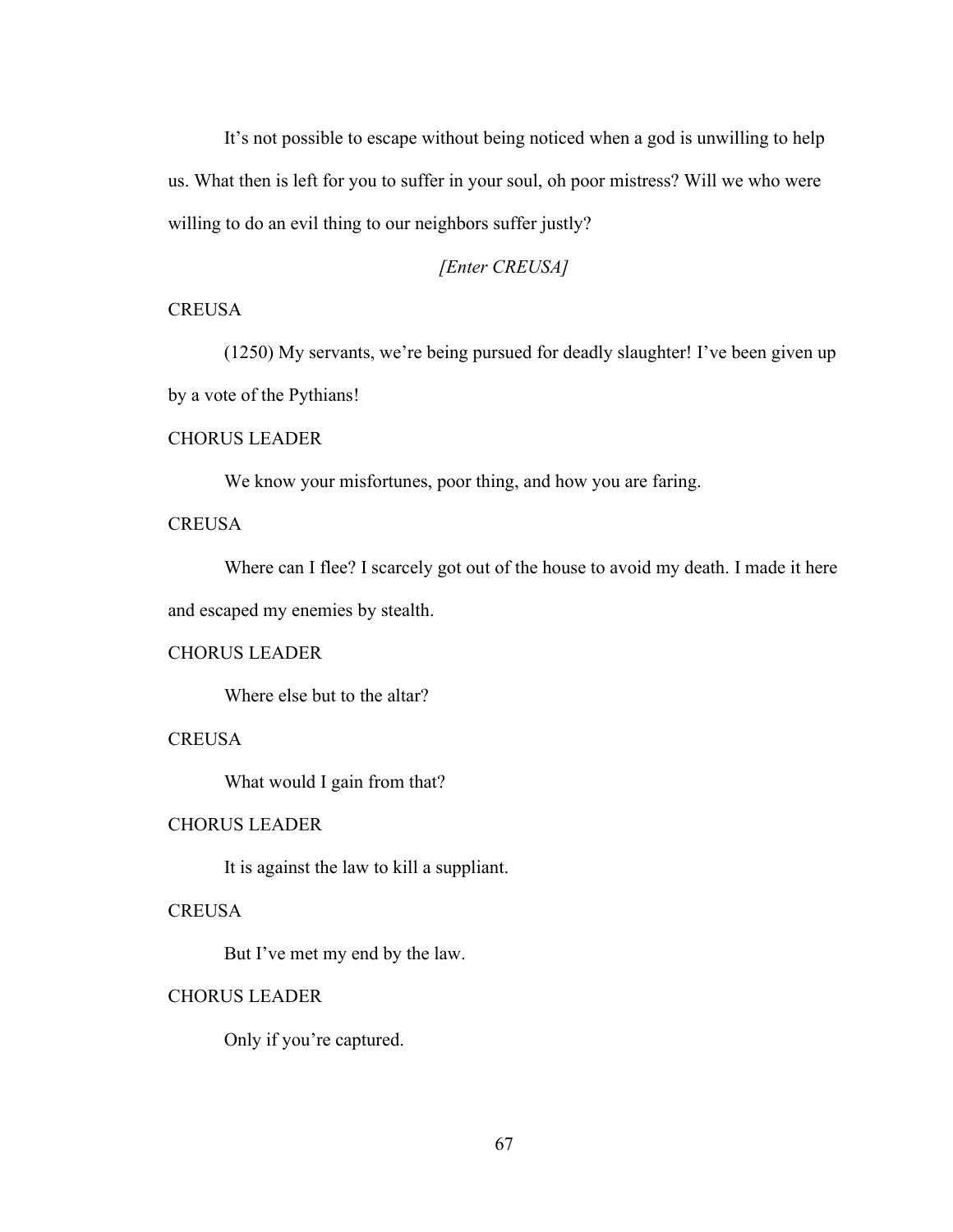#### **CREUSA**

My bitter foes are here! Pressing on and armed with swords!

### CHORUS LEADER

Sit at the altar now! If you die while you're there, (1260) then your blood will stain your killers with guilt. But you must endure your lot.

*[CREUSA kneels and clings to the altar as ION enters]*

#### ION

Bull-faced father Cephissus,  $27$  what sort of viper is this that you've made? What murderous dragoness that casts a deadly gaze of fire? She dared to do everything and is no less dangerous than the drops of Gorgon blood that she was going to use to kill me! Seize her, so the uplands of Parnassus which she will be thrown from can comb out her pretty hair!

I was lucky enough to meet a good guardian spirit (1270) before I went to Athens and fell at my stepmother's hand! For while I was still among my allies I was able gauge your intentions, and what a hostile bane you were. Had you closed me in your house you would have sent me to the House of Hades.

Apollo's altar will not save you and neither will his temple. The pity you want is better suited for me and my own mother. Though she isn't here in body, she is in name.

Look, everyone, at this wicked woman! Look at the sort of scheme she devised! (1280) She cowers at the altar of a god, as if she weren't going to pay the penalty for her deeds.

### **CREUSA**

On my behalf and the god's, I forbid you to kill me where I stand!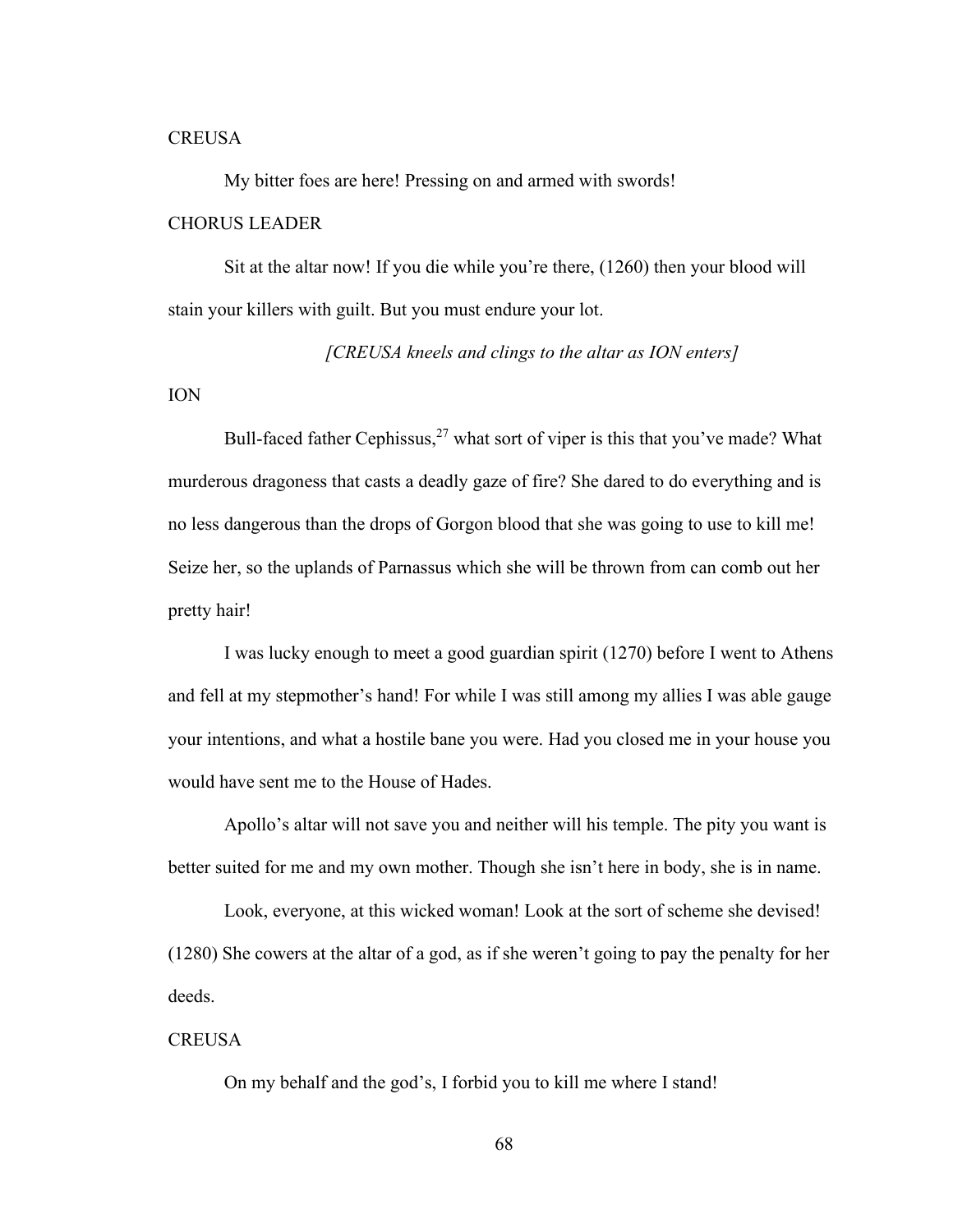#### ION

What do you and Phoebus have to do with each other?

#### **CREUSA**

I give him my body as a holy offering.

#### ION

And after that, were you going to kill the one who belongs to the god?

### **CREUSA**

You aren't Loxias' anymore, but your father's.

## ION

I was became my father's. I'm talking about the essence of the relationship.

# **CREUSA**

You were his back then, but now I am. You are not anymore.

## ION

(1290) You aren't pious by any means, but I lived righteously back then.

## **CREUSA**

I would have killed an enemy to my house.

## ION

I am not coming to your land bearing weapons.

### **CREUSA**

You most certainly are. You would burn down the house of Erechtheus.

#### ION

With what flaming torches?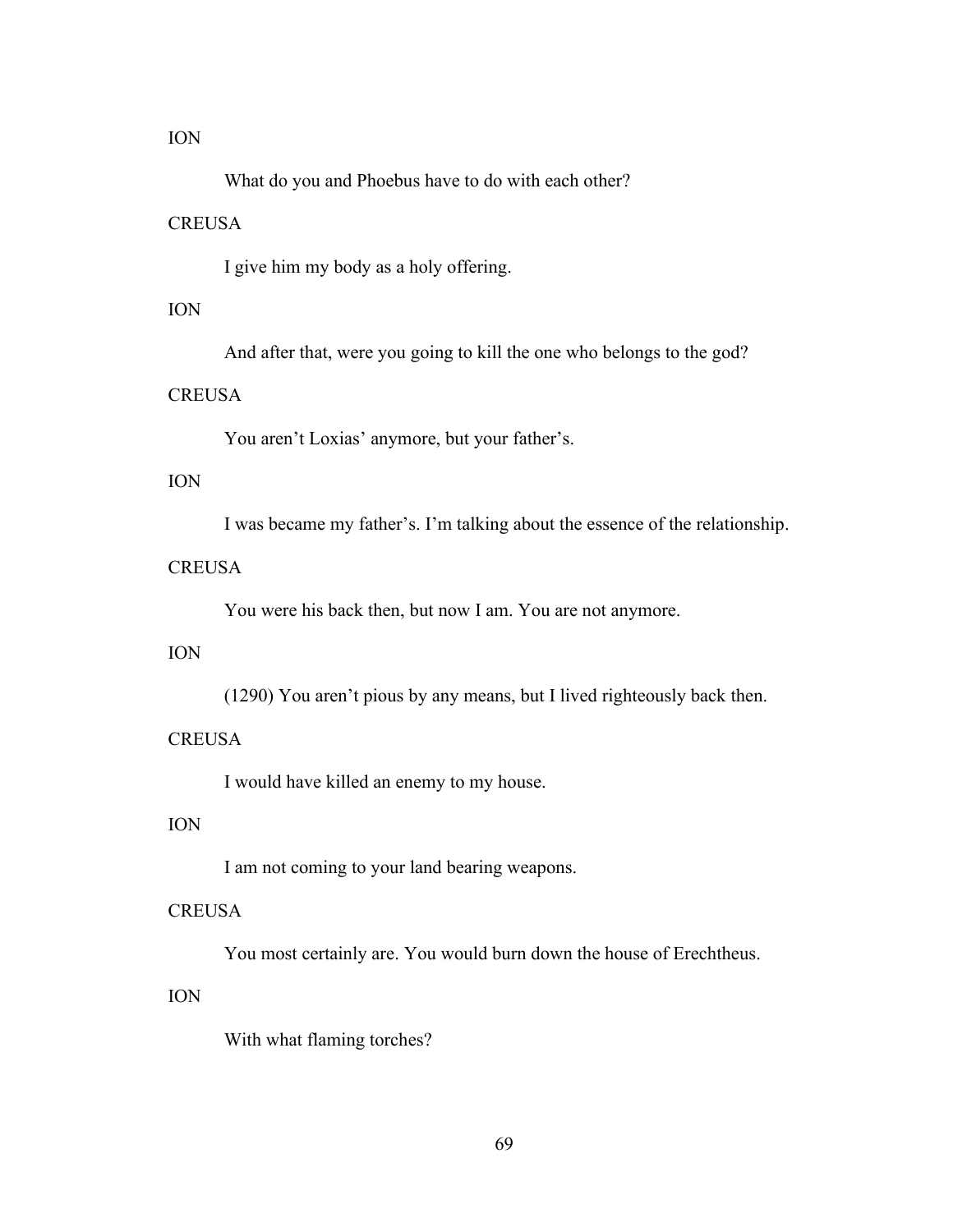You were going to occupy my house and take it from me by force.

### ION

I inherited it from my father, who gave it to me.

### **CREUSA**

What share do Aeolians have in the lands of Pallas?

# ION

He rescued it with arms, not just talk.

### **CREUSA**

An ally who resides in the land is not the same as a native.

# ION

(1300) Then you were trying to kill me because you were afraid of what I might

# do?

#### **CREUSA**

So I would not die if you happened to fulfill those intentions.

## ION

You're just jealous because you're still childless while my father found me.

### **CREUSA**

So you would snatch away a house from the childless, then?

#### ION

Isn't it my father's share for me?

## **CREUSA**

As much as his shield and spear are. That is your possession.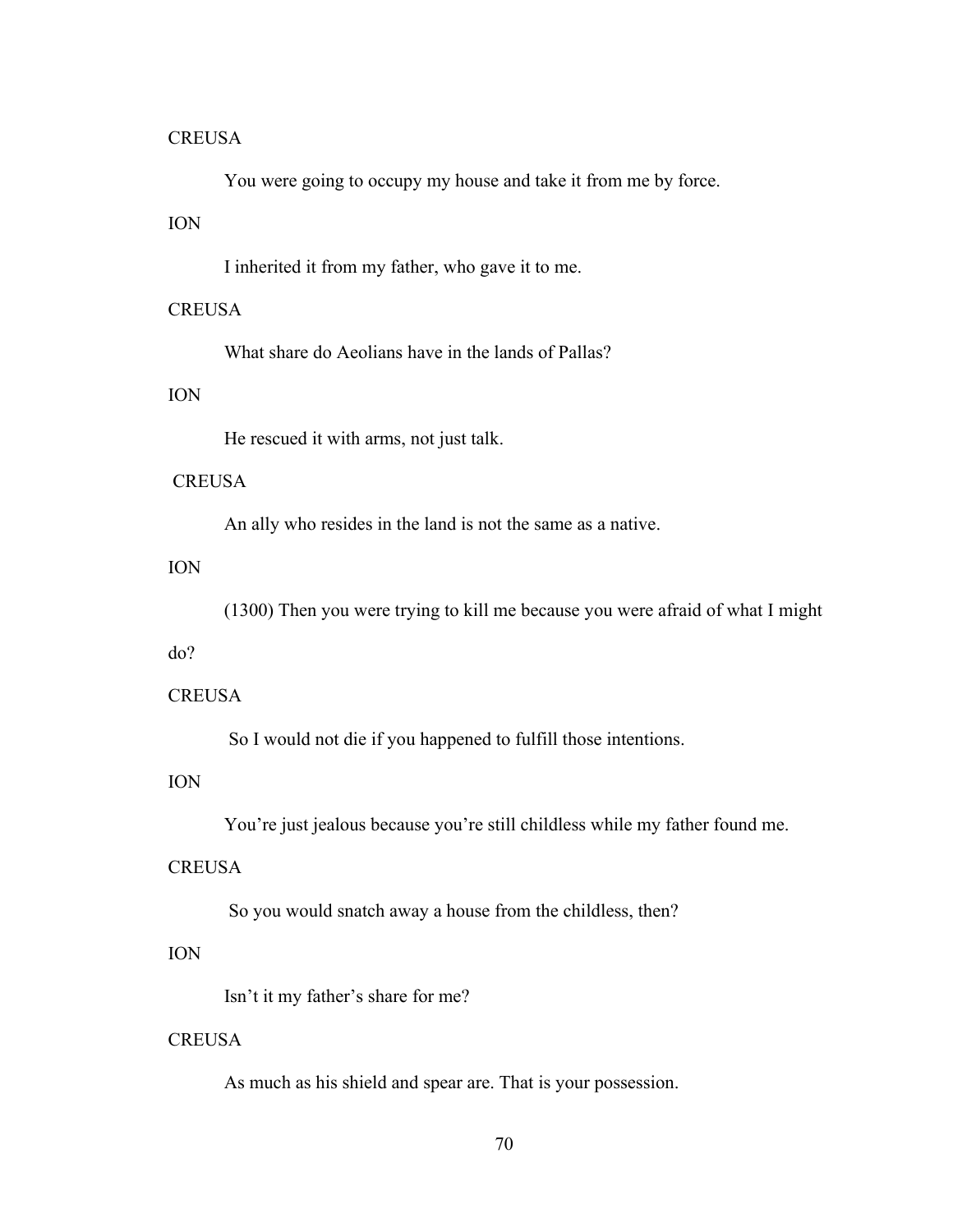#### ION

Leave the god's seat at the altar.

#### **CREUSA**

Rebuke your mother instead, wherever she is.

#### ION

Do you submit to the penalty for trying to kill me?

## **CREUSA**

If you are willing to kill me within this sanctuary.

#### ION

(1310) What pleasure do you get from dying among the garlands of a god? **CREUSA** 

I will make someone feel the pain they made me feel.

## ION

Ooh! It's strange. The god established these unfitting laws for mortals without knowledge or wisdom. It's not right for the wicked to sit down at the altar. They should be driven away from it instead. A worthless hand shouldn't touch the beauty of gods. The righteous and whoever has been wronged, they ought to be the ones to sit in temples. The good and the bad shouldn't come to the same place and get equal treatment.

*[ION moves to kill CREUSA when the PYTHIAN PROPHETESS enters from the temple carrying a lidded cradle]*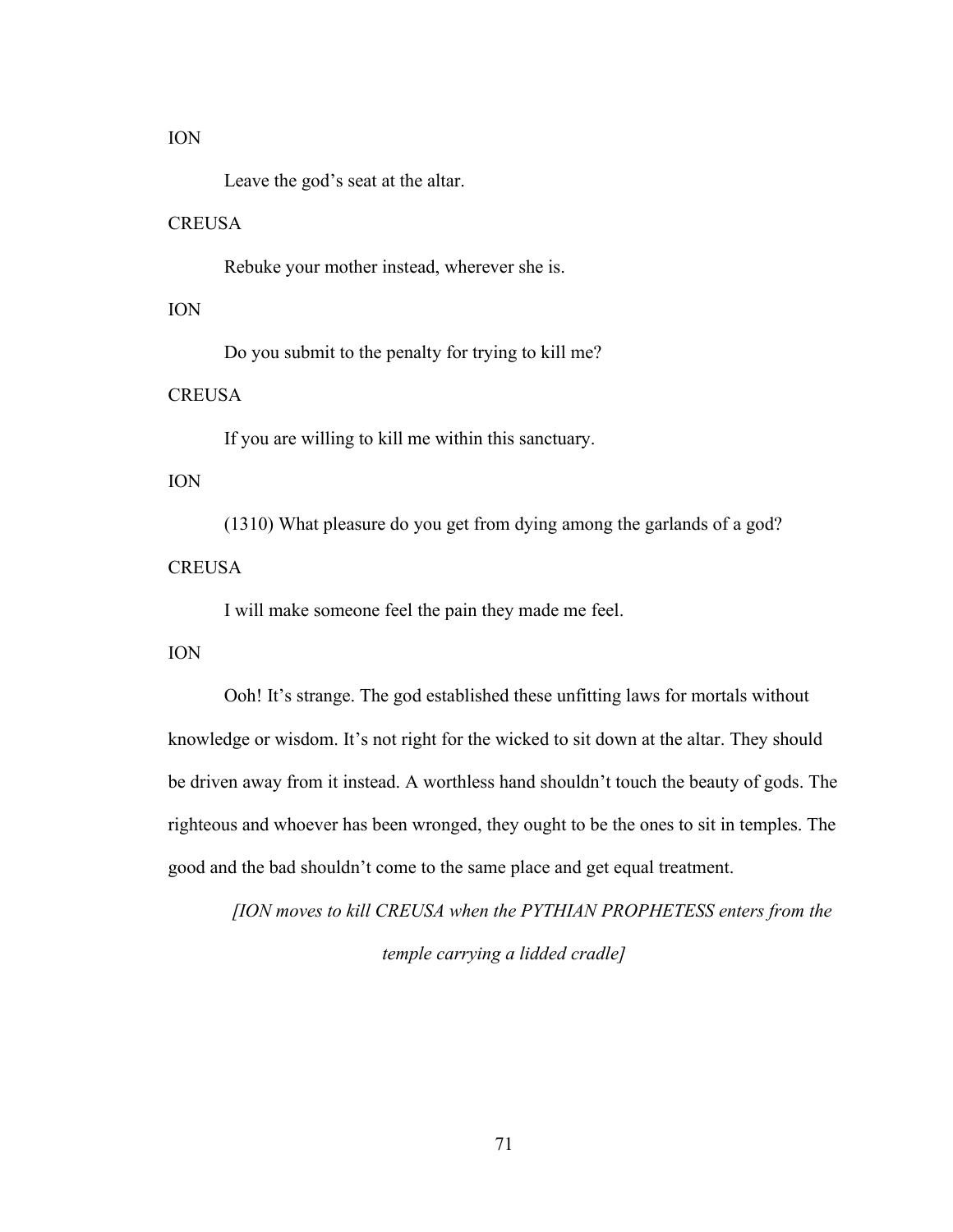#### **PROPHETESS**

(1320) Stop, child! I have left my oracular tripod and stepped beyond the wall, I, the prophetess of Phoebus, who guards the ancient law of the tripod, who was chosen out of all the Delphians.

#### ION

Greetings, my dear mother, though you did not give birth to me.

#### **PROPHETESS**

Then let me be called such. That name is not distasteful to me.

#### ION

Have you heard how this woman schemed about killing me?

## **PROPHETESS**

I have heard it. But you are sinning as well by being so savage.

## ION

But shouldn't I kill people who would kill me?

# **PROPHETESS**

Wives are always full of hatred for their step-children.

## ION

(1330) But we step-children suffer evil from our step-mothers.

## **PROPHETESS**

Do not do this. Leave the temple behind and go to your native land...

#### ION

What must I do?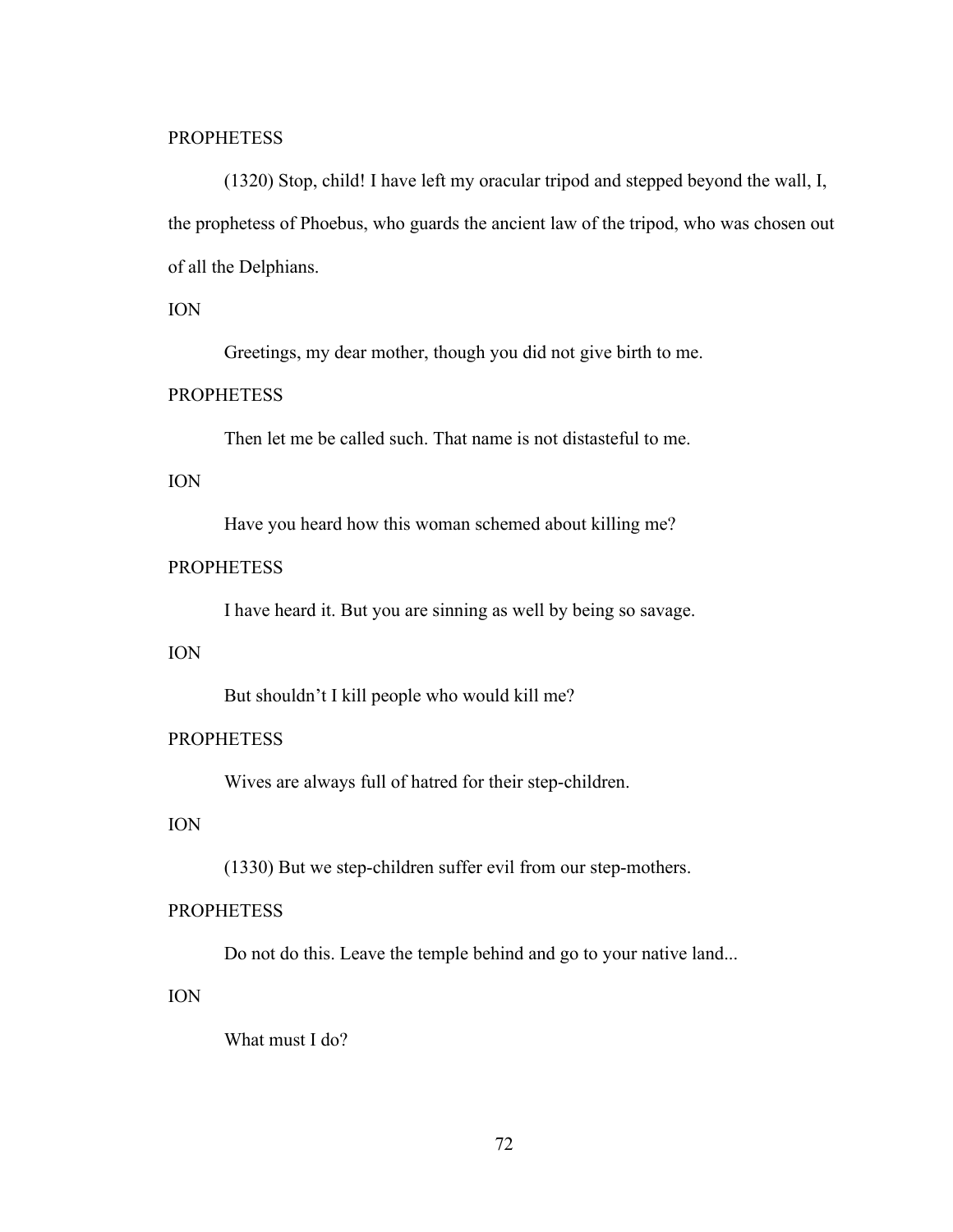#### **PROPHETESS**

Go to Athens clean, under good omens.

## ION

A person who kills his enemies is completely pure.

## **PROPHETESS**

Not you. Listen to what I have to say.

# ION

Then speak. You mean well with whatever you say.

### **PROPHETESS**

Do you see this vessel in my arms?

## ION

I see an old cradle covered in garlands.

### **PROPHETESS**

I took you up in this when you were just a newborn babe.

## ION

(1340) What are you saying? This is news to me.

## **PROPHETESS**

I kept it hidden. Now I bring it to light.<sup>28</sup>

## ION

Why did you hide this thing after you took me in it long ago?

## **PROPHETESS**

The god wanted you to be a servant in his house.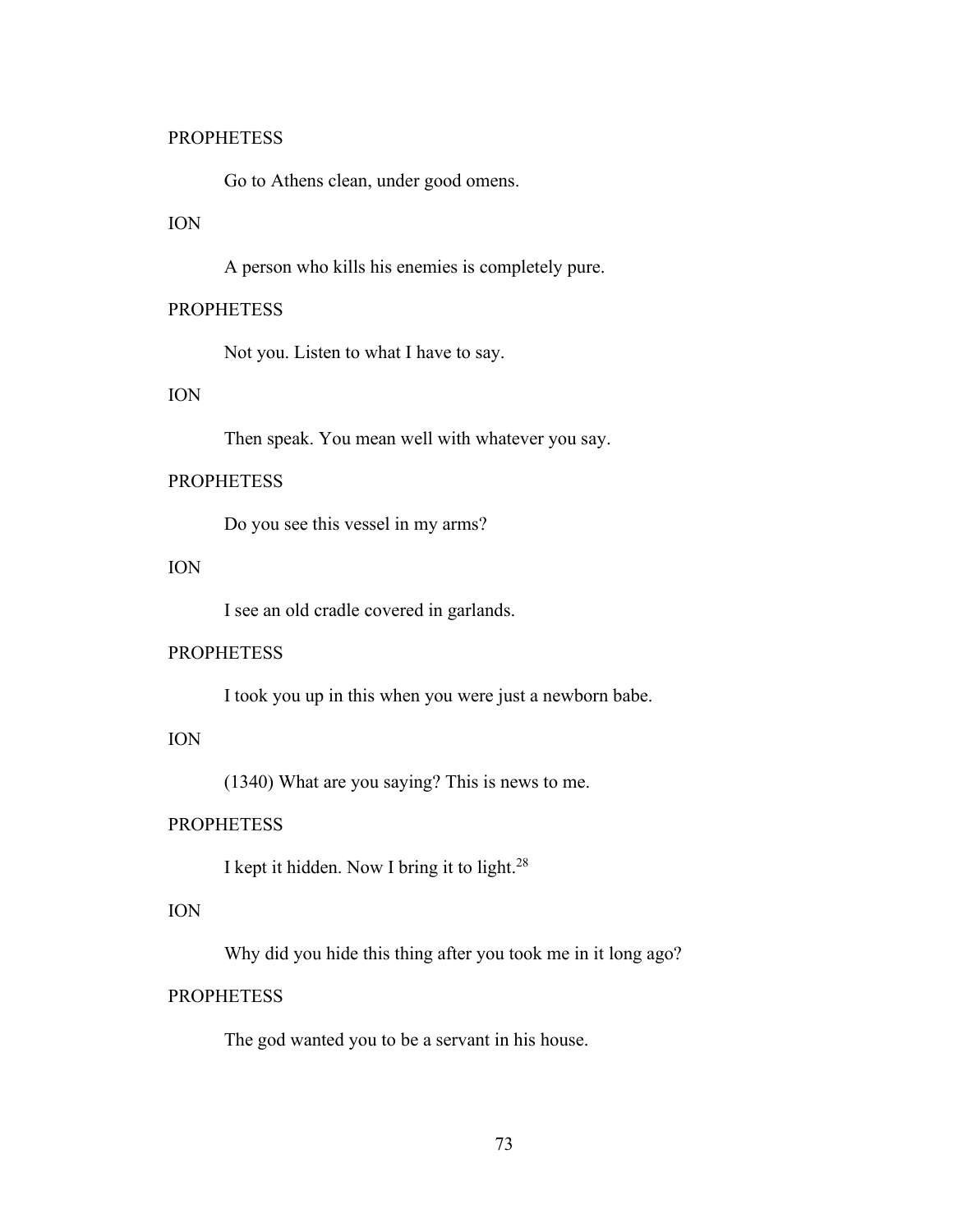ION

And now he doesn't want it anymore? How can I know this for sure?

## **PROPHETESS**

Now that he has declared who your father is, he is sending you out from this land.

## ION

But did you keep these things safe because you were commanded to? or...Why?

#### **PROPHETESS**

Loxias put it in my heart...

## ION

To do what? Say it. Spit it out.

## **PROPHETESS**

To keep this discovery safe until the present moment.

## ION

(1350) What benefit or trouble does is in it for me?

## **PROPHETESS**

In it are hidden the clothes with which you were swaddled.

## ION

Did you bring these things out so I would have clues to find my mother?

### **PROPHETESS**

The divinity desires it. But he did not before this time.

#### ION

Oh, this is a day of blessed omens for me.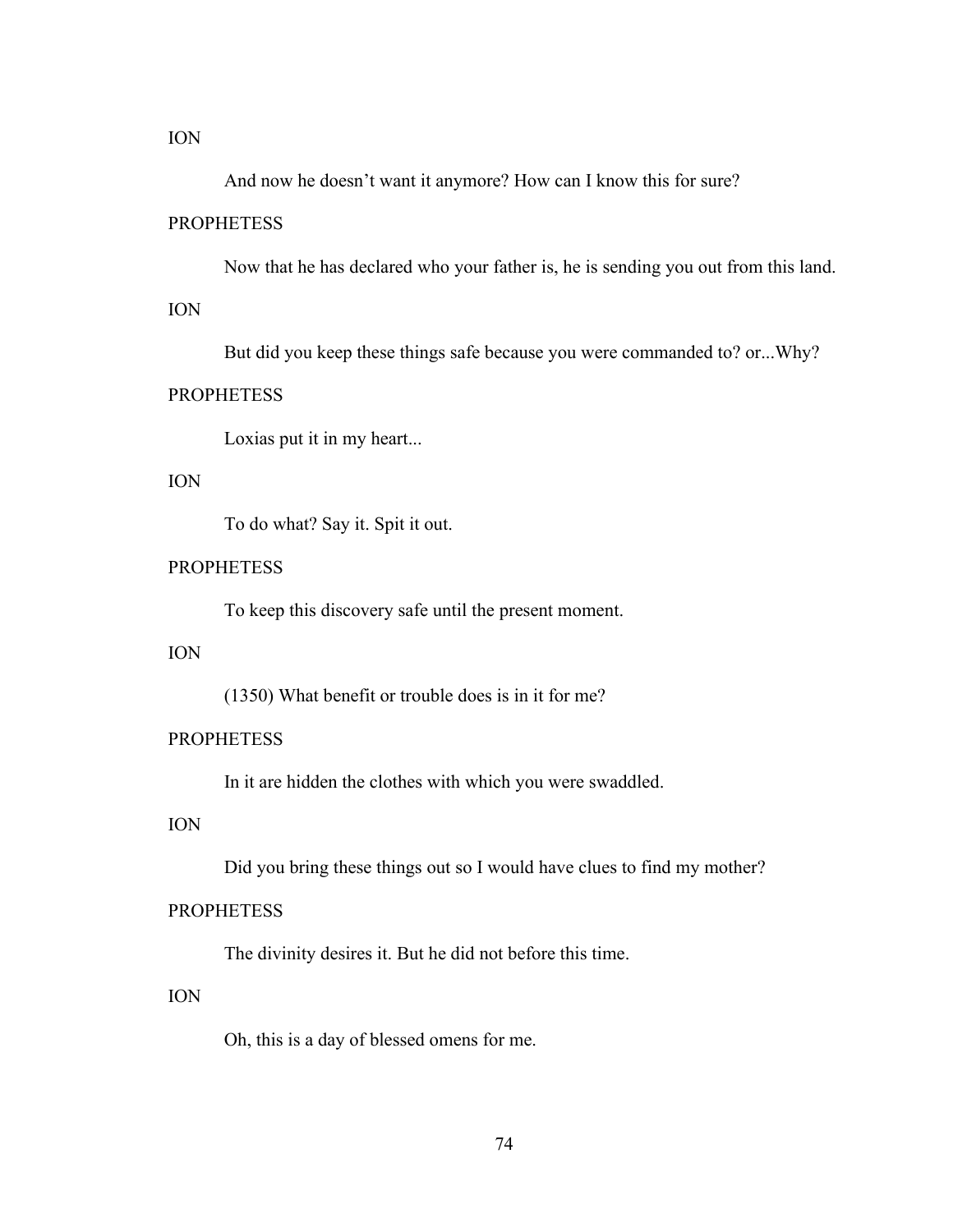#### **PROPHETESS**

Now, take these things and find your mother.

#### ION

I will, even if I have to travel to every nation in Asia and Europe.

#### PROPHETESS

You will figure these things out on your own. I raised you for the sake of the god, child, and I return to you these things which, unbidden, he wanted me to take (1360) and keep safe for you. Whatever the reason he wanted it this way, it is not mine to say. No mortal knew that I had these things or where they were hidden. And now farewell. I bid you goodbye just as if I had given birth to you.

Begin your search in the places you should. First, see if a Delphian maiden gave birth you and then left you out at this temple. After that, see if she were some other Greek. You have everything Phoebus, who took a part in this act of providence, and I have to offer.

#### *[Exit the PRIESTESS into the temple]*

#### ION

Oh! Oh! I'm crying, (1370) now that I've thought back to that time when my mother, the victim of some hidden affair, secretly sold me instead of holding me to her breast. I lived a slave's life in the house of a god and never even had a name. Everything from the god is beneficial, but fate is burdensome. , I was robbed of all the time that I should have spent in my mother's arms, living in luxury and enjoying the good life. Robbed of my own mother's upbringing. My mother must be miserable too. Oh how she's suffered from completely losing the joy of her child.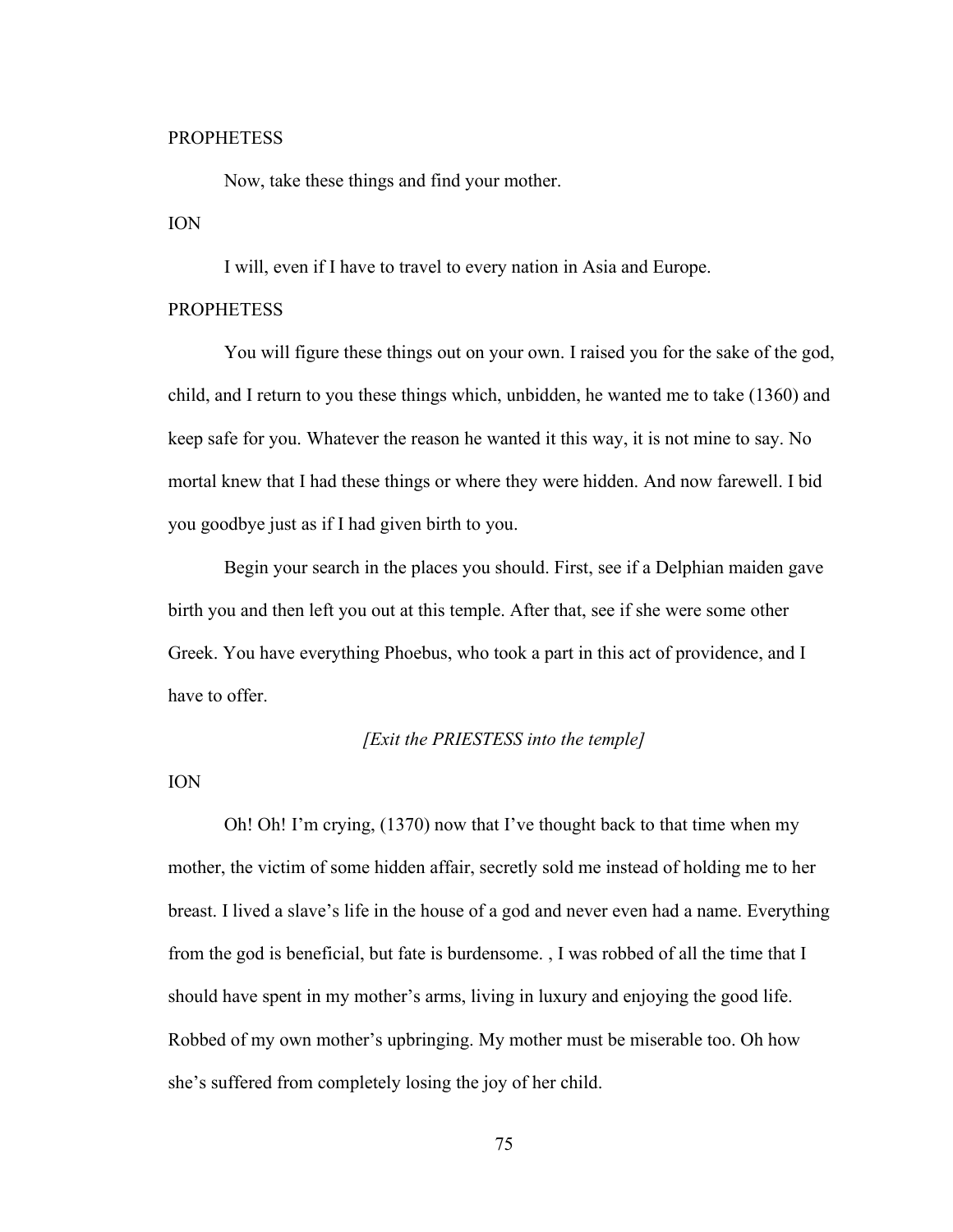(1380) I'll take this cradle and bring it to the god as an offering. That way, I won't learn anything I don't want to know. Because if it turns out some slave girl gave birth to me, finding my mother would be worse than leaving it a secret. Oh Phoebus, I offer this up to your temple.

Wait, what am I thinking? I'm fighting the god's will. He saved these tokens from my mother for me. I have to be bold and open them up. I shouldn't fight my destiny. Oh you holy garlands (1390) and bands that guard these dear things, what were you hiding back then?

Look at how the cover of this lovely cradle hasn't grown old thanks to some divine power! There is no mold on its wicker, even though a so much time has passed for these treasures.

#### **CREUSA**

What is this unexpected sign from heaven I see?

#### ION

Quiet! You've said plenty to me before...

#### CREUSA *[interrupting ION]*

I cannot stay silent. Do not rebuke me. For I see the cradle in which I once exposed...you, oh my child, when you were a newborn, (1400) in the cave of Cecrops beneath the overhanging Makrai! I'll leave this altar, even if it means I must die! ION

Seize her! She's the god's driven her mad and she's sprung from the altar, abandoning the god's image! Bind her!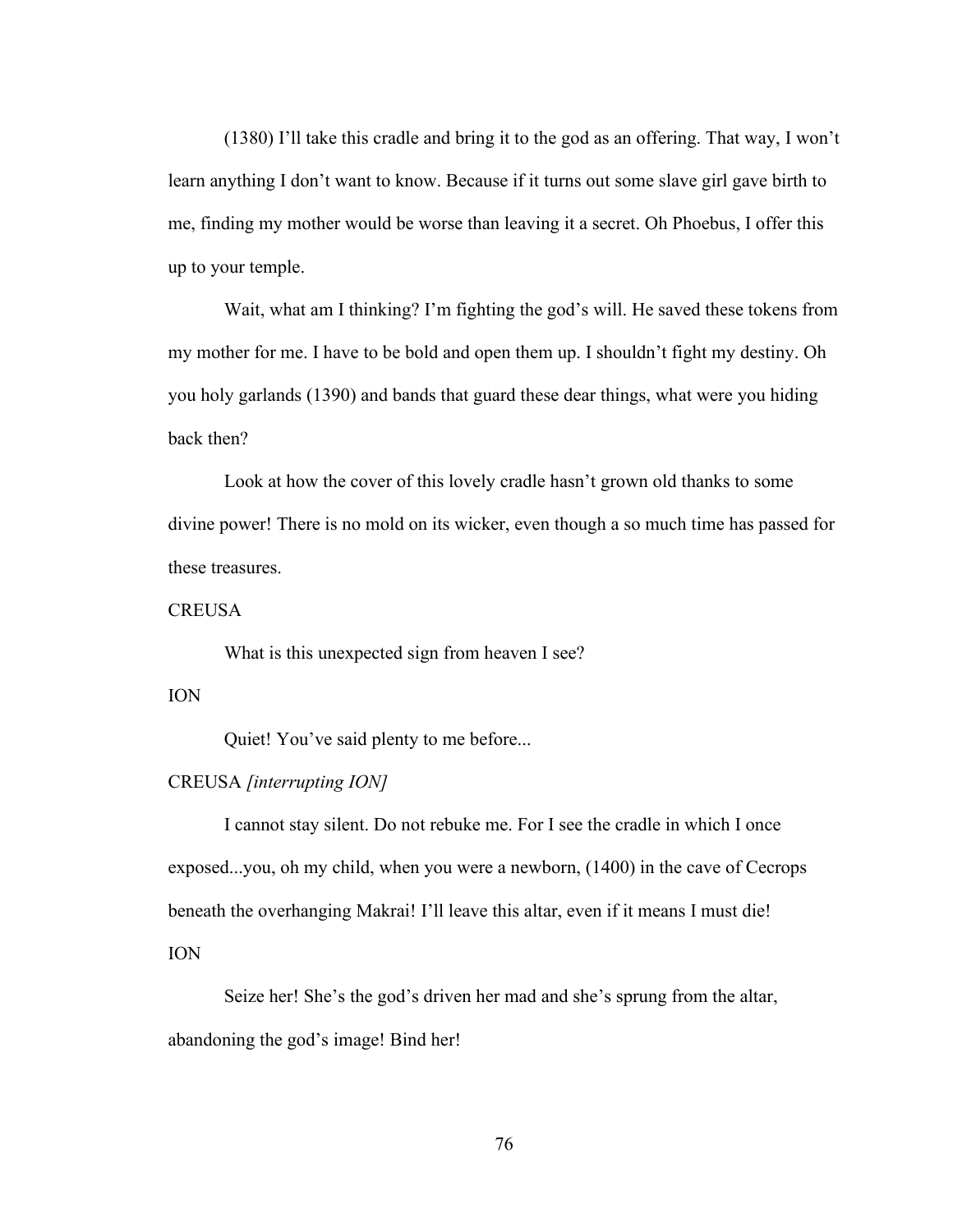Kill me! Don't wait! I will cling to this cradle and to you and your hidden treasures.

## ION

This is terribly strange...Your words are starting to get to me.

# **CREUSA**

No it is not. You have been discovered by your own, dear one.

## ION

Am I dear to you? Is that why you secretly tried to kill me?

# **CREUSA**

I am saying that you are my child, for children are the dearest thing to their parents.

## ION

(1410) Stop weaving your schemes! I'll prove you're making this up.

#### **CREUSA**

I hope you try to, at least, my child.

## ION

Is this cradle empty, or is it hiding something in it?

#### **CREUSA**

Your things, the ones I exposed you with, are inside of it.

## ION

Can you tell me what they are without looking?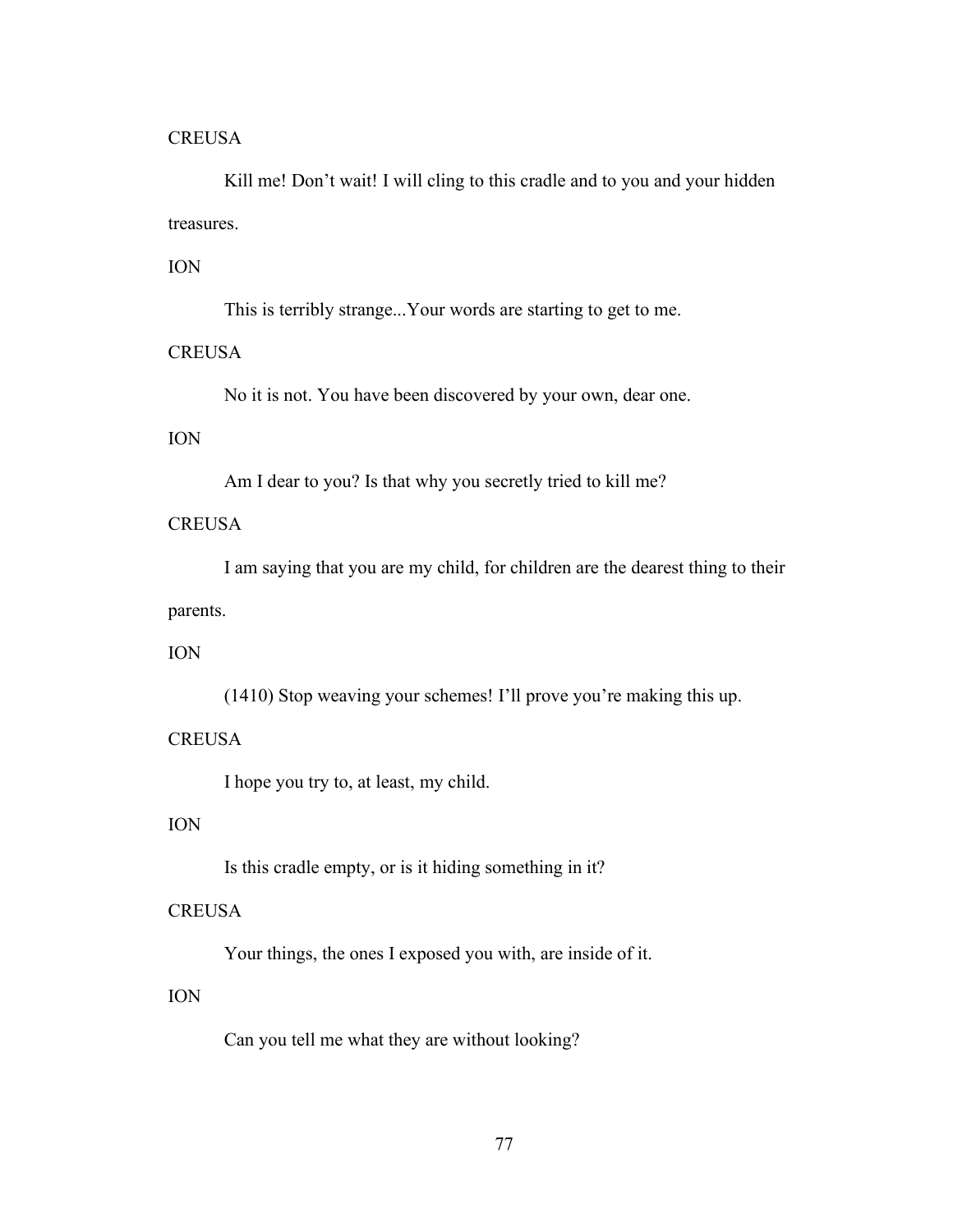If I do not tell you, then I am willing to die.

## ION

Then tell me. You're oddly bold about this.

## **CREUSA**

Look inside. There will be cloth that I wove when I was a child.

# ION

What sort of cloth? Girls weave all sorts of things.

## **CREUSA**

It was unfinished. A sort of practice piece from my loom.

## ION

(1420) What did it look like? That way you can't trick me.

## **CREUSA**

The Gorgon was in the middle of the cloth.

## ION

Oh Zeus! What sort of destiny is hunting me down?

# **CREUSA**

And it was bordered with serpents, like the aegis.

# ION

Look! This is the cloth. I am learning what the god said I would.

## **CREUSA**

Oh! It is the long lost childhood work of my loom!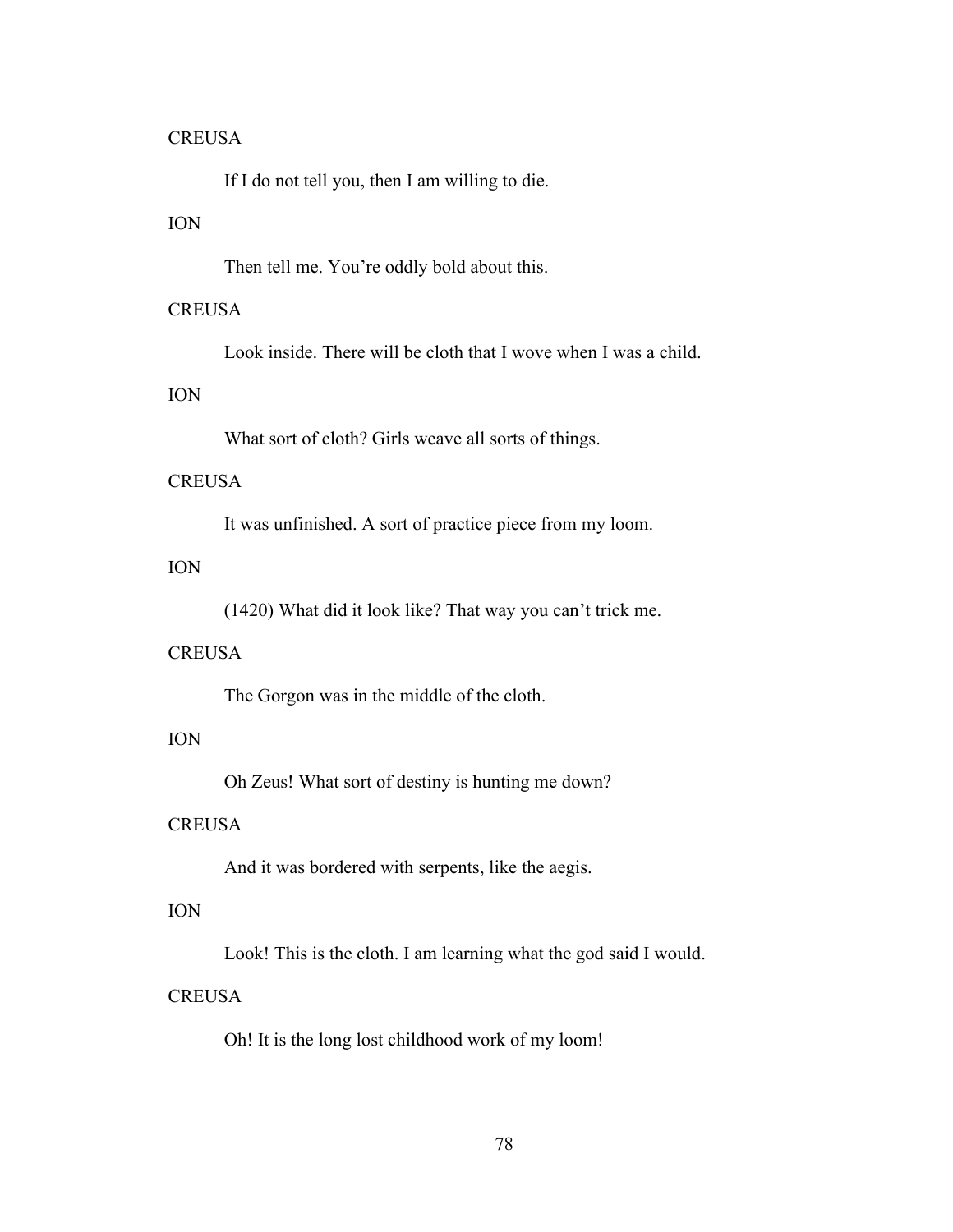ION

Was there anything else, or way this just a lucky guess?

#### **CREUSA**

There were serpents made entirely from gold. They are a tradition Athena gave to my people from its conception. She told us to raise our children in imitation of Erichthonius long ago.

ION

(1430) Tell me. What does she tell you to do with these golden snakes? **CREUSA** 

To give them as a necklace for a newborn babe, my child.

#### ION

They're in there. And I'm longing to know, what was the third thing?

### **CREUSA**

A crown of olives that I placed around you back then. I took them from the tree Athena first planted on the peak of the city, and if it is in there, it should not have abandoned its greenery, but will be thriving because it comes from an untouched, holy tree.

#### ION

Oh my dearest mother! I am so happy to see you! And I press myself to your joyful face.

*[ION and CREUSA begin to sing at their happy reunion]*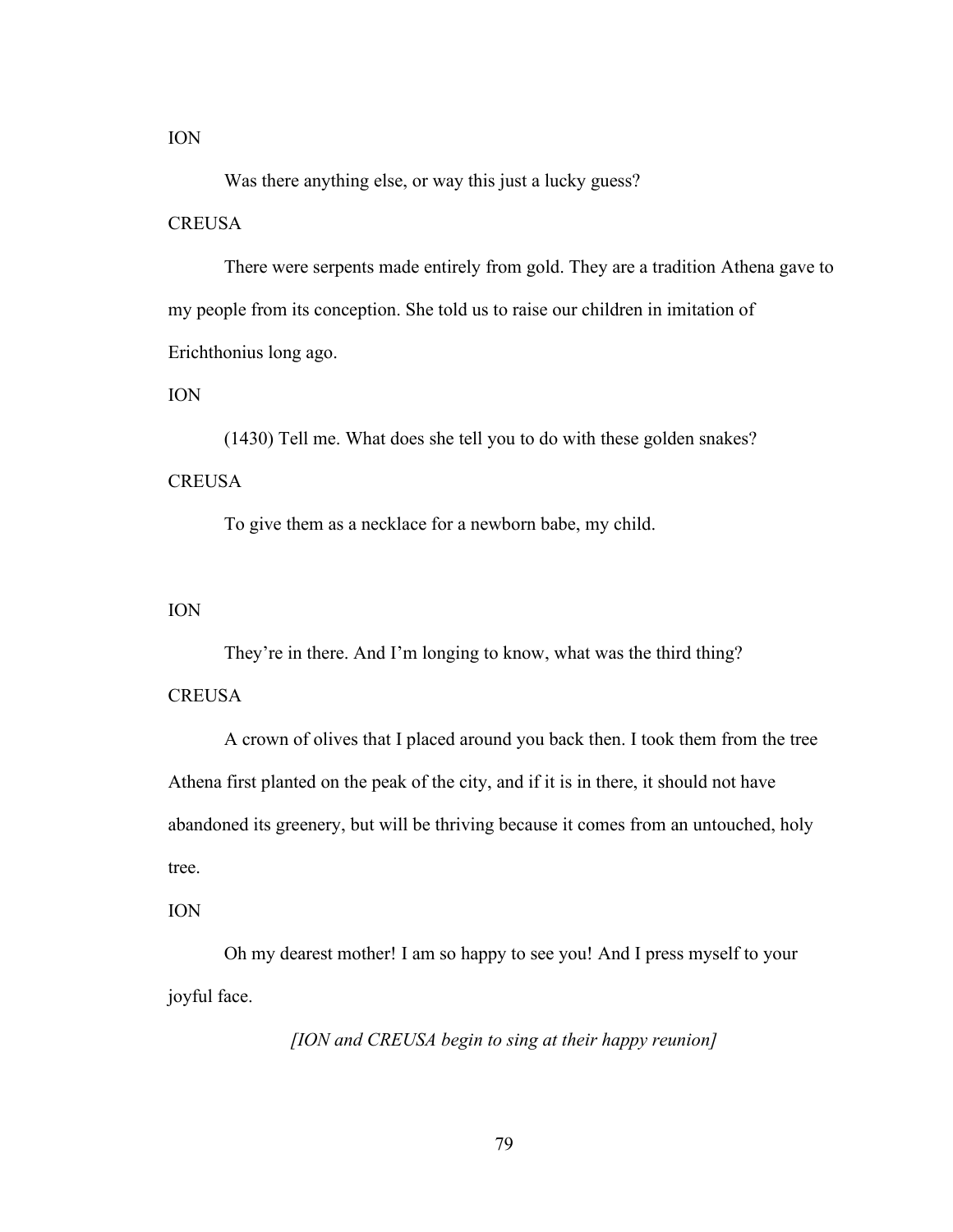Oh my child, a greater light to your mother than the sun (1440) (the god will agree) I hold you in my arms, a discovery that was beyond hope. I thought that you were living with Persephone in the land of the shades below the earth.

### ION

Dear mother, in your arms I seem both dead and alive.

### **CREUSA**

Heavens, what will I say? What will I cry out? Where did this unexpected blessing come from? Where did I receive this joy from?

## ION

(1450) Anything would have come to my mind than the thought that I belonged to you, mother.

#### **CREUSA**

I still tremble with fear.

#### ION

As though you aren't holding me even though you are?

### **CREUSA**

Because I had abandoned my hopes before. Oh, madam,<sup>29</sup> where, where did you take my baby from? Who brought him to Loxias' temple?

### ION

It had to be someone divine. If only our fate would let us be happy the rest of our days, just as we suffered so much before now.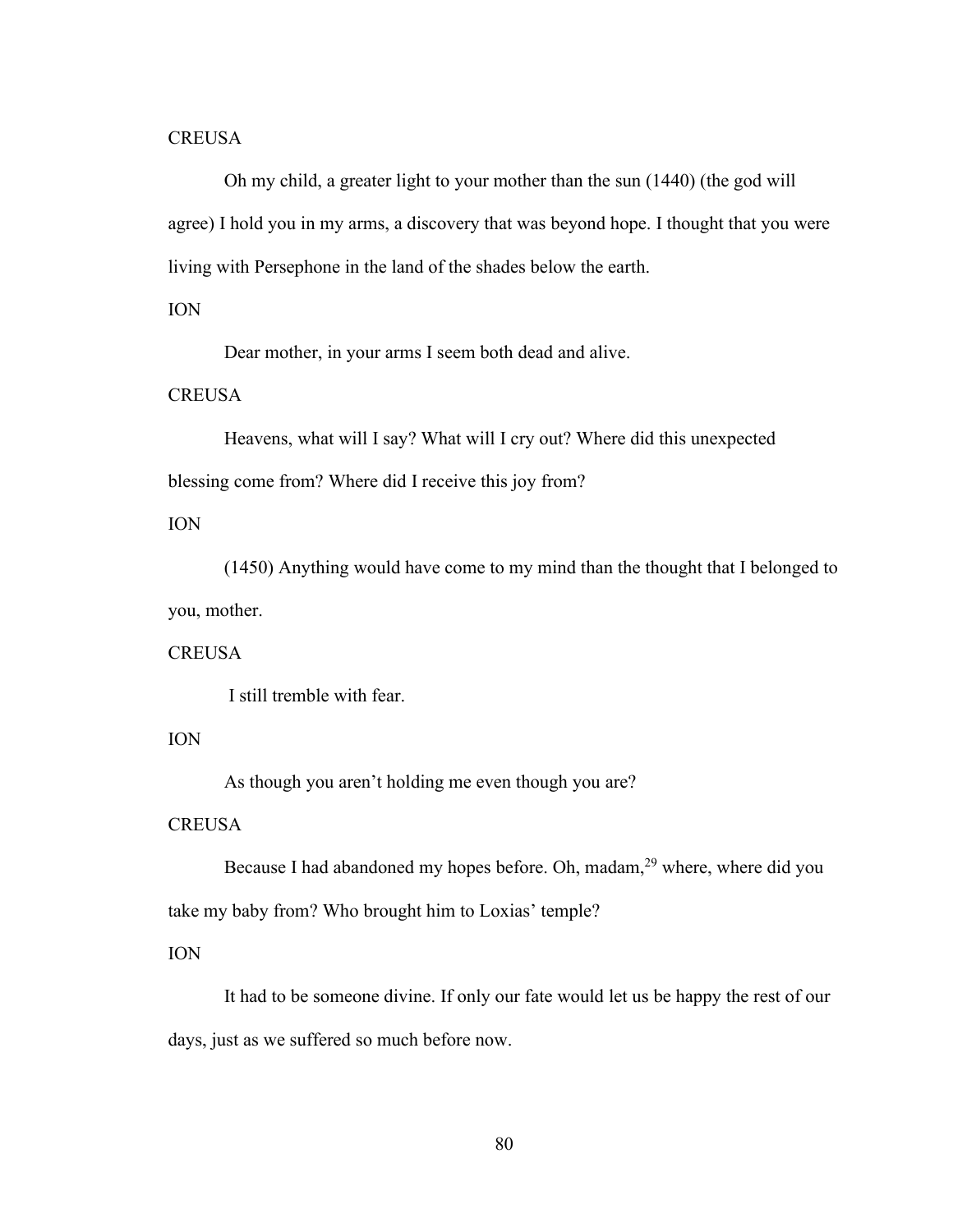My child, you were not born without tears, and you were driven from your mother's hands with pain. (1460) But now, as I breathe on your cheeks, I feel the most blessed delight.

#### ION

You're speaking for the both of us.

## **CREUSA**

I am childless no longer. I am no longer without progeny. My house has been established and holds the ruling authority in the land. Erechtheus is young again! No longer does the house of the earthborn people stare into night, but it looks up at the rays of the sun.

#### ION

Mother, since my father is in Delphi too, let him share in the happiness that I have given you both.

### **CREUSA**

(1470) Oh my child, what are you saying? I must tell you something.

## ION

What are you saying?

#### **CREUSA**

You were born from someone else, someone else.

#### ION

Oh me! Am I an unmarried woman's bastard child?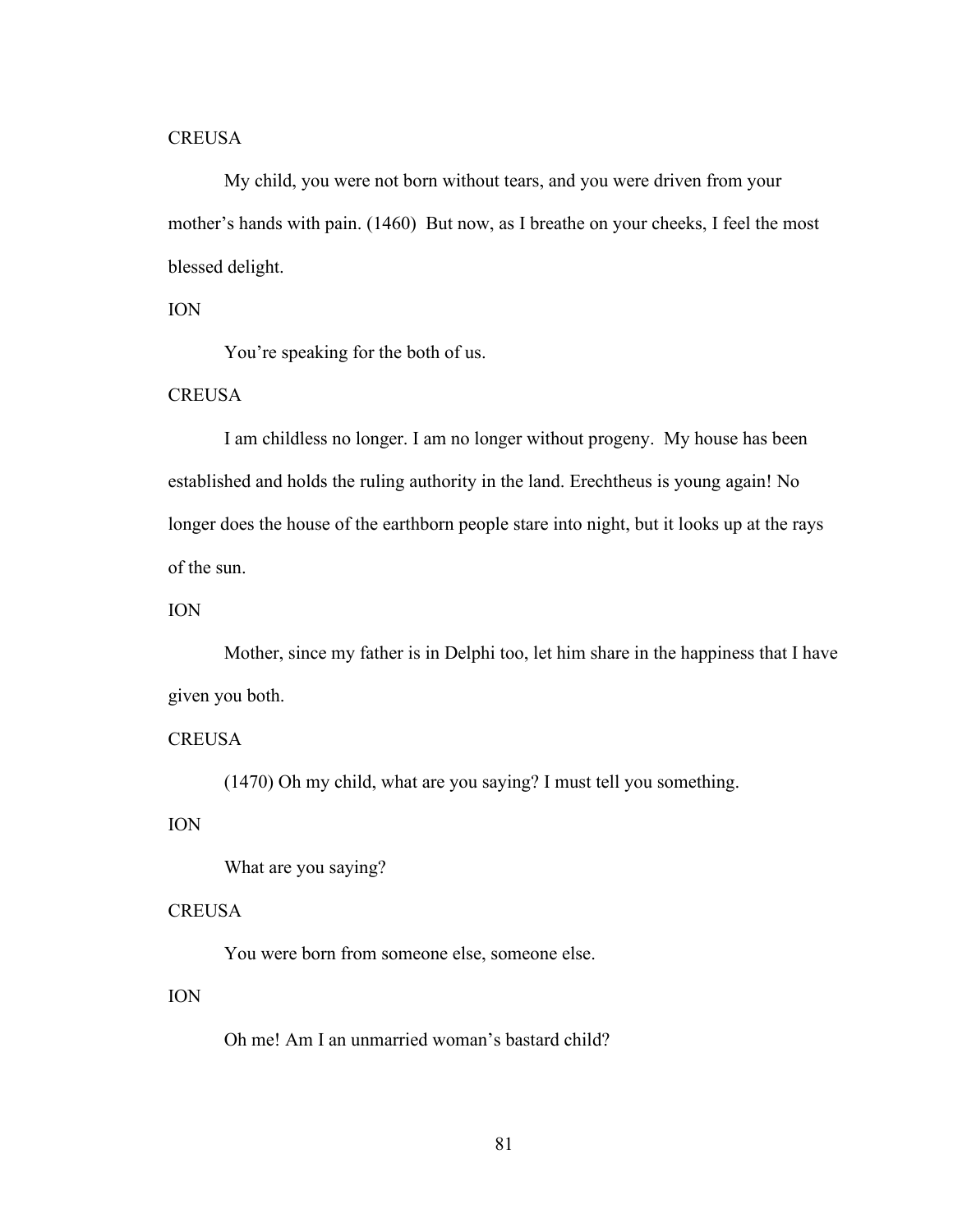My wedding wasn't celebrated with torches and dances when I gave birth to you, my child.

## ION

Ai ai! I'm a bastard! Mother, who was my father?

## **CREUSA**

Let the Gorgon slayer know...<sup>\*</sup>

## ION

What are you saying?

## **CREUSA**

(1480)...she who dwell in the grove of the holy olive tree on my acropolis...

## ION

You're telling me such strange things.

#### **CREUSA**

... that beside the nightingale's rock, with Phoebus...

## ION

Why do you mention Phoebus?

## **CREUSA**

...I slept in a secret union...

#### ION

Tell me more. You saying something good.

<sup>\*</sup> Not Perseus, but Athena; as Creusa mentioned in her story about the Gorgon blood to the old man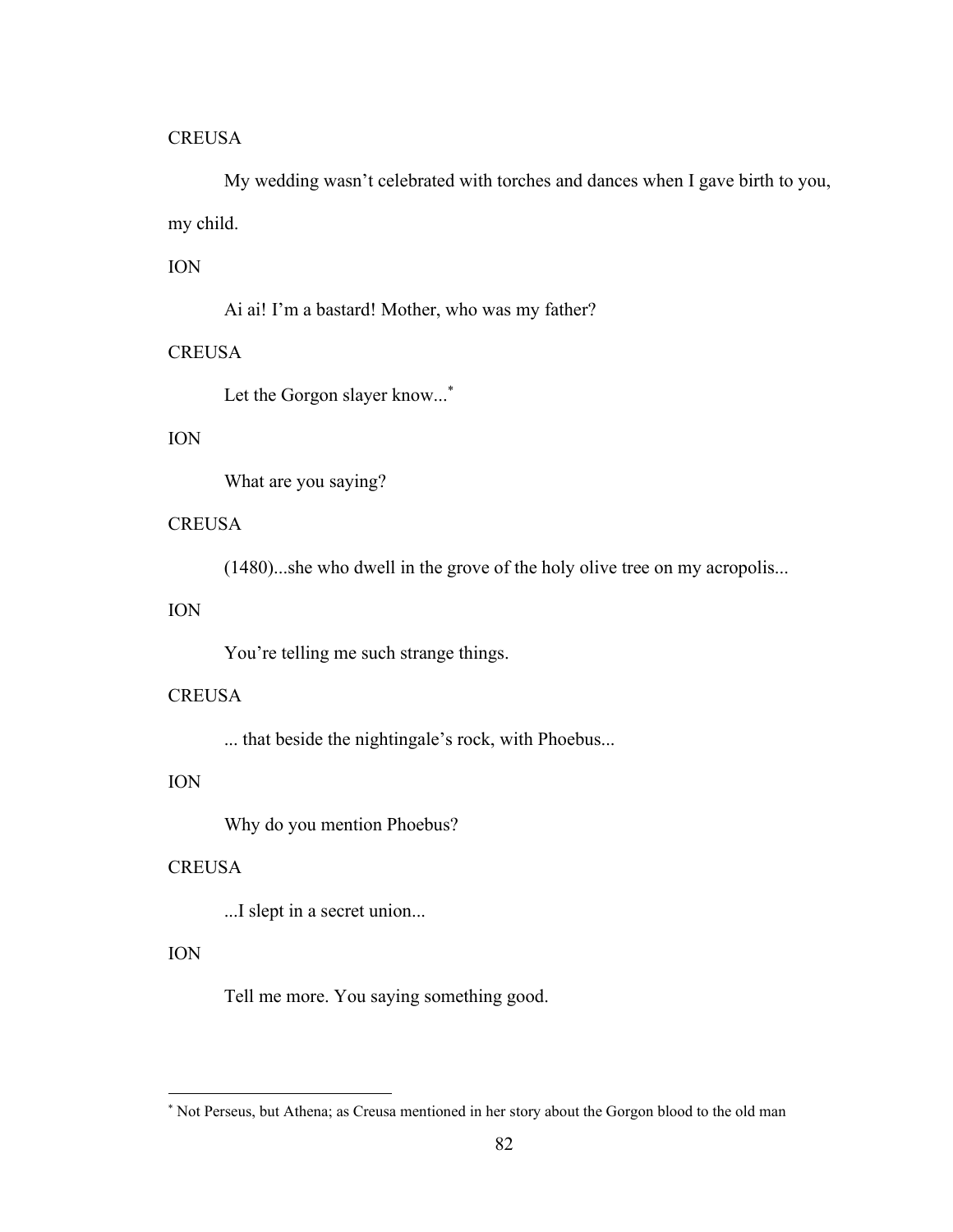...And in the tenth month, I gave birth to you, Phoebus' secret child.

ION

Oh you've said the best thing of all if you're telling me the truth.

## **CREUSA**

Back when I was a maiden, (1490) I wrapped these clothes around you, the works of my loom, without my mother knowing. I did not give you milk, or my breast, a mother's nourishment, nor did I bathe you with my own hands, but I placed you back in that desolate cave to be slaughtered by the birds of prey as a feast for Hades.

ION

Oh mother, how did you have the courage to do something so terrible?!

**CREUSA** 

My child, I was bound by my fear and cast away your life. (!500) I killed you unwillingly.

#### ION

And to think, my own impious hand was going to kill you!

### **CREUSA**

Oh! My fortunes were terrible before, and these things are terrible too. I've been whirled between misfortunes and good fortunes, but the winds are changing. Let it be. The evils of the past are enough. Let some fair winds follow us after these evils, my child.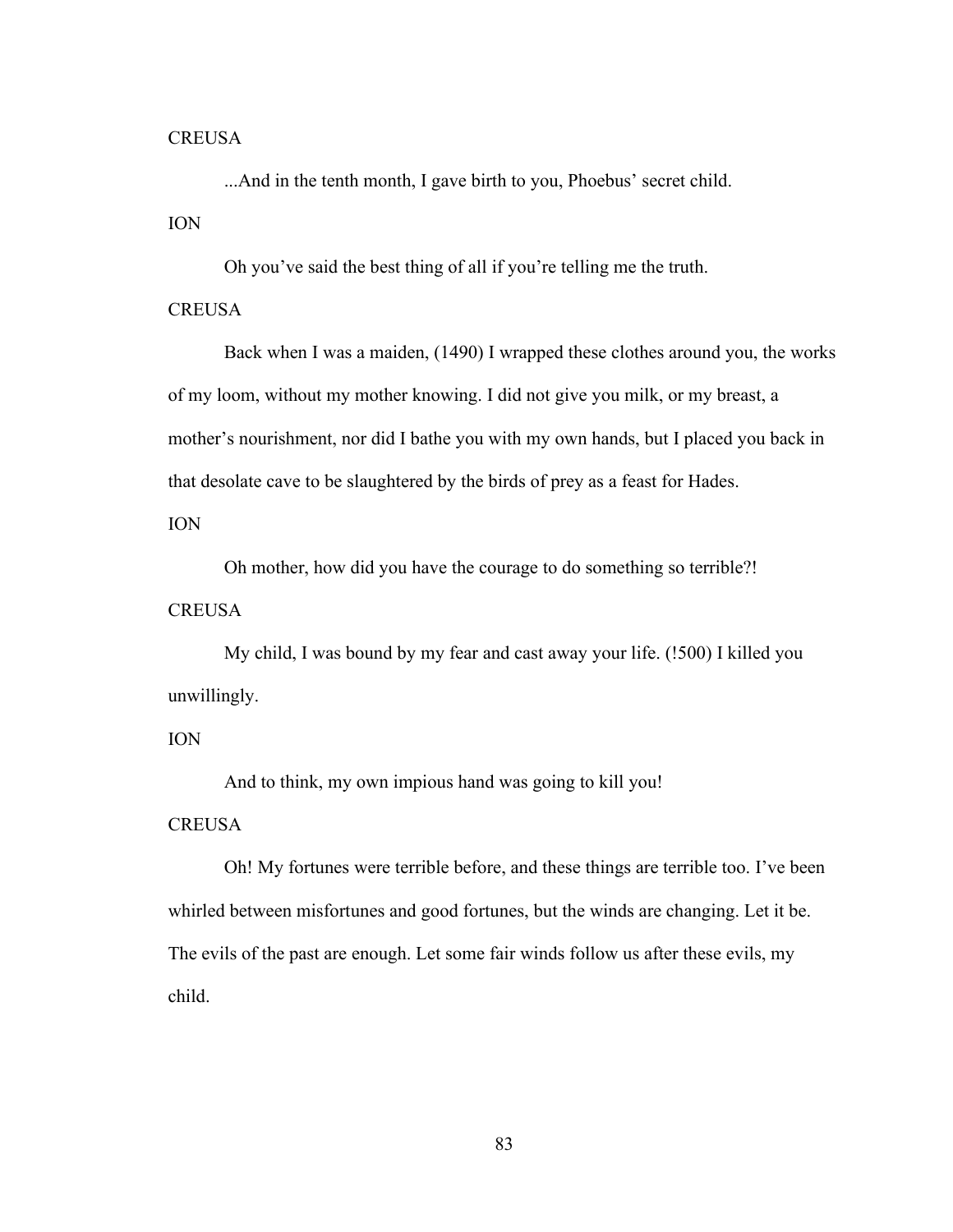#### CHORUS LEADER

(1510) No one should ever think anything is hopeless in the face of these chance events.

ION

Oh Fortune, you have already changed the state of thousands of mortals, making them suffer and bringing them back around to pleasure. How could I come to the point where I would kill my mother and then suffer for it?

Ay, me!

Is it even possible to understand all these things in a single day? I'm glad to have found you, mother, and my lineage is nothing shameful to me. (1520) But I want to talk to you alone about some other things. Come here. I want to say some things in closely veiled privacy.<sup>30</sup>

Look, mother. You wandered into that affliction common to young girls, a secret affair, didn't you? And then you blamed the god. And in an attempt to avoid the shame I would bring, you said Phoebus was my father. But I'm not a god's son, am I? **CREUSA** 

By victorious Athena, who fought with Zeus in her chariot against the earthborn Giants, (1530) your father was not any mortal, my child, but Lord Loxias, who raised you himself.

ION

But why did he give his own child to another father and say that I'm Xuthus' son?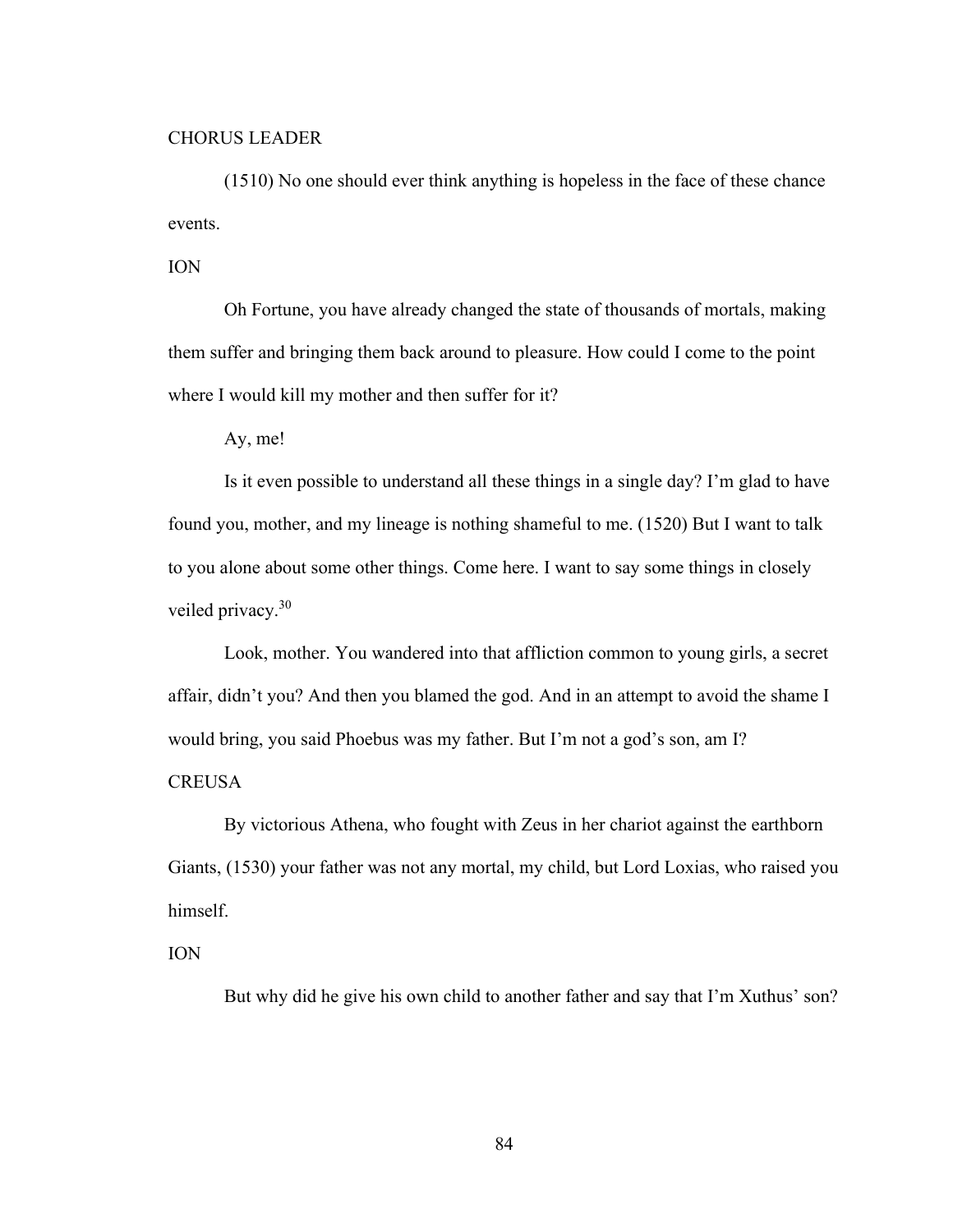He did not say that you were born from him. He is giving you to Xuthus, but you are the god's own son. For even among friends, one might give his own child to the other to be master of the house.

#### ION

Then the god is true or he prophesies falsely...It troubles my heart, mother, and for good reason.

#### **CREUSA**

Listen to what's come to my mind, my child.

(1540) Loxias is working things for your good, and has established you in a noble house. But so long as you are called the son of a god, you would never be eligible to inherit a house or a father's name. How could you when I hid my own marriage and then secretly tried to kill you? But in order to help you, he has handed you over to another father.

#### ION

However, I am not going to believe this carelessly, but I will ask Phoebus when I enter his temple whether I was born from a mortal father or Loxias.

### *[Enter ATHENA on the roof of the temple]*

Ah! But what goddess has appeared, (1550) gleaming like the sun above the roof of this fragrant temple? Run, mother, so we don't look at divine things if it isn't the right time for us to see them.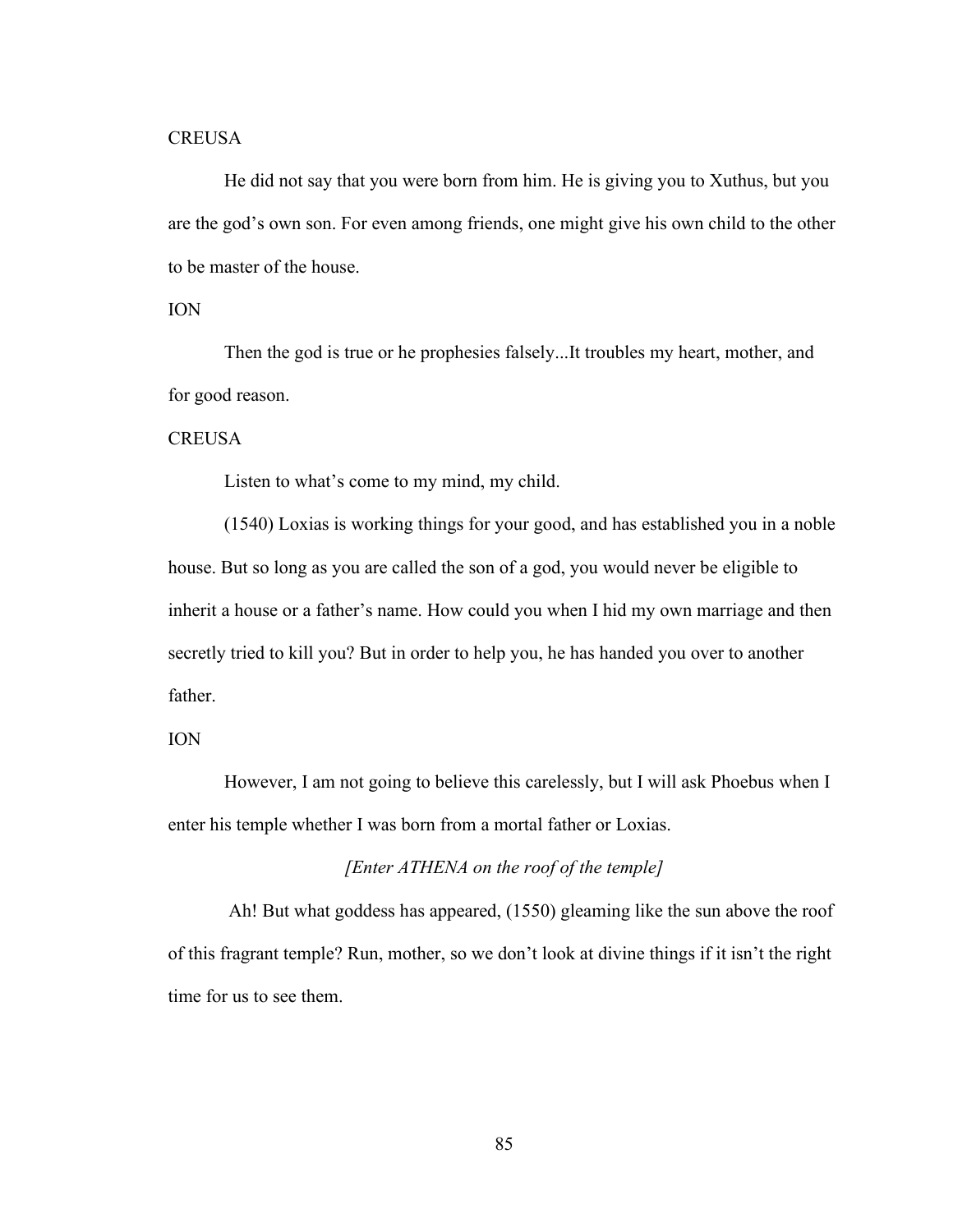### ATHENA

Do not flee. For I am not your enemy, but she who shows you favor both in Athens and here. I am the one your land is named after, Pallas, and I have arrived after hastening from Apollo's side, who did not think it fit for you to see him, lest he should be blamed for his former actions, but he sends me to say these words to you.

(1560) Indeed, you father is Apollo, and he is giving you to these people. They did not father you, but he is doing this so that you might be considered part of a very noble house. When his secret deed was laid bare, he feared that you would die by your mother's schemes and she at your hands, so he drew you out of danger by his own arts. The lord was going to pass over these things in silence and tell you later in Athens that this woman is your mother and that you are the offspring of her and Phoebus. But listen so that I can bring these affairs to an end and fulfill the god's oracles, (1570) the very reason why I yoked my chariot.

Take this child and go back to the land of Cecrops, Creusa, and seat him on the royal throne. Since he comes from the line of Erechtheus, this one has the right to rule over my land, and he will be famous throughout Greece. He will have four children, all from one root, from whom lands and tribes will get their names, and they will dwell in my citadel.

Geleon will be the first; then following (1580) will be Hopletes and Argades and Aegicores, named after my aegis. The descendants of these will in time settle the island cities of the Cyclades and the coast and, in this way, strengthen my land. They will inhabit the plains of two continents divided by the straits, Asia and Europe. Called "Ionians," they will gain fame in honor of this one's name.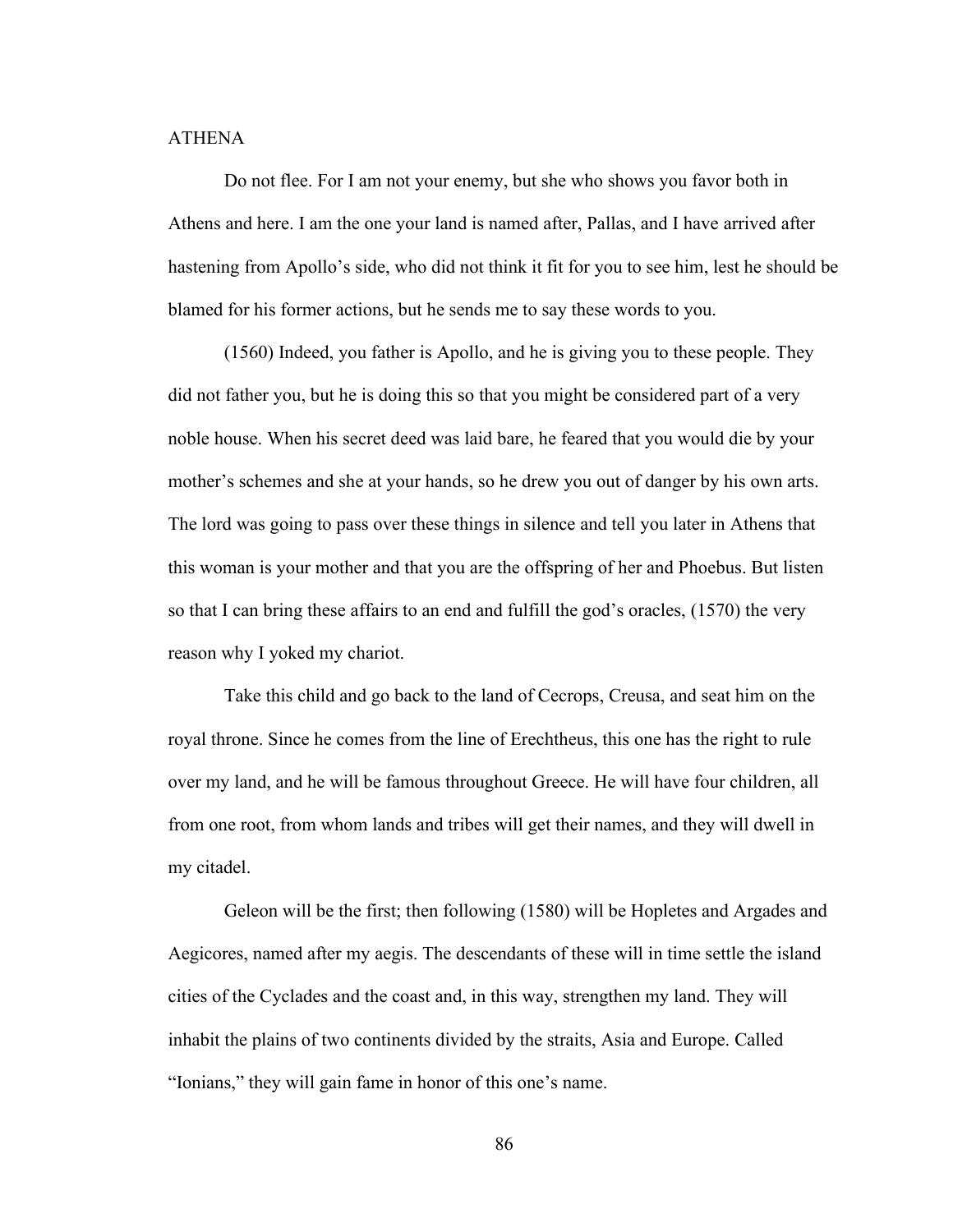And you and Xuthus *will* have a child together, (1590) Dorus, from whom a Dorian city will be sung about throughout the Peloponnese. And after him you will have Achaeus, who will rule over the shores near Rhion, and a people there will be distinguished as called by his name. $31$ 

Apollo has arranged everything well. First he begat you untouched by harm, so your family would not know. Then you gave birth to this child and placed him in the cave. He ordered Hermes to take the babe up in his arms and carry him here. (1600) He raised him and did not allow him to breathe his last.

Now don't tell anyone that this child is yours, so Xuthus may hold on to his pleasant fancies and you may go holding on to your own blessings, Lady.

Farewell. I proclaim a fortunate happiness and respite from your troubles. ION

O Pallas, daughter of Greatest Zeus, we will not doubt your words. I've been persuaded that I'm the child of father Loxias and this woman...and there was no doubt about it before.

#### **CREUSA**

Now hear my words too. I praise Phoebus whom I did not praise before. (1610) He no longer neglects the child he has returned to me. The gates of this temple are friendly to me and so are the god's oracles, though they were enemies of mine before. Now I gladly hang onto the door handles and address the gates.

### ATHENA

I praise you for changing your heart and blessing the god. The god is somehow always slow to work, but in the end, he is not weak.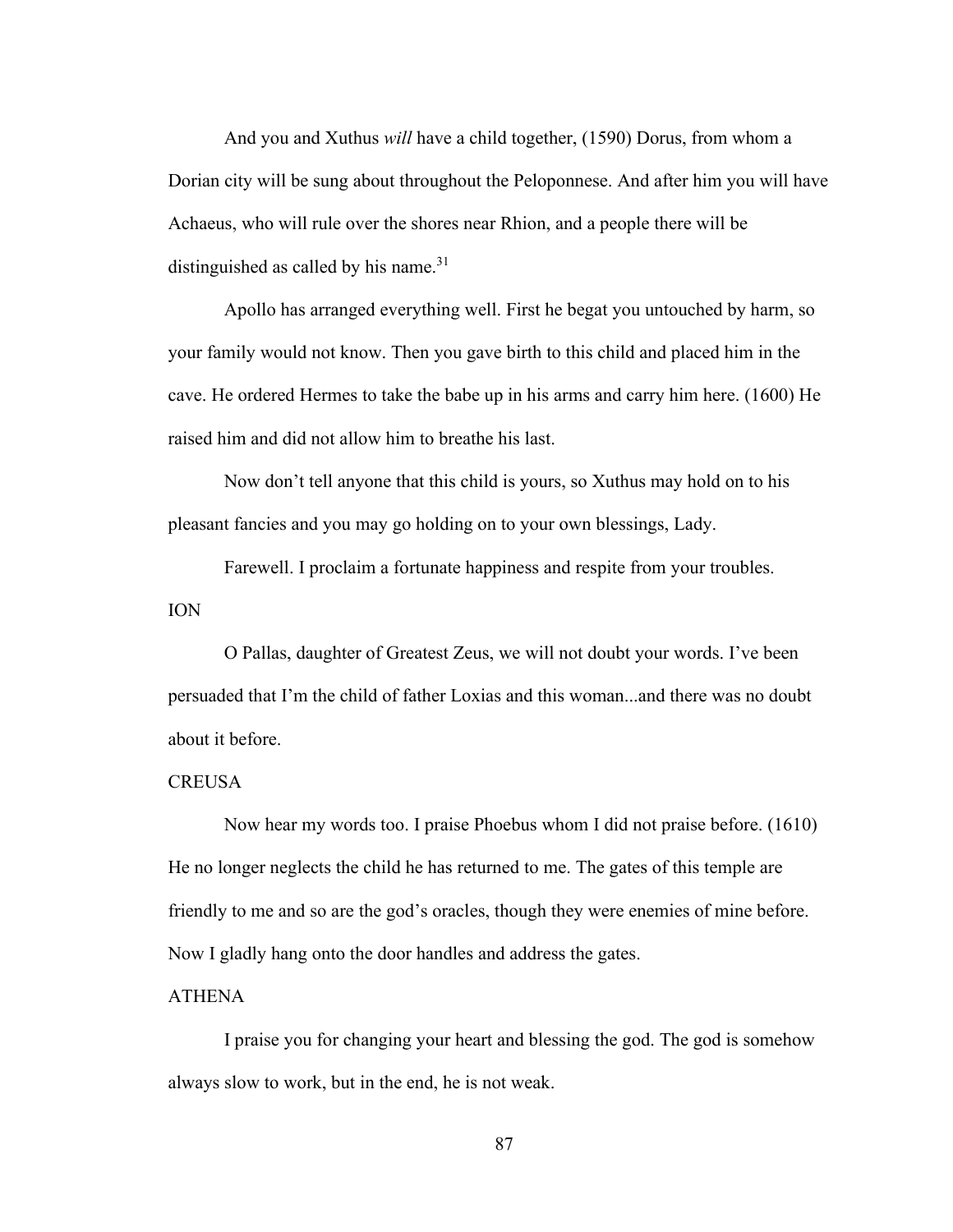Oh my child, let us go home.

## ATHENA

Go, and I will be near you.

# **CREUSA**

Our worthy escort.

### ATHENA

And one who cares about your city.

## **CREUSA**

Come, sit on the ancient throne.

## ION

My worthy possession.

# *[Exit ION, CREUSA, and ATHENA]*

### **CHORUS**

Farewell, Apollo, son of Zeus and Leto. Any house (1620) driven by similar misfortunes must honor the gods and be brave, because in the end the good get what they deserve, but the bad, as is their nature, never fare well.

*[Exit CHORUS]*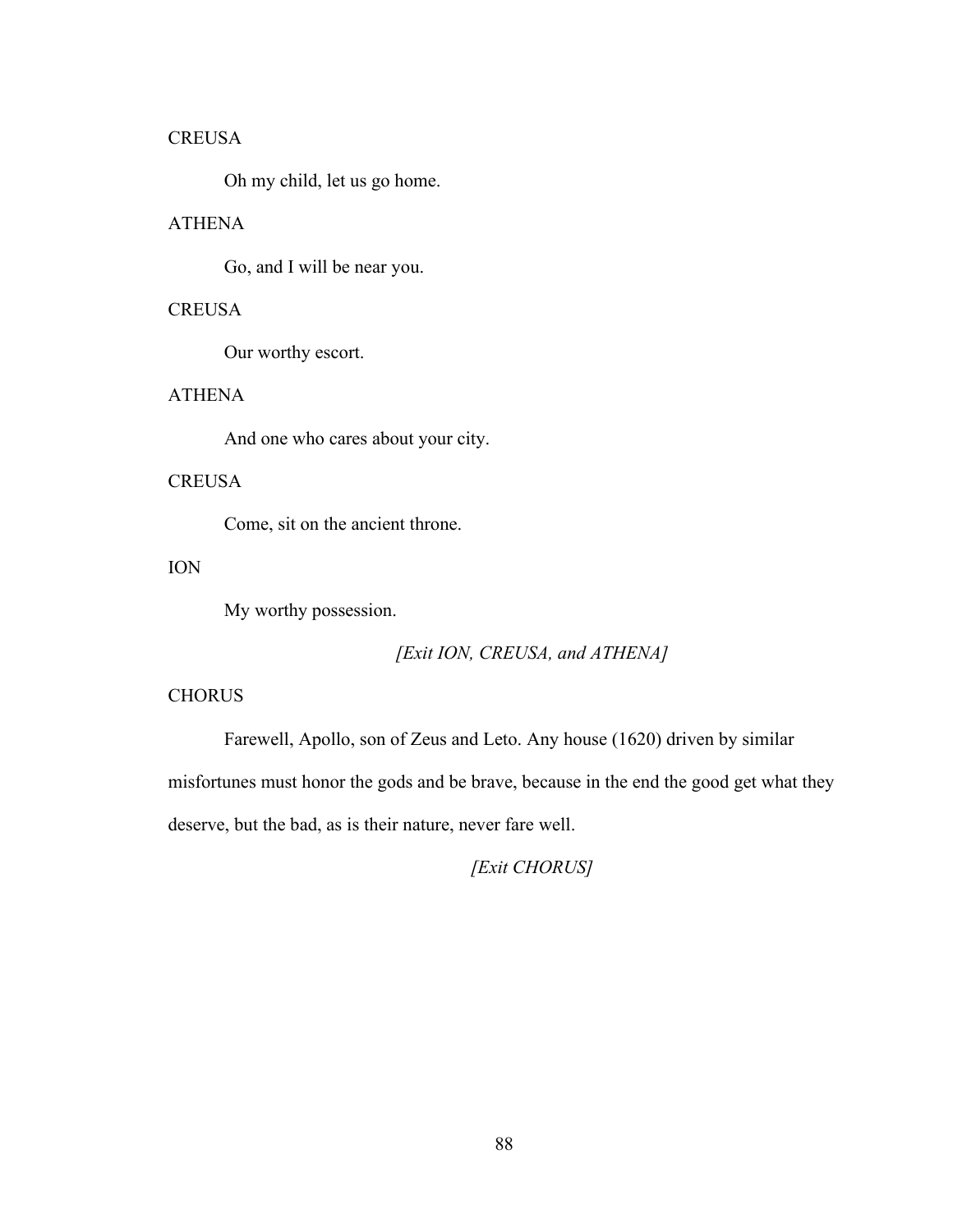#### ENDNOTES

1. (p. 5) *doing this favor for my brother Loxias*: Apollo is referred to with two epithets throughout Greek tragedy: Phoebus (Φοῖβος) and Loxias (Λοξίας). While rendering them both as "Apollo" in the English might help avoid confusion, their use in tragedy has a special purpose. Phoebus, meaning "bright" or "clear" is often used by characters when they receive fulfilment to their oracles or when they expect favorable outcomes from the god's prophecies. On the other hand, Loxias, meaning "oblique," is used when the god speaks cryptically or when characters feel like they have been deceived by his oracles. In a play where Apollo's oracles play such a central role, leaving these names as they appear in the Greek allows the reader or audience member to experience and appreciate this convention of tragic literature.

2. (p. 5) *When he was little...but when he became a man in stature*: Ion's age is up for speculation. While he might have "become a man in stature" (ἀπηνδρώθη δέμας, l. 53 in the Greek) he is mainly referred to as a "child" (*pais/*πάις) or "young man" (*neanias*/νεανίας) throughout the play. For staging purposes it might be ideal to envision him as a lad past puberty, anywhere in his middle teens to early twenties, at that age where he might be a man in body but is still overconfident and naïve from his sheltered upbringing and lack of worldly experience.

3. (p. 9) *Apollo Agyieus*: The epithet "Agiyeus" is peculiar, but refers to Apollo as a protector of the streets, public spaces, and entrances.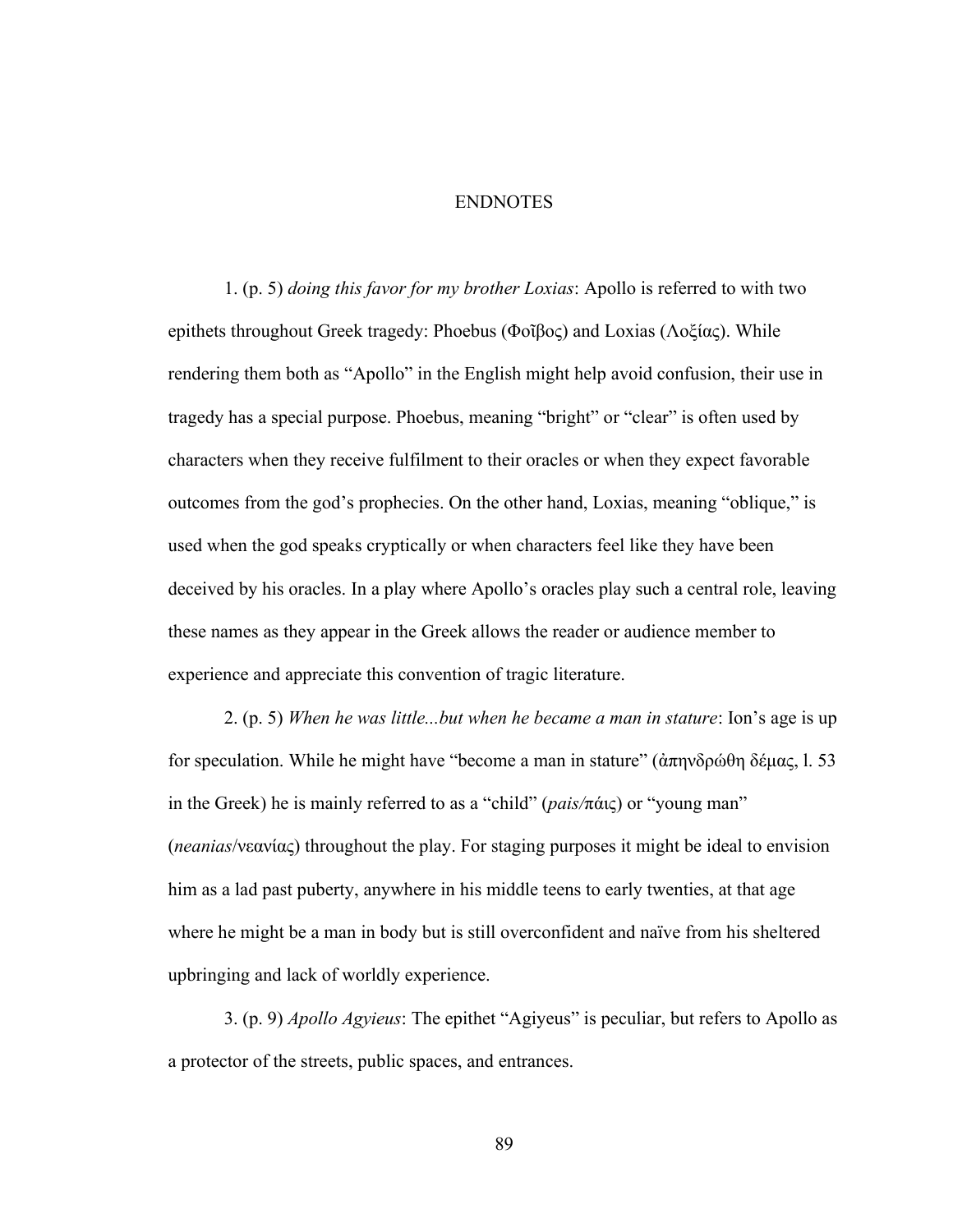4. (p. 9) *Iolaus, who helped the son of Zeus undergo his labors*: According to Greco-Roman mythology, Iolaus helped Hercules kill the Hydra, who grew back two heads for every one cut off, but cauterizing the wound with a torch so no new heads could sprout from the wounds.

5. (p. 9) *this man sitting astride a winged horse...fire breathing monster with three bodies*: Pictured in this section of the frieze are Bellerophon, Pegasus, and the Chimaera, whom Bellerophon slew for Iobates, king of Lycia.

6. (p. 10) *Enceladus*: When the Giants tried to overthrow the Olympian gods, each had their counterpart in the Pantheon. Enceladus was Athena's traditional opponent in the battle.

7. (p.10) *wretched Mimas*: Mimas was yet another one of the Giants who tried to overthrow the gods. Though Euripides has Zeus slaying him in this play, he was often pitted against Hephaestus.

8. (p. 12) *covering your eyes and wetting your noble cheeks with tears*: The language of this passage provides an interesting description to suggest how crying would have been portrayed in the original style using elaborate masks. The Greek literally translates to "you hemmed in your eyes" (*omma synkalēsasa son*/ὄμμα συγκλήσασα σὸν) and might suggest that the actor for Creusa would have covered his mask with part of his veil or robe to convey mourning without facial expressions at his disposal.

9. (pp. 13-14) *Did your father's ancestor...bloodying the acropolis*: In a bit of obscure mythology, Athena gave the infant Erichthonius, whom she took from the earth, to the daughters of Cecrops, the first king of Athens, to raise. As Hermes mentions in the prologue, she placed two snakes in his cradle to keep him safe. When the maidens broke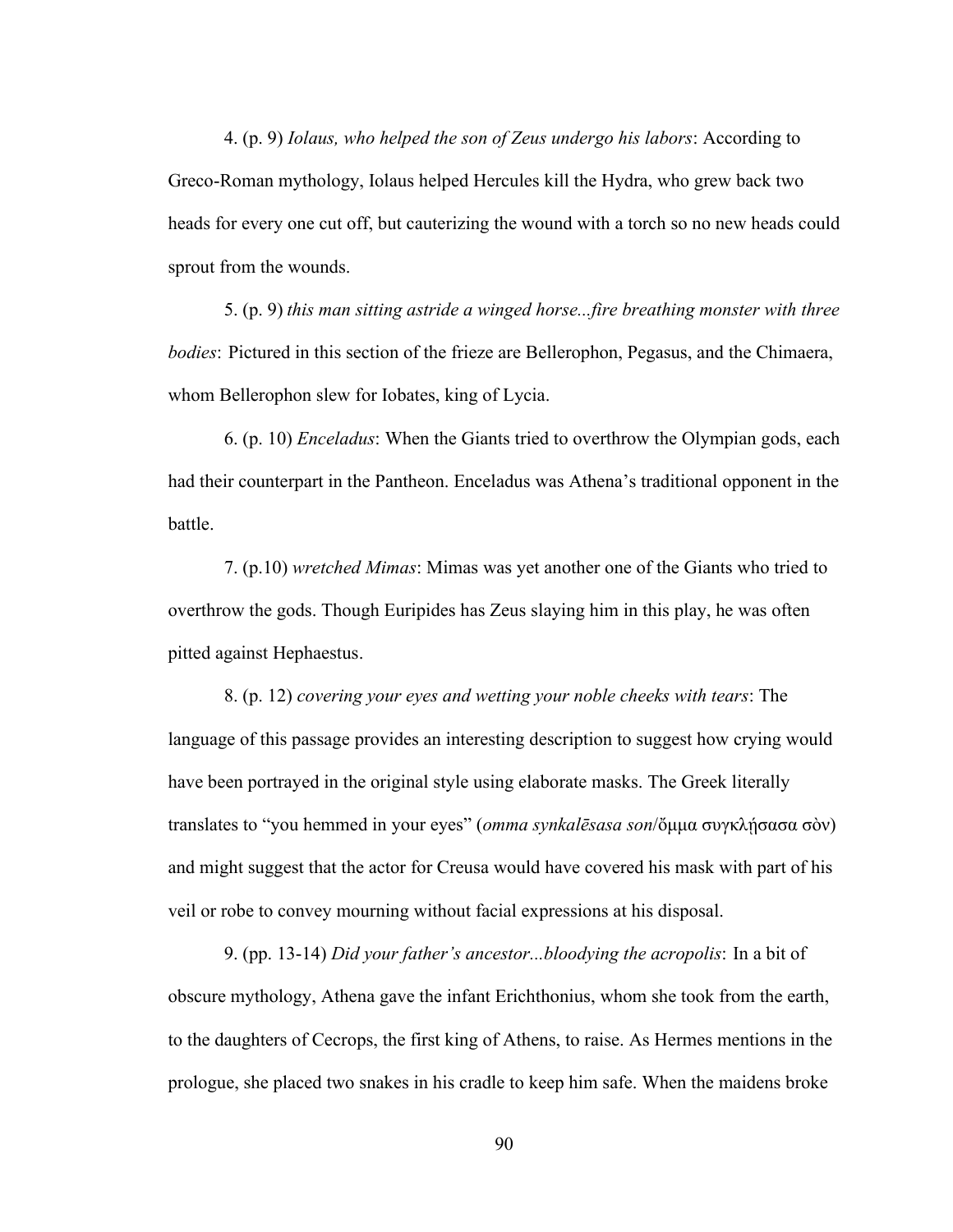the goddess' commandment to leave the cradle covered, they were driven mad at the sight and hurled themselves from the acropolis to their deaths.

10. (p. 16) *the shrine of Trophonius*: Trophonius was closely linked to the cult of Apollo, and in the *Homeric Hymn to Apollo*, he was said to have laid the foundations for the temple at Delphi (l. 296). Sometimes identified as a son of Apollo, he was immortalized as a chthonic oracle after his death.

11. (pp. 26-27) *Athena, who was born without the help of Eileithyia...in any conversation*: This choral ode foreshadows the tragedy that will soon occur. Like her servants, Creusa has arrived with great hopes for having children, but when she receives no such oracle from Apollo, her hatred towards the god will drive her to do horrible things. The memory of Apollo's rape will become the central guiding point for her actions.

12. (pp. 29-35) *And what are you going to tell me?*...*It has made me very happy*: This is a long section of *hemistichomythia* (speaking in half lines) between Ion and Xuthus that runs for thirty-two lines in the Greek. The quick interchange between the characters heightens the emotion as their relationship is revealed. Eventually, the way Ion and Xuthus' words combine to form one full line of poetry symbolizes their close relationship as father and son.

13. (p. 35) *I wish that my mistress...just as fortunate when it comes to children*: Here is where modern audiences ought to pay attention. According to the story Apollo gave to Xuthus, Ion would be Creusa's stepson, which is not the same as being her full son. Without Creusa's bloodline, Ion threatens to dethrone the line of the Erichthonius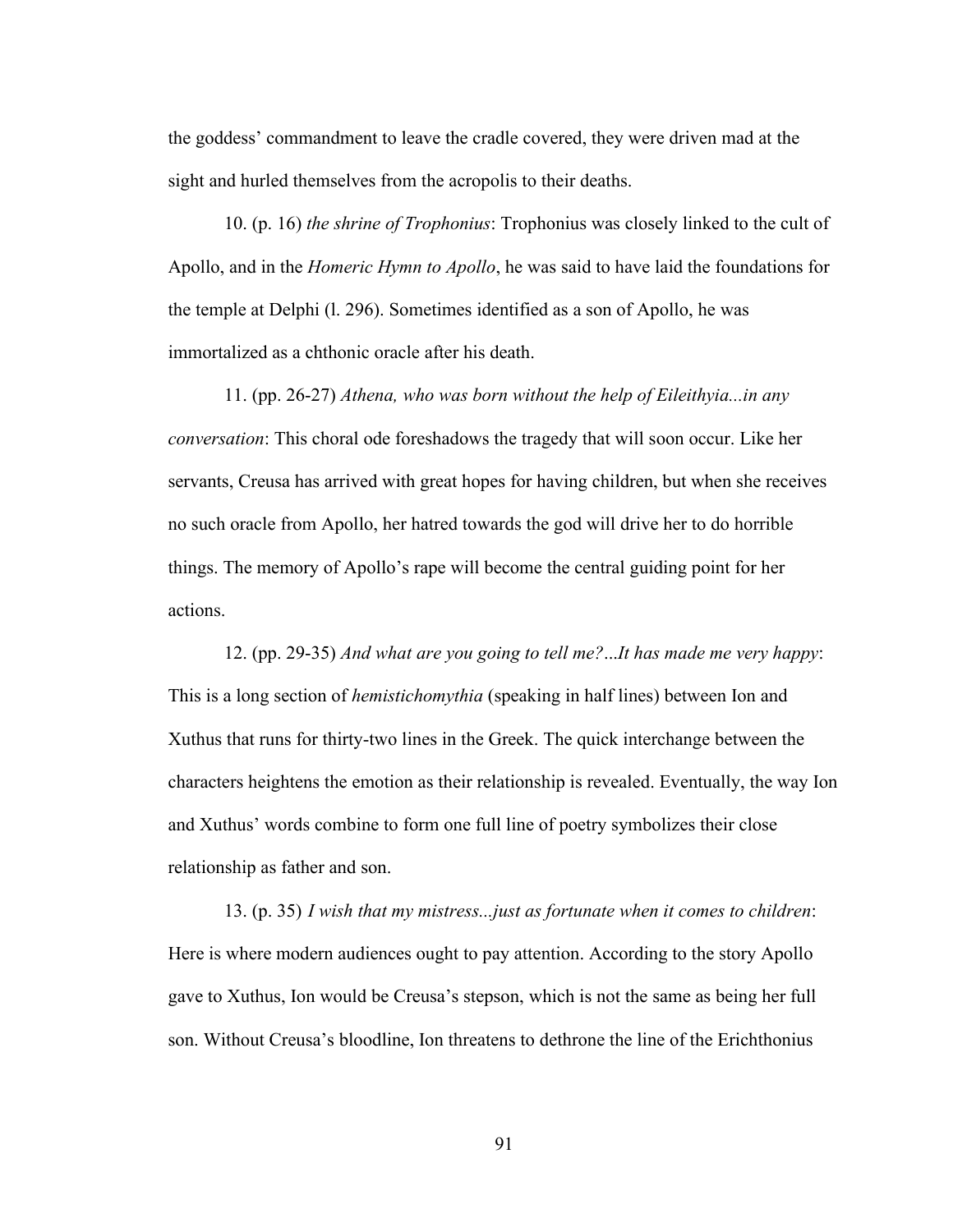which had been ruling Athens for three generations. To Creusa, he will not be an heir, but a threat to her family.

14. (p. 35) *Why are you silent? Why are you staring at the ground?*: Xuthus' questions here show how much silence and active body language were used to convey various mental states in a production where actors' faces would be covered by masks, preventing the use of facial expressions.

15. (p. 38) *I name you Ion...as I was going out from the god's sanctuary*: This is a pun in the original Greek completely lost in the English. The name Ion is a participial form (ἴων, present active participle from *eimi*/εἶμι) and means "going".

16. (p. 38) *For if some foreigner ever stumbles into a city...isn't free to speak his mind*: This statement would have resonated with Euripides' Athens, where the full enjoyment of citizenship was limited to upper class men of Athenian descent. Foreigners and their children were not disrespected, but did not enjoy the full rights of a true Athenian.

17. (p. 39) *my queen*: The word here used to describe Creusa is actually not the word for queen, but is in fact "tyrant" (τύραννος), which is usually used to describe men who took or received positions of power (e.g. Oedipus in Sophocles' *Οἰδίπους τύραννος*). This places Creusa beside multiple tragic rulers who did their best to secure their reign and family line from outside forces.

18. (p. 41) *This prelude does not bode well*: The language here suggests that the chorus might have sung their lines as an introduction to the lament their dialogue leads into.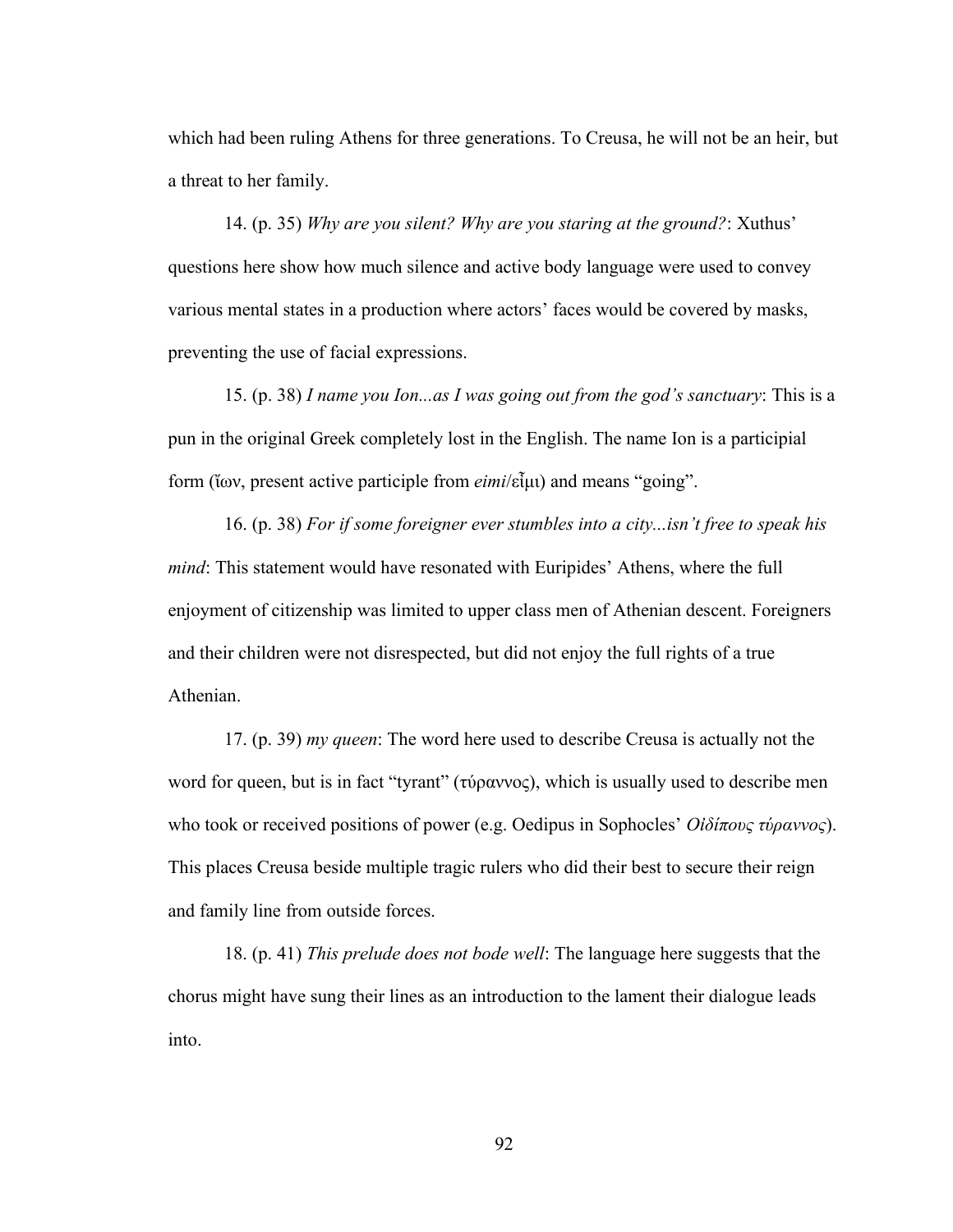19. (pp. 42-45) *Oi me! Let me die!...I couldn't tell you*: This conversation forms a lament scene called a *kommos* (κομμός), which means "beating" or "striking," a common expression of grief in ancient literature. The meter of Creusa's lines becomes frenzied and irregular, expression her intense aguish by preventing her from speaking in eloquent meters.

20. (p. 46) *he should have sought marriage with some Aeolian woman*: This is a rather obscure line, but from its juxtaposition with the phrase "if it were the child of a noble woman that he was bringing home," it seems that this is a sarcastic comment that Xuthus should have gone as taken a wife from a less civilized area of Greece.

21. (p. 52) *What are you covering your head and crying for, old man?*: Another example of using body language to convey emotion rather than facial expression

22. (p. 54) *Have I heard this story before?*: The old man is asking the same question everyone in the audience would have been. Euripides is taking poetic license here and creating his own story. Nowhere else is the Gorgon mentioned in reference to the Gigantomachy. Neither do any mythographers mention the powers of the blood to heal or kill. Nevertheless, it provides a convenient plot device

23. (p. 54) *they call Pallas' robe the Aegis? / It got that name from the gods when Athena darted into the fray*: Another Euripidean invention in this story. The most common etymology for Athena's "aegis" derives from the goatskin (*aix*/αἴξ; "goat") it was made with. But here, Euripides claims the name comes from how Athena "darted" (*ēixen/*ᾖξεν; "she darted") into battle. Since Creusa stated in her story that Athena made the Aegis from the Gorgon's skin, the goatskin etymology no longer works.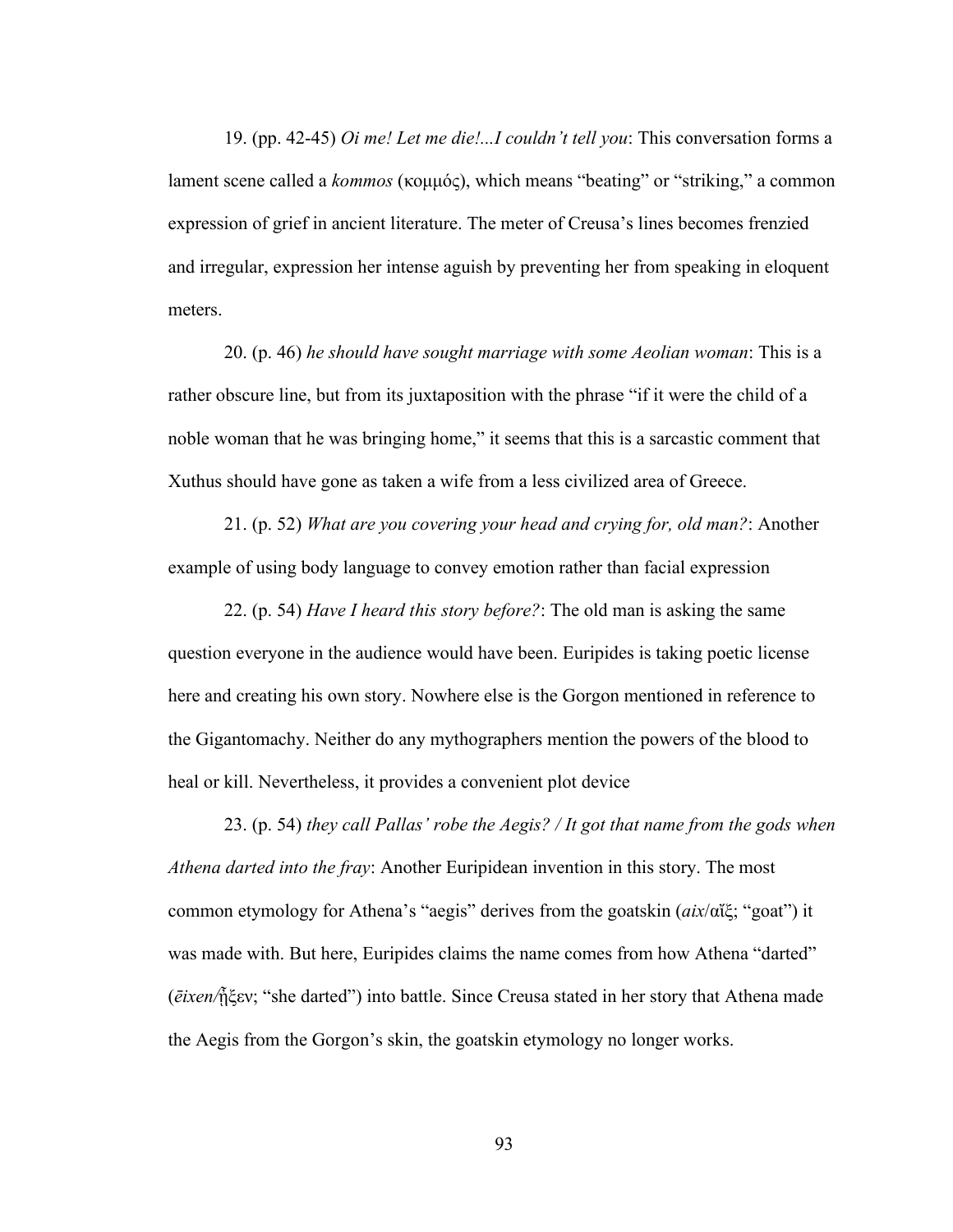24. (p. 58) *Einodia*: Einodia, or "She who stands in the roads," is an expression of three different goddesses. She is Artemis, Persephone/Kore, and Hecate all in one. Here, the chorus is invoking her as Persephone, Queen of the Underworld, as they hope to send Ion to her clutches.

25. (pp. 58-59) *I'm ashamed to face the many hymned god...the work of others*: This is a description of the Eleusinian Mysteries, a cult unique to Athens and so well guarded that its participants could not reveal any of its secret rites upon pain of death. If Ion were allowed to participate, then he would be so incorporated into Athenian life that there would be no hope of removing him from the picture.

26. (p. 61) *at the entrance was Cecrops beside his daughters*: The tapestry that holds the most obvious symbolism in this list is the one of Cecrops, the first king of Athens, and his daughters. Hanging at the entrance, it would have symbolized Ion's entry into the Athens as its future king.

27. (p. 65) *Bull-faced father Cephissus*: Cephissus is a river in Attica, and like most river gods in Greco-Roman myth, has the horns of a bull. Ion is invoking him to refer to Attica itself.

28. (p. 70) *I kept it hidden. Now I bring it to light*: This line is related to the identity of Apollo as both Loxias and Phoebus. He keeps things hidden and obscure until the right time comes to bring them to light. Currently, he is achieving this through the Pythias, revealing the clues of Ion's birth just before he can kill his mother.

29. (p. 77) *madam*: Creusa is presumably referring to the Priestess here, but it must be an apostrophe. Since only three actors would have played all of the main characters in Euripides' day, and two would already be out on stage playing Ion and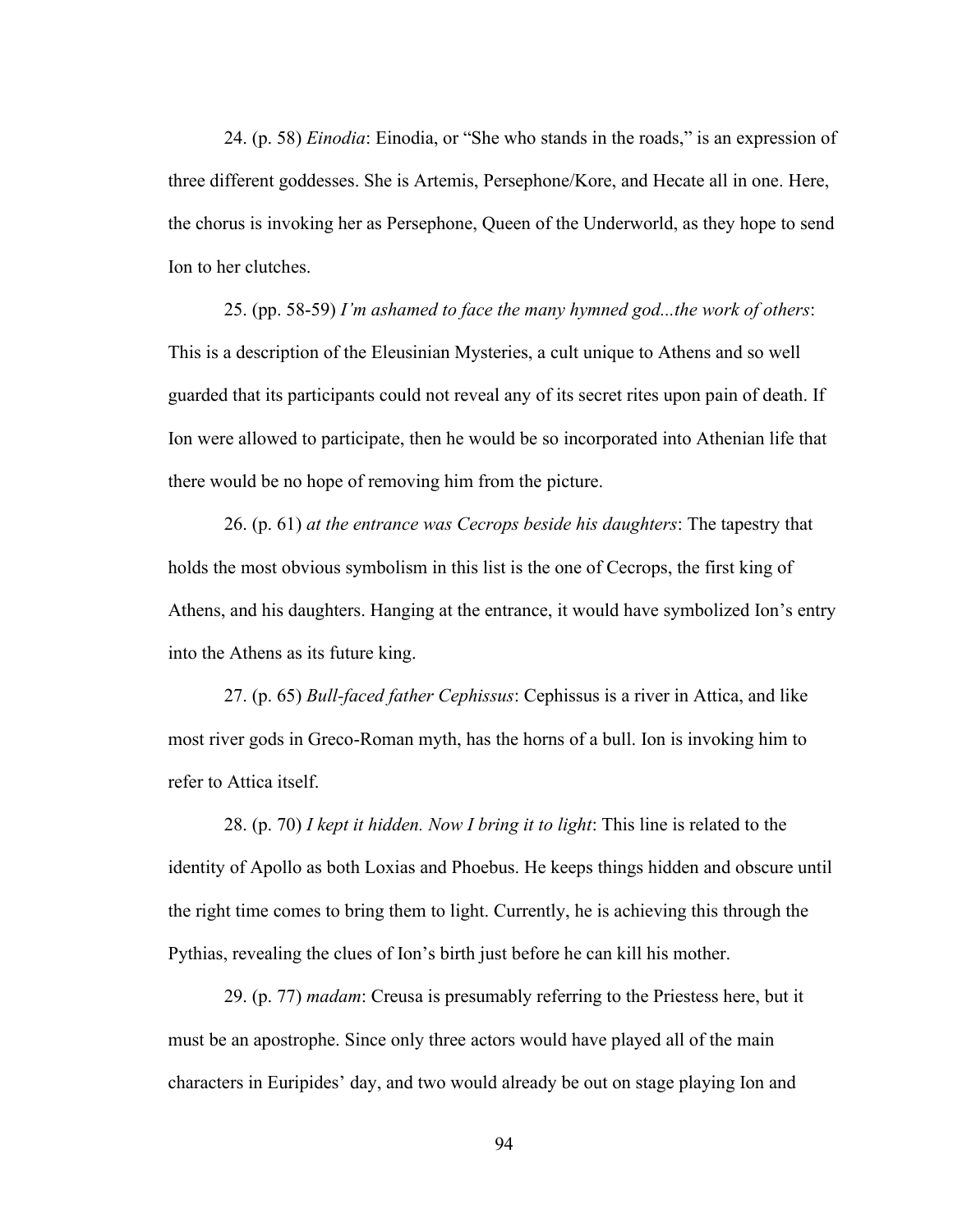Creusa, the actor playing the Priestess must have gone back into the temple *skene* were he could change into his costume for Athena at the end of the play.

30. (p. 80) *I want to say some things in closely veiled privacy*: This is another potential cue for the actors. To help provide a greater sense of urgent privacy, Ion and Creusa would not only have walked away from the chorus, but she would have drawn her veil around themselves to block out the chorus.

31. (pp. 82-83) *He will have four children...called by his name*: This etiology of the multiple tribes of the Greeks (The Ionians, Dorians, and Achaeans) makes Athens and Attica the center of Greek life and culture.